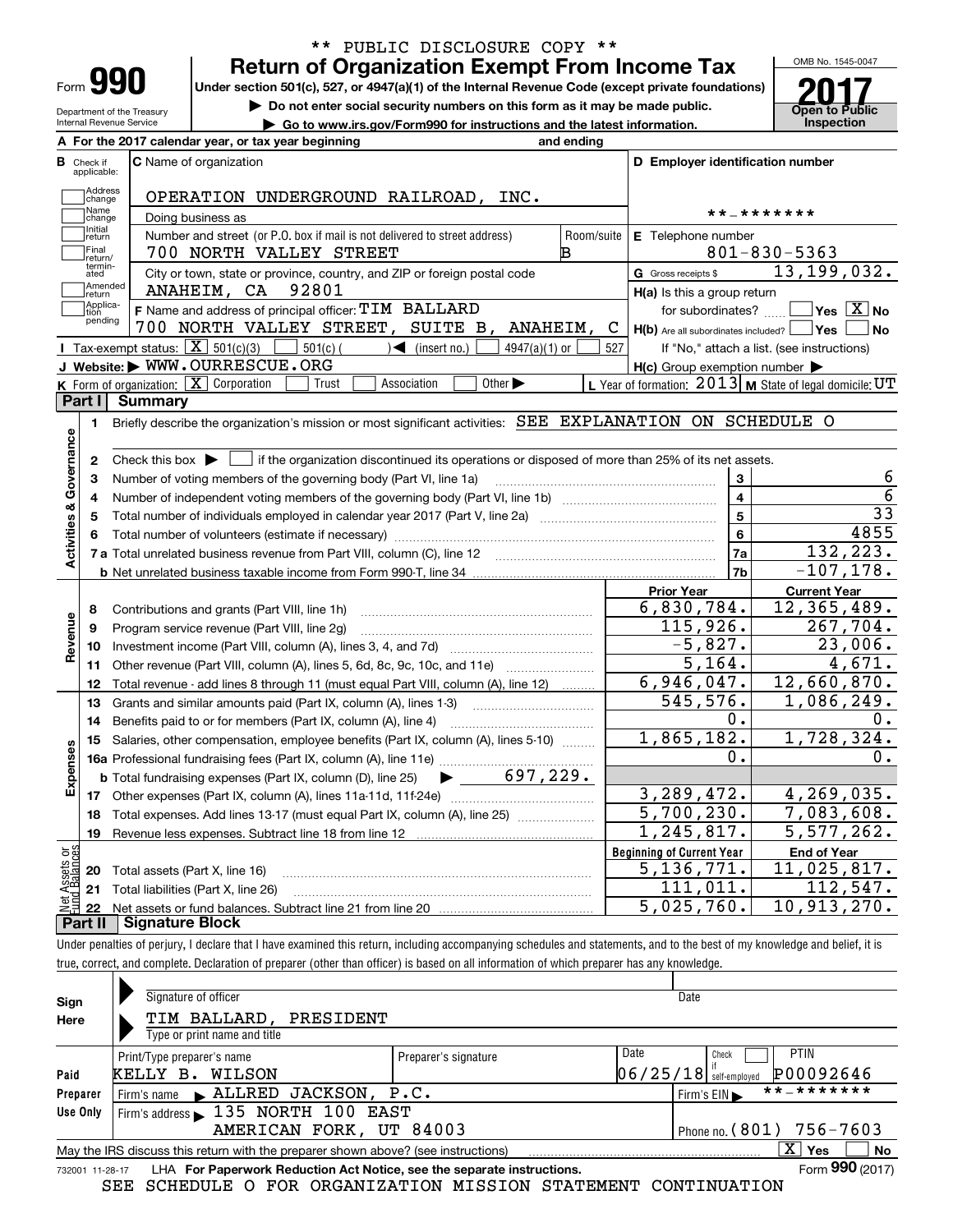|              | OPERATION UNDERGROUND RAILROAD, INC.<br>Form 990 (2017)                                                                                      | **_*******             | Page 2                                  |
|--------------|----------------------------------------------------------------------------------------------------------------------------------------------|------------------------|-----------------------------------------|
|              | Part III   Statement of Program Service Accomplishments                                                                                      |                        |                                         |
|              |                                                                                                                                              |                        | $\overline{\mathbf{x}}$                 |
| 1            | Briefly describe the organization's mission:<br>USING CUTTING-EDGE COMPUTER TECHNOLOGY AND HUMAN INTELLIGENCE,                               |                        |                                         |
|              | OPERATION UNDERGROUND RAILROAD RESCUE TEAMS GO INTO THE DARKEST                                                                              |                        |                                         |
|              | CORNERS OF THE WORLD TO HELP LOCAL LAW ENFORCEMENT LIBERATE ENSLAVED                                                                         |                        |                                         |
|              | CHILDREN AND DISMANTLE THE CRIMINAL NETWORKS.                                                                                                |                        |                                         |
| $\mathbf{2}$ | Did the organization undertake any significant program services during the year which were not listed on the                                 |                        |                                         |
|              | prior Form 990 or 990-EZ?                                                                                                                    |                        | $\Box$ Yes $[\overline{\mathrm{X}}]$ No |
|              | If "Yes," describe these new services on Schedule O.                                                                                         |                        |                                         |
| 3            | Did the organization cease conducting, or make significant changes in how it conducts, any program services?                                 |                        | $\Box$ Yes $\Box$ No                    |
|              | If "Yes," describe these changes on Schedule O.                                                                                              |                        |                                         |
| 4            | Describe the organization's program service accomplishments for each of its three largest program services, as measured by expenses.         |                        |                                         |
|              | Section 501(c)(3) and 501(c)(4) organizations are required to report the amount of grants and allocations to others, the total expenses, and |                        |                                         |
|              | revenue, if any, for each program service reported.                                                                                          |                        |                                         |
| 4a           | 5,977,155. including grants of \$1,086,249. (Revenue \$163,158.)<br>$\left(\text{Code:}\right)$ $\left(\text{Expenses $}\right)$             |                        |                                         |
|              | SEE STATEMENT ON SCHEDULE O                                                                                                                  |                        |                                         |
|              |                                                                                                                                              |                        |                                         |
|              |                                                                                                                                              |                        |                                         |
|              |                                                                                                                                              |                        |                                         |
|              |                                                                                                                                              |                        |                                         |
|              |                                                                                                                                              |                        |                                         |
|              |                                                                                                                                              |                        |                                         |
|              |                                                                                                                                              |                        |                                         |
|              |                                                                                                                                              |                        |                                         |
|              |                                                                                                                                              |                        |                                         |
|              |                                                                                                                                              |                        |                                         |
| 4b           |                                                                                                                                              |                        |                                         |
|              |                                                                                                                                              |                        |                                         |
|              |                                                                                                                                              |                        |                                         |
|              |                                                                                                                                              |                        |                                         |
|              |                                                                                                                                              |                        |                                         |
|              |                                                                                                                                              |                        |                                         |
|              |                                                                                                                                              |                        |                                         |
|              |                                                                                                                                              |                        |                                         |
|              |                                                                                                                                              |                        |                                         |
|              |                                                                                                                                              |                        |                                         |
|              |                                                                                                                                              |                        |                                         |
|              |                                                                                                                                              |                        |                                         |
| 4с           |                                                                                                                                              | $( \text{Revenue } \$$ |                                         |
|              |                                                                                                                                              |                        |                                         |
|              |                                                                                                                                              |                        |                                         |
|              |                                                                                                                                              |                        |                                         |
|              |                                                                                                                                              |                        |                                         |
|              |                                                                                                                                              |                        |                                         |
|              |                                                                                                                                              |                        |                                         |
|              |                                                                                                                                              |                        |                                         |
|              |                                                                                                                                              |                        |                                         |
|              |                                                                                                                                              |                        |                                         |
|              |                                                                                                                                              |                        |                                         |
|              |                                                                                                                                              |                        |                                         |
|              |                                                                                                                                              |                        |                                         |
| 4d           | Other program services (Describe in Schedule O.)                                                                                             |                        |                                         |
|              | ) (Revenue \$<br>(Expenses \$<br>including grants of \$<br>5,977,155.<br>Total program service expenses >                                    |                        |                                         |
| 4е           |                                                                                                                                              |                        | $F_{2}$ <b>000</b> (0017)               |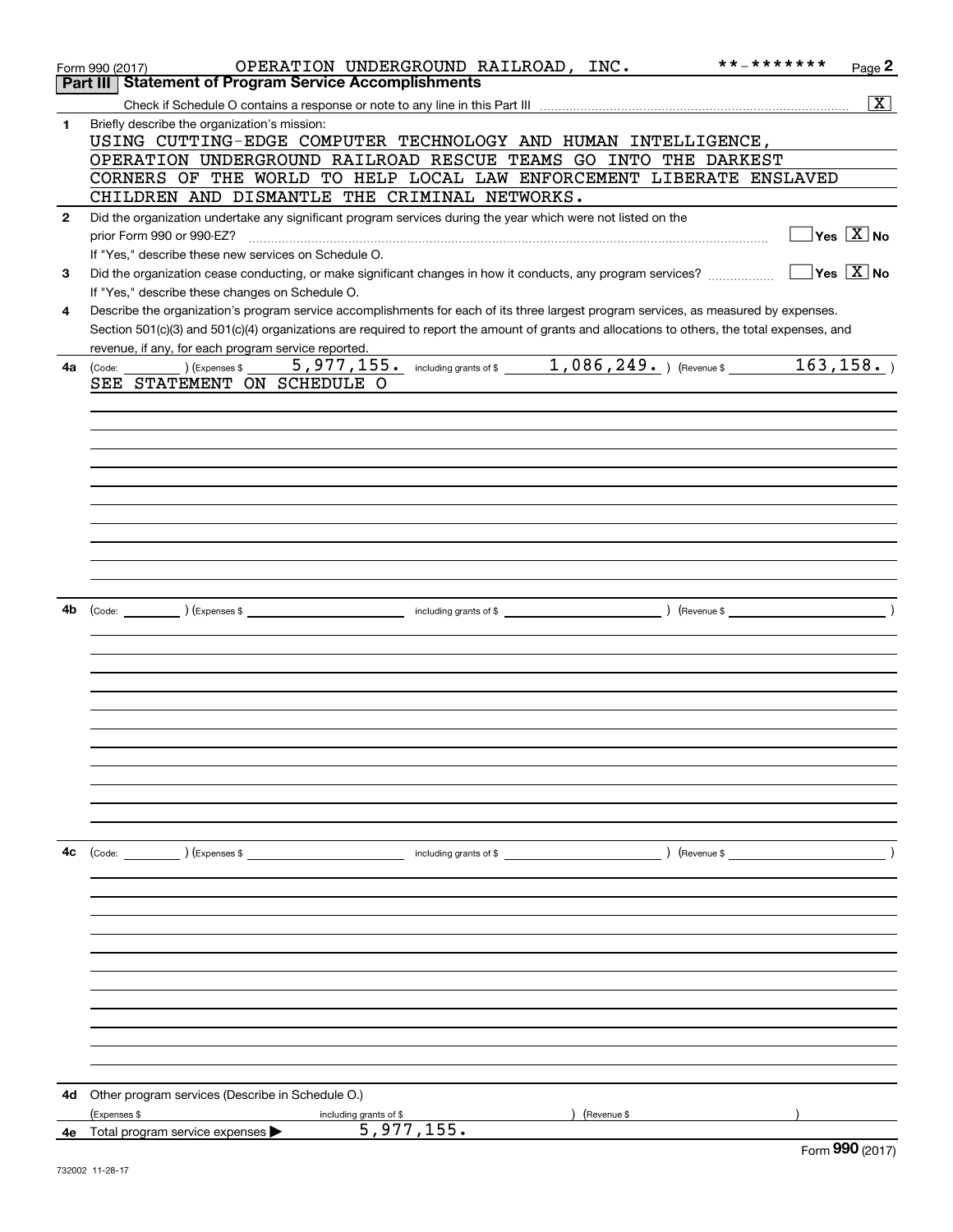| Form 990 (2017) |  |  |
|-----------------|--|--|

|     |                                                                                                                                      |                 | Yes | No |
|-----|--------------------------------------------------------------------------------------------------------------------------------------|-----------------|-----|----|
| 1.  | Is the organization described in section $501(c)(3)$ or $4947(a)(1)$ (other than a private foundation)?                              |                 |     |    |
|     |                                                                                                                                      | 1.              | х   |    |
| 2   |                                                                                                                                      | $\mathbf{2}$    | X   |    |
| 3   | Did the organization engage in direct or indirect political campaign activities on behalf of or in opposition to candidates for      |                 |     |    |
|     |                                                                                                                                      | 3               |     | x  |
| 4   | Section 501(c)(3) organizations. Did the organization engage in lobbying activities, or have a section 501(h) election in effect     |                 |     |    |
|     |                                                                                                                                      | 4               |     | x  |
| 5   | Is the organization a section 501(c)(4), 501(c)(5), or 501(c)(6) organization that receives membership dues, assessments, or         |                 |     |    |
|     |                                                                                                                                      | 5               |     | x  |
| 6   | Did the organization maintain any donor advised funds or any similar funds or accounts for which donors have the right to            |                 |     |    |
|     | provide advice on the distribution or investment of amounts in such funds or accounts? If "Yes," complete Schedule D, Part I         | 6               |     | x  |
| 7   | Did the organization receive or hold a conservation easement, including easements to preserve open space,                            |                 |     |    |
|     |                                                                                                                                      | 7               |     | x  |
| 8   | Did the organization maintain collections of works of art, historical treasures, or other similar assets? If "Yes," complete         |                 |     |    |
|     |                                                                                                                                      | 8               |     | x  |
| 9   | Did the organization report an amount in Part X, line 21, for escrow or custodial account liability, serve as a custodian for        |                 |     |    |
|     | amounts not listed in Part X; or provide credit counseling, debt management, credit repair, or debt negotiation services?            |                 |     |    |
|     | If "Yes." complete Schedule D. Part IV                                                                                               | 9               |     | x  |
| 10  | Did the organization, directly or through a related organization, hold assets in temporarily restricted endowments, permanent        |                 |     |    |
|     |                                                                                                                                      | 10              |     | x  |
| 11  | If the organization's answer to any of the following questions is "Yes," then complete Schedule D, Parts VI, VIII, VIII, IX, or X    |                 |     |    |
|     | as applicable.                                                                                                                       |                 |     |    |
|     | a Did the organization report an amount for land, buildings, and equipment in Part X, line 10? If "Yes," complete Schedule D,        |                 |     |    |
|     |                                                                                                                                      | 11a             | x   |    |
|     | <b>b</b> Did the organization report an amount for investments - other securities in Part X, line 12 that is 5% or more of its total |                 |     |    |
|     |                                                                                                                                      | 11 <sub>b</sub> |     | x  |
|     | c Did the organization report an amount for investments - program related in Part X, line 13 that is 5% or more of its total         |                 |     |    |
|     |                                                                                                                                      | 11c             | X   |    |
|     | d Did the organization report an amount for other assets in Part X, line 15 that is 5% or more of its total assets reported in       |                 |     |    |
|     |                                                                                                                                      | 11d             |     | x  |
|     | e Did the organization report an amount for other liabilities in Part X, line 25? If "Yes," complete Schedule D, Part X              | 11e             | х   |    |
| f   | Did the organization's separate or consolidated financial statements for the tax year include a footnote that addresses              |                 |     |    |
|     | the organization's liability for uncertain tax positions under FIN 48 (ASC 740)? If "Yes," complete Schedule D, Part X               | 11f             |     | x  |
|     | 12a Did the organization obtain separate, independent audited financial statements for the tax year? If "Yes." complete              |                 |     |    |
|     | Schedule D, Parts XI and XII                                                                                                         | 12a             | x   |    |
|     | <b>b</b> Was the organization included in consolidated, independent audited financial statements for the tax year?                   |                 |     |    |
|     | If "Yes," and if the organization answered "No" to line 12a, then completing Schedule D, Parts XI and XII is optional manum          | 12b             |     | x  |
| 13  |                                                                                                                                      | 13              |     | X  |
| 14a | Did the organization maintain an office, employees, or agents outside of the United States?                                          | 14a             |     | х  |
|     | b Did the organization have aggregate revenues or expenses of more than \$10,000 from grantmaking, fundraising, business,            |                 |     |    |
|     | investment, and program service activities outside the United States, or aggregate foreign investments valued at \$100,000           |                 |     |    |
|     |                                                                                                                                      | 14b             | x   |    |
| 15  | Did the organization report on Part IX, column (A), line 3, more than \$5,000 of grants or other assistance to or for any            |                 |     |    |
|     |                                                                                                                                      | 15              | х   |    |
| 16  | Did the organization report on Part IX, column (A), line 3, more than \$5,000 of aggregate grants or other assistance to             |                 |     |    |
|     |                                                                                                                                      | 16              |     | x  |
| 17  | Did the organization report a total of more than \$15,000 of expenses for professional fundraising services on Part IX,              |                 |     |    |
|     |                                                                                                                                      | 17              | х   |    |
| 18  | Did the organization report more than \$15,000 total of fundraising event gross income and contributions on Part VIII, lines         |                 |     |    |
|     |                                                                                                                                      | 18              | x   |    |
| 19  | Did the organization report more than \$15,000 of gross income from gaming activities on Part VIII, line 9a? If "Yes."               |                 |     |    |
|     |                                                                                                                                      | 19              |     | x  |

Form (2017) **990**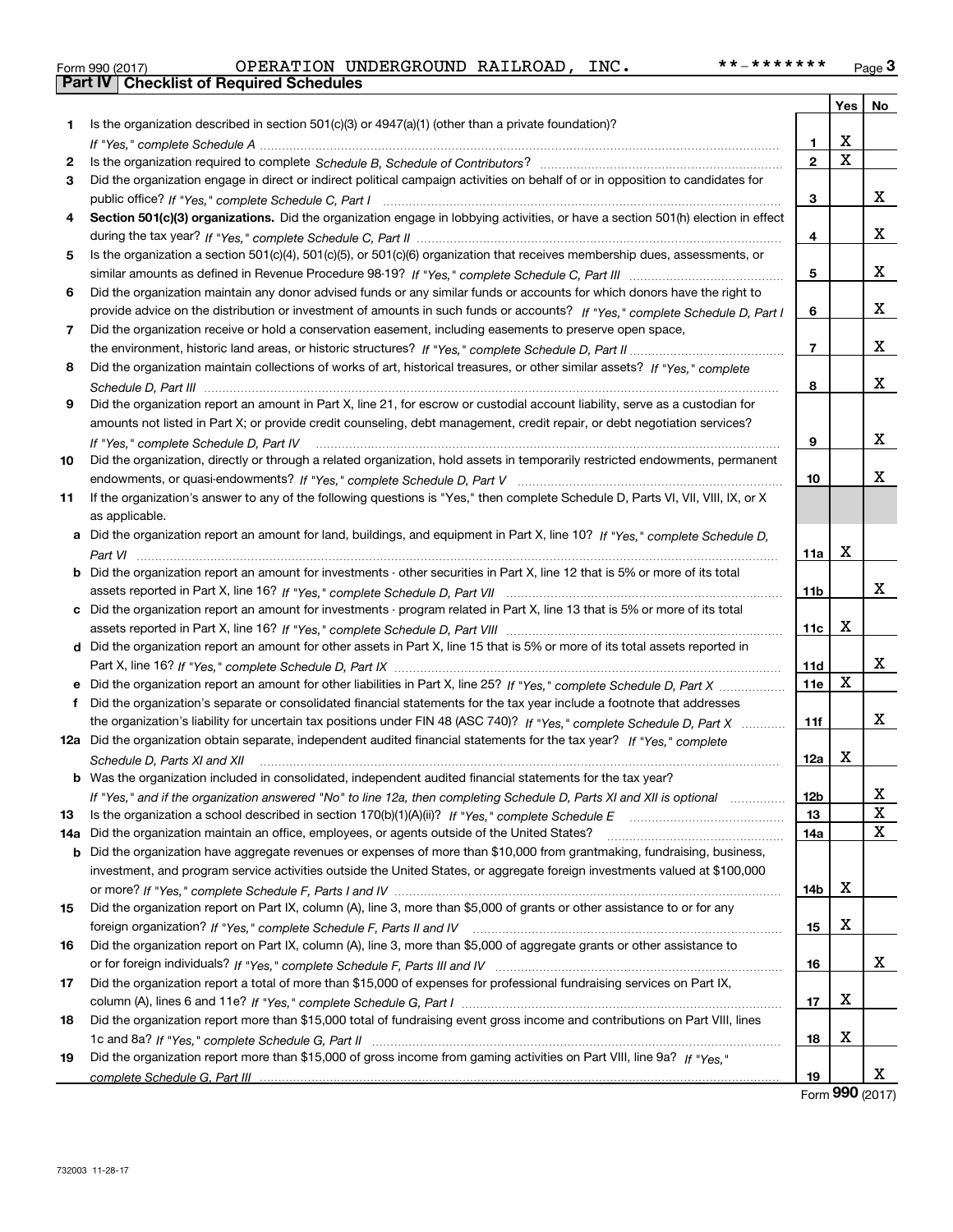| Form 990 (2017) |                                                              | OPERATION UNDERGROUND RAILROAD, | INC. | **_******* | Page 4 |
|-----------------|--------------------------------------------------------------|---------------------------------|------|------------|--------|
|                 | <b>Part IV   Checklist of Required Schedules</b> (continued) |                                 |      |            |        |

|    | Pall IV  <br>Criecklist of Required Scriedules (continued)                                                                        |           |            |    |
|----|-----------------------------------------------------------------------------------------------------------------------------------|-----------|------------|----|
|    |                                                                                                                                   |           | <b>Yes</b> | No |
|    | 20a Did the organization operate one or more hospital facilities? If "Yes," complete Schedule H                                   | 20a       |            | х  |
|    | <b>b</b> If "Yes" to line 20a, did the organization attach a copy of its audited financial statements to this return?             | 20b       |            |    |
| 21 | Did the organization report more than \$5,000 of grants or other assistance to any domestic organization or                       |           |            |    |
|    |                                                                                                                                   | 21        | х          |    |
| 22 | Did the organization report more than \$5,000 of grants or other assistance to or for domestic individuals on                     |           |            |    |
|    |                                                                                                                                   | 22        |            | х  |
| 23 | Did the organization answer "Yes" to Part VII, Section A, line 3, 4, or 5 about compensation of the organization's current        |           |            |    |
|    | and former officers, directors, trustees, key employees, and highest compensated employees? If "Yes," complete                    |           |            |    |
|    |                                                                                                                                   | 23        | х          |    |
|    | 24a Did the organization have a tax-exempt bond issue with an outstanding principal amount of more than \$100,000 as of the       |           |            |    |
|    | last day of the year, that was issued after December 31, 2002? If "Yes," answer lines 24b through 24d and complete                |           |            |    |
|    | Schedule K. If "No", go to line 25a                                                                                               | 24a       |            | х  |
|    | <b>b</b> Did the organization invest any proceeds of tax-exempt bonds beyond a temporary period exception?                        | 24b       |            |    |
|    | c Did the organization maintain an escrow account other than a refunding escrow at any time during the year to defease            |           |            |    |
|    |                                                                                                                                   | 24с       |            |    |
|    |                                                                                                                                   | 24d       |            |    |
|    | 25a Section 501(c)(3), 501(c)(4), and 501(c)(29) organizations. Did the organization engage in an excess benefit                  |           |            |    |
|    |                                                                                                                                   | 25a       |            | х  |
|    | b Is the organization aware that it engaged in an excess benefit transaction with a disqualified person in a prior year, and      |           |            |    |
|    | that the transaction has not been reported on any of the organization's prior Forms 990 or 990-EZ? If "Yes," complete             |           |            |    |
|    | Schedule L. Part I                                                                                                                | 25b       |            | х  |
| 26 | Did the organization report any amount on Part X, line 5, 6, or 22 for receivables from or payables to any current or             |           |            |    |
|    | former officers, directors, trustees, key employees, highest compensated employees, or disqualified persons? If "Yes."            |           |            |    |
|    |                                                                                                                                   | 26        |            | х  |
| 27 | Did the organization provide a grant or other assistance to an officer, director, trustee, key employee, substantial              |           |            |    |
|    | contributor or employee thereof, a grant selection committee member, or to a 35% controlled entity or family member               |           |            |    |
|    |                                                                                                                                   | 27        |            | x  |
| 28 | Was the organization a party to a business transaction with one of the following parties (see Schedule L, Part IV                 |           |            |    |
|    | instructions for applicable filing thresholds, conditions, and exceptions):                                                       |           |            |    |
|    | a A current or former officer, director, trustee, or key employee? If "Yes," complete Schedule L, Part IV                         | 28a       |            | х  |
|    |                                                                                                                                   | 28b       |            | х  |
|    | b A family member of a current or former officer, director, trustee, or key employee? If "Yes," complete Schedule L, Part IV      |           |            |    |
|    | c An entity of which a current or former officer, director, trustee, or key employee (or a family member thereof) was an officer, |           |            | x  |
|    |                                                                                                                                   | 28c<br>29 | x          |    |
| 29 |                                                                                                                                   |           |            |    |
| 30 | Did the organization receive contributions of art, historical treasures, or other similar assets, or qualified conservation       |           |            | x  |
|    |                                                                                                                                   | 30        |            |    |
| 31 | Did the organization liquidate, terminate, or dissolve and cease operations?                                                      |           |            |    |
|    |                                                                                                                                   | 31        |            | x  |
| 32 | Did the organization sell, exchange, dispose of, or transfer more than 25% of its net assets? If "Yes," complete                  |           |            |    |
|    |                                                                                                                                   | 32        |            | x  |
| 33 | Did the organization own 100% of an entity disregarded as separate from the organization under Regulations                        |           |            |    |
|    |                                                                                                                                   | 33        | х          |    |
| 34 | Was the organization related to any tax-exempt or taxable entity? If "Yes," complete Schedule R, Part II, III, or IV, and         |           |            |    |
|    |                                                                                                                                   | 34        |            | X  |
|    | 35a Did the organization have a controlled entity within the meaning of section 512(b)(13)?                                       | 35a       |            | X  |
|    | b If "Yes" to line 35a, did the organization receive any payment from or engage in any transaction with a controlled entity       |           |            |    |
|    |                                                                                                                                   | 35b       |            |    |
| 36 | Section 501(c)(3) organizations. Did the organization make any transfers to an exempt non-charitable related organization?        |           |            |    |
|    |                                                                                                                                   | 36        |            | х  |
| 37 | Did the organization conduct more than 5% of its activities through an entity that is not a related organization                  |           |            |    |
|    |                                                                                                                                   | 37        |            | х  |
| 38 | Did the organization complete Schedule O and provide explanations in Schedule O for Part VI, lines 11b and 19?                    |           |            |    |
|    |                                                                                                                                   | 38        | х          |    |

Form (2017) **990**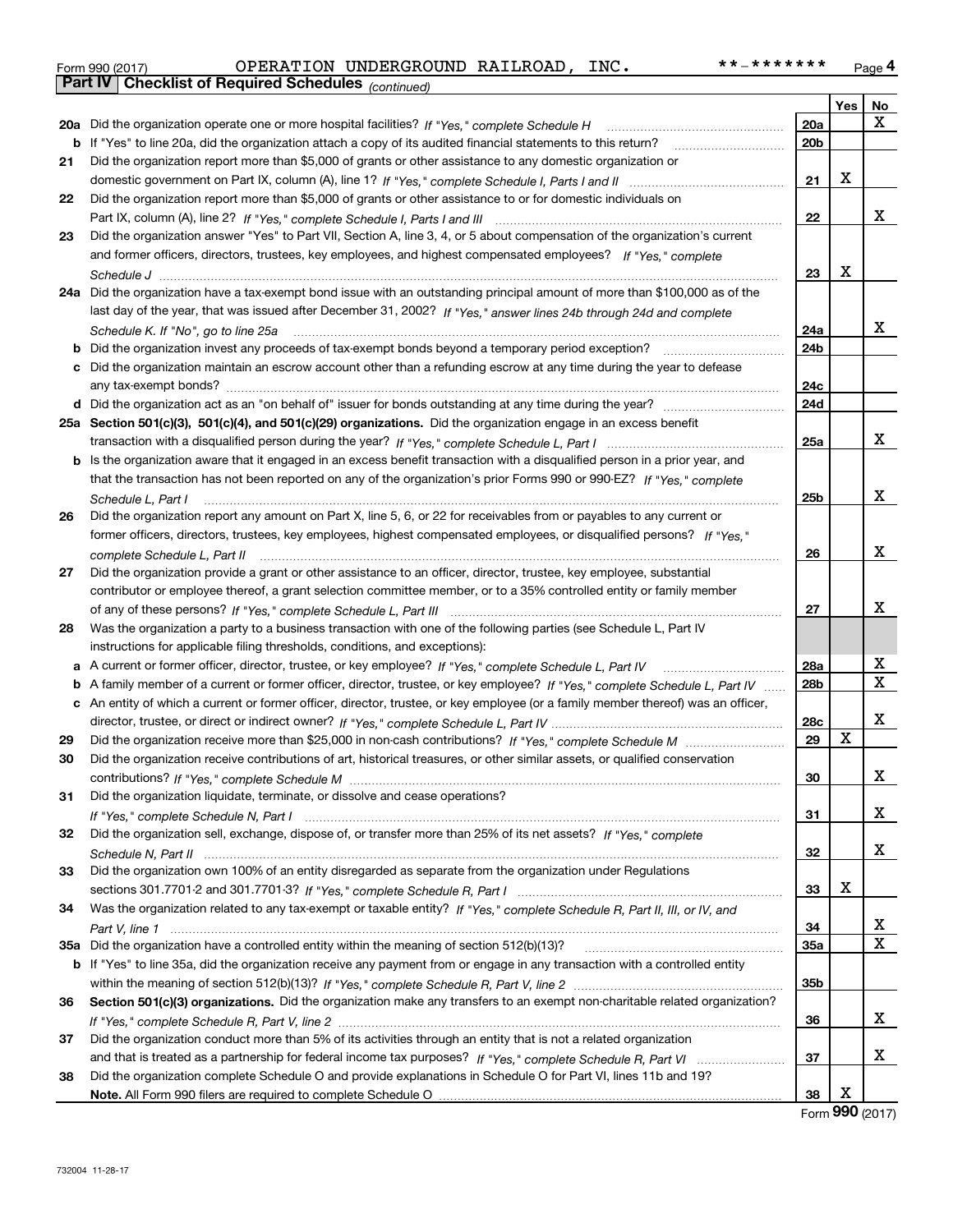|    | OPERATION UNDERGROUND RAILROAD, INC.<br>Form 990 (2017)                                                                                         |                 | * * _ * * * * * * * |                |     | Page 5 |
|----|-------------------------------------------------------------------------------------------------------------------------------------------------|-----------------|---------------------|----------------|-----|--------|
|    | <b>Part V</b><br><b>Statements Regarding Other IRS Filings and Tax Compliance</b>                                                               |                 |                     |                |     |        |
|    | Check if Schedule O contains a response or note to any line in this Part V                                                                      |                 |                     |                |     |        |
|    |                                                                                                                                                 |                 |                     |                | Yes | No     |
|    |                                                                                                                                                 | 1a              | 84                  |                |     |        |
| b  | Enter the number of Forms W-2G included in line 1a. Enter -0- if not applicable                                                                 | 1 <sub>b</sub>  | 0                   |                |     |        |
| c  | Did the organization comply with backup withholding rules for reportable payments to vendors and reportable gaming                              |                 |                     |                |     |        |
|    |                                                                                                                                                 |                 |                     | 1c             | X   |        |
|    | 2a Enter the number of employees reported on Form W-3, Transmittal of Wage and Tax Statements,                                                  |                 |                     |                |     |        |
|    | filed for the calendar year ending with or within the year covered by this return                                                               | 2a              | 33                  |                |     |        |
| b  |                                                                                                                                                 |                 |                     | 2 <sub>b</sub> | х   |        |
|    |                                                                                                                                                 |                 |                     |                |     |        |
|    | 3a Did the organization have unrelated business gross income of \$1,000 or more during the year?                                                |                 |                     | 3a             | х   |        |
|    |                                                                                                                                                 |                 |                     | 3 <sub>b</sub> | X   |        |
|    | 4a At any time during the calendar year, did the organization have an interest in, or a signature or other authority over, a                    |                 |                     |                |     |        |
|    | financial account in a foreign country (such as a bank account, securities account, or other financial account)?                                |                 |                     | 4a             |     | х      |
|    | <b>b</b> If "Yes," enter the name of the foreign country: $\blacktriangleright$                                                                 |                 |                     |                |     |        |
|    | See instructions for filing requirements for FinCEN Form 114, Report of Foreign Bank and Financial Accounts (FBAR).                             |                 |                     |                |     |        |
|    | 5a Was the organization a party to a prohibited tax shelter transaction at any time during the tax year?                                        |                 |                     | 5a             |     | x      |
| b  |                                                                                                                                                 |                 |                     | 5 <sub>b</sub> |     | Χ      |
| c  | If "Yes," to line 5a or 5b, did the organization file Form 8886-T?                                                                              |                 |                     | 5c             |     |        |
|    | 6a Does the organization have annual gross receipts that are normally greater than \$100,000, and did the organization solicit                  |                 |                     |                |     |        |
|    | any contributions that were not tax deductible as charitable contributions?                                                                     |                 |                     | 6a             |     | х      |
|    | <b>b</b> If "Yes," did the organization include with every solicitation an express statement that such contributions or gifts                   |                 |                     |                |     |        |
|    | were not tax deductible?                                                                                                                        |                 |                     | 6b             |     |        |
| 7  | Organizations that may receive deductible contributions under section 170(c).                                                                   |                 |                     |                |     |        |
| а  | Did the organization receive a payment in excess of \$75 made partly as a contribution and partly for goods and services provided to the payor? |                 |                     | 7a             |     | х      |
| b  | If "Yes," did the organization notify the donor of the value of the goods or services provided?                                                 |                 |                     | 7b             |     |        |
|    | c Did the organization sell, exchange, or otherwise dispose of tangible personal property for which it was required                             |                 |                     |                |     |        |
|    |                                                                                                                                                 |                 |                     | 7c             |     | х      |
|    |                                                                                                                                                 | 7d              |                     |                |     |        |
| е  | Did the organization receive any funds, directly or indirectly, to pay premiums on a personal benefit contract?                                 |                 |                     | 7e             |     |        |
| f  | Did the organization, during the year, pay premiums, directly or indirectly, on a personal benefit contract?                                    |                 |                     | 7f             |     |        |
| g  | If the organization received a contribution of qualified intellectual property, did the organization file Form 8899 as required?                |                 |                     | 7g             |     |        |
| h. | If the organization received a contribution of cars, boats, airplanes, or other vehicles, did the organization file a Form 1098-C?              |                 |                     | 7h             |     |        |
| 8  | Sponsoring organizations maintaining donor advised funds. Did a donor advised fund maintained by the                                            |                 |                     |                |     |        |
|    | sponsoring organization have excess business holdings at any time during the year?                                                              |                 |                     | 8              |     |        |
|    | Sponsoring organizations maintaining donor advised funds.                                                                                       |                 |                     |                |     |        |
| a  | Did the sponsoring organization make any taxable distributions under section 4966?                                                              |                 |                     | 9а             |     |        |
| b  | Did the sponsoring organization make a distribution to a donor, donor advisor, or related person?                                               |                 |                     | 9b             |     |        |
| 10 | Section 501(c)(7) organizations. Enter:                                                                                                         |                 |                     |                |     |        |
| а  |                                                                                                                                                 | 10a             |                     |                |     |        |
| b  | Gross receipts, included on Form 990, Part VIII, line 12, for public use of club facilities                                                     | 10 <sub>b</sub> |                     |                |     |        |
| 11 | Section 501(c)(12) organizations. Enter:                                                                                                        |                 |                     |                |     |        |
| а  | Gross income from members or shareholders                                                                                                       | 11a             |                     |                |     |        |
| b  | Gross income from other sources (Do not net amounts due or paid to other sources against                                                        |                 |                     |                |     |        |
|    |                                                                                                                                                 | 11b             |                     |                |     |        |
|    | 12a Section 4947(a)(1) non-exempt charitable trusts. Is the organization filing Form 990 in lieu of Form 1041?                                  |                 |                     | 12a            |     |        |
|    | <b>b</b> If "Yes," enter the amount of tax-exempt interest received or accrued during the year <i>manument</i> of                               | 12b             |                     |                |     |        |
| 13 | Section 501(c)(29) qualified nonprofit health insurance issuers.                                                                                |                 |                     |                |     |        |
| а  | Is the organization licensed to issue qualified health plans in more than one state?                                                            |                 |                     | 13a            |     |        |
|    | Note. See the instructions for additional information the organization must report on Schedule O.                                               |                 |                     |                |     |        |
| b  | Enter the amount of reserves the organization is required to maintain by the states in which the                                                |                 |                     |                |     |        |
|    |                                                                                                                                                 | 13 <sub>b</sub> |                     |                |     |        |
| c  |                                                                                                                                                 | 13 <sub>c</sub> |                     |                |     |        |
|    | 14a Did the organization receive any payments for indoor tanning services during the tax year?                                                  |                 |                     | 14a            |     | x      |
|    |                                                                                                                                                 |                 |                     | 14b            |     |        |

| Form 990 (2017) |  |
|-----------------|--|
|-----------------|--|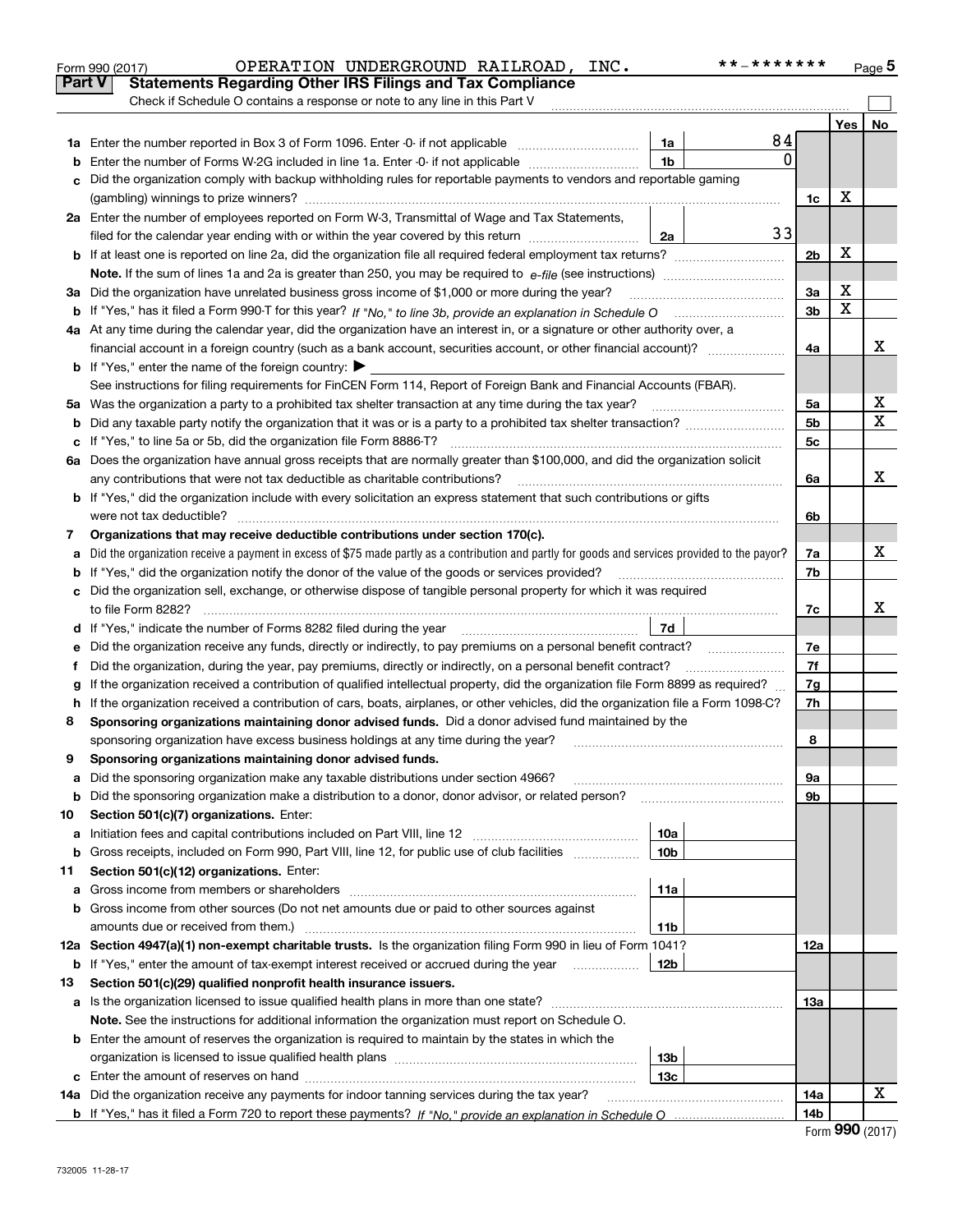|     | OPERATION UNDERGROUND RAILROAD, INC.<br>* * _ * * * * * * *<br>Form 990 (2017)                                                                                                                 |                 |     | <u>Page</u> 6           |
|-----|------------------------------------------------------------------------------------------------------------------------------------------------------------------------------------------------|-----------------|-----|-------------------------|
|     | Part VI   Governance, Management, and Disclosure For each "Yes" response to lines 2 through 7b below, and for a "No" response                                                                  |                 |     |                         |
|     | to line 8a, 8b, or 10b below, describe the circumstances, processes, or changes in Schedule O. See instructions.                                                                               |                 |     |                         |
|     |                                                                                                                                                                                                |                 |     | $\overline{\mathbf{x}}$ |
|     | <b>Section A. Governing Body and Management</b>                                                                                                                                                |                 |     |                         |
|     |                                                                                                                                                                                                |                 | Yes | No                      |
|     | 6<br>1a Enter the number of voting members of the governing body at the end of the tax year<br>1a<br>.                                                                                         |                 |     |                         |
|     | If there are material differences in voting rights among members of the governing body, or if the governing                                                                                    |                 |     |                         |
|     |                                                                                                                                                                                                |                 |     |                         |
|     | body delegated broad authority to an executive committee or similar committee, explain in Schedule O.<br>6                                                                                     |                 |     |                         |
| b   | Enter the number of voting members included in line 1a, above, who are independent<br>1b                                                                                                       |                 |     |                         |
| 2   | Did any officer, director, trustee, or key employee have a family relationship or a business relationship with any other                                                                       |                 |     |                         |
|     | officer, director, trustee, or key employee?                                                                                                                                                   | 2               | х   |                         |
| З   | Did the organization delegate control over management duties customarily performed by or under the direct supervision                                                                          |                 |     |                         |
|     |                                                                                                                                                                                                | 3               |     | х                       |
| 4   | Did the organization make any significant changes to its governing documents since the prior Form 990 was filed?                                                                               | 4               |     | $\overline{\mathtt{x}}$ |
| 5   |                                                                                                                                                                                                | 5               |     | X                       |
| 6   | Did the organization have members or stockholders?                                                                                                                                             | 6               |     | $\mathbf X$             |
| 7a  | Did the organization have members, stockholders, or other persons who had the power to elect or appoint one or                                                                                 |                 |     |                         |
|     | more members of the governing body?                                                                                                                                                            | 7a              |     | x                       |
| b   | Are any governance decisions of the organization reserved to (or subject to approval by) members, stockholders, or                                                                             |                 |     |                         |
|     | persons other than the governing body?                                                                                                                                                         | 7b              |     | х                       |
|     |                                                                                                                                                                                                |                 |     |                         |
| 8   | Did the organization contemporaneously document the meetings held or written actions undertaken during the year by the following:                                                              |                 |     |                         |
| a   | The governing body?                                                                                                                                                                            | 8а              | x   |                         |
| b   |                                                                                                                                                                                                | 8b              | X   |                         |
| 9   | Is there any officer, director, trustee, or key employee listed in Part VII, Section A, who cannot be reached at the                                                                           |                 |     |                         |
|     |                                                                                                                                                                                                | 9               |     | х                       |
|     | Section B. Policies (This Section B requests information about policies not required by the Internal Revenue Code.)                                                                            |                 |     |                         |
|     |                                                                                                                                                                                                |                 | Yes | No                      |
|     |                                                                                                                                                                                                | 10a             |     | X                       |
|     | b If "Yes," did the organization have written policies and procedures governing the activities of such chapters, affiliates,                                                                   |                 |     |                         |
|     | and branches to ensure their operations are consistent with the organization's exempt purposes?                                                                                                | 10 <sub>b</sub> |     |                         |
|     | 11a Has the organization provided a complete copy of this Form 990 to all members of its governing body before filing the form?                                                                | 11a             | х   |                         |
| b   | Describe in Schedule O the process, if any, used by the organization to review this Form 990.                                                                                                  |                 |     |                         |
| 12a | Did the organization have a written conflict of interest policy? If "No," go to line 13                                                                                                        | 12a             | х   |                         |
| b   |                                                                                                                                                                                                | 12 <sub>b</sub> | X   |                         |
|     | c Did the organization regularly and consistently monitor and enforce compliance with the policy? If "Yes," describe                                                                           |                 |     |                         |
|     |                                                                                                                                                                                                | 12c             | х   |                         |
|     | in Schedule O how this was done manufactured and contain an account of the state of the state of the state of t                                                                                | 13              | X   |                         |
|     | Did the organization have a written whistleblower policy? [11] manufaction material manufaction material manuf                                                                                 |                 | Χ   |                         |
| 14  | Did the organization have a written document retention and destruction policy?                                                                                                                 | 14              |     |                         |
| 15  | Did the process for determining compensation of the following persons include a review and approval by independent                                                                             |                 |     |                         |
|     | persons, comparability data, and contemporaneous substantiation of the deliberation and decision?                                                                                              |                 |     |                         |
| a   | The organization's CEO, Executive Director, or top management official manufactured contains and contained a support of the organization's CEO, Executive Director, or top management official | 15a             | х   |                         |
| b   |                                                                                                                                                                                                | 15 <sub>b</sub> | X   |                         |
|     | If "Yes" to line 15a or 15b, describe the process in Schedule O (see instructions).                                                                                                            |                 |     |                         |
|     | 16a Did the organization invest in, contribute assets to, or participate in a joint venture or similar arrangement with a                                                                      |                 |     |                         |
|     | taxable entity during the year?                                                                                                                                                                | 16a             |     | х                       |
|     | <b>b</b> If "Yes," did the organization follow a written policy or procedure requiring the organization to evaluate its participation                                                          |                 |     |                         |
|     | in joint venture arrangements under applicable federal tax law, and take steps to safequard the organization's                                                                                 |                 |     |                         |
|     | exempt status with respect to such arrangements?                                                                                                                                               | 16b             |     |                         |
|     | <b>Section C. Disclosure</b>                                                                                                                                                                   |                 |     |                         |
| 17  | List the states with which a copy of this Form 990 is required to be filed ▶CA, FL, ME, OH, OK, RI, SC, TN, UT, CO, HI, MS                                                                     |                 |     |                         |
|     | Section 6104 requires an organization to make its Forms 1023 (or 1024 if applicable), 990, and 990-T (Section 501(c)(3)s only) available                                                       |                 |     |                         |
| 18  |                                                                                                                                                                                                |                 |     |                         |
|     | for public inspection. Indicate how you made these available. Check all that apply.                                                                                                            |                 |     |                         |
|     | $X$ Own website<br>$\lfloor x \rfloor$ Upon request<br>Another's website<br>Other (explain in Schedule O)                                                                                      |                 |     |                         |
| 19  | Describe in Schedule O whether (and if so, how) the organization made its governing documents, conflict of interest policy, and financial                                                      |                 |     |                         |
|     | statements available to the public during the tax year.                                                                                                                                        |                 |     |                         |
| 20  | State the name, address, and telephone number of the person who possesses the organization's books and records:                                                                                |                 |     |                         |
|     | TIM BALLARD - 801-830-5363                                                                                                                                                                     |                 |     |                         |
|     | 92801<br>700 NORTH VALLEY STREET, SUITE B, ANAHEIM,<br>CA                                                                                                                                      |                 |     |                         |
|     | SEE SCHEDULE O FOR FULL LIST OF STATES<br>732006 11-28-17                                                                                                                                      |                 |     | Form 990 (2017)         |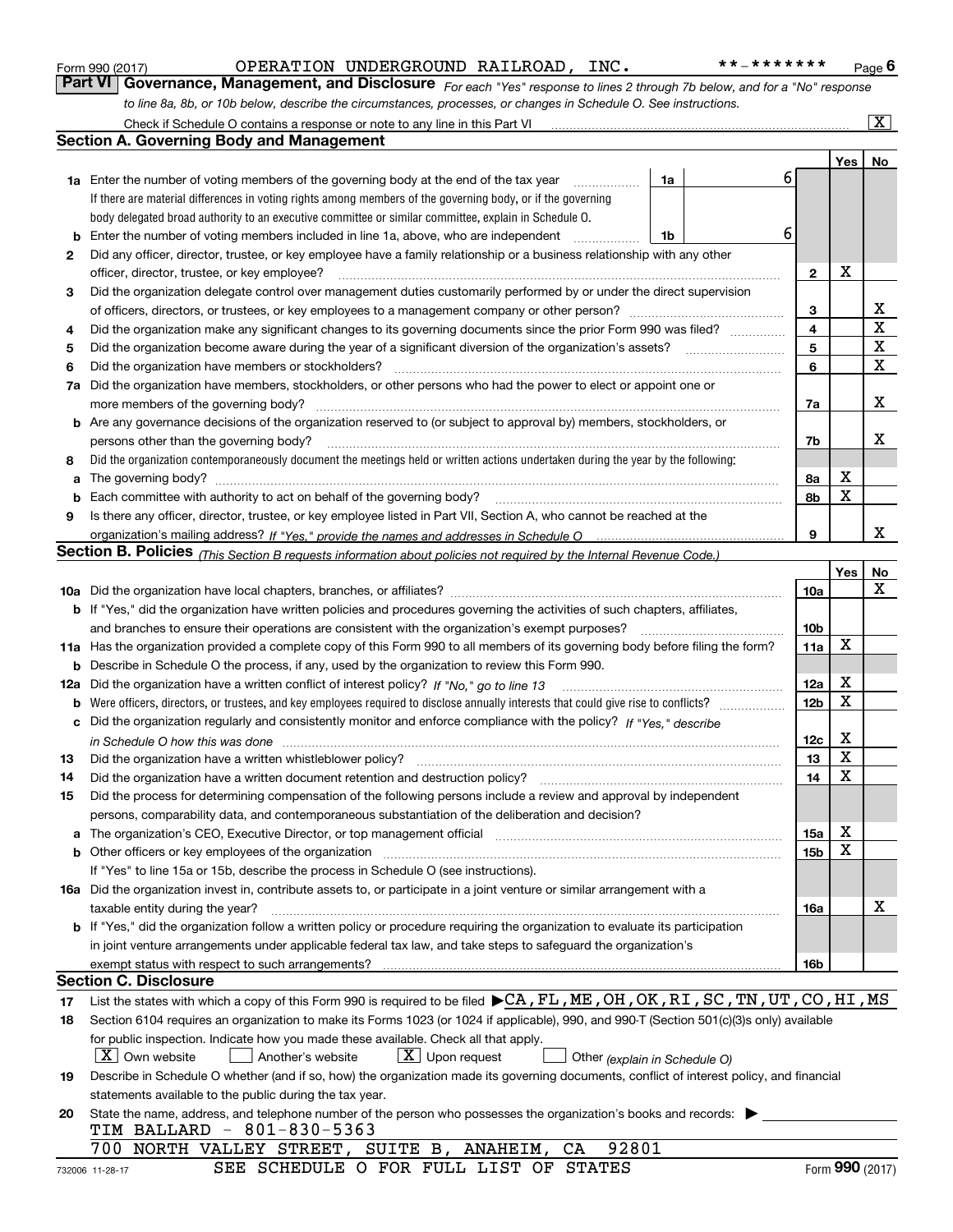Form 990 (2017) OPERATION UNDERGROUND RAILROAD , INC • \* \* - \* \* \* \* \* \* \* \* Page

 $\mathcal{L}^{\text{max}}$ 

Form 990 (2017) OPERATION UNDERGROUND RAILROAD, INC **.** \*\*\*\*\*\*\*\*\*\*\*\*\* Page 7<br>**Part VII** Compensation of Officers, Directors, Trustees, Key Employees, Highest Compensated **Employees, and Independent Contractors**

Check if Schedule O contains a response or note to any line in this Part VII

**Section A. Officers, Directors, Trustees, Key Employees, and Highest Compensated Employees**

**1a**  Complete this table for all persons required to be listed. Report compensation for the calendar year ending with or within the organization's tax year.

**•** List all of the organization's current officers, directors, trustees (whether individuals or organizations), regardless of amount of compensation. Enter -0- in columns  $(D)$ ,  $(E)$ , and  $(F)$  if no compensation was paid.

● List all of the organization's **current** key employees, if any. See instructions for definition of "key employee."

**•** List the organization's five current highest compensated employees (other than an officer, director, trustee, or key employee) who received report-

 $\bullet$  List all of the organization's **former** officers, key employees, and highest compensated employees who received more than \$100,000 of able compensation (Box 5 of Form W-2 and/or Box 7 of Form 1099-MISC) of more than \$100,000 from the organization and any related organizations.

**•** List all of the organization's former directors or trustees that received, in the capacity as a former director or trustee of the organization, reportable compensation from the organization and any related organizations. more than \$10,000 of reportable compensation from the organization and any related organizations.

List persons in the following order: individual trustees or directors; institutional trustees; officers; key employees; highest compensated employees; and former such persons.

Check this box if neither the organization nor any related organization compensated any current officer, director, or trustee.  $\mathcal{L}^{\text{max}}$ 

| (A)                          | (B)<br>(C)        |                                |                                                                  | (D)                     | (E)          | (F)                               |           |                 |                               |                       |
|------------------------------|-------------------|--------------------------------|------------------------------------------------------------------|-------------------------|--------------|-----------------------------------|-----------|-----------------|-------------------------------|-----------------------|
| Name and Title               | Average           |                                | Position<br>(do not check more than one                          |                         |              |                                   |           | Reportable      | Reportable                    | Estimated             |
|                              | hours per         |                                | box, unless person is both an<br>officer and a director/trustee) |                         | compensation | compensation                      | amount of |                 |                               |                       |
|                              | week<br>(list any |                                |                                                                  |                         |              |                                   |           | from<br>the     | from related<br>organizations | other<br>compensation |
|                              | hours for         |                                |                                                                  |                         |              |                                   |           | organization    | (W-2/1099-MISC)               | from the              |
|                              | related           |                                |                                                                  |                         |              |                                   |           | (W-2/1099-MISC) |                               | organization          |
|                              | organizations     |                                |                                                                  |                         |              |                                   |           |                 |                               | and related           |
|                              | below             | Individual trustee or director | Institutional trustee                                            | Officer                 | Key employee | Highest compensated<br>  employee | Former    |                 |                               | organizations         |
|                              | line)             |                                |                                                                  |                         |              |                                   |           |                 |                               |                       |
| <b>JULIANNE BLAKE</b><br>(1) | 10.00             |                                |                                                                  |                         |              |                                   |           |                 |                               |                       |
| <b>DIRECTOR</b>              |                   | $\mathbf x$                    |                                                                  |                         |              |                                   |           | 0.              | 0.                            | $0_{\cdot}$           |
| STEPHEN FAIRBANKS<br>(2)     | 1.00              |                                |                                                                  |                         |              |                                   |           |                 |                               |                       |
| <b>DIRECTOR</b>              |                   | $\mathbf x$                    |                                                                  |                         |              |                                   |           | 0.              | 0.                            | $\mathbf 0$ .         |
| TODD REYNOLDS<br>(3)         | 10.00             |                                |                                                                  |                         |              |                                   |           |                 |                               |                       |
| <b>DIRECTOR</b>              |                   | $\mathbf X$                    |                                                                  |                         |              |                                   |           | 0.              | $\mathbf 0$ .                 | $\mathbf 0$ .         |
| MARC REYNOLDS<br>(4)         | 1.00              |                                |                                                                  |                         |              |                                   |           |                 |                               |                       |
| <b>SECRETARY</b>             |                   | $\mathbf X$                    |                                                                  |                         |              |                                   |           | 4,800.          | $\mathbf 0$ .                 | $\mathbf 0$ .         |
| KELLY WILSON<br>(5)          | 4.00              |                                |                                                                  |                         |              |                                   |           |                 |                               |                       |
| PRESIDENT                    |                   | $\mathbf X$                    |                                                                  |                         |              |                                   |           | 0.              | $\mathbf 0$ .                 | $\mathbf 0$ .         |
| JOHN MORELAND<br>(6)         | 4.00              |                                |                                                                  |                         |              |                                   |           |                 |                               |                       |
| <b>DIRECTOR</b>              |                   | $\mathbf X$                    |                                                                  |                         |              |                                   |           | 0.              | 0.                            | $\mathbf 0$ .         |
| TIM BALLARD<br>(7)           | 40.00             |                                |                                                                  |                         |              |                                   |           |                 |                               |                       |
| CHIEF EXECUTIVE OFFICER      |                   |                                |                                                                  | $\mathbf X$             |              |                                   |           | 199,336.        | $\mathbf 0$ .                 | $\mathbf 0$ .         |
| <b>JERRY GOWEN</b><br>(8)    | 40.00             |                                |                                                                  |                         |              |                                   |           |                 |                               |                       |
| CHIEF OPERATING OFFICER      |                   |                                |                                                                  | $\overline{\textbf{X}}$ |              |                                   |           | 134,602.        | $\mathbf 0$ .                 | $\mathbf 0$ .         |
| MATTHEW OSBORNE<br>(9)       | 40.00             |                                |                                                                  |                         |              |                                   |           |                 | $\mathbf 0$ .                 |                       |
| SENIOR VP OF RESCUE OPERAT   |                   |                                |                                                                  | $\mathbf X$             |              |                                   |           | 130,200.        |                               | $\mathbf 0$ .         |
| (10) TEVYA WARE              | 40.00             |                                |                                                                  |                         |              |                                   |           |                 |                               |                       |
| VP OF FINANCE                |                   |                                |                                                                  | $\overline{\textbf{X}}$ |              |                                   |           | 86,007.         | $\mathbf 0$ .                 | $0_{.}$               |
|                              |                   |                                |                                                                  |                         |              |                                   |           |                 |                               |                       |
|                              |                   |                                |                                                                  |                         |              |                                   |           |                 |                               |                       |
|                              |                   |                                |                                                                  |                         |              |                                   |           |                 |                               |                       |
|                              |                   |                                |                                                                  |                         |              |                                   |           |                 |                               |                       |
|                              |                   |                                |                                                                  |                         |              |                                   |           |                 |                               |                       |
|                              |                   |                                |                                                                  |                         |              |                                   |           |                 |                               |                       |
|                              |                   |                                |                                                                  |                         |              |                                   |           |                 |                               |                       |
|                              |                   |                                |                                                                  |                         |              |                                   |           |                 |                               |                       |
|                              |                   |                                |                                                                  |                         |              |                                   |           |                 |                               |                       |
|                              |                   |                                |                                                                  |                         |              |                                   |           |                 |                               |                       |
|                              |                   |                                |                                                                  |                         |              |                                   |           |                 |                               |                       |
|                              |                   |                                |                                                                  |                         |              |                                   |           |                 |                               |                       |
|                              |                   |                                |                                                                  |                         |              |                                   |           |                 |                               |                       |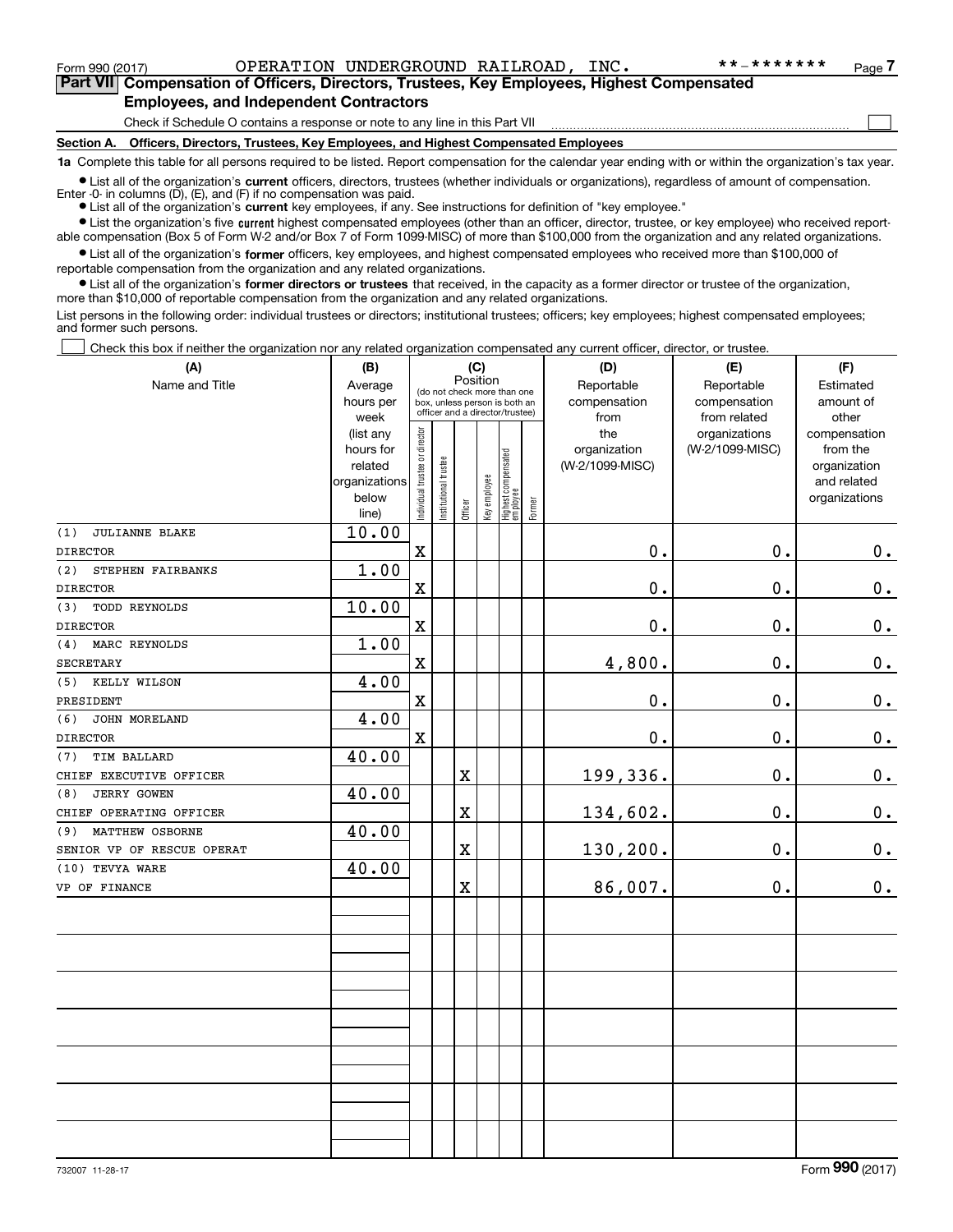|                 | OPERATION UNDERGROUND RAILROAD, INC.<br>Form 990 (2017)                                                                                                                                                                                                                      |                                                                      |                                                                                                                    |                       |         |              |                                   |        |                                           | * * _ * * * * * * *                                                |          |     |                                                                          | Page 8   |
|-----------------|------------------------------------------------------------------------------------------------------------------------------------------------------------------------------------------------------------------------------------------------------------------------------|----------------------------------------------------------------------|--------------------------------------------------------------------------------------------------------------------|-----------------------|---------|--------------|-----------------------------------|--------|-------------------------------------------|--------------------------------------------------------------------|----------|-----|--------------------------------------------------------------------------|----------|
| <b>Part VII</b> | Section A. Officers, Directors, Trustees, Key Employees, and Highest Compensated Employees (continued)                                                                                                                                                                       |                                                                      |                                                                                                                    |                       |         |              |                                   |        |                                           |                                                                    |          |     |                                                                          |          |
|                 | (A)<br>Name and title                                                                                                                                                                                                                                                        | (B)<br>Average<br>hours per<br>week                                  | (C)<br>Position<br>(do not check more than one<br>box, unless person is both an<br>officer and a director/trustee) |                       |         |              |                                   |        | (D)<br>Reportable<br>compensation<br>from | (E)<br>Reportable<br>compensation<br>from related<br>organizations |          |     | (F)<br>Estimated<br>amount of<br>other                                   |          |
|                 |                                                                                                                                                                                                                                                                              | (list any<br>hours for<br>related<br>organizations<br>below<br>line) | Individual trustee or director                                                                                     | Institutional trustee | Officer | key employee | Highest compensated<br>  employee | Former | the<br>organization<br>(W-2/1099-MISC)    | (W-2/1099-MISC)                                                    |          |     | compensation<br>from the<br>organization<br>and related<br>organizations |          |
|                 |                                                                                                                                                                                                                                                                              |                                                                      |                                                                                                                    |                       |         |              |                                   |        |                                           |                                                                    |          |     |                                                                          |          |
|                 |                                                                                                                                                                                                                                                                              |                                                                      |                                                                                                                    |                       |         |              |                                   |        |                                           |                                                                    |          |     |                                                                          |          |
|                 |                                                                                                                                                                                                                                                                              |                                                                      |                                                                                                                    |                       |         |              |                                   |        |                                           |                                                                    |          |     |                                                                          |          |
|                 |                                                                                                                                                                                                                                                                              |                                                                      |                                                                                                                    |                       |         |              |                                   |        |                                           |                                                                    |          |     |                                                                          |          |
|                 |                                                                                                                                                                                                                                                                              |                                                                      |                                                                                                                    |                       |         |              |                                   |        |                                           |                                                                    |          |     |                                                                          |          |
|                 |                                                                                                                                                                                                                                                                              |                                                                      |                                                                                                                    |                       |         |              |                                   |        |                                           |                                                                    |          |     |                                                                          |          |
|                 |                                                                                                                                                                                                                                                                              |                                                                      |                                                                                                                    |                       |         |              |                                   |        |                                           |                                                                    |          |     |                                                                          |          |
|                 |                                                                                                                                                                                                                                                                              |                                                                      |                                                                                                                    |                       |         |              |                                   |        |                                           |                                                                    |          |     |                                                                          |          |
|                 |                                                                                                                                                                                                                                                                              |                                                                      |                                                                                                                    |                       |         |              |                                   |        | 554,945.<br>0.                            |                                                                    | 0.<br>0. |     |                                                                          | 0.<br>0. |
|                 | c Total from continuation sheets to Part VII, Section A                                                                                                                                                                                                                      |                                                                      |                                                                                                                    |                       |         |              |                                   |        | 554,945.                                  |                                                                    | 0.       |     |                                                                          | $0$ .    |
| 2               | Total number of individuals (including but not limited to those listed above) who received more than \$100,000 of reportable<br>compensation from the organization $\blacktriangleright$                                                                                     |                                                                      |                                                                                                                    |                       |         |              |                                   |        |                                           |                                                                    |          |     |                                                                          | 3        |
|                 |                                                                                                                                                                                                                                                                              |                                                                      |                                                                                                                    |                       |         |              |                                   |        |                                           |                                                                    |          |     | Yes                                                                      | No       |
| 3               | Did the organization list any former officer, director, or trustee, key employee, or highest compensated employee on<br>line 1a? If "Yes," complete Schedule J for such individual manufactured contained and the line 1a? If "Yes," complete Schedule J for such individual |                                                                      |                                                                                                                    |                       |         |              |                                   |        |                                           |                                                                    |          | 3   |                                                                          | x        |
|                 | For any individual listed on line 1a, is the sum of reportable compensation and other compensation from the organization                                                                                                                                                     |                                                                      |                                                                                                                    |                       |         |              |                                   |        |                                           |                                                                    |          | 4   | X                                                                        |          |
| 5               | Did any person listed on line 1a receive or accrue compensation from any unrelated organization or individual for services                                                                                                                                                   |                                                                      |                                                                                                                    |                       |         |              |                                   |        |                                           |                                                                    |          | 5   |                                                                          | х        |
|                 | <b>Section B. Independent Contractors</b>                                                                                                                                                                                                                                    |                                                                      |                                                                                                                    |                       |         |              |                                   |        |                                           |                                                                    |          |     |                                                                          |          |
| 1               | Complete this table for your five highest compensated independent contractors that received more than \$100,000 of compensation from<br>the organization. Report compensation for the calendar year ending with or within the organization's tax year.                       |                                                                      |                                                                                                                    |                       |         |              |                                   |        |                                           |                                                                    |          |     |                                                                          |          |
|                 | (A)<br>Name and business address                                                                                                                                                                                                                                             |                                                                      |                                                                                                                    | <b>NONE</b>           |         |              |                                   |        | (B)<br>Description of services            |                                                                    |          | (C) | Compensation                                                             |          |
|                 |                                                                                                                                                                                                                                                                              |                                                                      |                                                                                                                    |                       |         |              |                                   |        |                                           |                                                                    |          |     |                                                                          |          |
|                 |                                                                                                                                                                                                                                                                              |                                                                      |                                                                                                                    |                       |         |              |                                   |        |                                           |                                                                    |          |     |                                                                          |          |
|                 |                                                                                                                                                                                                                                                                              |                                                                      |                                                                                                                    |                       |         |              |                                   |        |                                           |                                                                    |          |     |                                                                          |          |
|                 |                                                                                                                                                                                                                                                                              |                                                                      |                                                                                                                    |                       |         |              |                                   |        |                                           |                                                                    |          |     |                                                                          |          |
| 2               | Total number of independent contractors (including but not limited to those listed above) who received more than<br>\$100,000 of compensation from the organization                                                                                                          |                                                                      |                                                                                                                    |                       |         | 0            |                                   |        |                                           |                                                                    |          |     |                                                                          |          |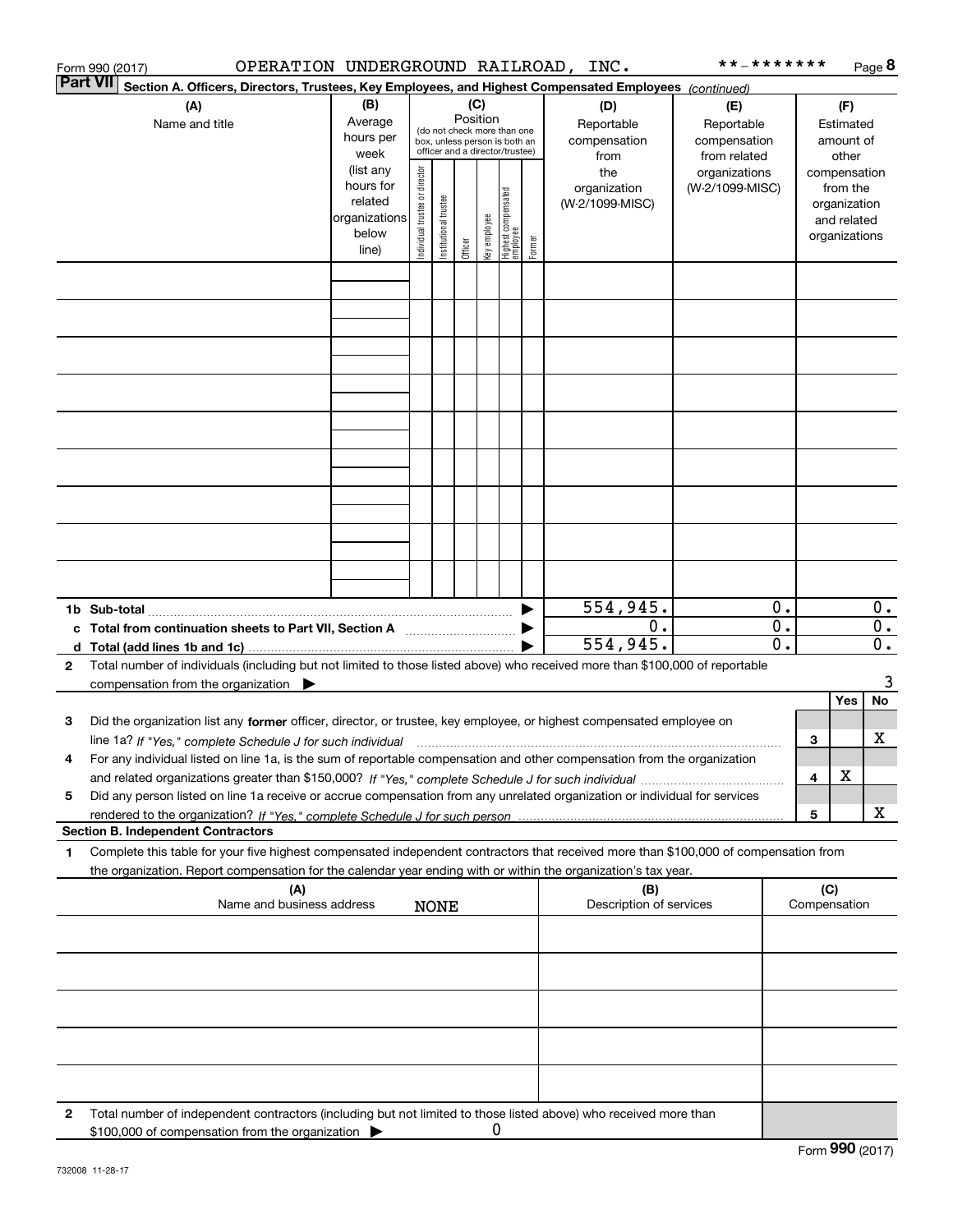|                                                           |                  |   | Form 990 (2017)                                                               |                |                       | OPERATION UNDERGROUND RAILROAD, INC. |                                                 | **_*******                                         | Page 9                                                             |
|-----------------------------------------------------------|------------------|---|-------------------------------------------------------------------------------|----------------|-----------------------|--------------------------------------|-------------------------------------------------|----------------------------------------------------|--------------------------------------------------------------------|
|                                                           | <b>Part VIII</b> |   | <b>Statement of Revenue</b>                                                   |                |                       |                                      |                                                 |                                                    |                                                                    |
|                                                           |                  |   | Check if Schedule O contains a response or note to any line in this Part VIII |                |                       |                                      |                                                 |                                                    |                                                                    |
|                                                           |                  |   |                                                                               |                |                       | (A)<br>Total revenue                 | (B)<br>Related or<br>exempt function<br>revenue | $\overline{C}$<br>Unrelated<br>business<br>revenue | (D)<br>Revenue excluded<br>from tax under<br>sections<br>512 - 514 |
|                                                           |                  |   | 1 a Federated campaigns                                                       | 1a             |                       |                                      |                                                 |                                                    |                                                                    |
| Contributions, Gifts, Grants<br>and Other Similar Amounts |                  |   | <b>b</b> Membership dues                                                      | 1 <sub>b</sub> |                       |                                      |                                                 |                                                    |                                                                    |
|                                                           |                  |   | c Fundraising events                                                          | 1 <sub>c</sub> | 580,126.              |                                      |                                                 |                                                    |                                                                    |
|                                                           |                  |   | d Related organizations                                                       | 1 <sub>d</sub> |                       |                                      |                                                 |                                                    |                                                                    |
|                                                           |                  |   | e Government grants (contributions)                                           | 1e             |                       |                                      |                                                 |                                                    |                                                                    |
|                                                           |                  |   | f All other contributions, gifts, grants, and                                 |                |                       |                                      |                                                 |                                                    |                                                                    |
|                                                           |                  |   | similar amounts not included above                                            | 1f             | 11,785,363.           |                                      |                                                 |                                                    |                                                                    |
|                                                           |                  |   | <b>g</b> Noncash contributions included in lines 1a-1f: \$                    |                | 630,653.              |                                      |                                                 |                                                    |                                                                    |
|                                                           |                  |   |                                                                               |                |                       | 12, 365, 489.                        |                                                 |                                                    |                                                                    |
|                                                           |                  |   |                                                                               |                | <b>Business Code</b>  |                                      |                                                 |                                                    |                                                                    |
|                                                           | 2 a              |   | MERCHANDISE SALES                                                             |                | 454110                | 145,225.                             | 140,127.                                        | 5,098.                                             |                                                                    |
|                                                           |                  | b | GYM MEMBERSHIPS                                                               |                | 713940                | 122,479.                             |                                                 | 122,479.                                           |                                                                    |
|                                                           |                  | c |                                                                               |                |                       |                                      |                                                 |                                                    |                                                                    |
| Program Service<br>Revenue                                |                  | d |                                                                               |                |                       |                                      |                                                 |                                                    |                                                                    |
|                                                           |                  | e |                                                                               |                |                       |                                      |                                                 |                                                    |                                                                    |
|                                                           |                  |   | f All other program service revenue                                           |                |                       |                                      |                                                 |                                                    |                                                                    |
|                                                           |                  |   |                                                                               |                |                       | 267,704.                             |                                                 |                                                    |                                                                    |
|                                                           | 3                |   | Investment income (including dividends, interest, and                         |                |                       | 64,687.                              | 64,687.                                         |                                                    |                                                                    |
|                                                           |                  |   | Income from investment of tax-exempt bond proceeds                            |                |                       |                                      |                                                 |                                                    |                                                                    |
|                                                           | 4                |   |                                                                               |                |                       |                                      |                                                 |                                                    |                                                                    |
|                                                           | 5                |   |                                                                               | (i) Real       |                       |                                      |                                                 |                                                    |                                                                    |
|                                                           |                  |   |                                                                               | 4,646.         | (ii) Personal         |                                      |                                                 |                                                    |                                                                    |
|                                                           |                  |   | 6 a Gross rents<br><b>b</b> Less: rental expenses                             | 0.             |                       |                                      |                                                 |                                                    |                                                                    |
|                                                           |                  |   | c Rental income or (loss)                                                     | 4,646.         |                       |                                      |                                                 |                                                    |                                                                    |
|                                                           |                  |   | <b>d</b> Net rental income or (loss)                                          |                |                       | 4,646.                               |                                                 | 4,646.                                             |                                                                    |
|                                                           |                  |   | 7 a Gross amount from sales of                                                | (i) Securities | (ii) Other            |                                      |                                                 |                                                    |                                                                    |
|                                                           |                  |   | assets other than inventory                                                   | 337,044.       | 651.                  |                                      |                                                 |                                                    |                                                                    |
|                                                           |                  |   | <b>b</b> Less: cost or other basis                                            |                |                       |                                      |                                                 |                                                    |                                                                    |
|                                                           |                  |   | and sales expenses                                                            | 342,039.       | 37,337.               |                                      |                                                 |                                                    |                                                                    |
|                                                           |                  |   | c Gain or (loss)                                                              | $-4,995.$      | $-36,686.$            |                                      |                                                 |                                                    |                                                                    |
|                                                           |                  |   |                                                                               |                |                       | $-41,681.$                           | $-41,681.$                                      |                                                    |                                                                    |
|                                                           |                  |   | 8 a Gross income from fundraising events (not                                 |                |                       |                                      |                                                 |                                                    |                                                                    |
|                                                           |                  |   | $580, 126.$ of<br>including \$                                                |                |                       |                                      |                                                 |                                                    |                                                                    |
|                                                           |                  |   | contributions reported on line 1c). See                                       |                |                       |                                      |                                                 |                                                    |                                                                    |
|                                                           |                  |   |                                                                               |                | 158,786.              |                                      |                                                 |                                                    |                                                                    |
| <b>Other Revenue</b>                                      |                  |   | <b>b</b> Less: direct expenses                                                | $\mathbf b$    | 158,786.              |                                      |                                                 |                                                    |                                                                    |
|                                                           |                  |   | c Net income or (loss) from fundraising events                                |                |                       | 0.                                   |                                                 |                                                    |                                                                    |
|                                                           |                  |   | 9 a Gross income from gaming activities. See                                  |                |                       |                                      |                                                 |                                                    |                                                                    |
|                                                           |                  |   |                                                                               |                |                       |                                      |                                                 |                                                    |                                                                    |
|                                                           |                  |   | <b>b</b> Less: direct expenses <b>contained b</b>                             |                |                       |                                      |                                                 |                                                    |                                                                    |
|                                                           |                  |   |                                                                               |                |                       |                                      |                                                 |                                                    |                                                                    |
|                                                           |                  |   | 10 a Gross sales of inventory, less returns                                   |                |                       |                                      |                                                 |                                                    |                                                                    |
|                                                           |                  |   |                                                                               |                |                       |                                      |                                                 |                                                    |                                                                    |
|                                                           |                  |   |                                                                               |                |                       |                                      |                                                 |                                                    |                                                                    |
|                                                           |                  |   | c Net income or (loss) from sales of inventory                                |                |                       |                                      |                                                 |                                                    |                                                                    |
|                                                           |                  |   | Miscellaneous Revenue                                                         |                | <b>Business Code</b>  |                                      |                                                 |                                                    |                                                                    |
|                                                           |                  |   | 11 a OTHER REVENUE                                                            |                | 900099                | 25.                                  | 25.                                             |                                                    |                                                                    |
|                                                           |                  | b |                                                                               |                |                       |                                      |                                                 |                                                    |                                                                    |
|                                                           |                  | с |                                                                               |                |                       |                                      |                                                 |                                                    |                                                                    |
|                                                           |                  |   |                                                                               |                |                       | 25.                                  |                                                 |                                                    |                                                                    |
|                                                           |                  |   |                                                                               |                | $\blacktriangleright$ | 12,660,870.                          | 163,158.                                        | 132,223.                                           | 0.                                                                 |
|                                                           | 12               |   |                                                                               |                |                       |                                      |                                                 |                                                    |                                                                    |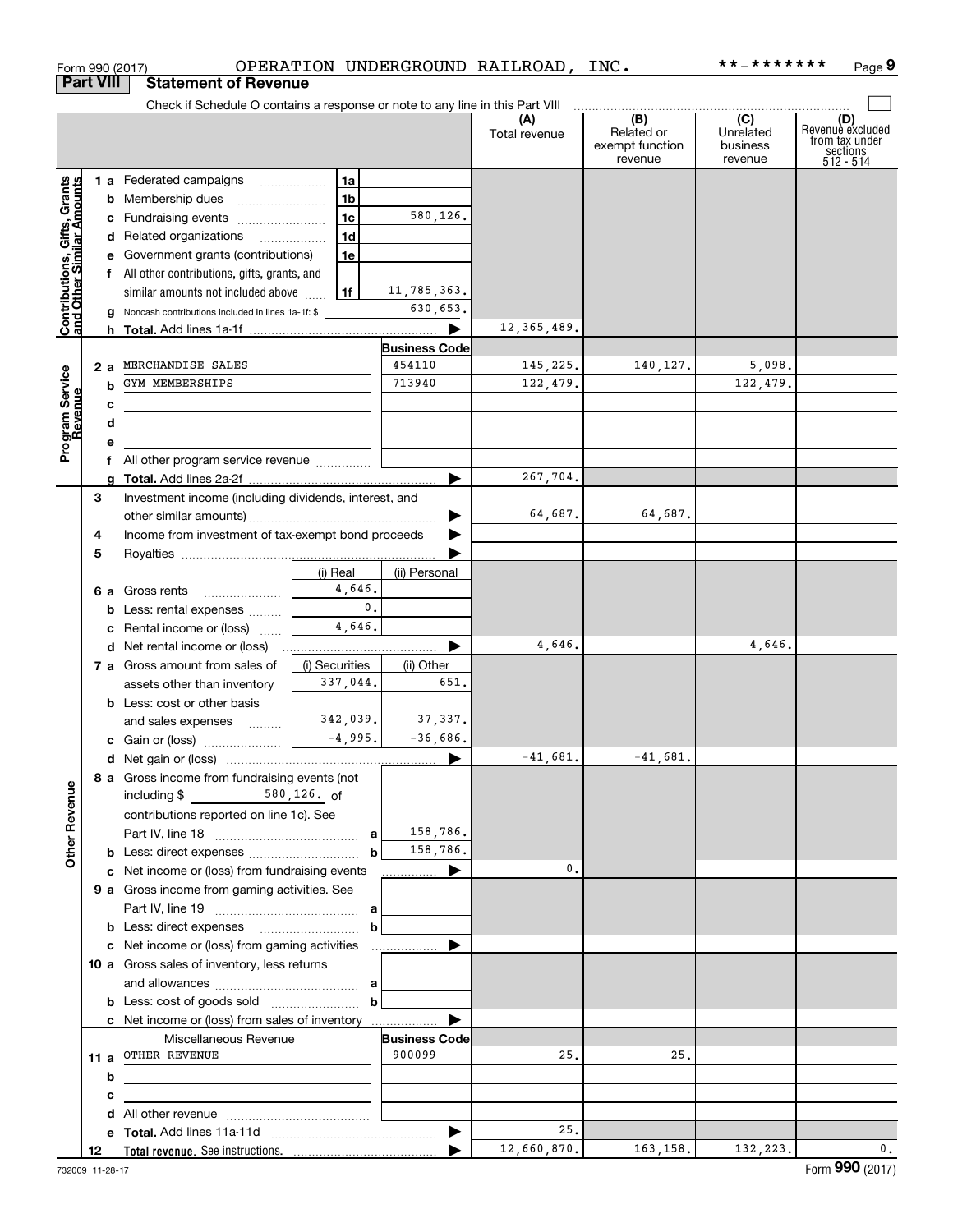$\Box$ 

*Section 501(c)(3) and 501(c)(4) organizations must complete all columns. All other organizations must complete column (A).* Check if Schedule O contains a response or note to any line in this Part IX

|              | Do not include amounts reported on lines 6b,<br>7b, 8b, 9b, and 10b of Part VIII.                        | (A)<br>Total expenses | (B)<br>Program service<br>expenses | $\overline{(C)}$<br>Management and<br>general expenses | (D)<br>Fundraising<br>expenses |
|--------------|----------------------------------------------------------------------------------------------------------|-----------------------|------------------------------------|--------------------------------------------------------|--------------------------------|
| 1.           | Grants and other assistance to domestic organizations                                                    |                       |                                    |                                                        |                                |
|              | and domestic governments. See Part IV, line 21                                                           | $1,086,249$ .         | 1,086,249.                         |                                                        |                                |
| $\mathbf{2}$ | Grants and other assistance to domestic                                                                  |                       |                                    |                                                        |                                |
|              | individuals. See Part IV, line 22                                                                        |                       |                                    |                                                        |                                |
| 3            | Grants and other assistance to foreign                                                                   |                       |                                    |                                                        |                                |
|              | organizations, foreign governments, and foreign                                                          |                       |                                    |                                                        |                                |
|              | individuals. See Part IV, lines 15 and 16                                                                |                       |                                    |                                                        |                                |
| 4            | Benefits paid to or for members                                                                          |                       |                                    |                                                        |                                |
| 5            | Compensation of current officers, directors,                                                             |                       |                                    |                                                        |                                |
|              | trustees, and key employees                                                                              | 554,945.              | 554,945.                           |                                                        |                                |
| 6            | Compensation not included above, to disqualified                                                         |                       |                                    |                                                        |                                |
|              | persons (as defined under section 4958(f)(1)) and                                                        |                       |                                    |                                                        |                                |
|              | persons described in section 4958(c)(3)(B)<br>$\sim$                                                     |                       |                                    |                                                        |                                |
| 7            | Other salaries and wages                                                                                 | 998,593.              | 872,786.                           | 42,738.                                                | 83,069.                        |
| 8            | Pension plan accruals and contributions (include                                                         |                       |                                    |                                                        |                                |
|              | section 401(k) and 403(b) employer contributions)                                                        |                       |                                    |                                                        |                                |
| 9            | Other employee benefits                                                                                  | 174,786.              | 113, 119.                          | 36,738.                                                | 24,929.                        |
| 10           |                                                                                                          |                       |                                    |                                                        |                                |
| 11           | Fees for services (non-employees):                                                                       |                       |                                    |                                                        |                                |
| a            |                                                                                                          |                       |                                    |                                                        |                                |
| b            |                                                                                                          |                       |                                    |                                                        |                                |
| с            |                                                                                                          | 65,706.               |                                    | 65,706.                                                |                                |
| d            |                                                                                                          |                       |                                    |                                                        |                                |
| е            | Professional fundraising services. See Part IV, line 17                                                  |                       |                                    |                                                        |                                |
| f            | Investment management fees                                                                               |                       |                                    |                                                        |                                |
| g            | Other. (If line 11g amount exceeds 10% of line 25,                                                       | <u>268,262.</u>       | 189,850.                           | 18,472.                                                | 59,940.                        |
|              | column (A) amount, list line 11g expenses on Sch O.)                                                     | 230,299.              | 143,625.                           |                                                        | 86,674.                        |
| 12           |                                                                                                          | 166,820.              | 109,786.                           | 19,814.                                                | 37,220.                        |
| 13           |                                                                                                          |                       |                                    |                                                        |                                |
| 14<br>15     |                                                                                                          |                       |                                    |                                                        |                                |
| 16           |                                                                                                          | 197,341.              | 115,544.                           | 31,733.                                                | 50,064.                        |
| 17           | Travel                                                                                                   | 1, 197, 943.          | 1,072,172.                         | 5,947.                                                 | 119,824.                       |
| 18           | Payments of travel or entertainment expenses                                                             |                       |                                    |                                                        |                                |
|              | for any federal, state, or local public officials                                                        |                       |                                    |                                                        |                                |
| 19           | Conferences, conventions, and meetings                                                                   |                       |                                    |                                                        |                                |
| 20           | Interest                                                                                                 |                       |                                    |                                                        |                                |
| 21           |                                                                                                          |                       |                                    |                                                        |                                |
| 22           | Depreciation, depletion, and amortization                                                                | 104,122.              | 99,413.                            |                                                        | 4,709.                         |
| 23           | Insurance                                                                                                |                       |                                    |                                                        |                                |
| 24           | Other expenses. Itemize expenses not covered<br>above. (List miscellaneous expenses in line 24e. If line |                       |                                    |                                                        |                                |
|              | 24e amount exceeds 10% of line 25, column (A)<br>amount, list line 24e expenses on Schedule O.)          |                       |                                    |                                                        |                                |
| a            | CONTRACT LABOR                                                                                           | 1,341,320.            | 1,252,714.                         | 9,587.                                                 | 79,019.                        |
| b            | MERCHANT SERVICE FEES                                                                                    | 127,443.              | 7,714.                             | 116, 517.                                              | 3,212.                         |
| C            | FUNDRAISING AND DEVELOP                                                                                  | 100, 163.             |                                    |                                                        | 100, 163.                      |
| d            | REPAIRS AND MAINTENANCE                                                                                  | 95,328.               | 36,085.                            | 30,748.                                                | 28,495.                        |
| е            | All other expenses                                                                                       | 374,288.              | 323, 153.                          | 31,224.                                                | 19,911.                        |
| 25           | Total functional expenses. Add lines 1 through 24e                                                       | 7,083,608.            | 5,977,155.                         | 409,224.                                               | 697,229.                       |
| 26           | Joint costs. Complete this line only if the organization                                                 |                       |                                    |                                                        |                                |
|              | reported in column (B) joint costs from a combined                                                       |                       |                                    |                                                        |                                |
|              | educational campaign and fundraising solicitation.                                                       |                       |                                    |                                                        |                                |
|              | Check here $\blacktriangleright$<br>if following SOP 98-2 (ASC 958-720)                                  |                       |                                    |                                                        |                                |
|              |                                                                                                          |                       |                                    |                                                        |                                |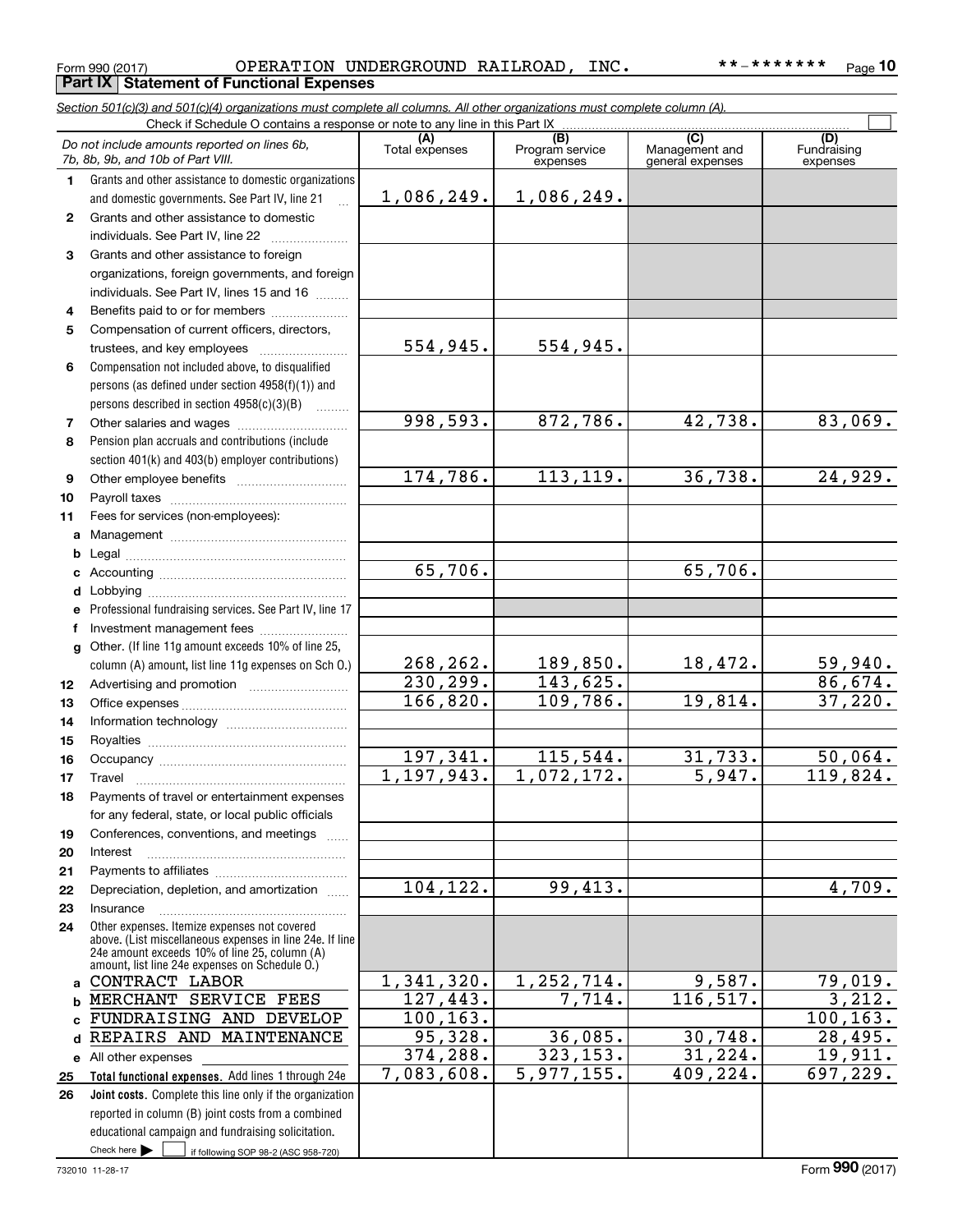| Form 990 (2017) | OPERATION | UNDERGROUND RAILROAD, |  | INC |  | $P$ age |  |
|-----------------|-----------|-----------------------|--|-----|--|---------|--|
|-----------------|-----------|-----------------------|--|-----|--|---------|--|

**11**

|                             |    |                                                                                                                                                                                                                                | (A)<br>Beginning of year |                 | (B)<br>End of year |
|-----------------------------|----|--------------------------------------------------------------------------------------------------------------------------------------------------------------------------------------------------------------------------------|--------------------------|-----------------|--------------------|
|                             | 1  |                                                                                                                                                                                                                                | 4, 213, 796.             | $\blacksquare$  | 5,002,499.         |
|                             | 2  |                                                                                                                                                                                                                                | 30,794.                  | $\mathbf{2}$    | 30,818.            |
|                             | 3  |                                                                                                                                                                                                                                |                          | 3               |                    |
|                             | 4  |                                                                                                                                                                                                                                | $\overline{0}$ .         | 4               | 776,863.           |
|                             | 5  | Loans and other receivables from current and former officers, directors,                                                                                                                                                       |                          |                 |                    |
|                             |    | trustees, key employees, and highest compensated employees. Complete                                                                                                                                                           |                          |                 |                    |
|                             |    |                                                                                                                                                                                                                                |                          | 5               |                    |
|                             | 6  | Loans and other receivables from other disqualified persons (as defined under                                                                                                                                                  |                          |                 |                    |
|                             |    | section 4958(f)(1)), persons described in section 4958(c)(3)(B), and contributing                                                                                                                                              |                          |                 |                    |
|                             |    | employers and sponsoring organizations of section 501(c)(9) voluntary                                                                                                                                                          |                          |                 |                    |
|                             |    | employees' beneficiary organizations (see instr). Complete Part II of Sch L                                                                                                                                                    |                          | 6               |                    |
| Assets                      | 7  |                                                                                                                                                                                                                                |                          | 7               |                    |
|                             | 8  |                                                                                                                                                                                                                                | 99,956.                  | 8               | 133,084.           |
|                             | 9  | Prepaid expenses and deferred charges                                                                                                                                                                                          |                          | 9               |                    |
|                             |    | <b>10a</b> Land, buildings, and equipment: cost or other                                                                                                                                                                       |                          |                 |                    |
|                             |    | 790,542.<br>basis. Complete Part VI of Schedule D  10a                                                                                                                                                                         |                          |                 |                    |
|                             |    | 204, 762.<br>10 <sub>b</sub><br><b>b</b> Less: accumulated depreciation<br>. 1                                                                                                                                                 | 647,064.                 | 10 <sub>c</sub> | 585,780.           |
|                             | 11 |                                                                                                                                                                                                                                |                          | 11              |                    |
|                             | 12 |                                                                                                                                                                                                                                |                          | 12              |                    |
|                             | 13 |                                                                                                                                                                                                                                | 0.                       | 13              | 4, 146, 798.       |
|                             | 14 |                                                                                                                                                                                                                                |                          | 14              |                    |
|                             | 15 |                                                                                                                                                                                                                                | 145,161.                 | 15              | 349,975.           |
|                             | 16 |                                                                                                                                                                                                                                | 5, 136, 771.             | 16              | 11,025,817.        |
|                             | 17 |                                                                                                                                                                                                                                | 89,225.                  | 17              | 110,516.           |
|                             | 18 |                                                                                                                                                                                                                                |                          | 18              |                    |
|                             | 19 | Deferred revenue manual contracts and contracts are contracted and contract and contract are contracted and contract are contracted and contract are contracted and contract are contracted and contract are contracted and co |                          | 19              |                    |
|                             | 20 |                                                                                                                                                                                                                                |                          | 20              |                    |
|                             | 21 | Escrow or custodial account liability. Complete Part IV of Schedule D<br>.                                                                                                                                                     |                          | 21              |                    |
|                             | 22 | Loans and other payables to current and former officers, directors, trustees,                                                                                                                                                  |                          |                 |                    |
|                             |    | key employees, highest compensated employees, and disqualified persons.                                                                                                                                                        |                          |                 |                    |
| Liabilities                 |    |                                                                                                                                                                                                                                |                          | 22              |                    |
|                             | 23 |                                                                                                                                                                                                                                |                          | 23              |                    |
|                             | 24 |                                                                                                                                                                                                                                |                          | 24              |                    |
|                             | 25 | Other liabilities (including federal income tax, payables to related third                                                                                                                                                     |                          |                 |                    |
|                             |    | parties, and other liabilities not included on lines 17-24). Complete Part X of                                                                                                                                                | 21,786.                  |                 | 2,031.             |
|                             |    | Schedule D                                                                                                                                                                                                                     | 111,011.                 | 25              | 112, 547.          |
|                             | 26 | Organizations that follow SFAS 117 (ASC 958), check here $\blacktriangleright \begin{array}{ c } \hline X & \text{and} \end{array}$                                                                                            |                          | 26              |                    |
|                             |    | complete lines 27 through 29, and lines 33 and 34.                                                                                                                                                                             |                          |                 |                    |
|                             | 27 |                                                                                                                                                                                                                                | 4,959,694.               | 27              | 10,668,270.        |
|                             | 28 |                                                                                                                                                                                                                                | 66,066.                  | 28              | 245,000.           |
|                             | 29 | Permanently restricted net assets                                                                                                                                                                                              |                          | 29              |                    |
|                             |    | Organizations that do not follow SFAS 117 (ASC 958), check here ▶ │                                                                                                                                                            |                          |                 |                    |
|                             |    | and complete lines 30 through 34.                                                                                                                                                                                              |                          |                 |                    |
| Net Assets or Fund Balances | 30 |                                                                                                                                                                                                                                |                          | 30              |                    |
|                             | 31 | Paid-in or capital surplus, or land, building, or equipment fund                                                                                                                                                               |                          | 31              |                    |
|                             | 32 | Retained earnings, endowment, accumulated income, or other funds                                                                                                                                                               |                          | 32              |                    |
|                             | 33 |                                                                                                                                                                                                                                | $\overline{5,025,760}$ . | 33              | 10,913,270.        |
|                             | 34 |                                                                                                                                                                                                                                | 5,136,771.               | 34              | 11,025,817.        |

Form (2017) **990**

## **Part X Balance Sheet**

|  | -nrm 990 (2017) |  |
|--|-----------------|--|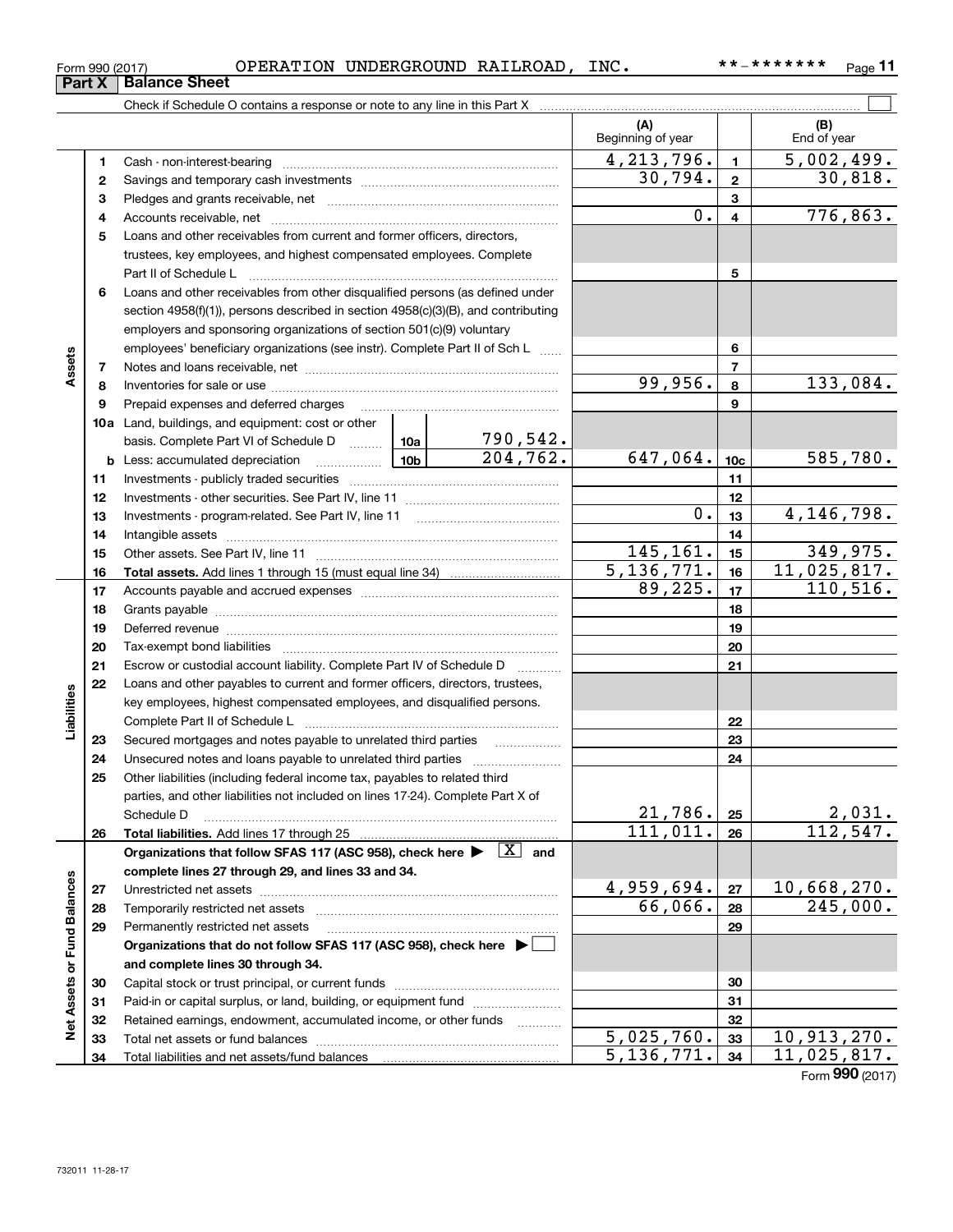|    | OPERATION UNDERGROUND RAILROAD, INC.<br>Form 990 (2017)                                                                              |                         | **_*******     |           | Page 12                 |
|----|--------------------------------------------------------------------------------------------------------------------------------------|-------------------------|----------------|-----------|-------------------------|
|    | Part XI<br><b>Reconciliation of Net Assets</b>                                                                                       |                         |                |           |                         |
|    | Check if Schedule O contains a response or note to any line in this Part XI                                                          |                         |                |           | $\overline{\mathbf{x}}$ |
|    |                                                                                                                                      |                         |                |           |                         |
| 1  | Total revenue (must equal Part VIII, column (A), line 12)                                                                            | $\mathbf{1}$            | 12,660,870.    |           |                         |
| 2  | Total expenses (must equal Part IX, column (A), line 25)                                                                             | $\mathbf{2}$            | 7,083,608.     |           |                         |
| З  | Revenue less expenses. Subtract line 2 from line 1                                                                                   | 3                       | 5,577,262.     |           |                         |
| 4  |                                                                                                                                      | $\overline{\mathbf{4}}$ | 5,025,760.     |           |                         |
| 5  | Net unrealized gains (losses) on investments                                                                                         | 5                       |                | 131, 312. |                         |
| 6  | Donated services and use of facilities                                                                                               | 6                       |                |           |                         |
| 7  | Investment expenses                                                                                                                  | $\overline{7}$          |                |           |                         |
| 8  | Prior period adjustments                                                                                                             | 8                       |                |           |                         |
| 9  | Other changes in net assets or fund balances (explain in Schedule O)                                                                 | 9                       |                | 178,936.  |                         |
| 10 | Net assets or fund balances at end of year. Combine lines 3 through 9 (must equal Part X, line 33,                                   |                         |                |           |                         |
|    | column (B))                                                                                                                          | 10                      | 10,913,270.    |           |                         |
|    | Part XII Financial Statements and Reporting                                                                                          |                         |                |           |                         |
|    |                                                                                                                                      |                         |                |           | $\vert$ X $\vert$       |
|    |                                                                                                                                      |                         |                | Yes       | <b>No</b>               |
| 1  | $\boxed{\mathbf{X}}$ Accrual<br>Accounting method used to prepare the Form 990: <u>[</u> Cash<br>Other                               |                         |                |           |                         |
|    | If the organization changed its method of accounting from a prior year or checked "Other," explain in Schedule O.                    |                         |                |           |                         |
|    | 2a Were the organization's financial statements compiled or reviewed by an independent accountant?                                   |                         | 2a             |           | х                       |
|    | If "Yes," check a box below to indicate whether the financial statements for the year were compiled or reviewed on a                 |                         |                |           |                         |
|    | separate basis, consolidated basis, or both:                                                                                         |                         |                |           |                         |
|    | Separate basis<br>Consolidated basis<br>Both consolidated and separate basis                                                         |                         |                |           |                         |
|    | <b>b</b> Were the organization's financial statements audited by an independent accountant?                                          |                         | 2 <sub>b</sub> | x         |                         |
|    | If "Yes," check a box below to indicate whether the financial statements for the year were audited on a separate basis,              |                         |                |           |                         |
|    | consolidated basis, or both:                                                                                                         |                         |                |           |                         |
|    | $\lfloor \texttt{X} \rfloor$ Consolidated basis<br>Separate basis<br>Both consolidated and separate basis                            |                         |                |           |                         |
|    | c If "Yes" to line 2a or 2b, does the organization have a committee that assumes responsibility for oversight of the audit,          |                         |                |           |                         |
|    |                                                                                                                                      |                         | 2c             |           | х                       |
|    | If the organization changed either its oversight process or selection process during the tax year, explain in Schedule O.            |                         |                |           |                         |
|    | 3a As a result of a federal award, was the organization required to undergo an audit or audits as set forth in the Single Audit      |                         |                |           |                         |
|    |                                                                                                                                      |                         | 3a             |           | x                       |
|    | <b>b</b> If "Yes," did the organization undergo the required audit or audits? If the organization did not undergo the required audit |                         |                |           |                         |
|    | or audits, explain why in Schedule O and describe any steps taken to undergo such audits matures and the matur                       |                         | 3b             | $000 - 1$ |                         |

Form (2017) **990**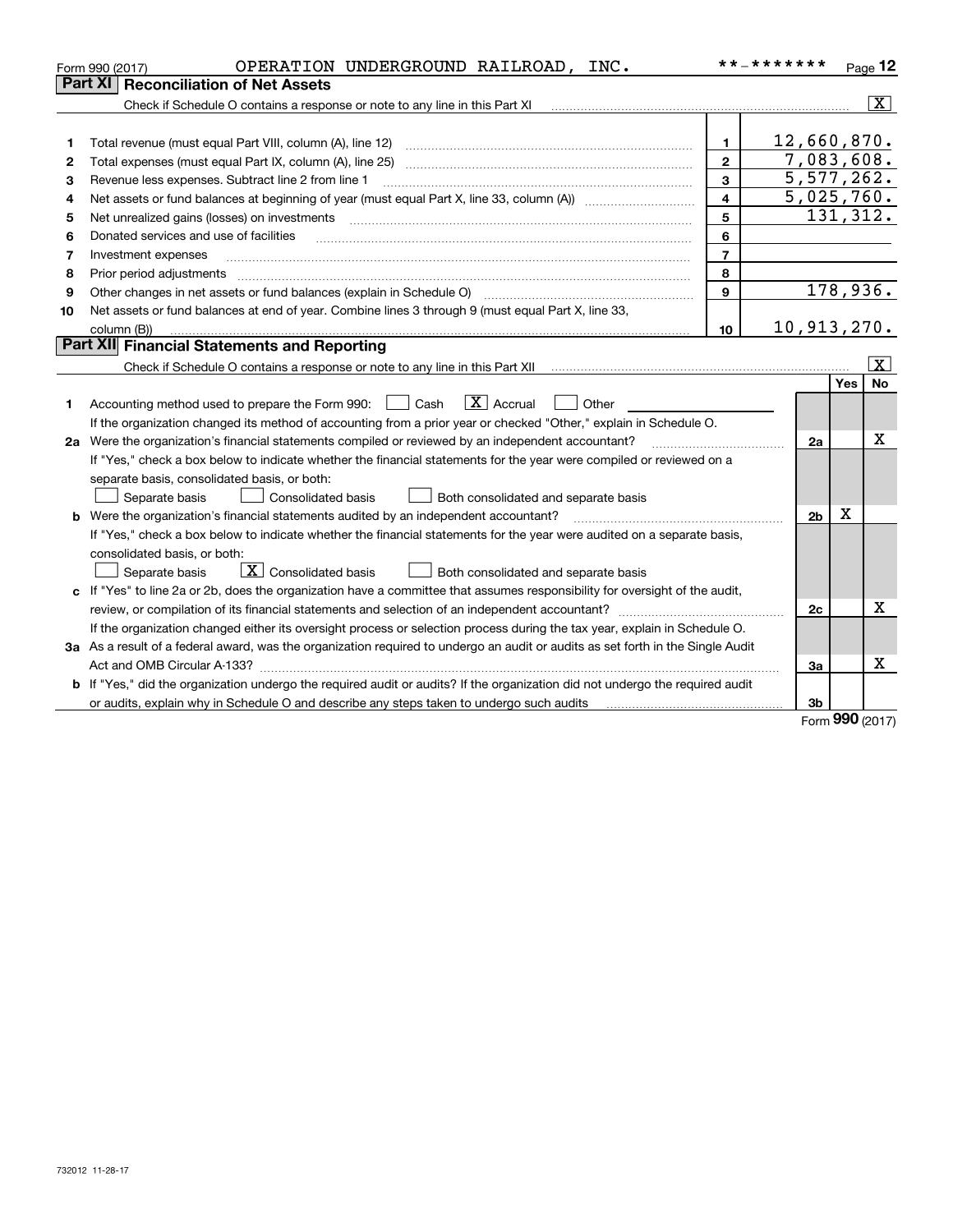| <b>SCHEDULE A</b> |
|-------------------|
|-------------------|

Department of the Treasury

**(Form 990 or 990-EZ)**

# **Public Charity Status and Public Support**

**Complete if the organization is a section 501(c)(3) organization or a section 4947(a)(1) nonexempt charitable trust. | Attach to Form 990 or Form 990-EZ.** 

| www.irs.gov/Form990 for instructions and the latest information. |  |
|------------------------------------------------------------------|--|

| OMB No 1545-0047                    |
|-------------------------------------|
| I)                                  |
| <b>Open to Public</b><br>Inspection |

|       |        | Internal Revenue Service |                                             | $\blacktriangleright$ Go to www.irs.gov/Form990 for instructions and the latest information. | Inspection                                                                                                                                    |                             |                                 |                            |  |                                       |  |
|-------|--------|--------------------------|---------------------------------------------|----------------------------------------------------------------------------------------------|-----------------------------------------------------------------------------------------------------------------------------------------------|-----------------------------|---------------------------------|----------------------------|--|---------------------------------------|--|
|       |        | Name of the organization |                                             |                                                                                              |                                                                                                                                               |                             |                                 |                            |  | <b>Employer identification number</b> |  |
|       |        |                          |                                             |                                                                                              | OPERATION UNDERGROUND RAILROAD, INC.                                                                                                          |                             |                                 |                            |  | **_*******                            |  |
|       | Part I |                          |                                             |                                                                                              | Reason for Public Charity Status (All organizations must complete this part.) See instructions.                                               |                             |                                 |                            |  |                                       |  |
|       |        |                          |                                             |                                                                                              | The organization is not a private foundation because it is: (For lines 1 through 12, check only one box.)                                     |                             |                                 |                            |  |                                       |  |
| 1     |        |                          |                                             |                                                                                              | A church, convention of churches, or association of churches described in section 170(b)(1)(A)(i).                                            |                             |                                 |                            |  |                                       |  |
| 2     |        |                          |                                             |                                                                                              | A school described in section 170(b)(1)(A)(ii). (Attach Schedule E (Form 990 or 990-EZ).)                                                     |                             |                                 |                            |  |                                       |  |
| з     |        |                          |                                             |                                                                                              | A hospital or a cooperative hospital service organization described in section 170(b)(1)(A)(iii).                                             |                             |                                 |                            |  |                                       |  |
| 4     |        |                          |                                             |                                                                                              | A medical research organization operated in conjunction with a hospital described in section 170(b)(1)(A)(iii). Enter the hospital's name,    |                             |                                 |                            |  |                                       |  |
|       |        | city, and state:         |                                             |                                                                                              |                                                                                                                                               |                             |                                 |                            |  |                                       |  |
| 5     |        |                          |                                             |                                                                                              | An organization operated for the benefit of a college or university owned or operated by a governmental unit described in                     |                             |                                 |                            |  |                                       |  |
|       |        |                          |                                             | section 170(b)(1)(A)(iv). (Complete Part II.)                                                |                                                                                                                                               |                             |                                 |                            |  |                                       |  |
| 6     |        |                          |                                             |                                                                                              | A federal, state, or local government or governmental unit described in section 170(b)(1)(A)(v).                                              |                             |                                 |                            |  |                                       |  |
| 7     |        |                          |                                             |                                                                                              | An organization that normally receives a substantial part of its support from a governmental unit or from the general public described in     |                             |                                 |                            |  |                                       |  |
|       |        |                          |                                             | section 170(b)(1)(A)(vi). (Complete Part II.)                                                |                                                                                                                                               |                             |                                 |                            |  |                                       |  |
| 8     |        |                          |                                             |                                                                                              | A community trust described in section 170(b)(1)(A)(vi). (Complete Part II.)                                                                  |                             |                                 |                            |  |                                       |  |
| 9     |        |                          |                                             |                                                                                              | An agricultural research organization described in section 170(b)(1)(A)(ix) operated in conjunction with a land-grant college                 |                             |                                 |                            |  |                                       |  |
|       |        |                          |                                             |                                                                                              | or university or a non-land-grant college of agriculture (see instructions). Enter the name, city, and state of the college or                |                             |                                 |                            |  |                                       |  |
|       |        | university:              |                                             |                                                                                              |                                                                                                                                               |                             |                                 |                            |  |                                       |  |
|       | 10 $X$ |                          |                                             |                                                                                              | An organization that normally receives: (1) more than 33 1/3% of its support from contributions, membership fees, and gross receipts from     |                             |                                 |                            |  |                                       |  |
|       |        |                          |                                             |                                                                                              | activities related to its exempt functions - subject to certain exceptions, and (2) no more than 33 1/3% of its support from gross investment |                             |                                 |                            |  |                                       |  |
|       |        |                          |                                             |                                                                                              | income and unrelated business taxable income (less section 511 tax) from businesses acquired by the organization after June 30, 1975.         |                             |                                 |                            |  |                                       |  |
|       |        |                          |                                             | See section 509(a)(2). (Complete Part III.)                                                  |                                                                                                                                               |                             |                                 |                            |  |                                       |  |
| 11    |        |                          |                                             |                                                                                              | An organization organized and operated exclusively to test for public safety. See section 509(a)(4).                                          |                             |                                 |                            |  |                                       |  |
| 12    |        |                          |                                             |                                                                                              | An organization organized and operated exclusively for the benefit of, to perform the functions of, or to carry out the purposes of one or    |                             |                                 |                            |  |                                       |  |
|       |        |                          |                                             |                                                                                              | more publicly supported organizations described in section 509(a)(1) or section 509(a)(2). See section 509(a)(3). Check the box in            |                             |                                 |                            |  |                                       |  |
|       |        |                          |                                             |                                                                                              | lines 12a through 12d that describes the type of supporting organization and complete lines 12e, 12f, and 12g.                                |                             |                                 |                            |  |                                       |  |
| а     |        |                          |                                             |                                                                                              | Type I. A supporting organization operated, supervised, or controlled by its supported organization(s), typically by giving                   |                             |                                 |                            |  |                                       |  |
|       |        |                          |                                             |                                                                                              | the supported organization(s) the power to regularly appoint or elect a majority of the directors or trustees of the supporting               |                             |                                 |                            |  |                                       |  |
|       |        |                          |                                             | organization. You must complete Part IV, Sections A and B.                                   |                                                                                                                                               |                             |                                 |                            |  |                                       |  |
| b     |        |                          |                                             |                                                                                              | Type II. A supporting organization supervised or controlled in connection with its supported organization(s), by having                       |                             |                                 |                            |  |                                       |  |
|       |        |                          |                                             |                                                                                              | control or management of the supporting organization vested in the same persons that control or manage the supported                          |                             |                                 |                            |  |                                       |  |
|       |        |                          |                                             | organization(s). You must complete Part IV, Sections A and C.                                |                                                                                                                                               |                             |                                 |                            |  |                                       |  |
| с     |        |                          |                                             |                                                                                              | Type III functionally integrated. A supporting organization operated in connection with, and functionally integrated with,                    |                             |                                 |                            |  |                                       |  |
|       |        |                          |                                             |                                                                                              | its supported organization(s) (see instructions). You must complete Part IV, Sections A, D, and E.                                            |                             |                                 |                            |  |                                       |  |
| d     |        |                          |                                             |                                                                                              | Type III non-functionally integrated. A supporting organization operated in connection with its supported organization(s)                     |                             |                                 |                            |  |                                       |  |
|       |        |                          |                                             |                                                                                              | that is not functionally integrated. The organization generally must satisfy a distribution requirement and an attentiveness                  |                             |                                 |                            |  |                                       |  |
|       |        |                          |                                             |                                                                                              | requirement (see instructions). You must complete Part IV, Sections A and D, and Part V.                                                      |                             |                                 |                            |  |                                       |  |
| е     |        |                          |                                             |                                                                                              | Check this box if the organization received a written determination from the IRS that it is a Type I, Type II, Type III                       |                             |                                 |                            |  |                                       |  |
|       |        |                          |                                             |                                                                                              | functionally integrated, or Type III non-functionally integrated supporting organization.                                                     |                             |                                 |                            |  |                                       |  |
| f     |        |                          | Enter the number of supported organizations |                                                                                              |                                                                                                                                               |                             |                                 |                            |  |                                       |  |
|       |        |                          |                                             | Provide the following information about the supported organization(s).                       |                                                                                                                                               |                             |                                 |                            |  |                                       |  |
|       |        | (i) Name of supported    |                                             | (ii) EIN                                                                                     | (iii) Type of organization<br>(described on lines 1-10                                                                                        | in your governing document? | (iv) Is the organization listed | (v) Amount of monetary     |  | (vi) Amount of other                  |  |
|       |        | organization             |                                             |                                                                                              | above (see instructions))                                                                                                                     | Yes                         | No                              | support (see instructions) |  | support (see instructions)            |  |
|       |        |                          |                                             |                                                                                              |                                                                                                                                               |                             |                                 |                            |  |                                       |  |
|       |        |                          |                                             |                                                                                              |                                                                                                                                               |                             |                                 |                            |  |                                       |  |
|       |        |                          |                                             |                                                                                              |                                                                                                                                               |                             |                                 |                            |  |                                       |  |
|       |        |                          |                                             |                                                                                              |                                                                                                                                               |                             |                                 |                            |  |                                       |  |
|       |        |                          |                                             |                                                                                              |                                                                                                                                               |                             |                                 |                            |  |                                       |  |
|       |        |                          |                                             |                                                                                              |                                                                                                                                               |                             |                                 |                            |  |                                       |  |
|       |        |                          |                                             |                                                                                              |                                                                                                                                               |                             |                                 |                            |  |                                       |  |
|       |        |                          |                                             |                                                                                              |                                                                                                                                               |                             |                                 |                            |  |                                       |  |
|       |        |                          |                                             |                                                                                              |                                                                                                                                               |                             |                                 |                            |  |                                       |  |
|       |        |                          |                                             |                                                                                              |                                                                                                                                               |                             |                                 |                            |  |                                       |  |
| Total |        |                          |                                             |                                                                                              |                                                                                                                                               |                             |                                 |                            |  |                                       |  |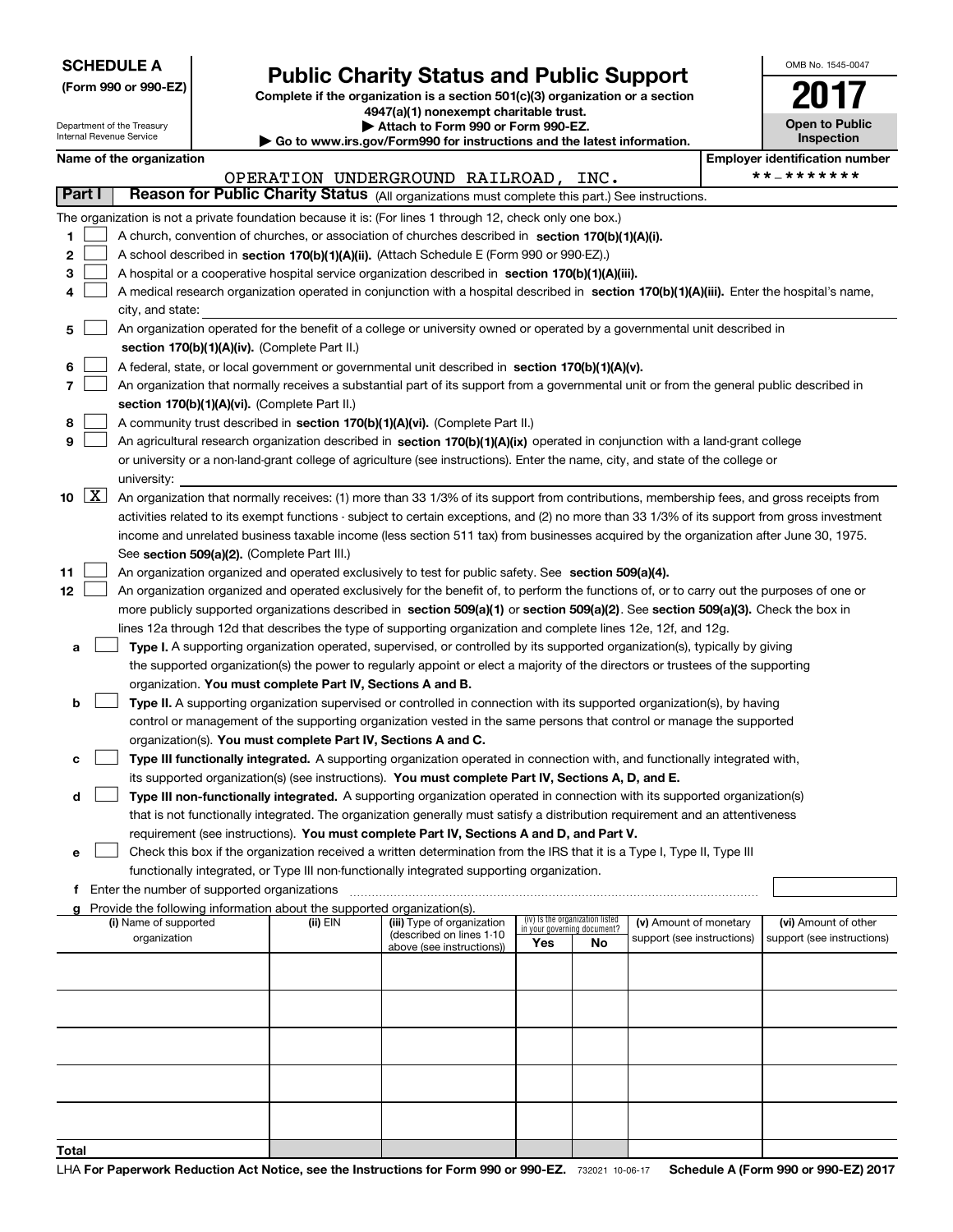#### Schedule A (Form 990 or 990-EZ) 2017 Page OPERATION UNDERGROUND RAILROAD, INC. \*\*-\*\*\*\*\*\*\***Part II Support Schedule for Organizations Described in Sections 170(b)(1)(A)(iv) and 170(b)(1)(A)(vi)**

(Complete only if you checked the box on line 5, 7, or 8 of Part I or if the organization failed to qualify under Part III. If the organization fails to qualify under the tests listed below, please complete Part III.)

|    | <b>Section A. Public Support</b>                                                                                                               |          |            |            |            |          |           |
|----|------------------------------------------------------------------------------------------------------------------------------------------------|----------|------------|------------|------------|----------|-----------|
|    | Calendar year (or fiscal year beginning in) $\blacktriangleright$                                                                              | (a) 2013 | (b) 2014   | $(c)$ 2015 | $(d)$ 2016 | (e) 2017 | (f) Total |
|    | 1 Gifts, grants, contributions, and                                                                                                            |          |            |            |            |          |           |
|    | membership fees received. (Do not                                                                                                              |          |            |            |            |          |           |
|    | include any "unusual grants.")                                                                                                                 |          |            |            |            |          |           |
|    | 2 Tax revenues levied for the organ-                                                                                                           |          |            |            |            |          |           |
|    | ization's benefit and either paid to                                                                                                           |          |            |            |            |          |           |
|    | or expended on its behalf                                                                                                                      |          |            |            |            |          |           |
|    | 3 The value of services or facilities                                                                                                          |          |            |            |            |          |           |
|    | furnished by a governmental unit to                                                                                                            |          |            |            |            |          |           |
|    | the organization without charge                                                                                                                |          |            |            |            |          |           |
|    | 4 Total. Add lines 1 through 3                                                                                                                 |          |            |            |            |          |           |
| 5. | The portion of total contributions                                                                                                             |          |            |            |            |          |           |
|    | by each person (other than a                                                                                                                   |          |            |            |            |          |           |
|    | governmental unit or publicly                                                                                                                  |          |            |            |            |          |           |
|    | supported organization) included                                                                                                               |          |            |            |            |          |           |
|    | on line 1 that exceeds 2% of the                                                                                                               |          |            |            |            |          |           |
|    | amount shown on line 11,                                                                                                                       |          |            |            |            |          |           |
|    | column (f)                                                                                                                                     |          |            |            |            |          |           |
|    | 6 Public support. Subtract line 5 from line 4.                                                                                                 |          |            |            |            |          |           |
|    | <b>Section B. Total Support</b>                                                                                                                |          |            |            |            |          |           |
|    | Calendar year (or fiscal year beginning in)                                                                                                    | (a) 2013 | (b) $2014$ | $(c)$ 2015 | $(d)$ 2016 | (e) 2017 | (f) Total |
|    | 7 Amounts from line 4                                                                                                                          |          |            |            |            |          |           |
|    | 8 Gross income from interest,                                                                                                                  |          |            |            |            |          |           |
|    | dividends, payments received on                                                                                                                |          |            |            |            |          |           |
|    | securities loans, rents, royalties,                                                                                                            |          |            |            |            |          |           |
|    | and income from similar sources                                                                                                                |          |            |            |            |          |           |
| 9. | Net income from unrelated business                                                                                                             |          |            |            |            |          |           |
|    | activities, whether or not the                                                                                                                 |          |            |            |            |          |           |
|    | business is regularly carried on                                                                                                               |          |            |            |            |          |           |
|    | <b>10</b> Other income. Do not include gain                                                                                                    |          |            |            |            |          |           |
|    | or loss from the sale of capital                                                                                                               |          |            |            |            |          |           |
|    | assets (Explain in Part VI.)                                                                                                                   |          |            |            |            |          |           |
|    | 11 Total support. Add lines 7 through 10                                                                                                       |          |            |            |            |          |           |
|    | <b>12</b> Gross receipts from related activities, etc. (see instructions)                                                                      |          |            |            |            | 12       |           |
|    | 13 First five years. If the Form 990 is for the organization's first, second, third, fourth, or fifth tax year as a section 501(c)(3)          |          |            |            |            |          |           |
|    | organization, check this box and stop here                                                                                                     |          |            |            |            |          |           |
|    | Section C. Computation of Public Support Percentage                                                                                            |          |            |            |            |          |           |
|    | 14 Public support percentage for 2017 (line 6, column (f) divided by line 11, column (f) <i>mummeronoming</i>                                  |          |            |            |            | 14       | %         |
|    |                                                                                                                                                |          |            |            |            | 15       | %         |
|    | 16a 33 1/3% support test - 2017. If the organization did not check the box on line 13, and line 14 is 33 1/3% or more, check this box and      |          |            |            |            |          |           |
|    | stop here. The organization qualifies as a publicly supported organization                                                                     |          |            |            |            |          | ▔▁▏       |
|    | b 33 1/3% support test - 2016. If the organization did not check a box on line 13 or 16a, and line 15 is 33 1/3% or more, check this box       |          |            |            |            |          |           |
|    | and stop here. The organization qualifies as a publicly supported organization                                                                 |          |            |            |            |          |           |
|    | 17a 10% -facts-and-circumstances test - 2017. If the organization did not check a box on line 13, 16a, or 16b, and line 14 is 10% or more,     |          |            |            |            |          |           |
|    | and if the organization meets the "facts-and-circumstances" test, check this box and stop here. Explain in Part VI how the organization        |          |            |            |            |          |           |
|    | meets the "facts-and-circumstances" test. The organization qualifies as a publicly supported organization                                      |          |            |            |            |          |           |
|    | <b>b 10% -facts-and-circumstances test - 2016.</b> If the organization did not check a box on line 13, 16a, 16b, or 17a, and line 15 is 10% or |          |            |            |            |          |           |
|    | more, and if the organization meets the "facts-and-circumstances" test, check this box and stop here. Explain in Part VI how the               |          |            |            |            |          |           |
|    | organization meets the "facts-and-circumstances" test. The organization qualifies as a publicly supported organization                         |          |            |            |            |          |           |
|    | 18 Private foundation. If the organization did not check a box on line 13, 16a, 16b, 17a, or 17b, check this box and see instructions          |          |            |            |            |          |           |

**Schedule A (Form 990 or 990-EZ) 2017**

**2**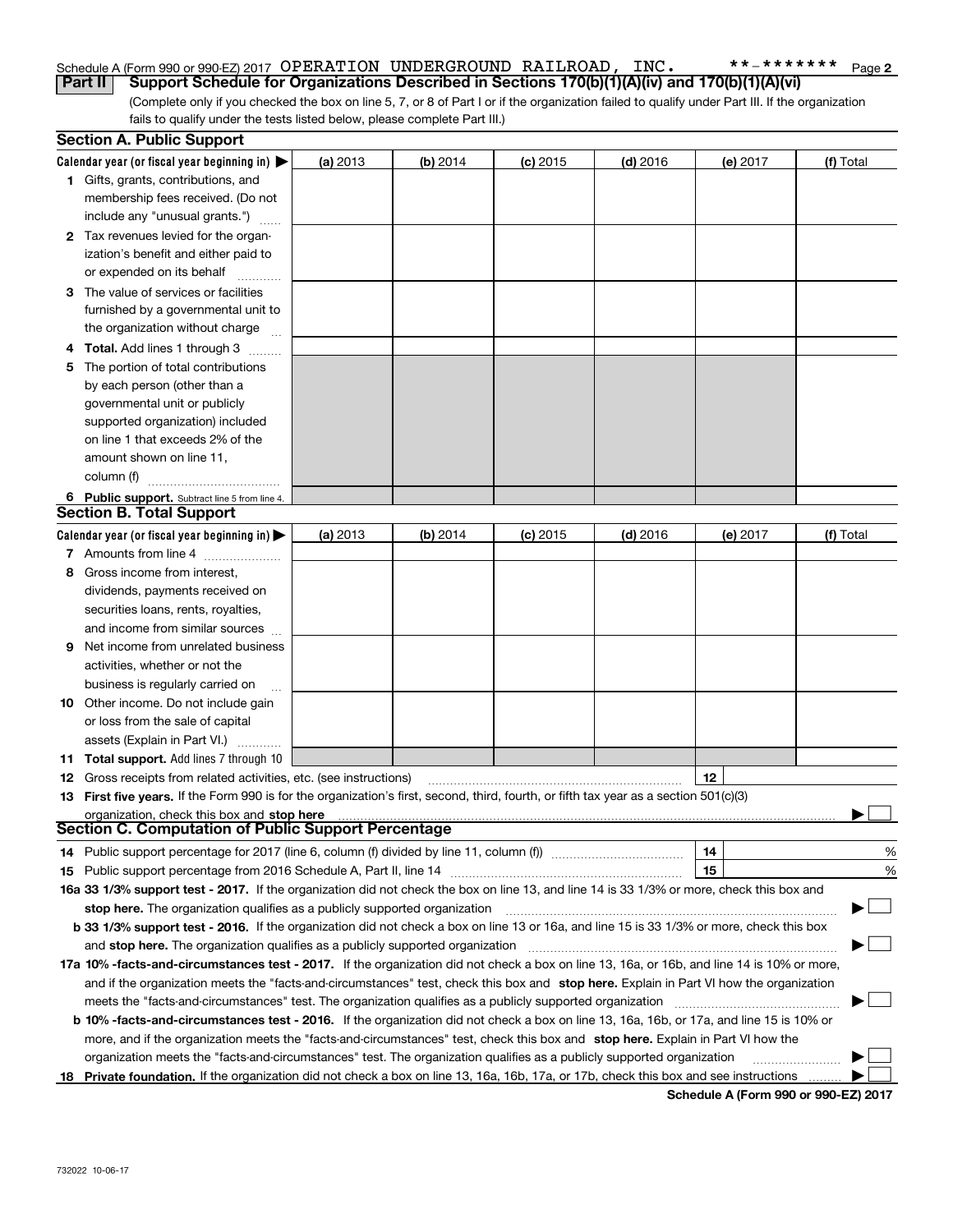#### Schedule A (Form 990 or 990-EZ) 2017 Page OPERATION UNDERGROUND RAILROAD, INC. \*\*-\*\*\*\*\*\*\* **Part III** | Support Schedule for Organizations Described in Section 509(a)(2)

(Complete only if you checked the box on line 10 of Part I or if the organization failed to qualify under Part II. If the organization fails to qualify under the tests listed below, please complete Part II.)

| <b>Section A. Public Support</b>                                                                                                                    |                                    |                      |                        |            |                                        |                                          |
|-----------------------------------------------------------------------------------------------------------------------------------------------------|------------------------------------|----------------------|------------------------|------------|----------------------------------------|------------------------------------------|
| Calendar year (or fiscal year beginning in)                                                                                                         | (a) 2013                           | (b) 2014             | $(c)$ 2015             | $(d)$ 2016 | (e) 2017                               | (f) Total                                |
| 1 Gifts, grants, contributions, and                                                                                                                 |                                    |                      |                        |            |                                        |                                          |
| membership fees received. (Do not                                                                                                                   |                                    |                      |                        |            |                                        |                                          |
| include any "unusual grants.")                                                                                                                      | 925,378.                           | 3326039.             | 5553325.               |            | 6570814.12365489.28741045.             |                                          |
| 2 Gross receipts from admissions,                                                                                                                   |                                    |                      |                        |            |                                        |                                          |
| merchandise sold or services per-                                                                                                                   |                                    |                      |                        |            |                                        |                                          |
| formed, or facilities furnished in<br>any activity that is related to the                                                                           |                                    |                      |                        |            |                                        |                                          |
| organization's tax-exempt purpose                                                                                                                   |                                    | 128,827.             | 17,687.                | 5,905.     | 140, 127.                              | 292,546.                                 |
| 3 Gross receipts from activities that                                                                                                               |                                    |                      |                        |            |                                        |                                          |
| are not an unrelated trade or bus-                                                                                                                  |                                    |                      |                        |            |                                        |                                          |
| iness under section 513                                                                                                                             |                                    |                      |                        |            |                                        |                                          |
| 4 Tax revenues levied for the organ-                                                                                                                |                                    |                      |                        |            |                                        |                                          |
| ization's benefit and either paid to                                                                                                                |                                    |                      |                        |            |                                        |                                          |
| or expended on its behalf                                                                                                                           |                                    |                      |                        |            |                                        |                                          |
| 5 The value of services or facilities                                                                                                               |                                    |                      |                        |            |                                        |                                          |
| furnished by a governmental unit to                                                                                                                 |                                    |                      |                        |            |                                        |                                          |
| the organization without charge                                                                                                                     |                                    |                      |                        |            |                                        |                                          |
| 6 Total. Add lines 1 through 5                                                                                                                      | 925,378.                           | 3454866.             | 5571012.               |            | 6576719.12505616.29033591.             |                                          |
|                                                                                                                                                     |                                    |                      |                        |            |                                        |                                          |
| 7a Amounts included on lines 1, 2, and<br>3 received from disqualified persons                                                                      |                                    |                      |                        |            |                                        | 0.                                       |
| <b>b</b> Amounts included on lines 2 and 3 received                                                                                                 |                                    |                      |                        |            |                                        |                                          |
| from other than disqualified persons that                                                                                                           |                                    |                      |                        |            |                                        |                                          |
| exceed the greater of \$5,000 or 1% of the                                                                                                          |                                    |                      |                        |            |                                        | $0$ .                                    |
| amount on line 13 for the year                                                                                                                      |                                    |                      |                        |            |                                        | 0.                                       |
| c Add lines 7a and 7b                                                                                                                               |                                    |                      |                        |            |                                        | 29033591.                                |
| 8 Public support. (Subtract line 7c from line 6.)<br><b>Section B. Total Support</b>                                                                |                                    |                      |                        |            |                                        |                                          |
|                                                                                                                                                     |                                    |                      |                        |            |                                        |                                          |
| Calendar year (or fiscal year beginning in)                                                                                                         | (a) 2013<br>$\overline{925,378}$ . | (b) 2014<br>3454866. | $(c)$ 2015<br>5571012. | $(d)$ 2016 | (e) 2017<br>6576719.12505616.29033591. | (f) Total                                |
| <b>9</b> Amounts from line 6<br>10a Gross income from interest,                                                                                     |                                    |                      |                        |            |                                        |                                          |
| dividends, payments received on                                                                                                                     |                                    |                      |                        |            |                                        |                                          |
| securities loans, rents, royalties,                                                                                                                 | 22.                                | 477.                 | 32,264.                |            | 64,688.                                | 98,599.                                  |
| and income from similar sources                                                                                                                     |                                    |                      |                        | 1,148.     |                                        |                                          |
| <b>b</b> Unrelated business taxable income                                                                                                          |                                    |                      |                        |            |                                        |                                          |
| (less section 511 taxes) from businesses                                                                                                            |                                    |                      |                        |            |                                        |                                          |
| acquired after June 30, 1975                                                                                                                        |                                    |                      |                        |            |                                        |                                          |
| c Add lines 10a and 10b                                                                                                                             | $\overline{22}$ .                  | 477.                 | 32,264.                | 1,148.     | 64,688.                                | 98,599.                                  |
| 11 Net income from unrelated business<br>activities not included in line 10b,                                                                       |                                    |                      |                        |            |                                        |                                          |
| whether or not the business is                                                                                                                      |                                    |                      |                        |            |                                        |                                          |
| regularly carried on                                                                                                                                |                                    |                      |                        |            |                                        |                                          |
| 12 Other income. Do not include gain<br>or loss from the sale of capital                                                                            |                                    |                      |                        |            |                                        |                                          |
| assets (Explain in Part VI.)                                                                                                                        |                                    |                      |                        |            |                                        |                                          |
| 13 Total support. (Add lines 9, 10c, 11, and 12.)                                                                                                   | 925, 400.                          | 3455343.             | 5603276.               |            |                                        | 6577867.12570304.29132190.               |
| 14 First five years. If the Form 990 is for the organization's first, second, third, fourth, or fifth tax year as a section 501(c)(3) organization, |                                    |                      |                        |            |                                        |                                          |
| check this box and stop here                                                                                                                        |                                    |                      |                        |            |                                        |                                          |
| <b>Section C. Computation of Public Support Percentage</b>                                                                                          |                                    |                      |                        |            |                                        |                                          |
| 15 Public support percentage for 2017 (line 8, column (f) divided by line 13, column (f))                                                           |                                    |                      |                        |            | 15                                     | 99.66<br>%                               |
| 16 Public support percentage from 2016 Schedule A, Part III, line 15                                                                                |                                    |                      |                        |            | 16                                     | 99.80<br>$\%$                            |
| Section D. Computation of Investment Income Percentage                                                                                              |                                    |                      |                        |            |                                        |                                          |
| 17 Investment income percentage for 2017 (line 10c, column (f) divided by line 13, column (f)                                                       |                                    |                      |                        |            | 17                                     | .34<br>$\%$                              |
| 18 Investment income percentage from 2016 Schedule A, Part III, line 17                                                                             |                                    |                      |                        |            | 18                                     | .20<br>%                                 |
| 19a 33 1/3% support tests - 2017. If the organization did not check the box on line 14, and line 15 is more than 33 1/3%, and line 17 is not        |                                    |                      |                        |            |                                        |                                          |
| more than 33 1/3%, check this box and stop here. The organization qualifies as a publicly supported organization                                    |                                    |                      |                        |            |                                        | $\blacktriangleright$ $\boxed{\text{X}}$ |
| <b>b 33 1/3% support tests - 2016.</b> If the organization did not check a box on line 14 or line 19a, and line 16 is more than 33 1/3%, and        |                                    |                      |                        |            |                                        |                                          |
| line 18 is not more than 33 1/3%, check this box and stop here. The organization qualifies as a publicly supported organization                     |                                    |                      |                        |            |                                        |                                          |
| 20 Private foundation. If the organization did not check a box on line 14, 19a, or 19b, check this box and see instructions                         |                                    |                      |                        |            |                                        |                                          |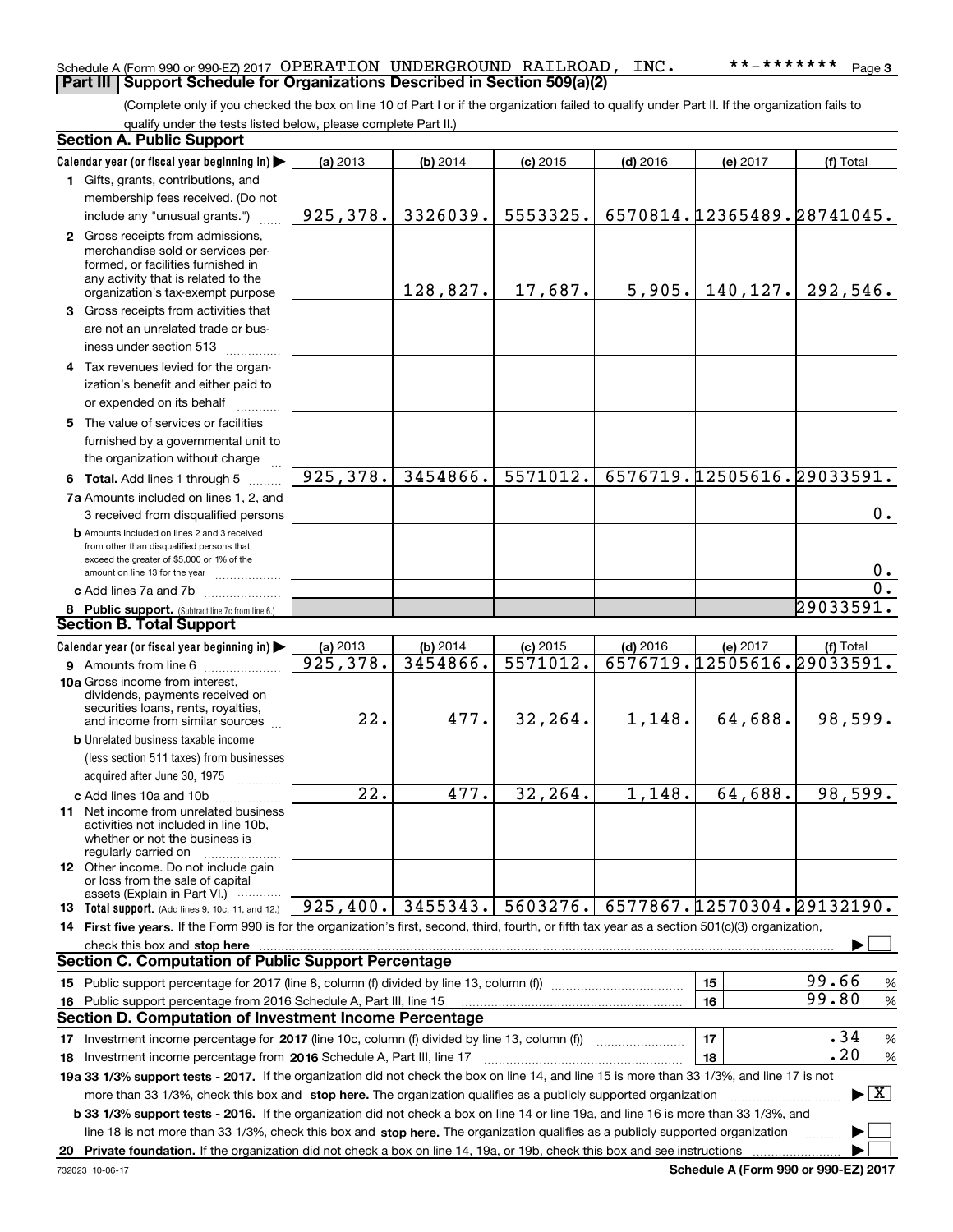**1**

**YesNo**

## **Part IV Supporting Organizations**

(Complete only if you checked a box in line 12 on Part I. If you checked 12a of Part I, complete Sections A and B. If you checked 12b of Part I, complete Sections A and C. If you checked 12c of Part I, complete Sections A, D, and E. If you checked 12d of Part I, complete Sections A and D, and complete Part V.)

#### **Section A. All Supporting Organizations**

- **1** Are all of the organization's supported organizations listed by name in the organization's governing documents? If "No," describe in **Part VI** how the supported organizations are designated. If designated by *class or purpose, describe the designation. If historic and continuing relationship, explain.*
- **2** Did the organization have any supported organization that does not have an IRS determination of status under section 509(a)(1) or (2)? If "Yes," explain in Part VI how the organization determined that the supported *organization was described in section 509(a)(1) or (2).*
- **3a** Did the organization have a supported organization described in section 501(c)(4), (5), or (6)? If "Yes," answer *(b) and (c) below.*
- **b** Did the organization confirm that each supported organization qualified under section 501(c)(4), (5), or (6) and satisfied the public support tests under section 509(a)(2)? If "Yes," describe in **Part VI** when and how the *organization made the determination.*
- **c**Did the organization ensure that all support to such organizations was used exclusively for section 170(c)(2)(B) purposes? If "Yes," explain in **Part VI** what controls the organization put in place to ensure such use.
- **4a***If* Was any supported organization not organized in the United States ("foreign supported organization")? *"Yes," and if you checked 12a or 12b in Part I, answer (b) and (c) below.*
- **b** Did the organization have ultimate control and discretion in deciding whether to make grants to the foreign supported organization? If "Yes," describe in **Part VI** how the organization had such control and discretion *despite being controlled or supervised by or in connection with its supported organizations.*
- **c** Did the organization support any foreign supported organization that does not have an IRS determination under sections 501(c)(3) and 509(a)(1) or (2)? If "Yes," explain in **Part VI** what controls the organization used *to ensure that all support to the foreign supported organization was used exclusively for section 170(c)(2)(B) purposes.*
- **5a***If "Yes,"* Did the organization add, substitute, or remove any supported organizations during the tax year? answer (b) and (c) below (if applicable). Also, provide detail in **Part VI,** including (i) the names and EIN *numbers of the supported organizations added, substituted, or removed; (ii) the reasons for each such action; (iii) the authority under the organization's organizing document authorizing such action; and (iv) how the action was accomplished (such as by amendment to the organizing document).*
- **b** Type I or Type II only. Was any added or substituted supported organization part of a class already designated in the organization's organizing document?
- **cSubstitutions only.**  Was the substitution the result of an event beyond the organization's control?
- **6** Did the organization provide support (whether in the form of grants or the provision of services or facilities) to **Part VI.** *If "Yes," provide detail in* support or benefit one or more of the filing organization's supported organizations? anyone other than (i) its supported organizations, (ii) individuals that are part of the charitable class benefited by one or more of its supported organizations, or (iii) other supporting organizations that also
- **7**Did the organization provide a grant, loan, compensation, or other similar payment to a substantial contributor *If "Yes," complete Part I of Schedule L (Form 990 or 990-EZ).* regard to a substantial contributor? (defined in section 4958(c)(3)(C)), a family member of a substantial contributor, or a 35% controlled entity with
- **8** Did the organization make a loan to a disqualified person (as defined in section 4958) not described in line 7? *If "Yes," complete Part I of Schedule L (Form 990 or 990-EZ).*
- **9a** Was the organization controlled directly or indirectly at any time during the tax year by one or more in section 509(a)(1) or (2))? If "Yes," *provide detail in* <code>Part VI.</code> disqualified persons as defined in section 4946 (other than foundation managers and organizations described
- **b** Did one or more disqualified persons (as defined in line 9a) hold a controlling interest in any entity in which the supporting organization had an interest? If "Yes," provide detail in P**art VI**.
- **c**Did a disqualified person (as defined in line 9a) have an ownership interest in, or derive any personal benefit from, assets in which the supporting organization also had an interest? If "Yes," provide detail in P**art VI.**
- **10a** Was the organization subject to the excess business holdings rules of section 4943 because of section supporting organizations)? If "Yes," answer 10b below. 4943(f) (regarding certain Type II supporting organizations, and all Type III non-functionally integrated
- **b** Did the organization have any excess business holdings in the tax year? (Use Schedule C, Form 4720, to *determine whether the organization had excess business holdings.)*

**10b**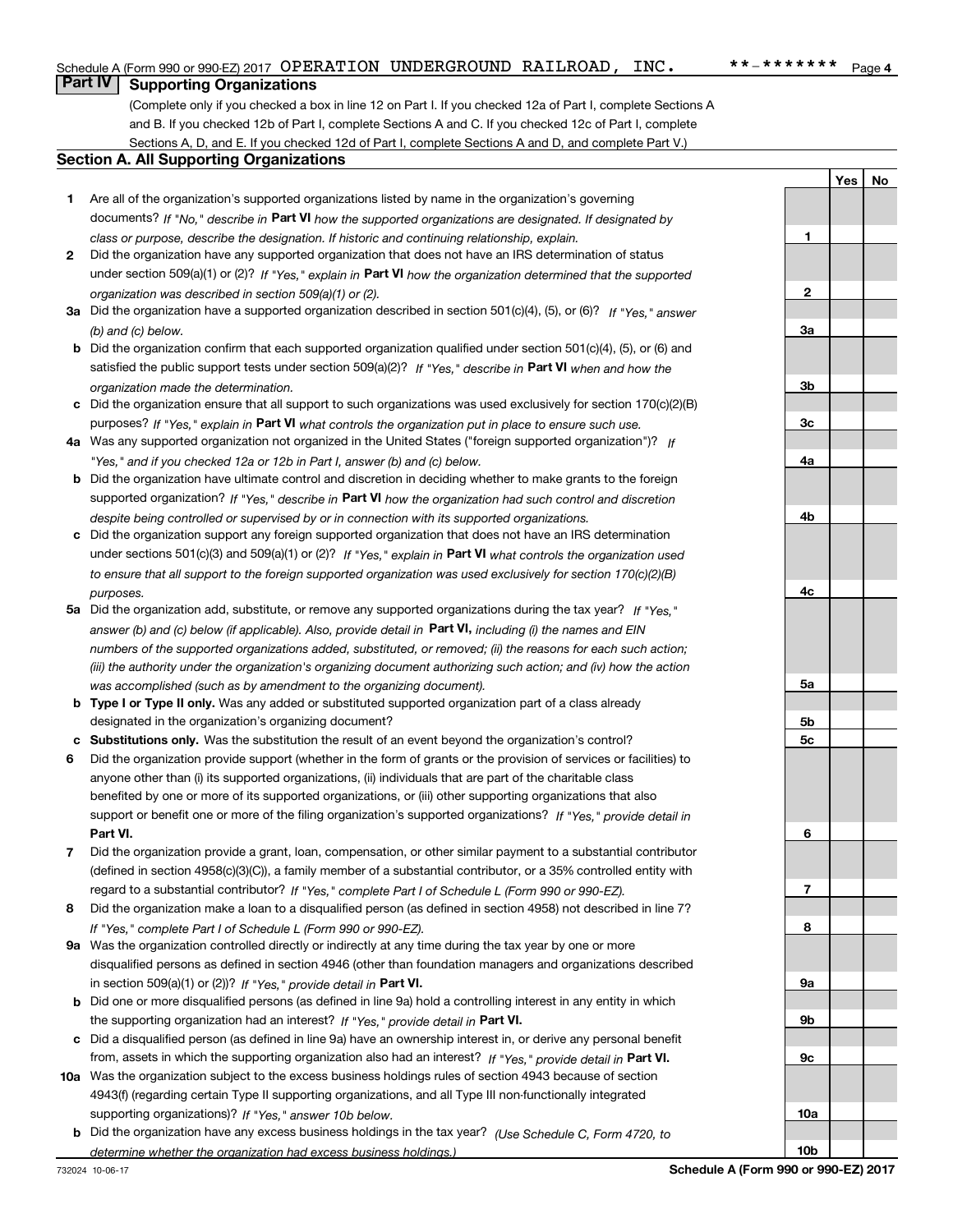## Schedule A (Form 990 or 990-EZ) 2017 Page OPERATION UNDERGROUND RAILROAD, INC. \*\*-\*\*\*\*\*\*\***Part IV Supporting Organizations** *(continued)*

т

|    |                                                                                                                                                                                                                                  |                 | Yes | No |
|----|----------------------------------------------------------------------------------------------------------------------------------------------------------------------------------------------------------------------------------|-----------------|-----|----|
| 11 | Has the organization accepted a gift or contribution from any of the following persons?                                                                                                                                          |                 |     |    |
|    | a A person who directly or indirectly controls, either alone or together with persons described in (b) and (c)                                                                                                                   |                 |     |    |
|    | below, the governing body of a supported organization?                                                                                                                                                                           | 11a             |     |    |
|    | <b>b</b> A family member of a person described in (a) above?                                                                                                                                                                     | 11 <sub>b</sub> |     |    |
|    | c A 35% controlled entity of a person described in (a) or (b) above? If "Yes" to a, b, or c, provide detail in Part VI.                                                                                                          | 11c             |     |    |
|    | <b>Section B. Type I Supporting Organizations</b>                                                                                                                                                                                |                 |     |    |
|    |                                                                                                                                                                                                                                  |                 | Yes | No |
| 1  | Did the directors, trustees, or membership of one or more supported organizations have the power to                                                                                                                              |                 |     |    |
|    | regularly appoint or elect at least a majority of the organization's directors or trustees at all times during the                                                                                                               |                 |     |    |
|    | tax year? If "No," describe in Part VI how the supported organization(s) effectively operated, supervised, or                                                                                                                    |                 |     |    |
|    | controlled the organization's activities. If the organization had more than one supported organization,                                                                                                                          |                 |     |    |
|    | describe how the powers to appoint and/or remove directors or trustees were allocated among the supported                                                                                                                        |                 |     |    |
|    | organizations and what conditions or restrictions, if any, applied to such powers during the tax year.                                                                                                                           | 1               |     |    |
| 2  | Did the organization operate for the benefit of any supported organization other than the supported                                                                                                                              |                 |     |    |
|    | organization(s) that operated, supervised, or controlled the supporting organization? If "Yes," explain in                                                                                                                       |                 |     |    |
|    | Part VI how providing such benefit carried out the purposes of the supported organization(s) that operated,                                                                                                                      |                 |     |    |
|    | supervised, or controlled the supporting organization.                                                                                                                                                                           | 2               |     |    |
|    | <b>Section C. Type II Supporting Organizations</b>                                                                                                                                                                               |                 |     |    |
|    |                                                                                                                                                                                                                                  |                 | Yes | No |
| 1. | Were a majority of the organization's directors or trustees during the tax year also a majority of the directors                                                                                                                 |                 |     |    |
|    | or trustees of each of the organization's supported organization(s)? If "No." describe in Part VI how control                                                                                                                    |                 |     |    |
|    | or management of the supporting organization was vested in the same persons that controlled or managed                                                                                                                           |                 |     |    |
|    | the supported organization(s).                                                                                                                                                                                                   | 1               |     |    |
|    | Section D. All Type III Supporting Organizations                                                                                                                                                                                 |                 |     |    |
|    |                                                                                                                                                                                                                                  |                 | Yes | No |
| 1  | Did the organization provide to each of its supported organizations, by the last day of the fifth month of the                                                                                                                   |                 |     |    |
|    | organization's tax year, (i) a written notice describing the type and amount of support provided during the prior tax                                                                                                            |                 |     |    |
|    | year, (ii) a copy of the Form 990 that was most recently filed as of the date of notification, and (iii) copies of the                                                                                                           |                 |     |    |
|    | organization's governing documents in effect on the date of notification, to the extent not previously provided?                                                                                                                 | 1               |     |    |
| 2  | Were any of the organization's officers, directors, or trustees either (i) appointed or elected by the supported                                                                                                                 |                 |     |    |
|    | organization(s) or (ii) serving on the governing body of a supported organization? If "No," explain in Part VI how                                                                                                               |                 |     |    |
|    |                                                                                                                                                                                                                                  | 2               |     |    |
| 3  | the organization maintained a close and continuous working relationship with the supported organization(s).<br>By reason of the relationship described in (2), did the organization's supported organizations have a             |                 |     |    |
|    |                                                                                                                                                                                                                                  |                 |     |    |
|    | significant voice in the organization's investment policies and in directing the use of the organization's                                                                                                                       |                 |     |    |
|    | income or assets at all times during the tax year? If "Yes," describe in Part VI the role the organization's                                                                                                                     |                 |     |    |
|    | supported organizations played in this regard.<br>Section E. Type III Functionally Integrated Supporting Organizations                                                                                                           | 3               |     |    |
|    |                                                                                                                                                                                                                                  |                 |     |    |
| 1  | Check the box next to the method that the organization used to satisfy the Integral Part Test during the year (see instructions).                                                                                                |                 |     |    |
| a  | The organization satisfied the Activities Test. Complete line 2 below.                                                                                                                                                           |                 |     |    |
| b  | The organization is the parent of each of its supported organizations. Complete line 3 below.                                                                                                                                    |                 |     |    |
| с  | The organization supported a governmental entity. Describe in Part VI how you supported a government entity (see instructions),                                                                                                  |                 |     |    |
| 2  | Activities Test. Answer (a) and (b) below.                                                                                                                                                                                       |                 | Yes | No |
| а  | Did substantially all of the organization's activities during the tax year directly further the exempt purposes of<br>the supported organization(s) to which the organization was responsive? If "Yes," then in Part VI identify |                 |     |    |
|    |                                                                                                                                                                                                                                  |                 |     |    |
|    | those supported organizations and explain how these activities directly furthered their exempt purposes,                                                                                                                         |                 |     |    |
|    | how the organization was responsive to those supported organizations, and how the organization determined                                                                                                                        |                 |     |    |
|    | that these activities constituted substantially all of its activities.                                                                                                                                                           | 2a              |     |    |
|    | <b>b</b> Did the activities described in (a) constitute activities that, but for the organization's involvement, one or more                                                                                                     |                 |     |    |
|    | of the organization's supported organization(s) would have been engaged in? If "Yes," explain in Part VI the                                                                                                                     |                 |     |    |
|    | reasons for the organization's position that its supported organization(s) would have engaged in these                                                                                                                           |                 |     |    |
|    | activities but for the organization's involvement.                                                                                                                                                                               | 2b              |     |    |
| 3  | Parent of Supported Organizations. Answer (a) and (b) below.                                                                                                                                                                     |                 |     |    |
| а  | Did the organization have the power to regularly appoint or elect a majority of the officers, directors, or                                                                                                                      |                 |     |    |
|    | trustees of each of the supported organizations? Provide details in Part VI.                                                                                                                                                     | За              |     |    |
|    | <b>b</b> Did the organization exercise a substantial degree of direction over the policies, programs, and activities of each                                                                                                     |                 |     |    |
|    | of its supported organizations? If "Yes." describe in Part VI the role played by the organization in this regard.                                                                                                                | Зb              |     |    |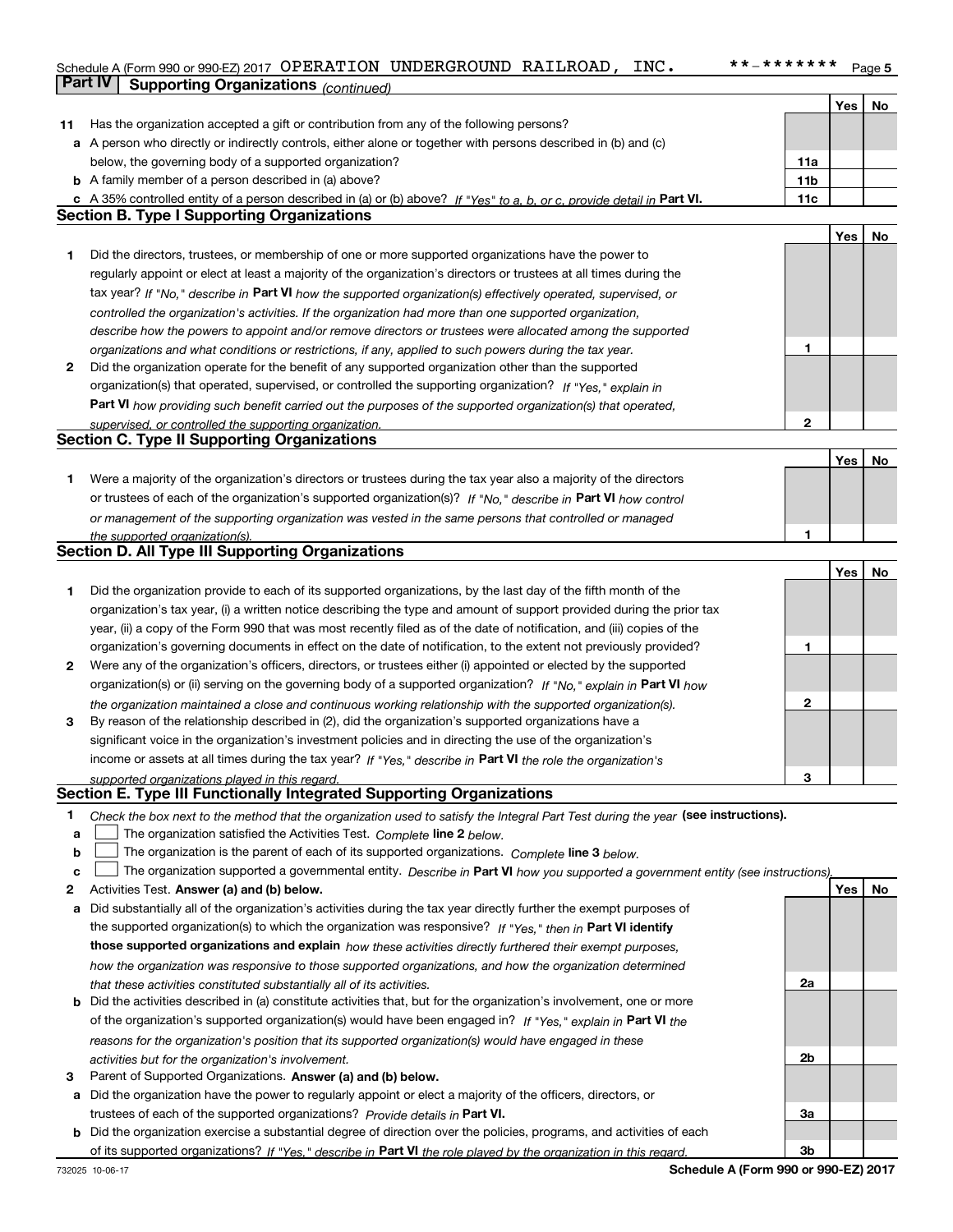| <b>Part V</b> | Schedule A (Form 990 or 990-EZ) 2017   UPERATIUN   UNDERGROUND   RAILROAD,  INC •<br>Type III Non-Functionally Integrated 509(a)(3) Supporting Organizations |                |                | . . _<br>Page 6                |
|---------------|--------------------------------------------------------------------------------------------------------------------------------------------------------------|----------------|----------------|--------------------------------|
|               |                                                                                                                                                              |                |                |                                |
| 1             | Check here if the organization satisfied the Integral Part Test as a qualifying trust on Nov. 20, 1970 (explain in Part VI.) See instructions. All           |                |                |                                |
|               | other Type III non-functionally integrated supporting organizations must complete Sections A through E.<br>Section A - Adjusted Net Income                   |                | (A) Prior Year | (B) Current Year               |
|               |                                                                                                                                                              |                |                | (optional)                     |
| 1             | Net short-term capital gain                                                                                                                                  | 1              |                |                                |
| $\mathbf{2}$  | Recoveries of prior-year distributions                                                                                                                       | $\mathbf{2}$   |                |                                |
| 3             | Other gross income (see instructions)                                                                                                                        | 3              |                |                                |
| 4             | Add lines 1 through 3                                                                                                                                        | 4              |                |                                |
| 5             | Depreciation and depletion                                                                                                                                   | 5              |                |                                |
| 6             | Portion of operating expenses paid or incurred for production or                                                                                             |                |                |                                |
|               | collection of gross income or for management, conservation, or                                                                                               |                |                |                                |
|               | maintenance of property held for production of income (see instructions)                                                                                     | 6              |                |                                |
| 7             | Other expenses (see instructions)                                                                                                                            | $\overline{7}$ |                |                                |
| 8             | <b>Adjusted Net Income</b> (subtract lines 5, 6, and 7 from line 4)                                                                                          | 8              |                |                                |
|               | <b>Section B - Minimum Asset Amount</b>                                                                                                                      |                | (A) Prior Year | (B) Current Year<br>(optional) |
| 1.            | Aggregate fair market value of all non-exempt-use assets (see                                                                                                |                |                |                                |
|               | instructions for short tax year or assets held for part of year):                                                                                            |                |                |                                |
|               | a Average monthly value of securities                                                                                                                        | 1a             |                |                                |
|               | <b>b</b> Average monthly cash balances                                                                                                                       | 1 <sub>b</sub> |                |                                |
|               | <b>c</b> Fair market value of other non-exempt-use assets                                                                                                    | 1 <sub>c</sub> |                |                                |
|               | d Total (add lines 1a, 1b, and 1c)                                                                                                                           | 1d             |                |                                |
|               | e Discount claimed for blockage or other                                                                                                                     |                |                |                                |
|               | factors (explain in detail in Part VI):                                                                                                                      |                |                |                                |
| 2             | Acquisition indebtedness applicable to non-exempt-use assets                                                                                                 | $\overline{2}$ |                |                                |
| 3             | Subtract line 2 from line 1d                                                                                                                                 | 3              |                |                                |
| 4             | Cash deemed held for exempt use. Enter 1-1/2% of line 3 (for greater amount,                                                                                 |                |                |                                |
|               | see instructions)                                                                                                                                            | 4              |                |                                |
| 5             | Net value of non-exempt-use assets (subtract line 4 from line 3)                                                                                             | 5              |                |                                |
| 6             | Multiply line 5 by .035                                                                                                                                      | 6              |                |                                |
| 7             | Recoveries of prior-year distributions                                                                                                                       | $\overline{7}$ |                |                                |
| 8             | <b>Minimum Asset Amount</b> (add line 7 to line 6)                                                                                                           | 8              |                |                                |
|               | <b>Section C - Distributable Amount</b>                                                                                                                      |                |                | <b>Current Year</b>            |
| 1             | Adjusted net income for prior year (from Section A, line 8, Column A)                                                                                        | 1              |                |                                |
| $\mathbf{2}$  | Enter 85% of line 1                                                                                                                                          | $\overline{2}$ |                |                                |
| 3             | Minimum asset amount for prior year (from Section B, line 8, Column A)                                                                                       | 3              |                |                                |
| 4             | Enter greater of line 2 or line 3                                                                                                                            | 4              |                |                                |
| 5             | Income tax imposed in prior year                                                                                                                             | 5              |                |                                |
| 6             | <b>Distributable Amount.</b> Subtract line 5 from line 4, unless subject to                                                                                  |                |                |                                |
|               | emergency temporary reduction (see instructions)                                                                                                             | 6              |                |                                |
| 7             | Check here if the current year is the organization's first as a non-functionally integrated Type III supporting organization (see                            |                |                |                                |

Schedule A (Form 990 or 990-EZ) 2017 Page OPERATION UNDERGROUND RAILROAD, INC. \*\*-\*\*\*\*\*\*\*

instructions).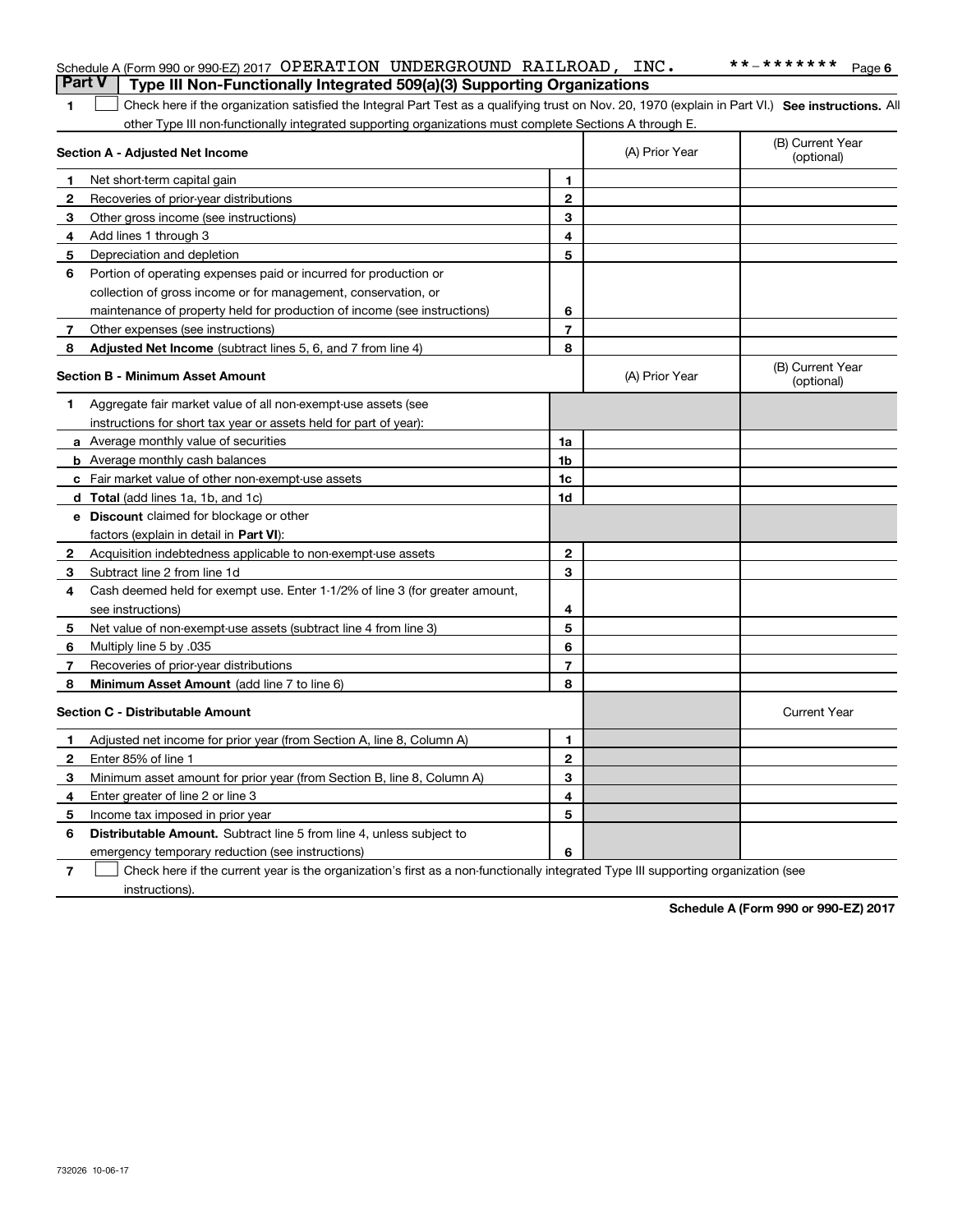#### Schedule A (Form 990 or 990-EZ) 2017 OPERATION UNDERGROUND RAILROAD, INC \* \* – \* \* \* \* \* \* \* Page OPERATION UNDERGROUND RAILROAD, INC. \*\*-\*\*\*\*\*\*\*

| <b>Part V</b> | Type III Non-Functionally Integrated 509(a)(3) Supporting Organizations                    |                             | (continued)                           |                                                |
|---------------|--------------------------------------------------------------------------------------------|-----------------------------|---------------------------------------|------------------------------------------------|
|               | <b>Section D - Distributions</b>                                                           |                             |                                       | <b>Current Year</b>                            |
| 1             | Amounts paid to supported organizations to accomplish exempt purposes                      |                             |                                       |                                                |
| 2             | Amounts paid to perform activity that directly furthers exempt purposes of supported       |                             |                                       |                                                |
|               | organizations, in excess of income from activity                                           |                             |                                       |                                                |
| з             | Administrative expenses paid to accomplish exempt purposes of supported organizations      |                             |                                       |                                                |
| 4             | Amounts paid to acquire exempt-use assets                                                  |                             |                                       |                                                |
| 5             | Qualified set-aside amounts (prior IRS approval required)                                  |                             |                                       |                                                |
| 6             | Other distributions (describe in Part VI). See instructions.                               |                             |                                       |                                                |
| 7             | Total annual distributions. Add lines 1 through 6.                                         |                             |                                       |                                                |
| 8             | Distributions to attentive supported organizations to which the organization is responsive |                             |                                       |                                                |
|               | (provide details in Part VI). See instructions.                                            |                             |                                       |                                                |
| 9             | Distributable amount for 2017 from Section C, line 6                                       |                             |                                       |                                                |
| 10            | Line 8 amount divided by line 9 amount                                                     |                             |                                       |                                                |
|               |                                                                                            | (i)                         | (ii)                                  | (iii)                                          |
|               | <b>Section E - Distribution Allocations (see instructions)</b>                             | <b>Excess Distributions</b> | <b>Underdistributions</b><br>Pre-2017 | <b>Distributable</b><br><b>Amount for 2017</b> |
| 1             | Distributable amount for 2017 from Section C, line 6                                       |                             |                                       |                                                |
| 2             | Underdistributions, if any, for years prior to 2017 (reason-                               |                             |                                       |                                                |
|               | able cause required- explain in Part VI). See instructions.                                |                             |                                       |                                                |
| 3             | Excess distributions carryover, if any, to 2017                                            |                             |                                       |                                                |
| а             |                                                                                            |                             |                                       |                                                |
|               | <b>b</b> From 2013                                                                         |                             |                                       |                                                |
|               | $c$ From 2014                                                                              |                             |                                       |                                                |
|               | d From 2015                                                                                |                             |                                       |                                                |
|               | e From 2016                                                                                |                             |                                       |                                                |
|               | Total of lines 3a through e                                                                |                             |                                       |                                                |
|               | <b>g</b> Applied to underdistributions of prior years                                      |                             |                                       |                                                |
|               | <b>h</b> Applied to 2017 distributable amount                                              |                             |                                       |                                                |
|               | Carryover from 2012 not applied (see instructions)                                         |                             |                                       |                                                |
|               | Remainder. Subtract lines 3g, 3h, and 3i from 3f.                                          |                             |                                       |                                                |
| 4             | Distributions for 2017 from Section D,                                                     |                             |                                       |                                                |
|               | line $7:$                                                                                  |                             |                                       |                                                |
|               | <b>a</b> Applied to underdistributions of prior years                                      |                             |                                       |                                                |
|               | <b>b</b> Applied to 2017 distributable amount                                              |                             |                                       |                                                |
| с             | Remainder. Subtract lines 4a and 4b from 4.                                                |                             |                                       |                                                |
| 5             | Remaining underdistributions for years prior to 2017, if                                   |                             |                                       |                                                |
|               | any. Subtract lines 3g and 4a from line 2. For result greater                              |                             |                                       |                                                |
|               | than zero, explain in Part VI. See instructions.                                           |                             |                                       |                                                |
| 6             | Remaining underdistributions for 2017. Subtract lines 3h                                   |                             |                                       |                                                |
|               | and 4b from line 1. For result greater than zero, explain in                               |                             |                                       |                                                |
|               | Part VI. See instructions.                                                                 |                             |                                       |                                                |
| 7             | Excess distributions carryover to 2018. Add lines 3j                                       |                             |                                       |                                                |
|               | and 4c.                                                                                    |                             |                                       |                                                |
| 8             | Breakdown of line 7:                                                                       |                             |                                       |                                                |
|               | a Excess from 2013                                                                         |                             |                                       |                                                |
|               | <b>b</b> Excess from 2014                                                                  |                             |                                       |                                                |
|               | c Excess from 2015                                                                         |                             |                                       |                                                |
|               | d Excess from 2016                                                                         |                             |                                       |                                                |
|               |                                                                                            |                             |                                       |                                                |
|               | e Excess from 2017                                                                         |                             |                                       |                                                |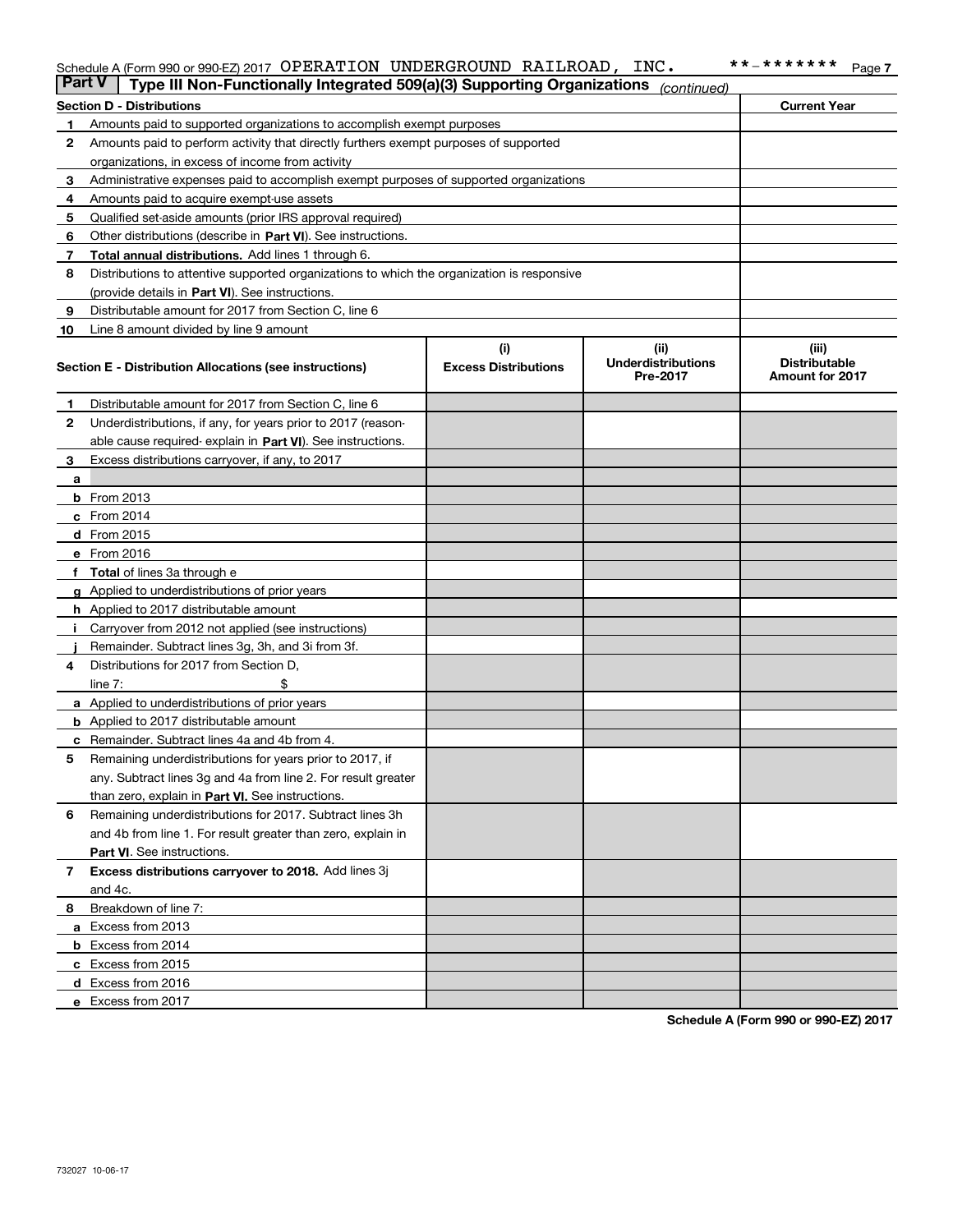|                | Schedule A (Form 990 or 990-EZ) 2017 OPERATION UNDERGROUND RAILROAD, INC.                                                                                                                                                                                                                                                                                                                                                         |  |  | **_******* | Page 8 |
|----------------|-----------------------------------------------------------------------------------------------------------------------------------------------------------------------------------------------------------------------------------------------------------------------------------------------------------------------------------------------------------------------------------------------------------------------------------|--|--|------------|--------|
| <b>Part VI</b> | Supplemental Information. Provide the explanations required by Part II, line 10; Part II, line 17a or 17b; Part III, line 12;<br>Part IV, Section A, lines 1, 2, 3b, 3c, 4b, 4c, 5a, 6, 9a, 9b, 9c, 11a, 11b, and 11c; Part IV, Section B, lines 1 and 2; Part IV, Section C,<br>line 1; Part IV, Section D, lines 2 and 3; Part IV, Section E, lines 1c, 2a, 2b, 3a, and 3b; Part V, line 1; Part V, Section B, line 1e; Part V, |  |  |            |        |
|                | Section D, lines 5, 6, and 8; and Part V, Section E, lines 2, 5, and 6. Also complete this part for any additional information.<br>(See instructions.)                                                                                                                                                                                                                                                                            |  |  |            |        |
|                |                                                                                                                                                                                                                                                                                                                                                                                                                                   |  |  |            |        |
|                |                                                                                                                                                                                                                                                                                                                                                                                                                                   |  |  |            |        |
|                |                                                                                                                                                                                                                                                                                                                                                                                                                                   |  |  |            |        |
|                |                                                                                                                                                                                                                                                                                                                                                                                                                                   |  |  |            |        |
|                |                                                                                                                                                                                                                                                                                                                                                                                                                                   |  |  |            |        |
|                |                                                                                                                                                                                                                                                                                                                                                                                                                                   |  |  |            |        |
|                |                                                                                                                                                                                                                                                                                                                                                                                                                                   |  |  |            |        |
|                |                                                                                                                                                                                                                                                                                                                                                                                                                                   |  |  |            |        |
|                |                                                                                                                                                                                                                                                                                                                                                                                                                                   |  |  |            |        |
|                |                                                                                                                                                                                                                                                                                                                                                                                                                                   |  |  |            |        |
|                |                                                                                                                                                                                                                                                                                                                                                                                                                                   |  |  |            |        |
|                |                                                                                                                                                                                                                                                                                                                                                                                                                                   |  |  |            |        |
|                |                                                                                                                                                                                                                                                                                                                                                                                                                                   |  |  |            |        |
|                |                                                                                                                                                                                                                                                                                                                                                                                                                                   |  |  |            |        |
|                |                                                                                                                                                                                                                                                                                                                                                                                                                                   |  |  |            |        |
|                |                                                                                                                                                                                                                                                                                                                                                                                                                                   |  |  |            |        |
|                |                                                                                                                                                                                                                                                                                                                                                                                                                                   |  |  |            |        |
|                |                                                                                                                                                                                                                                                                                                                                                                                                                                   |  |  |            |        |
|                |                                                                                                                                                                                                                                                                                                                                                                                                                                   |  |  |            |        |
|                |                                                                                                                                                                                                                                                                                                                                                                                                                                   |  |  |            |        |
|                |                                                                                                                                                                                                                                                                                                                                                                                                                                   |  |  |            |        |
|                |                                                                                                                                                                                                                                                                                                                                                                                                                                   |  |  |            |        |
|                |                                                                                                                                                                                                                                                                                                                                                                                                                                   |  |  |            |        |
|                |                                                                                                                                                                                                                                                                                                                                                                                                                                   |  |  |            |        |
|                |                                                                                                                                                                                                                                                                                                                                                                                                                                   |  |  |            |        |
|                |                                                                                                                                                                                                                                                                                                                                                                                                                                   |  |  |            |        |
|                |                                                                                                                                                                                                                                                                                                                                                                                                                                   |  |  |            |        |
|                |                                                                                                                                                                                                                                                                                                                                                                                                                                   |  |  |            |        |
|                |                                                                                                                                                                                                                                                                                                                                                                                                                                   |  |  |            |        |
|                |                                                                                                                                                                                                                                                                                                                                                                                                                                   |  |  |            |        |
|                |                                                                                                                                                                                                                                                                                                                                                                                                                                   |  |  |            |        |
|                |                                                                                                                                                                                                                                                                                                                                                                                                                                   |  |  |            |        |
|                |                                                                                                                                                                                                                                                                                                                                                                                                                                   |  |  |            |        |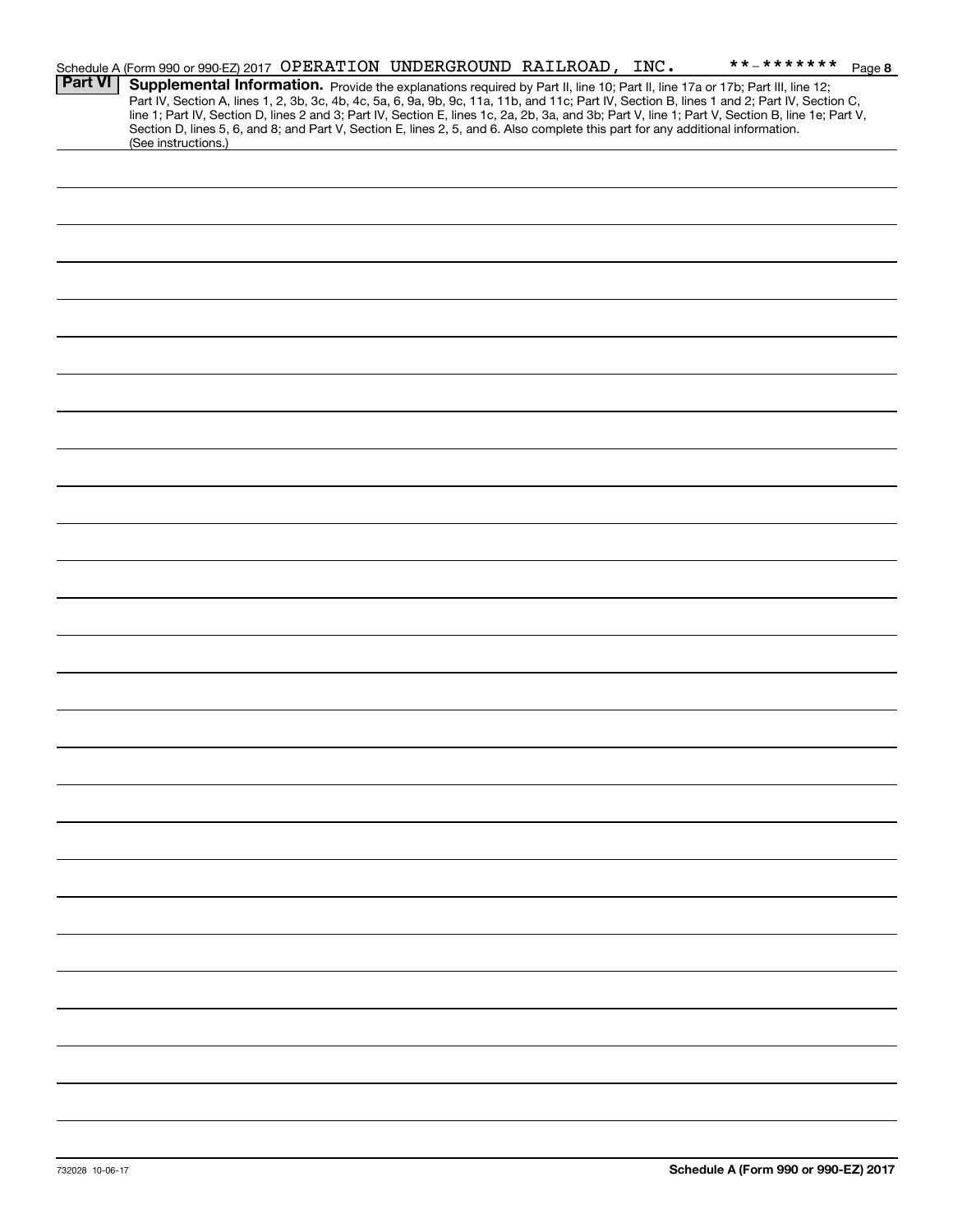Department of the Treasury **(Form 990, 990-EZ, or 990-PF)**

## \*\* PUBLIC DISCLOSURE COPY \*\*

# **Schedule B Schedule of Contributors**

**| Attach to Form 990, Form 990-EZ, or Form 990-PF. | Go to www.irs.gov/Form990 for the latest information.** OMB No. 1545-0047

**2017**

**Name of the organization Employer identification number**

\*\*\_\*\*\*\*\*\*\*\*

| Department of the Treasury<br>Internal Revenue Service |                                                                             |
|--------------------------------------------------------|-----------------------------------------------------------------------------|
| Name of the organization                               |                                                                             |
|                                                        | OPERATION UNDERGROUND RAILROAD, INC.                                        |
| <b>Organization type (check one):</b>                  |                                                                             |
| Filers of:                                             | Section:                                                                    |
| Form 990 or 990-EZ                                     | $\boxed{\textbf{X}}$ 501(c)( 3) (enter number) organization                 |
|                                                        | $4947(a)(1)$ nonexempt charitable trust not treated as a private foundation |

|             | 4947 (a) TO TEXTING CHARGED BOT NOT REACH AS A DIVAGE TO HIGARD IT    |
|-------------|-----------------------------------------------------------------------|
|             | 527 political organization                                            |
| Form 990-PF | 501(c)(3) exempt private foundation                                   |
|             | 4947(a)(1) nonexempt charitable trust treated as a private foundation |
|             | 501(c)(3) taxable private foundation                                  |

Check if your organization is covered by the **General Rule** or a **Special Rule. Note:**  Only a section 501(c)(7), (8), or (10) organization can check boxes for both the General Rule and a Special Rule. See instructions.

### **General Rule**

 $\boxed{\textbf{X}}$  For an organization filing Form 990, 990-EZ, or 990-PF that received, during the year, contributions totaling \$5,000 or more (in money or property) from any one contributor. Complete Parts I and II. See instructions for determining a contributor's total contributions.

#### **Special Rules**

 $\mathcal{L}^{\text{max}}$ 

| For an organization described in section 501(c)(3) filing Form 990 or 990-EZ that met the 33 1/3% support test of the regulations under               |
|-------------------------------------------------------------------------------------------------------------------------------------------------------|
| sections 509(a)(1) and 170(b)(1)(A)(vi), that checked Schedule A (Form 990 or 990-EZ), Part II, line 13, 16a, or 16b, and that received from          |
| any one contributor, during the year, total contributions of the greater of (1) \$5,000; or (2) 2% of the amount on (i) Form 990, Part VIII, line 1h; |
| or (ii) Form 990-EZ, line 1. Complete Parts I and II.                                                                                                 |

year, total contributions of more than \$1,000 *exclusively* for religious, charitable, scientific, literary, or educational purposes, or for For an organization described in section 501(c)(7), (8), or (10) filing Form 990 or 990-EZ that received from any one contributor, during the the prevention of cruelty to children or animals. Complete Parts I, II, and III.

purpose. Don't complete any of the parts unless the **General Rule** applies to this organization because it received *nonexclusively* year, contributions <sub>exclusively</sub> for religious, charitable, etc., purposes, but no such contributions totaled more than \$1,000. If this box is checked, enter here the total contributions that were received during the year for an  $\;$ exclusively religious, charitable, etc., For an organization described in section 501(c)(7), (8), or (10) filing Form 990 or 990-EZ that received from any one contributor, during the religious, charitable, etc., contributions totaling \$5,000 or more during the year  $\ldots$  $\ldots$  $\ldots$  $\ldots$  $\ldots$  $\ldots$ 

**Caution:**  An organization that isn't covered by the General Rule and/or the Special Rules doesn't file Schedule B (Form 990, 990-EZ, or 990-PF),  **must** but it answer "No" on Part IV, line 2, of its Form 990; or check the box on line H of its Form 990-EZ or on its Form 990-PF, Part I, line 2, to certify that it doesn't meet the filing requirements of Schedule B (Form 990, 990-EZ, or 990-PF).

**Schedule B (Form 990, 990-EZ, or 990-PF) (2017) For Paperwork Reduction Act Notice, see the instructions for Form 990, 990-EZ, or 990-PF.** LHA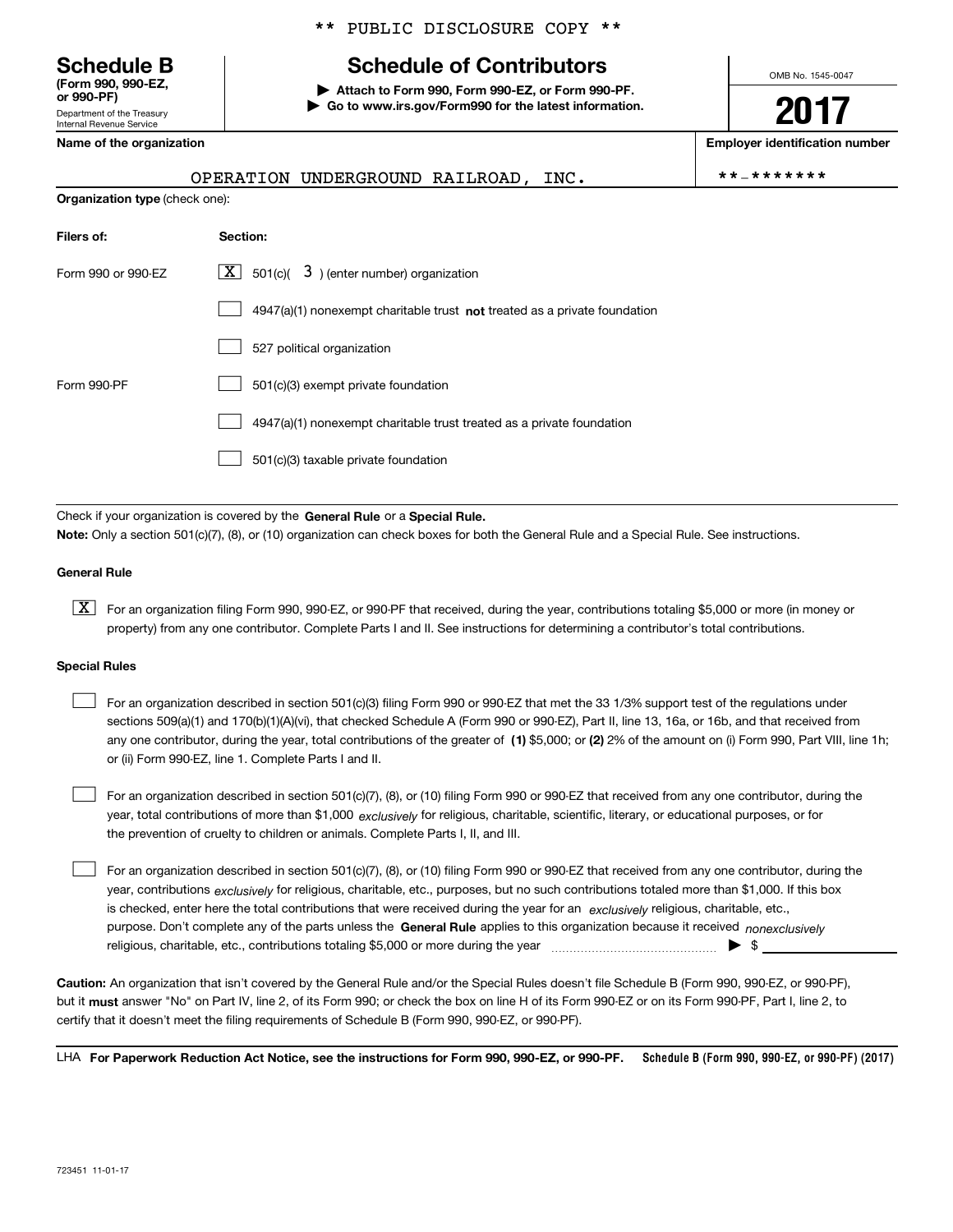(see instructions). Use duplicate copies of Part I if additional space is needed.<br> **2PERATION UNDERGROUND RAILROAD, INC.**<br> **Part I Contributors** (see instructions). Use duplicate copies of Part I if additional space is n

| (a)<br>No.  | (b)<br>Name, address, and ZIP + 4 | (c)<br><b>Total contributions</b>                    | (d)<br>Type of contribution                                                                                 |
|-------------|-----------------------------------|------------------------------------------------------|-------------------------------------------------------------------------------------------------------------|
| 1           |                                   | 100,000.<br>$$\tilde{\phantom{a}}$$                  | $\mathbf{X}$<br>Person<br>Payroll<br>Noncash<br>(Complete Part II for<br>noncash contributions.)            |
| (a)<br>No.  | (b)<br>Name, address, and ZIP + 4 | (c)<br><b>Total contributions</b>                    | (d)<br>Type of contribution                                                                                 |
| 2           |                                   | 25,000.<br>\$                                        | $\mathbf{X}$<br>Person<br>Payroll<br>Noncash<br>(Complete Part II for<br>noncash contributions.)            |
| (a)<br>No.  | (b)<br>Name, address, and ZIP + 4 | (c)<br><b>Total contributions</b>                    | (d)<br>Type of contribution                                                                                 |
| 3           |                                   | 15,000.<br>\$                                        | $\overline{\mathbf{X}}$<br>Person<br>Payroll<br>Noncash<br>(Complete Part II for<br>noncash contributions.) |
| (a)<br>No.  | (b)<br>Name, address, and ZIP + 4 | (c)<br><b>Total contributions</b>                    | (d)<br>Type of contribution                                                                                 |
| 4           |                                   | 12,000.<br>\$                                        | $\mathbf{X}$<br>Person<br>Payroll<br>Noncash<br>(Complete Part II for<br>noncash contributions.)            |
| (a)<br>No.  | (b)<br>Name, address, and ZIP + 4 | (c)<br><b>Total contributions</b>                    | (d)<br>Type of contribution                                                                                 |
| $\mathbf 5$ |                                   | 16, 180.<br>\$                                       | $\overline{\mathbf{x}}$<br>Person<br>Payroll<br>Noncash<br>(Complete Part II for<br>noncash contributions.) |
| (a)<br>No.  | (b)<br>Name, address, and ZIP + 4 | (c)<br><b>Total contributions</b>                    | (d)<br>Type of contribution                                                                                 |
| 6           |                                   | 50,000.<br>$\, \, \raisebox{12pt}{$\scriptstyle \$}$ | $\overline{\mathbf{X}}$<br>Person<br>Payroll<br>Noncash<br>(Complete Part II for<br>noncash contributions.) |

**Schedule B (Form 990, 990-EZ, or 990-PF) (2017)**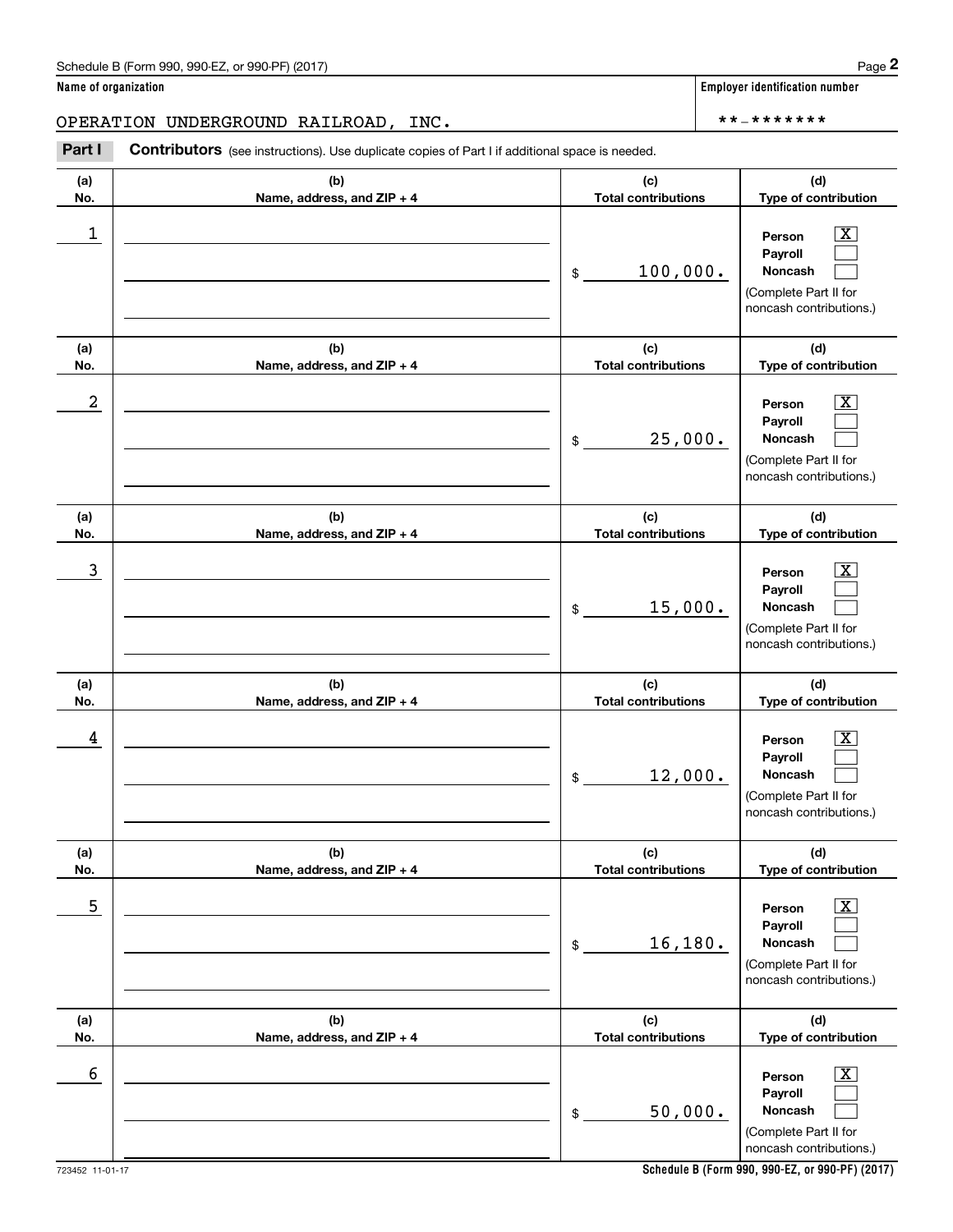(see instructions). Use duplicate copies of Part I if additional space is needed.<br> **2PERATION UNDERGROUND RAILROAD, INC.**<br> **Part I Contributors** (see instructions). Use duplicate copies of Part I if additional space is n

| (a)<br>No. | (b)<br>Name, address, and ZIP + 4 | (c)<br><b>Total contributions</b> | (d)<br>Type of contribution                                                                                 |
|------------|-----------------------------------|-----------------------------------|-------------------------------------------------------------------------------------------------------------|
| 7          |                                   | 5,035.<br>\$                      | $\overline{\mathbf{x}}$<br>Person<br>Payroll<br>Noncash<br>(Complete Part II for<br>noncash contributions.) |
| (a)<br>No. | (b)<br>Name, address, and ZIP + 4 | (c)<br><b>Total contributions</b> | (d)<br>Type of contribution                                                                                 |
| 8          |                                   | 25,000.<br>\$                     | $\overline{\mathbf{x}}$<br>Person<br>Payroll<br>Noncash<br>(Complete Part II for<br>noncash contributions.) |
| (a)<br>No. | (b)<br>Name, address, and ZIP + 4 | (c)<br><b>Total contributions</b> | (d)<br>Type of contribution                                                                                 |
| 9          |                                   | 5,000.<br>\$                      | $\overline{\mathbf{x}}$<br>Person<br>Payroll<br>Noncash<br>(Complete Part II for<br>noncash contributions.) |
| (a)<br>No. | (b)<br>Name, address, and ZIP + 4 | (c)<br><b>Total contributions</b> | (d)<br>Type of contribution                                                                                 |
| 10         |                                   | 742,509.<br>\$                    | $\boxed{\text{X}}$<br>Person<br>Payroll<br>Noncash<br>(Complete Part II for<br>noncash contributions.)      |
| (a)<br>No. | (b)<br>Name, address, and ZIP + 4 | (c)<br><b>Total contributions</b> | (d)<br>Type of contribution                                                                                 |
| $11\,$     |                                   | 1, 124, 954.<br>$$\mathbb{S}$$    | $\overline{\mathbf{x}}$<br>Person<br>Payroll<br>Noncash<br>(Complete Part II for<br>noncash contributions.) |
| (a)<br>No. | (b)<br>Name, address, and ZIP + 4 | (c)<br><b>Total contributions</b> | (d)<br>Type of contribution                                                                                 |
| $12\,$     |                                   | 10,000.<br>\$                     | $\boxed{\text{X}}$<br>Person<br>Payroll<br>Noncash<br>(Complete Part II for<br>noncash contributions.)      |

**Name of organization Employer identification number**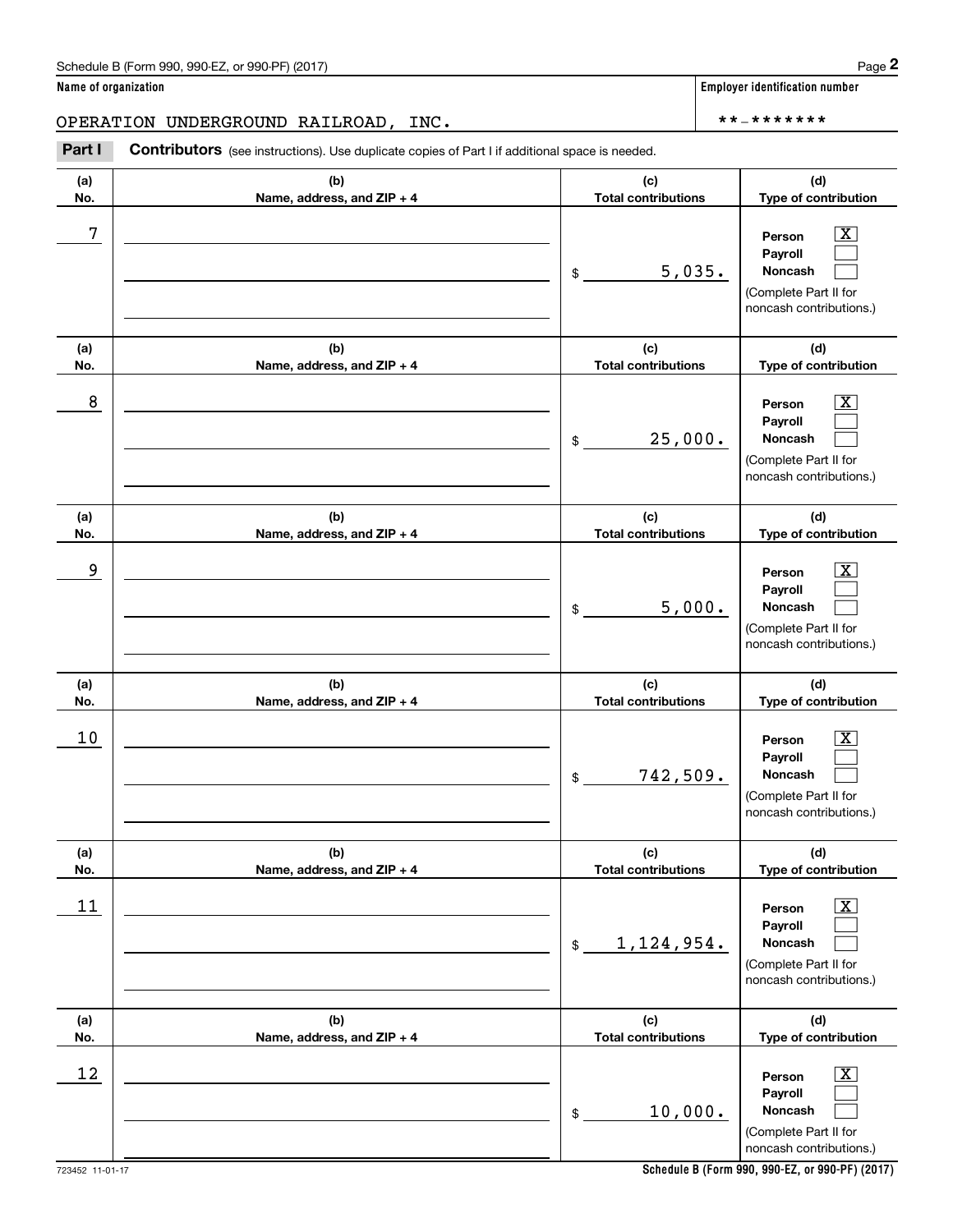(see instructions). Use duplicate copies of Part I if additional space is needed.<br> **2PERATION UNDERGROUND RAILROAD, INC.**<br> **Part I Contributors** (see instructions). Use duplicate copies of Part I if additional space is n

| (a)    | (b)                        | (c)                        | (d)                                                                                                              |
|--------|----------------------------|----------------------------|------------------------------------------------------------------------------------------------------------------|
| No.    | Name, address, and ZIP + 4 | <b>Total contributions</b> | Type of contribution                                                                                             |
| 13     |                            | 5,350.<br>\$               | x<br>Person<br>Payroll<br>Noncash<br>(Complete Part II for<br>noncash contributions.)                            |
| (a)    | (b)                        | (c)                        | (d)                                                                                                              |
| No.    | Name, address, and ZIP + 4 | <b>Total contributions</b> | Type of contribution                                                                                             |
| 14     |                            | 5,000.<br>$\frac{1}{2}$    | x<br>Person<br>Payroll<br>Noncash<br>(Complete Part II for<br>noncash contributions.)                            |
| (a)    | (b)                        | (c)                        | (d)                                                                                                              |
| No.    | Name, address, and ZIP + 4 | <b>Total contributions</b> | Type of contribution                                                                                             |
| 15     |                            | 15,000.<br>$\frac{1}{2}$   | X.<br>Person<br>Payroll<br>Noncash<br>(Complete Part II for<br>noncash contributions.)                           |
|        |                            |                            |                                                                                                                  |
| (a)    | (b)                        | (c)                        | (d)                                                                                                              |
| No.    | Name, address, and ZIP + 4 | <b>Total contributions</b> | Type of contribution                                                                                             |
| 16     |                            | 350,400.<br>\$             | X<br>Person<br>Payroll<br>$\overline{\mathbf{X}}$<br>Noncash<br>(Complete Part II for<br>noncash contributions.) |
| (a)    | (b)                        | (c)                        | (d)                                                                                                              |
| No.    | Name, address, and ZIP + 4 | <b>Total contributions</b> | Type of contribution                                                                                             |
| $17\,$ |                            | 20,000.<br>\$              | х<br>Person<br>Payroll<br>Noncash<br>(Complete Part II for<br>noncash contributions.)                            |
| (a)    | (b)                        | (c)                        | (d)                                                                                                              |
| No.    | Name, address, and ZIP + 4 | <b>Total contributions</b> | Type of contribution                                                                                             |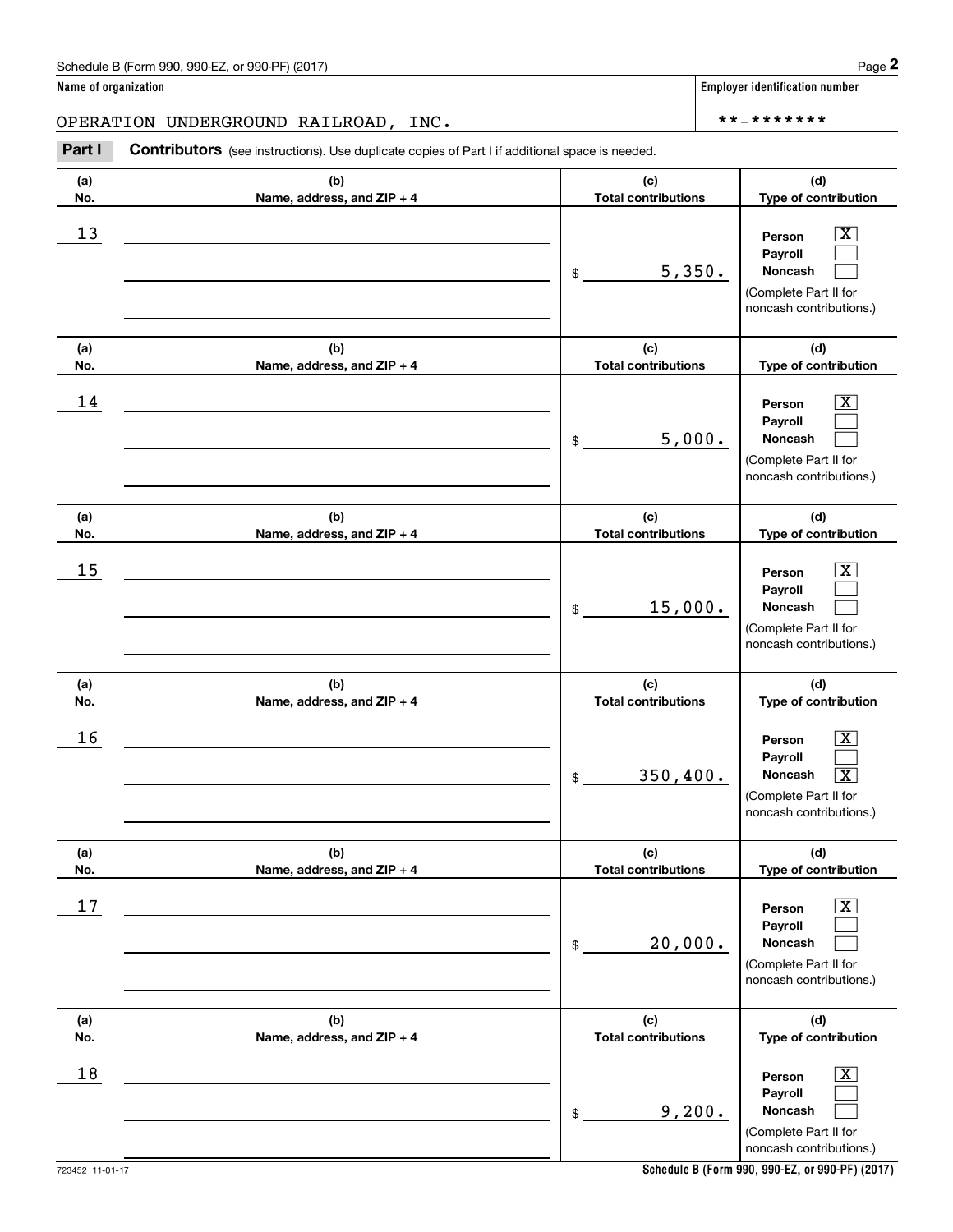(see instructions). Use duplicate copies of Part I if additional space is needed.<br> **2PERATION UNDERGROUND RAILROAD, INC.**<br> **Part I Contributors** (see instructions). Use duplicate copies of Part I if additional space is n

| (a)        | (b)                               | (c)                               | (d)                                                                                                         |
|------------|-----------------------------------|-----------------------------------|-------------------------------------------------------------------------------------------------------------|
| No.        | Name, address, and ZIP + 4        | <b>Total contributions</b>        | Type of contribution                                                                                        |
| 19         |                                   | 40,000.<br>\$                     | X<br>Person<br>Payroll<br>Noncash<br>(Complete Part II for<br>noncash contributions.)                       |
| (a)<br>No. | (b)<br>Name, address, and ZIP + 4 | (c)<br><b>Total contributions</b> | (d)<br>Type of contribution                                                                                 |
| 20         |                                   | 5,000.<br>$\frac{1}{2}$           | x<br>Person<br>Payroll<br>Noncash<br>(Complete Part II for<br>noncash contributions.)                       |
| (a)<br>No. | (b)<br>Name, address, and ZIP + 4 | (c)<br><b>Total contributions</b> | (d)<br>Type of contribution                                                                                 |
| 21         |                                   | 25,000.<br>\$                     | x<br>Person<br>Payroll<br>Noncash<br>(Complete Part II for<br>noncash contributions.)                       |
| (a)<br>No. | (b)<br>Name, address, and ZIP + 4 | (c)<br><b>Total contributions</b> | (d)<br>Type of contribution                                                                                 |
| 22         |                                   | 7,000.<br>$\frac{1}{2}$           | Person<br>x<br>Payroll<br>Noncash<br>(Complete Part II for<br>noncash contributions.)                       |
| (a)<br>No. | (b)<br>Name, address, and ZIP + 4 | (c)<br><b>Total contributions</b> | (d)<br><b>Type of contribution</b>                                                                          |
| 23         |                                   | 5,000.<br>\$                      | $\overline{\mathbf{X}}$<br>Person<br>Payroll<br>Noncash<br>(Complete Part II for<br>noncash contributions.) |
| (a)<br>No. | (b)<br>Name, address, and ZIP + 4 | (c)<br><b>Total contributions</b> | (d)<br>Type of contribution                                                                                 |
| 24         |                                   | 17,760.<br>$\frac{1}{2}$          | X<br>Person<br>Payroll<br>Noncash                                                                           |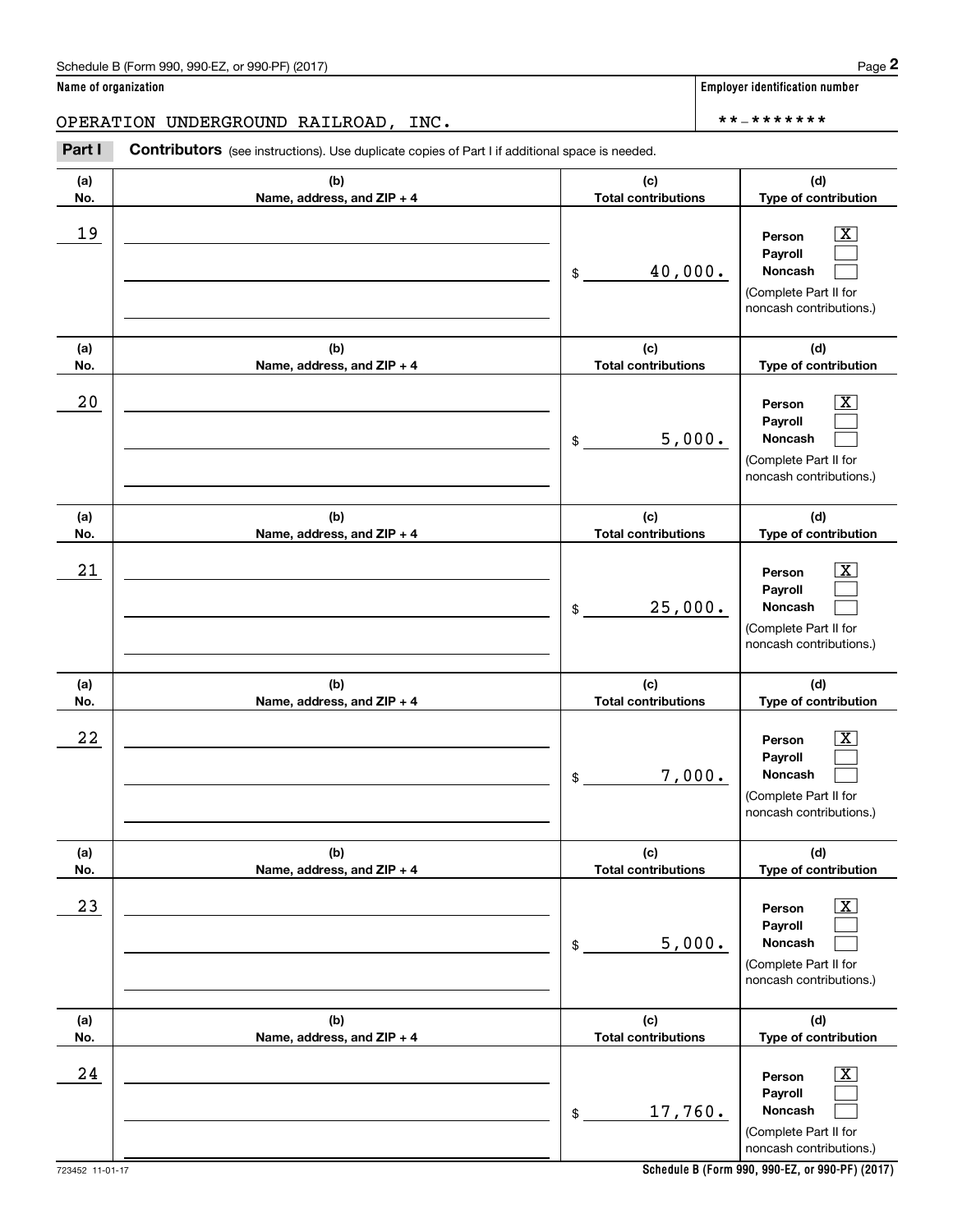(see instructions). Use duplicate copies of Part I if additional space is needed.<br> **2PERATION UNDERGROUND RAILROAD, INC.**<br> **Part I Contributors** (see instructions). Use duplicate copies of Part I if additional space is n

| (a)        | (b)                                 | (c)                               | (d)                                                                                                       |
|------------|-------------------------------------|-----------------------------------|-----------------------------------------------------------------------------------------------------------|
| No.        | Name, address, and ZIP + 4          | <b>Total contributions</b>        | Type of contribution                                                                                      |
| 25         |                                     | 5,000.<br>\$                      | X.<br>Person<br>Payroll<br>Noncash<br>(Complete Part II for<br>noncash contributions.)                    |
| (a)<br>No. | (b)<br>Name, address, and ZIP + 4   | (c)<br><b>Total contributions</b> | (d)<br>Type of contribution                                                                               |
| 26         |                                     | 25,000.<br>\$                     | x<br>Person<br>Payroll<br>Noncash<br>(Complete Part II for<br>noncash contributions.)                     |
| (a)<br>No. | (b)<br>Name, address, and ZIP + 4   | (c)<br><b>Total contributions</b> | (d)<br>Type of contribution                                                                               |
| 27         |                                     | 10,000.<br>\$                     | x<br>Person<br>Payroll<br>Noncash<br>(Complete Part II for<br>noncash contributions.)                     |
| (a)<br>No. | (b)<br>Name, address, and ZIP + 4   | (c)<br><b>Total contributions</b> | (d)<br>Type of contribution                                                                               |
| 28         |                                     | 15,200.<br>\$                     | х<br>Person<br>Payroll<br>Noncash<br>(Complete Part II for<br>noncash contributions.)                     |
| (a)<br>No. | (b)<br>Name, address, and $ZIP + 4$ | (c)<br><b>Total contributions</b> | (d)<br><b>Type of contribution</b>                                                                        |
| 29         |                                     | 13,350.<br>\$                     | $\overline{\text{X}}$<br>Person<br>Payroll<br>Noncash<br>(Complete Part II for<br>noncash contributions.) |
| (a)<br>No. | (b)<br>Name, address, and ZIP + 4   | (c)<br><b>Total contributions</b> | (d)<br>Type of contribution                                                                               |
| $30$       |                                     | 5,000.<br>\$                      | $\overline{\text{X}}$<br>Person<br>Payroll<br>Noncash<br>(Complete Part II for<br>noncash contributions.) |

**Name of organization Employer identification number**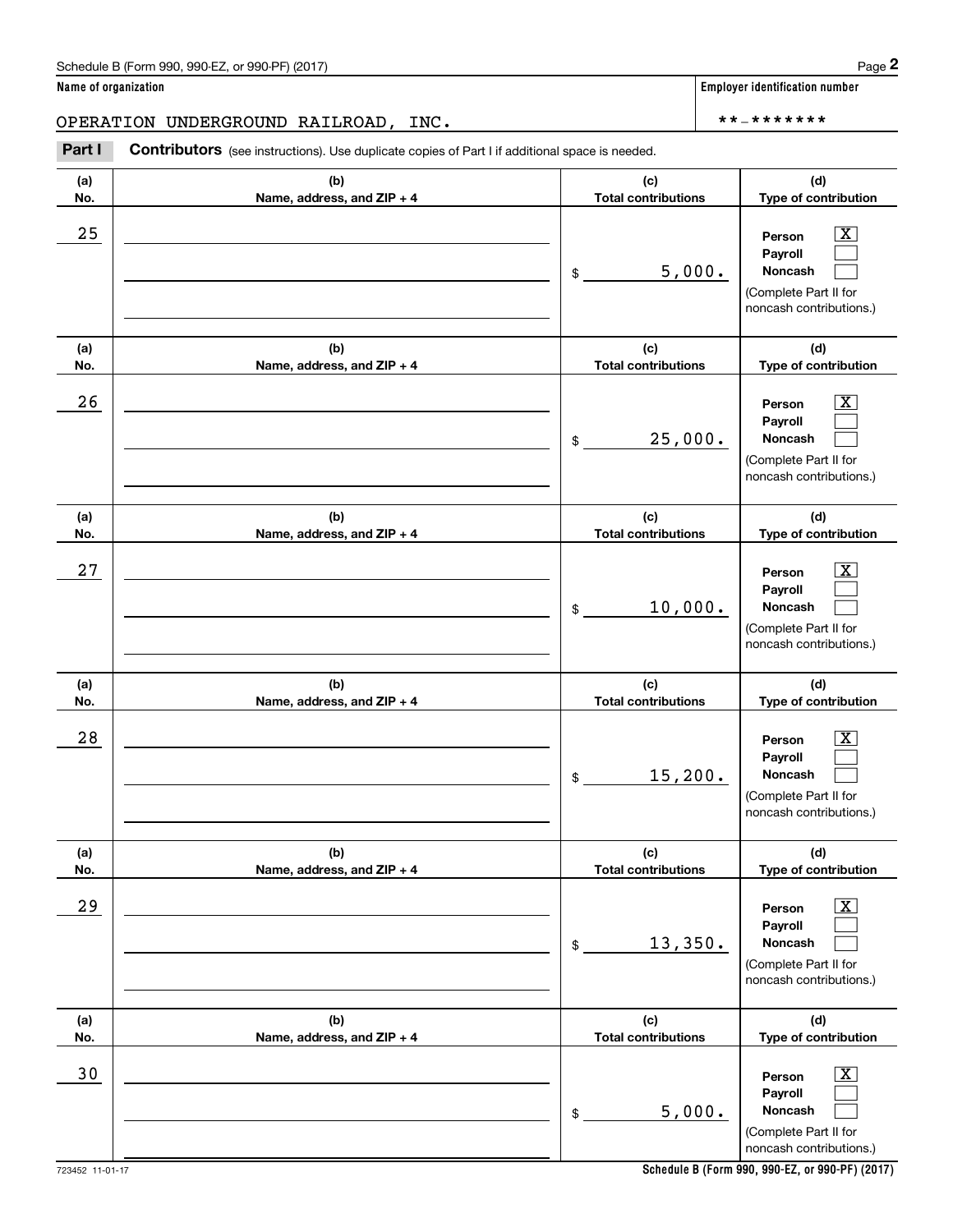(see instructions). Use duplicate copies of Part I if additional space is needed.<br> **2PERATION UNDERGROUND RAILROAD, INC.**<br> **Part I Contributors** (see instructions). Use duplicate copies of Part I if additional space is n

| (a) | (b)                        | (c)                        | (d)                                                                                                     |
|-----|----------------------------|----------------------------|---------------------------------------------------------------------------------------------------------|
| No. | Name, address, and ZIP + 4 | <b>Total contributions</b> | Type of contribution                                                                                    |
| 31  |                            | 5,000.<br>\$               | $\mathbf{X}$<br>Person<br>Pavroll<br><b>Noncash</b><br>(Complete Part II for<br>noncash contributions.) |
| (a) | (b)                        | (c)                        | (d)                                                                                                     |
| No. | Name, address, and ZIP + 4 | <b>Total contributions</b> | Type of contribution                                                                                    |
| 32  |                            | 5,000.<br>\$               | $\mathbf{X}$<br>Person<br>Payroll<br><b>Noncash</b><br>(Complete Part II for<br>noncash contributions.) |
| (a) | (b)                        | (c)                        | (d)                                                                                                     |
| No. | Name, address, and ZIP + 4 | <b>Total contributions</b> | Type of contribution                                                                                    |
| 33  |                            | 5,000.<br>\$               | $\mathbf{X}$<br>Person<br>Payroll<br><b>Noncash</b><br>(Complete Part II for<br>noncash contributions.) |
| (a) | (b)                        | (c)                        | (d)                                                                                                     |
| No. | Name, address, and ZIP + 4 | <b>Total contributions</b> | Type of contribution                                                                                    |
| 34  |                            | 14,100.<br>\$              | $\mathbf{X}$<br>Person<br>Payroll<br><b>Noncash</b>                                                     |
|     |                            |                            | (Complete Part II for<br>noncash contributions.)                                                        |
| (a) | (b)                        | (c)                        | (d)                                                                                                     |
| No. | Name, address, and ZIP + 4 | <b>Total contributions</b> | Type of contribution                                                                                    |
| 35  |                            | 7,000.<br>$$^{\circ}$      | $\boxed{\text{X}}$<br>Person<br>Payroll<br>Noncash<br>(Complete Part II for<br>noncash contributions.)  |
| (a) | (b)                        | (c)                        | (d)                                                                                                     |
| No. | Name, address, and ZIP + 4 | <b>Total contributions</b> | Type of contribution                                                                                    |

**Schedule B (Form 990, 990-EZ, or 990-PF) (2017)**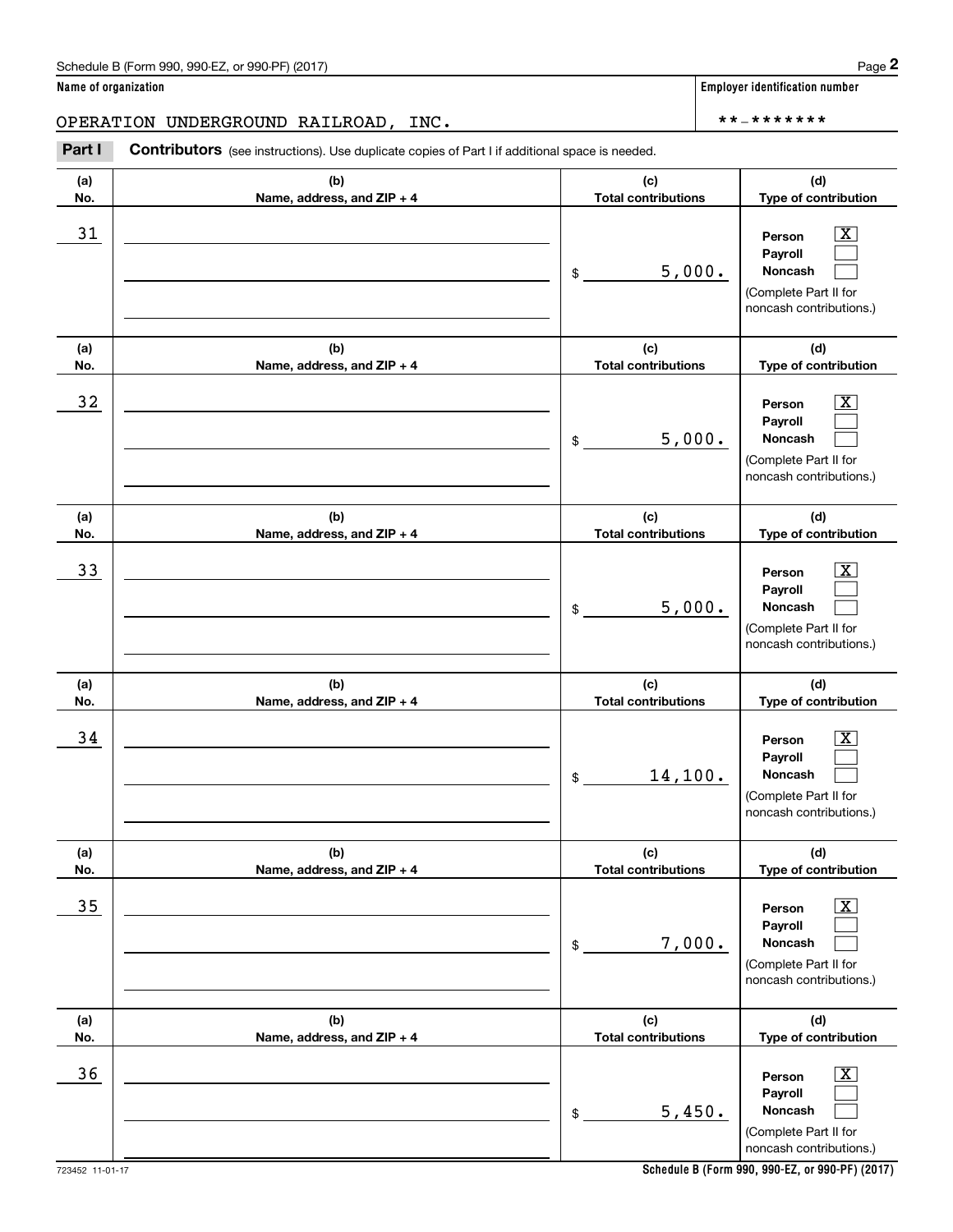(see instructions). Use duplicate copies of Part I if additional space is needed.<br> **2PERATION UNDERGROUND RAILROAD, INC.**<br> **Part I Contributors** (see instructions). Use duplicate copies of Part I if additional space is n

| (a) | (b)                        | (c)                        | (d)                                                                                                              |
|-----|----------------------------|----------------------------|------------------------------------------------------------------------------------------------------------------|
| No. | Name, address, and ZIP + 4 | <b>Total contributions</b> | Type of contribution                                                                                             |
| 37  |                            | 15,000.<br>$\frac{1}{2}$   | $\overline{\text{X}}$<br>Person<br>Payroll<br><b>Noncash</b><br>(Complete Part II for<br>noncash contributions.) |
| (a) | (b)                        | (c)                        | (d)                                                                                                              |
| No. | Name, address, and ZIP + 4 | <b>Total contributions</b> | Type of contribution                                                                                             |
| 38  |                            | 10,000.<br>$\frac{1}{2}$   | $\overline{\text{X}}$<br>Person<br>Payroll<br><b>Noncash</b><br>(Complete Part II for<br>noncash contributions.) |
| (a) | (b)                        | (c)                        | (d)                                                                                                              |
| No. | Name, address, and ZIP + 4 | <b>Total contributions</b> | Type of contribution                                                                                             |
| 39  |                            | 5,000.<br>$\frac{1}{2}$    | $\overline{\text{X}}$<br>Person<br>Payroll<br><b>Noncash</b><br>(Complete Part II for<br>noncash contributions.) |
| (a) | (b)                        | (c)                        | (d)                                                                                                              |
| No. | Name, address, and ZIP + 4 | <b>Total contributions</b> | Type of contribution                                                                                             |
| 40  |                            |                            | X<br>Person<br>Payroll                                                                                           |
|     |                            | 5,000.<br>$\frac{1}{2}$    | <b>Noncash</b><br>(Complete Part II for<br>noncash contributions.)                                               |
| (a) | (b)                        | (c)                        | (d)                                                                                                              |
| No. | Name, address, and ZIP + 4 | <b>Total contributions</b> | Type of contribution                                                                                             |
| 41  |                            | 6,000.<br>$\mathcal{L}$    | $\overline{\mathbf{X}}$<br>Person<br>Payroll<br>Noncash<br>(Complete Part II for<br>noncash contributions.)      |
| (a) | (b)                        | (c)                        | (d)                                                                                                              |
| No. | Name, address, and ZIP + 4 | <b>Total contributions</b> | Type of contribution                                                                                             |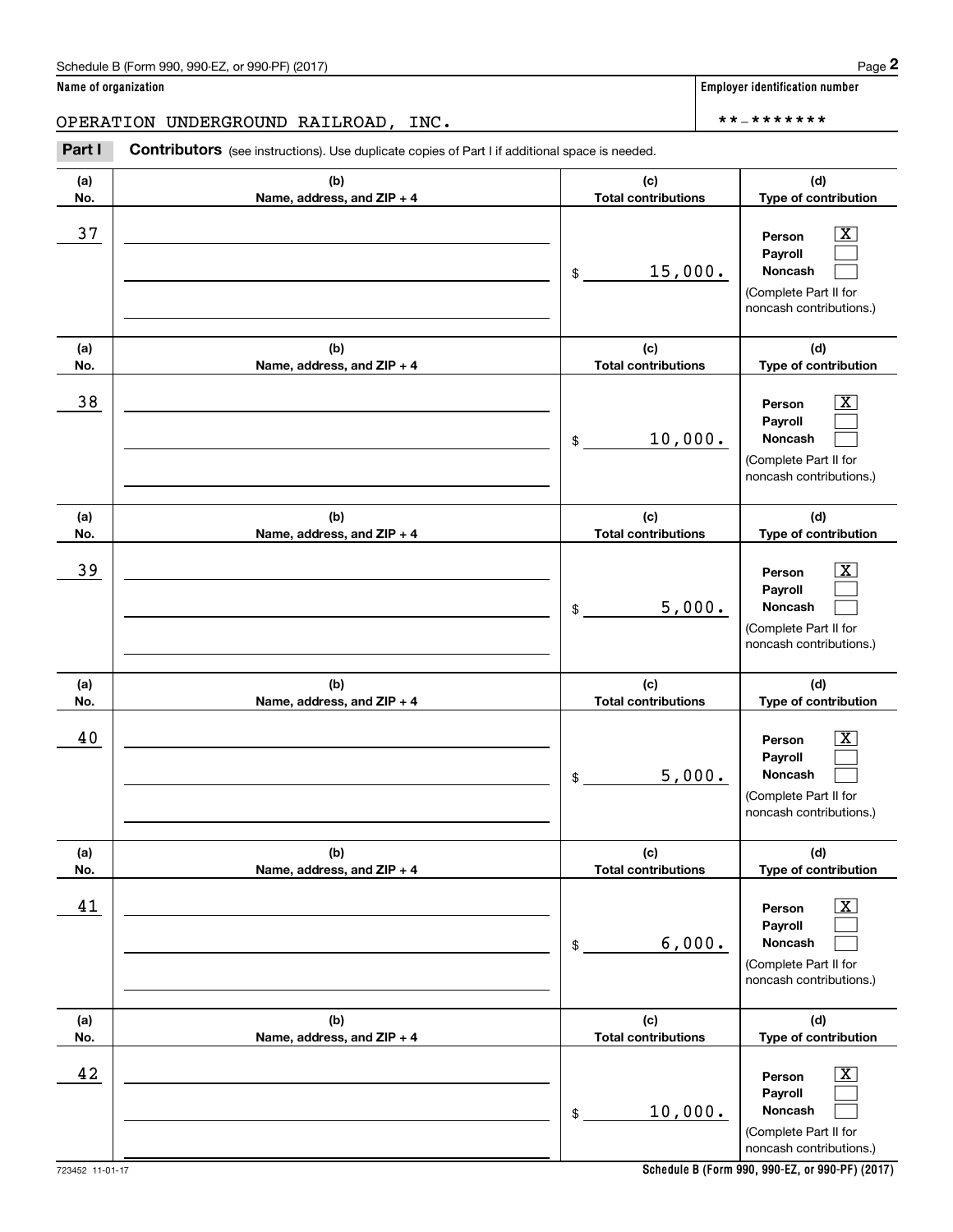(see instructions). Use duplicate copies of Part I if additional space is needed.<br> **2PERATION UNDERGROUND RAILROAD, INC.**<br> **Part I Contributors** (see instructions). Use duplicate copies of Part I if additional space is n

| (a) | (b)                        | (c)                        | (d)                                                                                                       |
|-----|----------------------------|----------------------------|-----------------------------------------------------------------------------------------------------------|
| No. | Name, address, and ZIP + 4 | <b>Total contributions</b> | Type of contribution                                                                                      |
| 43  |                            | 5,000.<br>\$               | X<br>Person<br>Payroll<br>Noncash<br>(Complete Part II for<br>noncash contributions.)                     |
| (a) | (b)                        | (c)                        | (d)                                                                                                       |
| No. | Name, address, and ZIP + 4 | <b>Total contributions</b> | Type of contribution                                                                                      |
| 44  |                            | 9,000.<br>$\frac{1}{2}$    | X<br>Person<br>Payroll<br>Noncash<br>(Complete Part II for<br>noncash contributions.)                     |
| (a) | (b)                        | (c)                        | (d)                                                                                                       |
| No. | Name, address, and ZIP + 4 | <b>Total contributions</b> | Type of contribution                                                                                      |
| 45  |                            | 30,000.<br>\$              | X<br>Person<br>Payroll<br>Noncash<br>(Complete Part II for<br>noncash contributions.)                     |
| (a) | (b)                        | (c)                        | (d)                                                                                                       |
| No. | Name, address, and ZIP + 4 | <b>Total contributions</b> | Type of contribution                                                                                      |
| 46  |                            | 7,500.<br>$\frac{1}{2}$    | X<br>Person<br>Payroll<br>Noncash<br>(Complete Part II for<br>noncash contributions.)                     |
| (a) | (b)                        | (c)                        | (d)                                                                                                       |
| No. | Name, address, and ZIP + 4 | <b>Total contributions</b> | Type of contribution                                                                                      |
| 47  |                            | 20,000.<br>$\mathcal{L}$   | $\overline{\text{X}}$<br>Person<br>Payroll<br>Noncash<br>(Complete Part II for<br>noncash contributions.) |
| (a) |                            |                            |                                                                                                           |
| No. | (b)                        | (c)                        | (d)                                                                                                       |
|     | Name, address, and ZIP + 4 | <b>Total contributions</b> | Type of contribution                                                                                      |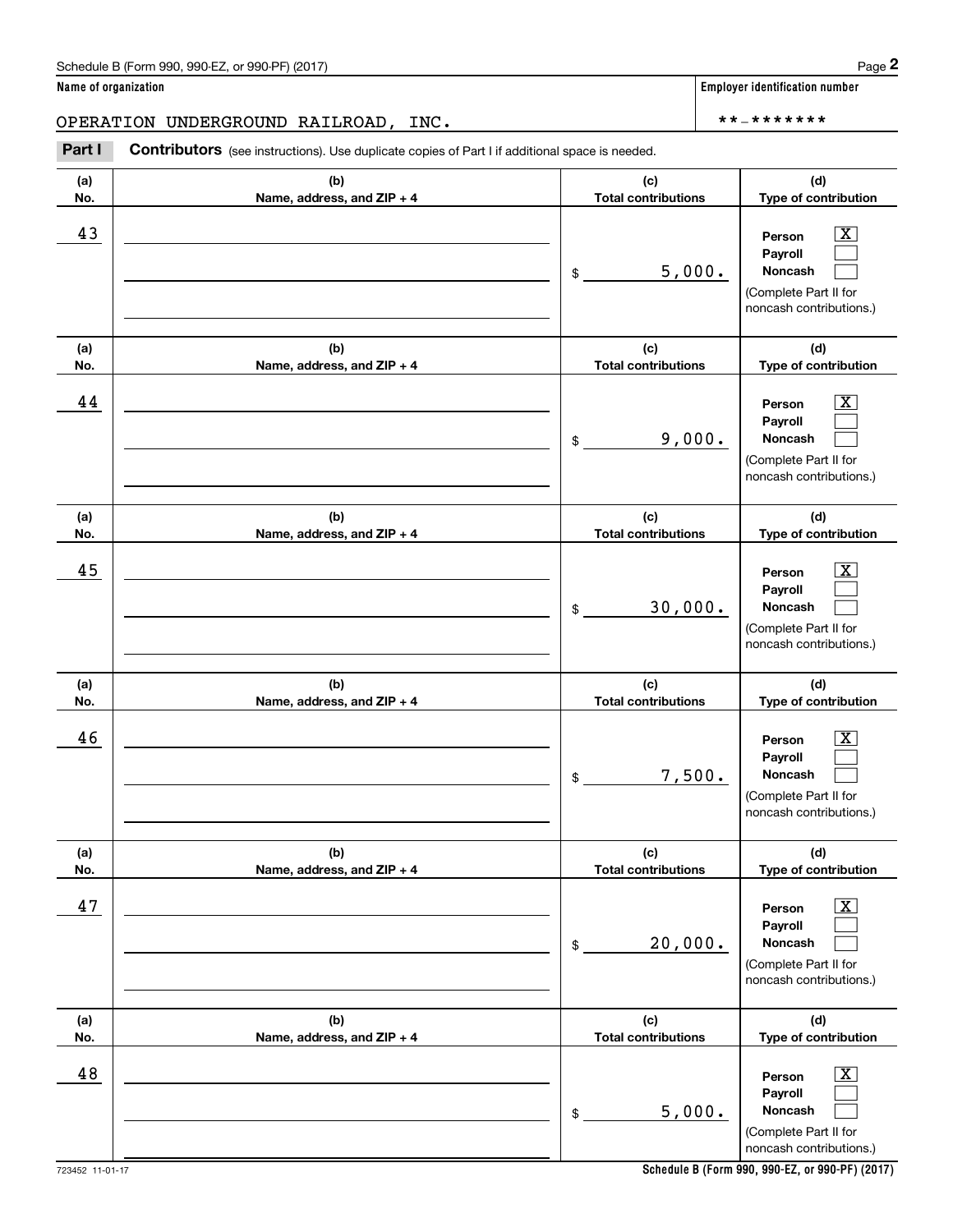(see instructions). Use duplicate copies of Part I if additional space is needed.<br> **2PERATION UNDERGROUND RAILROAD, INC.**<br> **Part I Contributors** (see instructions). Use duplicate copies of Part I if additional space is n

| (a)        | (b)                                 | (c)                               | (d)                                                                                                       |
|------------|-------------------------------------|-----------------------------------|-----------------------------------------------------------------------------------------------------------|
| No.        | Name, address, and ZIP + 4          | <b>Total contributions</b>        | Type of contribution                                                                                      |
| 49         |                                     | 5,000.<br>\$                      | X.<br>Person<br>Payroll<br>Noncash<br>(Complete Part II for<br>noncash contributions.)                    |
| (a)<br>No. | (b)<br>Name, address, and ZIP + 4   | (c)<br><b>Total contributions</b> | (d)<br>Type of contribution                                                                               |
| 50         |                                     | 10,000.<br>\$                     | x<br>Person<br>Payroll<br>Noncash<br>(Complete Part II for<br>noncash contributions.)                     |
| (a)<br>No. | (b)<br>Name, address, and ZIP + 4   | (c)<br><b>Total contributions</b> | (d)<br>Type of contribution                                                                               |
| 51         |                                     | 11,500.<br>\$                     | x<br>Person<br>Payroll<br>Noncash<br>(Complete Part II for<br>noncash contributions.)                     |
| (a)<br>No. | (b)<br>Name, address, and ZIP + 4   | (c)<br><b>Total contributions</b> | (d)<br>Type of contribution                                                                               |
| 52         |                                     | 25,000.<br>\$                     | х<br>Person<br>Payroll<br>Noncash<br>(Complete Part II for<br>noncash contributions.)                     |
| (a)<br>No. | (b)<br>Name, address, and $ZIP + 4$ | (c)<br><b>Total contributions</b> | (d)<br><b>Type of contribution</b>                                                                        |
| 53         |                                     | 20,000.<br>\$                     | $\overline{\text{X}}$<br>Person<br>Payroll<br>Noncash<br>(Complete Part II for<br>noncash contributions.) |
| (a)<br>No. | (b)<br>Name, address, and ZIP + 4   | (c)<br><b>Total contributions</b> | (d)<br>Type of contribution                                                                               |
| 54         |                                     | 15,000.<br>\$                     | X<br>Person<br>Payroll<br>Noncash<br>(Complete Part II for<br>noncash contributions.)                     |

**Schedule B (Form 990, 990-EZ, or 990-PF) (2017)**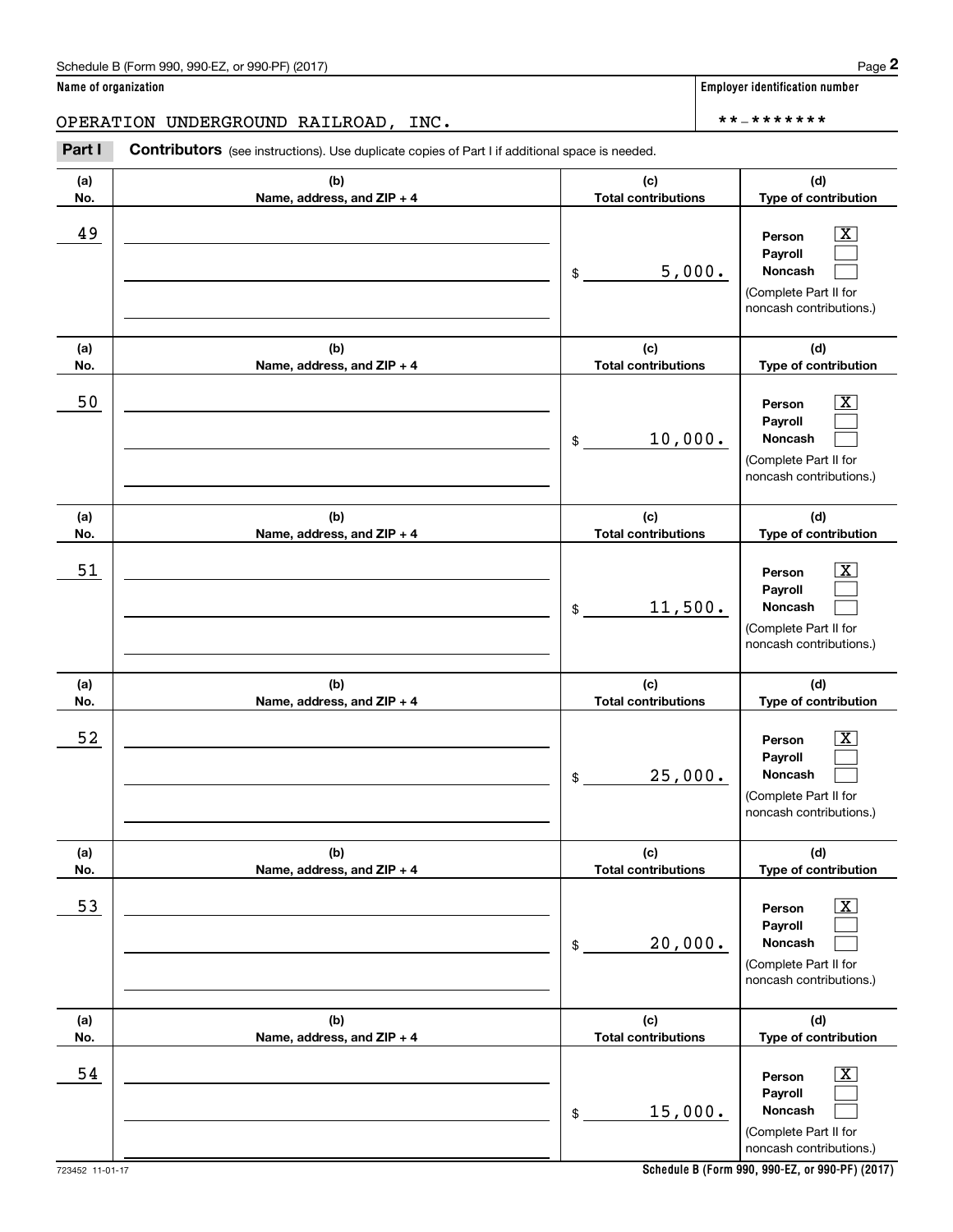(see instructions). Use duplicate copies of Part I if additional space is needed.<br> **2PERATION UNDERGROUND RAILROAD, INC.**<br> **Part I Contributors** (see instructions). Use duplicate copies of Part I if additional space is n

| (a) | (b)                        | (c)                        | (d)                                                                                                              |
|-----|----------------------------|----------------------------|------------------------------------------------------------------------------------------------------------------|
| No. | Name, address, and ZIP + 4 | <b>Total contributions</b> | Type of contribution                                                                                             |
| 55  |                            | 7,500.<br>$\frac{1}{2}$    | $\overline{\text{X}}$<br>Person<br>Payroll<br><b>Noncash</b><br>(Complete Part II for<br>noncash contributions.) |
| (a) | (b)                        | (c)                        | (d)                                                                                                              |
| No. | Name, address, and ZIP + 4 | <b>Total contributions</b> | Type of contribution                                                                                             |
| 56  |                            | 5,000.<br>$$_$             | X<br>Person<br>Payroll<br><b>Noncash</b><br>(Complete Part II for<br>noncash contributions.)                     |
| (a) | (b)                        | (c)                        | (d)                                                                                                              |
| No. | Name, address, and ZIP + 4 | <b>Total contributions</b> | Type of contribution                                                                                             |
| 57  |                            | 15,000.<br>$\mathsf{\$}$   | Х,<br>Person<br>Payroll<br><b>Noncash</b><br>(Complete Part II for<br>noncash contributions.)                    |
|     |                            |                            |                                                                                                                  |
| (a) | (b)                        | (c)                        | (d)                                                                                                              |
| No. | Name, address, and ZIP + 4 | <b>Total contributions</b> | Type of contribution                                                                                             |
| 58  |                            | 10,000.<br>$\frac{1}{2}$   | Х,<br>Person<br>Payroll<br><b>Noncash</b><br>(Complete Part II for<br>noncash contributions.)                    |
| (a) | (b)                        | (c)                        | (d)                                                                                                              |
| No. | Name, address, and ZIP + 4 | <b>Total contributions</b> | Type of contribution                                                                                             |
| 59  |                            | 5,010.<br>\$               | $\overline{\text{X}}$<br>Person<br>Payroll<br>Noncash<br>(Complete Part II for<br>noncash contributions.)        |
| (a) | (b)                        | (c)                        | (d)                                                                                                              |
| No. | Name, address, and ZIP + 4 | <b>Total contributions</b> | Type of contribution                                                                                             |

**Name of organization Employer identification number**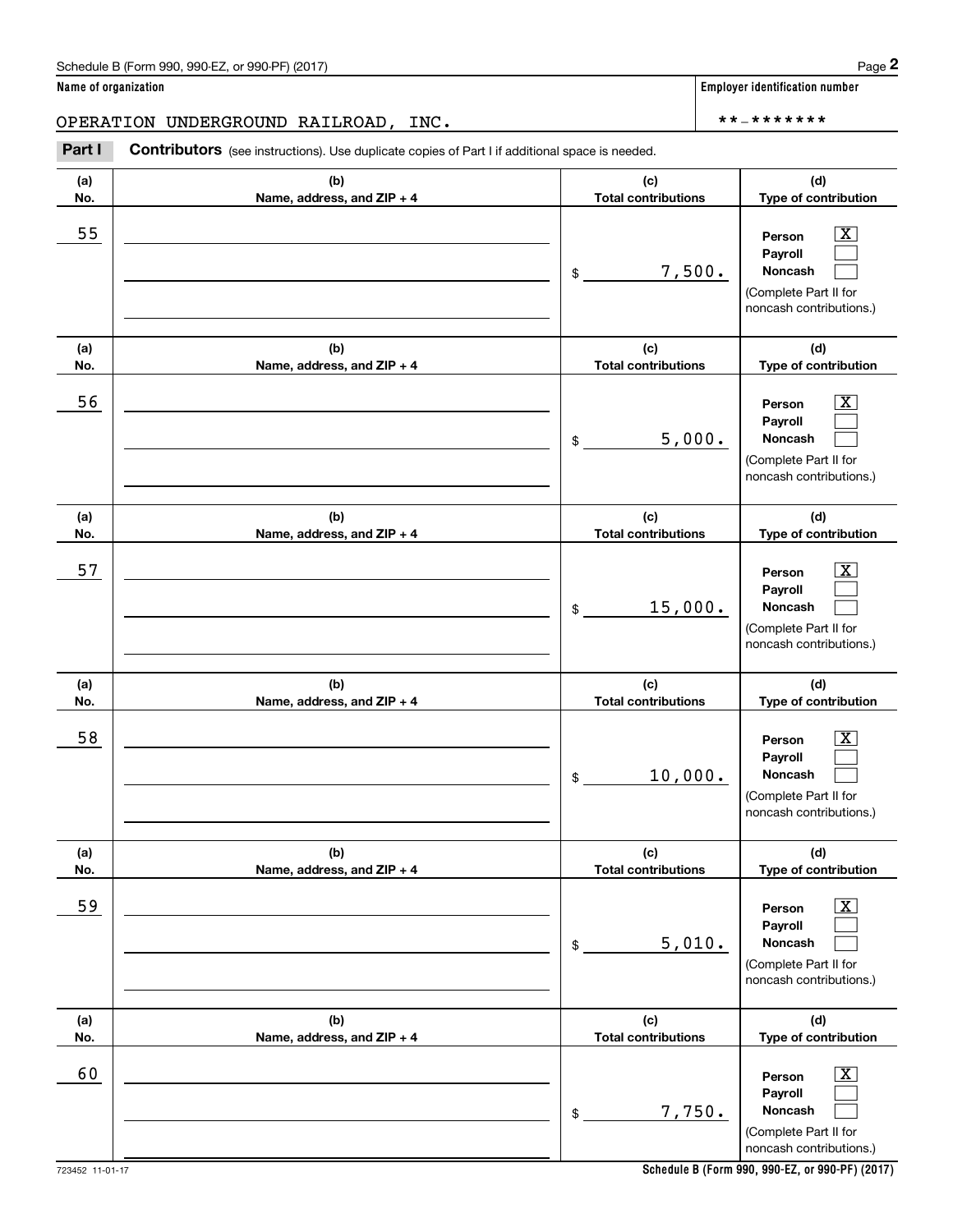(see instructions). Use duplicate copies of Part I if additional space is needed.<br> **2PERATION UNDERGROUND RAILROAD, INC.**<br> **Part I Contributors** (see instructions). Use duplicate copies of Part I if additional space is n

| (a)<br>No. | (b)<br>Name, address, and ZIP + 4 | (c)<br><b>Total contributions</b> | (d)<br>Type of contribution                                                                               |
|------------|-----------------------------------|-----------------------------------|-----------------------------------------------------------------------------------------------------------|
| 61         |                                   | 6,625.<br>\$                      | $\overline{\text{X}}$<br>Person<br>Payroll<br>Noncash<br>(Complete Part II for<br>noncash contributions.) |
| (a)<br>No. | (b)<br>Name, address, and ZIP + 4 | (c)<br><b>Total contributions</b> | (d)<br>Type of contribution                                                                               |
| 62         |                                   | 5,000.<br>\$                      | x<br>Person<br>Payroll<br>Noncash<br>(Complete Part II for<br>noncash contributions.)                     |
| (a)<br>No. | (b)<br>Name, address, and ZIP + 4 | (c)<br><b>Total contributions</b> | (d)<br>Type of contribution                                                                               |
| 63         |                                   | 38,000.<br>\$                     | x<br>Person<br>Payroll<br>Noncash<br>(Complete Part II for<br>noncash contributions.)                     |
| (a)<br>No. | (b)<br>Name, address, and ZIP + 4 | (c)<br><b>Total contributions</b> | (d)<br>Type of contribution                                                                               |
| 64         |                                   | 5,000.<br>\$                      | x<br>Person<br>Payroll<br>Noncash<br>(Complete Part II for<br>noncash contributions.)                     |
| (a)<br>No. | (b)<br>Name, address, and ZIP + 4 | (c)<br><b>Total contributions</b> | (d)<br>Type of contribution                                                                               |
| 65         |                                   | 5,000.<br>\$                      | $\boxed{\text{X}}$<br>Person<br>Payroll<br>Noncash<br>(Complete Part II for<br>noncash contributions.)    |
| (a)<br>No. | (b)<br>Name, address, and ZIP + 4 | (c)<br><b>Total contributions</b> | (d)<br>Type of contribution                                                                               |
| 66         |                                   | 12,400.<br>$\,$                   | $\boxed{\text{X}}$<br>Person<br>Payroll<br>Noncash<br>(Complete Part II for<br>noncash contributions.)    |

**Schedule B (Form 990, 990-EZ, or 990-PF) (2017)**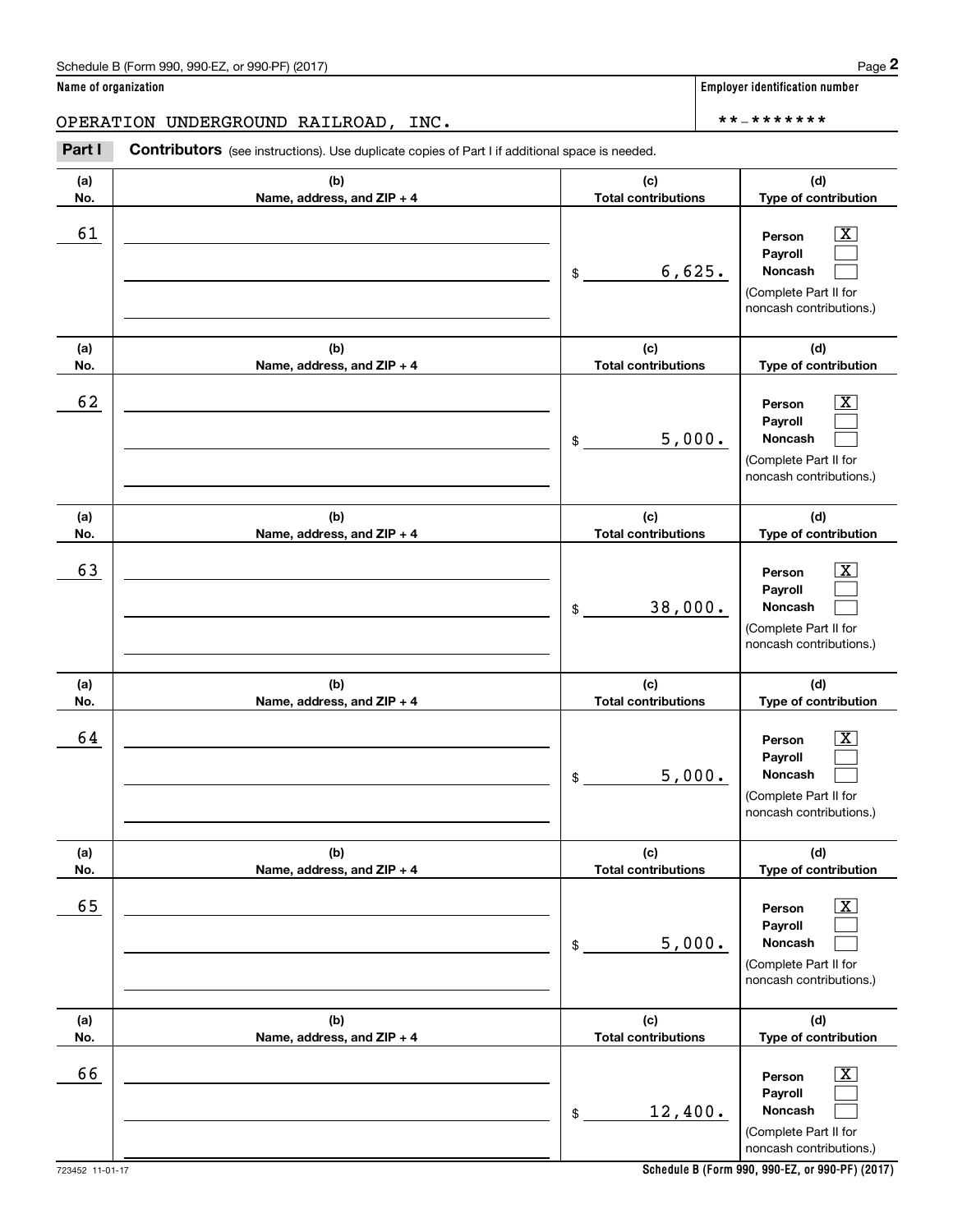(see instructions). Use duplicate copies of Part I if additional space is needed.<br> **2PERATION UNDERGROUND RAILROAD, INC.**<br> **Part I Contributors** (see instructions). Use duplicate copies of Part I if additional space is n

| (a)        | (b)                                 | (c)                               | (d)                                                                                                       |
|------------|-------------------------------------|-----------------------------------|-----------------------------------------------------------------------------------------------------------|
| No.        | Name, address, and ZIP + 4          | <b>Total contributions</b>        | Type of contribution                                                                                      |
| 67         |                                     | 12,500.<br>\$                     | Person<br>х<br>Pavroll<br>Noncash<br>(Complete Part II for<br>noncash contributions.)                     |
| (a)<br>No. | (b)<br>Name, address, and ZIP + 4   | (c)<br><b>Total contributions</b> | (d)<br>Type of contribution                                                                               |
| 68         |                                     | 20, 353.<br>\$                    | Person<br>x<br>Payroll<br>Noncash<br>(Complete Part II for<br>noncash contributions.)                     |
| (a)<br>No. | (b)<br>Name, address, and ZIP + 4   | (c)<br><b>Total contributions</b> | (d)<br>Type of contribution                                                                               |
| 69         |                                     | 5,000.<br>\$                      | Person<br>Payroll<br><b>Noncash</b><br>(Complete Part II for<br>noncash contributions.)                   |
| (a)<br>No. | (b)<br>Name, address, and ZIP + 4   | (c)<br><b>Total contributions</b> | (d)<br>Type of contribution                                                                               |
| 70         |                                     | 15,000.<br>\$                     | Person<br>Payroll<br><b>Noncash</b><br>(Complete Part II for<br>noncash contributions.)                   |
| (a)<br>No. | (b)<br>Name, address, and $ZIP + 4$ | (c)<br><b>Total contributions</b> | (d)<br>Type of contribution                                                                               |
| 71         |                                     | 14,937.<br>\$                     | $\overline{\text{X}}$<br>Person<br>Payroll<br>Noncash<br>(Complete Part II for<br>noncash contributions.) |
| (a)<br>No. | (b)<br>Name, address, and ZIP + 4   | (c)<br><b>Total contributions</b> | (d)<br>Type of contribution                                                                               |
| 72         |                                     | 5,000.<br>\$                      | x<br>Person<br>Payroll<br>Noncash<br>(Complete Part II for<br>noncash contributions.)                     |

**Schedule B (Form 990, 990-EZ, or 990-PF) (2017)**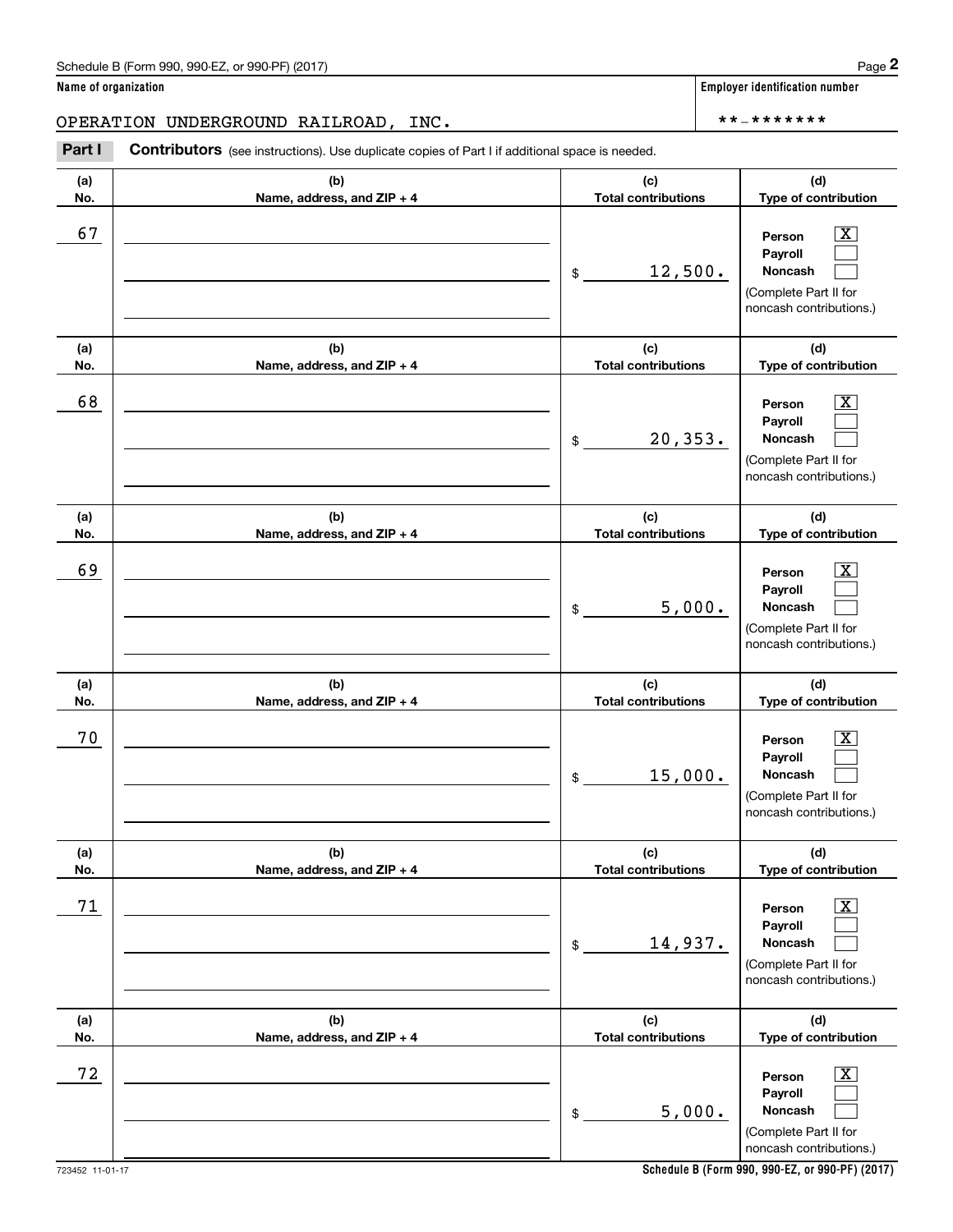(see instructions). Use duplicate copies of Part I if additional space is needed.<br> **2PERATION UNDERGROUND RAILROAD, INC.**<br> **Part I Contributors** (see instructions). Use duplicate copies of Part I if additional space is n

| (a)        | (b)                                 | (c)                               | (d)                                                                                                         |
|------------|-------------------------------------|-----------------------------------|-------------------------------------------------------------------------------------------------------------|
| No.        | Name, address, and ZIP + 4          | <b>Total contributions</b>        | Type of contribution                                                                                        |
| 73         |                                     | 10,600.<br>\$                     | Person<br>x<br>Payroll<br>Noncash<br>(Complete Part II for<br>noncash contributions.)                       |
| (a)<br>No. | (b)<br>Name, address, and ZIP + 4   | (c)<br><b>Total contributions</b> | (d)<br>Type of contribution                                                                                 |
| 74         |                                     | 5,000.<br>\$                      | Person<br>Payroll<br>Noncash<br>(Complete Part II for<br>noncash contributions.)                            |
| (a)<br>No. | (b)<br>Name, address, and ZIP + 4   | (c)<br><b>Total contributions</b> | (d)<br>Type of contribution                                                                                 |
| 75         |                                     | 5,000.<br>\$                      | Person<br>Payroll<br>Noncash<br>(Complete Part II for<br>noncash contributions.)                            |
| (a)<br>No. | (b)<br>Name, address, and ZIP + 4   | (c)<br><b>Total contributions</b> | (d)<br>Type of contribution                                                                                 |
| 76         |                                     | 6,798.<br>\$                      | Person<br>Payroll<br>Noncash<br>(Complete Part II for<br>noncash contributions.)                            |
| (a)<br>No. | (b)<br>Name, address, and $ZIP + 4$ | (c)<br>Total contributions        | (d)<br>Type of contribution                                                                                 |
| 77         |                                     | 5,000.<br>\$                      | $\overline{\texttt{x}}$<br>Person<br>Payroll<br>Noncash<br>(Complete Part II for<br>noncash contributions.) |
| (a)<br>No. | (b)<br>Name, address, and ZIP + 4   | (c)<br><b>Total contributions</b> | (d)<br>Type of contribution                                                                                 |
| 78         |                                     | 5,000.<br>\$                      | $\overline{\text{X}}$<br>Person<br>Payroll<br>Noncash<br>(Complete Part II for<br>noncash contributions.)   |

**Schedule B (Form 990, 990-EZ, or 990-PF) (2017)**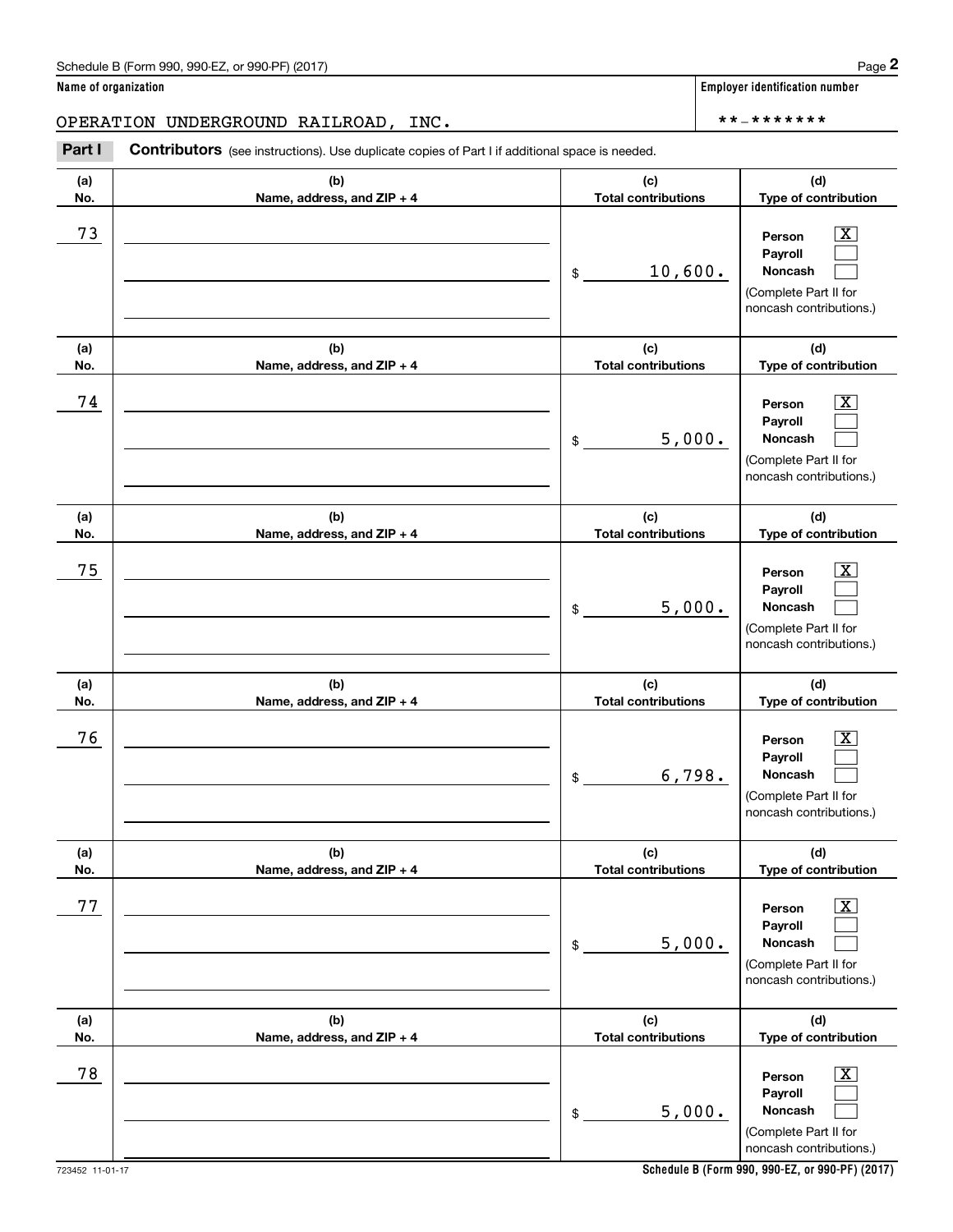(see instructions). Use duplicate copies of Part I if additional space is needed.<br> **2PERATION UNDERGROUND RAILROAD, INC.**<br> **Part I Contributors** (see instructions). Use duplicate copies of Part I if additional space is n

| (a)<br>No. | (b)<br>Name, address, and ZIP + 4 | (c)<br><b>Total contributions</b> | (d)<br>Type of contribution                                                                            |
|------------|-----------------------------------|-----------------------------------|--------------------------------------------------------------------------------------------------------|
| 79         |                                   | 20,600.<br>\$                     | X<br>Person<br>Payroll<br>Noncash<br>(Complete Part II for<br>noncash contributions.)                  |
| (a)<br>No. | (b)<br>Name, address, and ZIP + 4 | (c)<br><b>Total contributions</b> | (d)<br>Type of contribution                                                                            |
| 80         |                                   | 5,000.<br>\$                      | x<br>Person<br>Payroll<br>Noncash<br>(Complete Part II for<br>noncash contributions.)                  |
| (a)<br>No. | (b)<br>Name, address, and ZIP + 4 | (c)<br><b>Total contributions</b> | (d)<br>Type of contribution                                                                            |
| 81         |                                   | 5,000.<br>\$                      | x<br>Person<br>Payroll<br>Noncash<br>(Complete Part II for<br>noncash contributions.)                  |
| (a)<br>No. | (b)<br>Name, address, and ZIP + 4 | (c)<br><b>Total contributions</b> | (d)<br>Type of contribution                                                                            |
| 82         |                                   | 50,000.<br>\$                     | x<br>Person<br>Payroll<br>Noncash<br>(Complete Part II for<br>noncash contributions.)                  |
| (a)<br>No. | (b)<br>Name, address, and ZIP + 4 | (c)<br><b>Total contributions</b> | (d)<br>Type of contribution                                                                            |
| 83         |                                   | 110,000.<br>$\,$                  | $\boxed{\text{X}}$<br>Person<br>Payroll<br>Noncash<br>(Complete Part II for<br>noncash contributions.) |
| (a)<br>No. | (b)<br>Name, address, and ZIP + 4 | (c)<br><b>Total contributions</b> | (d)<br>Type of contribution                                                                            |
| 84         |                                   | 5,670.<br>\$                      | $\boxed{\text{X}}$<br>Person<br>Payroll<br>Noncash<br>(Complete Part II for<br>noncash contributions.) |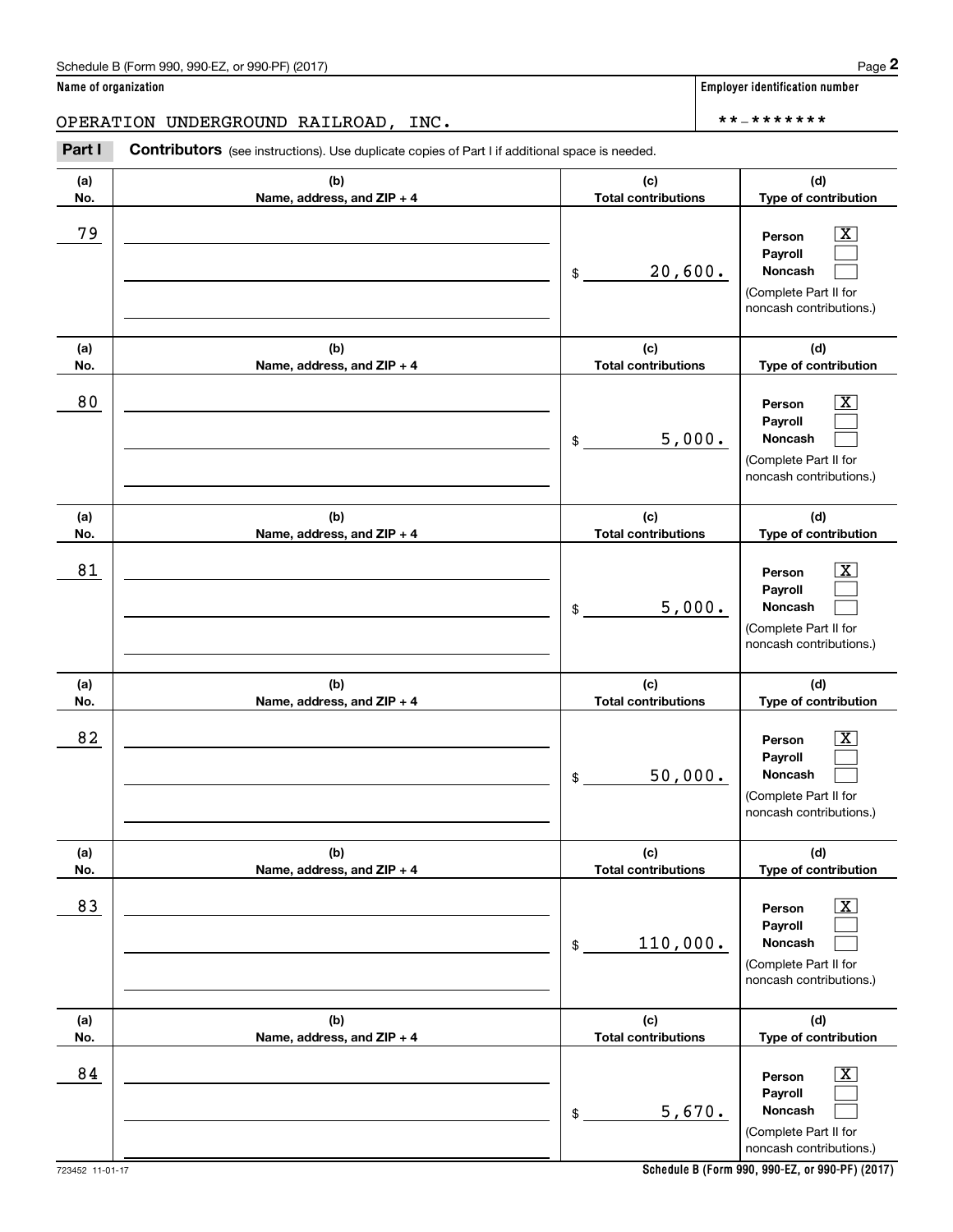Chedule B (Form 990, 990-EZ, or 990-PF) (2017)<br>**2PARTION UNDERGROUND RAILROAD, INC.**<br>**PERATION UNDERGROUND RAILROAD, INC.**<br>**2PARTION UNDERGROUND RAILROAD, INC.** OPERATION UNDERGROUND RAILROAD, INC. \*\*-\*\*\*\*\*\*\*

Contributors (see instructions). Use duplicate copies of Part I if additional space is needed.

| (a)<br>No. | (b)                               | (c)<br><b>Total contributions</b> | (d)<br>Type of contribution                                                                               |
|------------|-----------------------------------|-----------------------------------|-----------------------------------------------------------------------------------------------------------|
|            | Name, address, and ZIP + 4        |                                   |                                                                                                           |
| 85         |                                   | 10,000.<br>\$                     | $\overline{\text{X}}$<br>Person<br>Payroll<br>Noncash<br>(Complete Part II for<br>noncash contributions.) |
| (a)<br>No. | (b)<br>Name, address, and ZIP + 4 | (c)<br><b>Total contributions</b> | (d)<br>Type of contribution                                                                               |
| 86         |                                   | 5,000.<br>\$                      | $\overline{\text{X}}$<br>Person<br>Payroll<br>Noncash<br>(Complete Part II for<br>noncash contributions.) |
| (a)<br>No. | (b)<br>Name, address, and ZIP + 4 | (c)<br><b>Total contributions</b> | (d)<br>Type of contribution                                                                               |
| 87         |                                   | 10,000.<br>\$                     | $\overline{\text{X}}$<br>Person<br>Payroll<br>Noncash<br>(Complete Part II for<br>noncash contributions.) |
| (a)<br>No. | (b)<br>Name, address, and ZIP + 4 | (c)<br><b>Total contributions</b> | (d)<br>Type of contribution                                                                               |
| 88         |                                   | 5,000.<br>\$                      | $\overline{\text{X}}$<br>Person<br>Payroll<br>Noncash<br>(Complete Part II for<br>noncash contributions.) |
| (a)<br>No. | (b)<br>Name, address, and ZIP + 4 | (c)<br><b>Total contributions</b> | (d)<br>Type of contribution                                                                               |
| 89         |                                   | 5,000.<br>\$                      | Person<br>Payroll<br>Noncash<br>(Complete Part II for<br>noncash contributions.)                          |
| (a)<br>No. | (b)<br>Name, address, and ZIP + 4 | (c)<br><b>Total contributions</b> | (d)<br>Type of contribution                                                                               |
| 90         |                                   | 10,000.<br>\$                     | Person<br>Payroll<br>Noncash<br>(Complete Part II for<br>noncash contributions.)                          |

**Name of organization Employer identification number**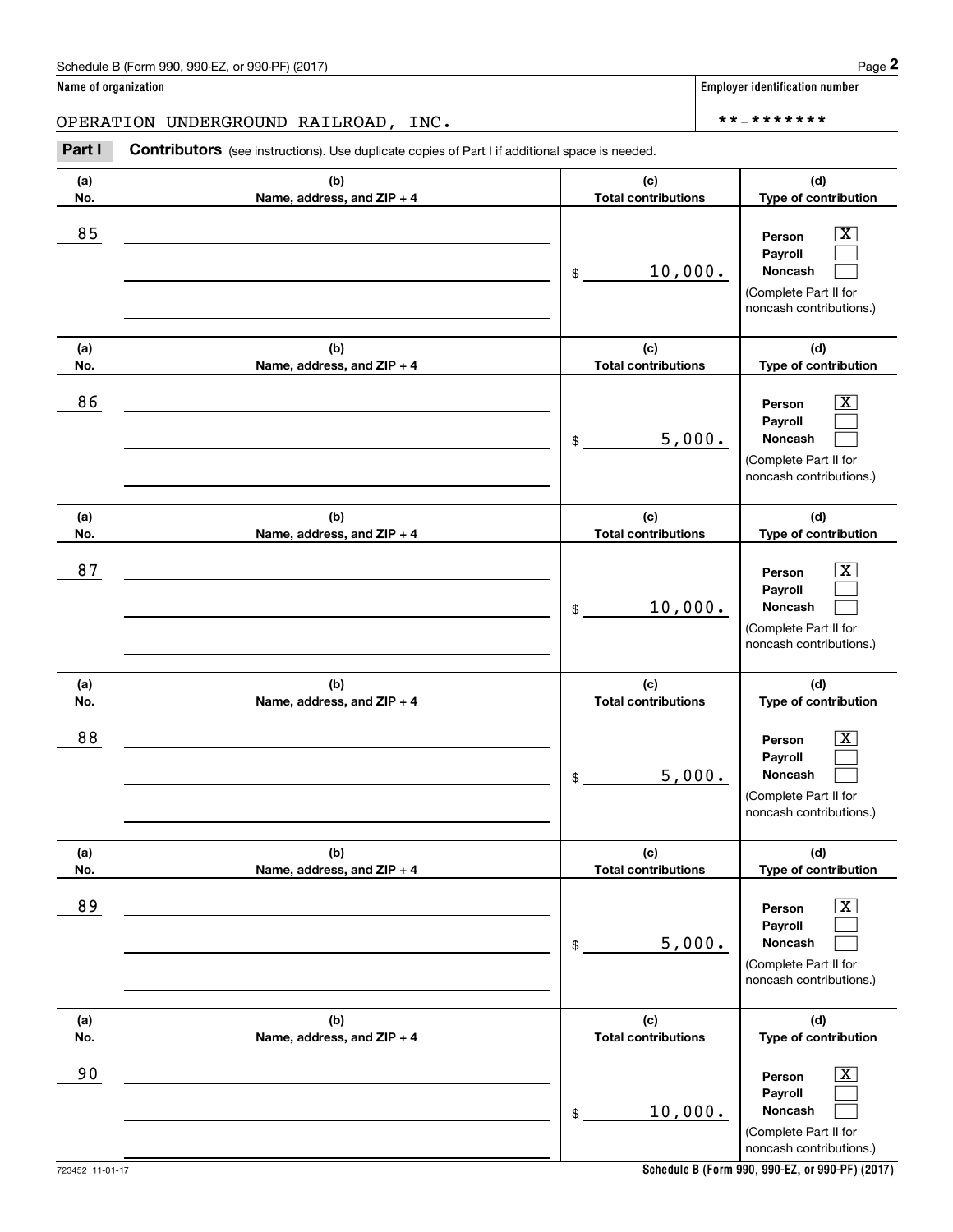(see instructions). Use duplicate copies of Part I if additional space is needed.<br> **2PERATION UNDERGROUND RAILROAD, INC.**<br> **Part I Contributors** (see instructions). Use duplicate copies of Part I if additional space is n

| (a)<br>No. | (b)<br>Name, address, and ZIP + 4 | (c)<br><b>Total contributions</b> | (d)<br>Type of contribution                                                                            |
|------------|-----------------------------------|-----------------------------------|--------------------------------------------------------------------------------------------------------|
| 91         |                                   | 20,000.<br>\$                     | X<br>Person<br>Payroll<br>Noncash<br>(Complete Part II for<br>noncash contributions.)                  |
| (a)<br>No. | (b)<br>Name, address, and ZIP + 4 | (c)<br><b>Total contributions</b> | (d)<br>Type of contribution                                                                            |
| 92         |                                   | 17,500.<br>\$                     | X<br>Person<br>Payroll<br>Noncash<br>(Complete Part II for<br>noncash contributions.)                  |
| (a)<br>No. | (b)<br>Name, address, and ZIP + 4 | (c)<br><b>Total contributions</b> | (d)<br>Type of contribution                                                                            |
| 93         |                                   | 10,000.<br>\$                     | X<br>Person<br>Payroll<br><b>Noncash</b><br>(Complete Part II for<br>noncash contributions.)           |
| (a)<br>No. | (b)<br>Name, address, and ZIP + 4 | (c)<br><b>Total contributions</b> | (d)<br>Type of contribution                                                                            |
| 94         |                                   | 25,000.<br>\$                     | X<br>Person<br>Payroll<br><b>Noncash</b><br>(Complete Part II for<br>noncash contributions.)           |
| (a)<br>No. | (b)<br>Name, address, and ZIP + 4 | (c)<br><b>Total contributions</b> | (d)<br>Type of contribution                                                                            |
| 95         |                                   | 50,000.<br>\$                     | $\boxed{\text{X}}$<br>Person<br>Payroll<br>Noncash<br>(Complete Part II for<br>noncash contributions.) |
| (a)<br>No. | (b)<br>Name, address, and ZIP + 4 | (c)<br><b>Total contributions</b> | (d)<br>Type of contribution                                                                            |
| 96         |                                   | 5,500.<br>\$                      | $\boxed{\text{X}}$<br>Person<br>Payroll<br>Noncash<br>(Complete Part II for<br>noncash contributions.) |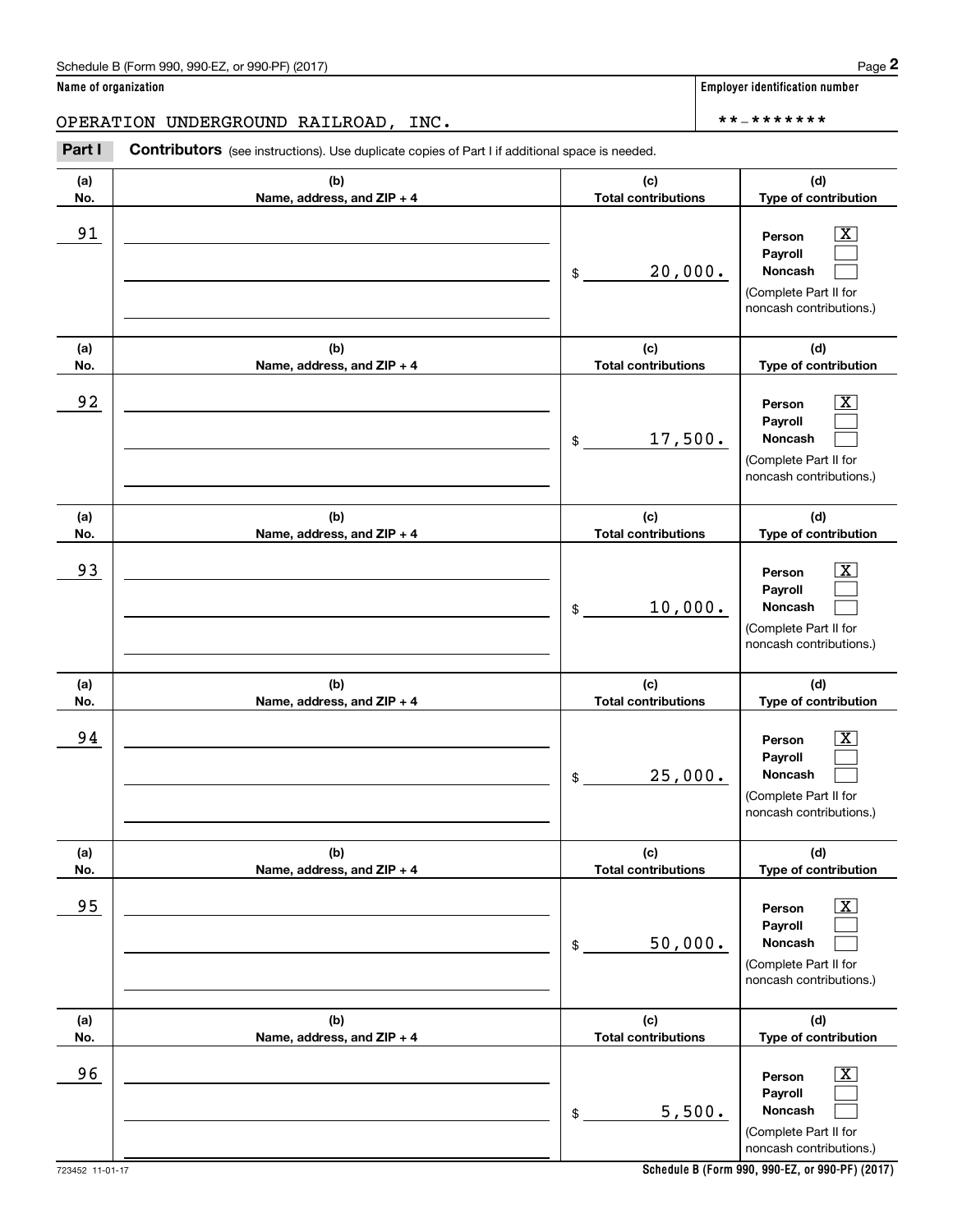(see instructions). Use duplicate copies of Part I if additional space is needed.<br> **2PERATION UNDERGROUND RAILROAD, INC.**<br> **Part I Contributors** (see instructions). Use duplicate copies of Part I if additional space is n

| (a)<br>No. | (b)<br>Name, address, and ZIP + 4 | (c)<br><b>Total contributions</b> | (d)<br>Type of contribution                                                                               |
|------------|-----------------------------------|-----------------------------------|-----------------------------------------------------------------------------------------------------------|
| 97         |                                   | 5,225.<br>\$                      | х<br>Person<br>Payroll<br><b>Noncash</b><br>(Complete Part II for<br>noncash contributions.)              |
| (a)<br>No. | (b)<br>Name, address, and ZIP + 4 | (c)<br><b>Total contributions</b> | (d)<br>Type of contribution                                                                               |
| 98         |                                   | 5,000.<br>$\frac{1}{2}$           | X<br>Person<br>Payroll<br><b>Noncash</b><br>(Complete Part II for<br>noncash contributions.)              |
| (a)<br>No. | (b)<br>Name, address, and ZIP + 4 | (c)<br><b>Total contributions</b> | (d)<br>Type of contribution                                                                               |
| 99         |                                   | 5,000.<br>$\frac{1}{2}$           | X<br>Person<br>Payroll<br>Noncash<br>(Complete Part II for<br>noncash contributions.)                     |
|            |                                   |                                   |                                                                                                           |
| (a)<br>No. | (b)<br>Name, address, and ZIP + 4 | (c)<br><b>Total contributions</b> | (d)<br>Type of contribution                                                                               |
| 100        |                                   | 10,000.<br>$\frac{1}{2}$          | X<br>Person<br>Payroll<br>Noncash<br>(Complete Part II for<br>noncash contributions.)                     |
| (a)<br>No. | (b)<br>Name, address, and ZIP + 4 | (c)<br><b>Total contributions</b> | (d)<br>Type of contribution                                                                               |
| 101        |                                   | 5,100.<br>$\frac{1}{2}$           | $\overline{\text{X}}$<br>Person<br>Payroll<br>Noncash<br>(Complete Part II for<br>noncash contributions.) |
| (a)<br>No. | (b)<br>Name, address, and ZIP + 4 | (c)<br><b>Total contributions</b> | (d)<br>Type of contribution                                                                               |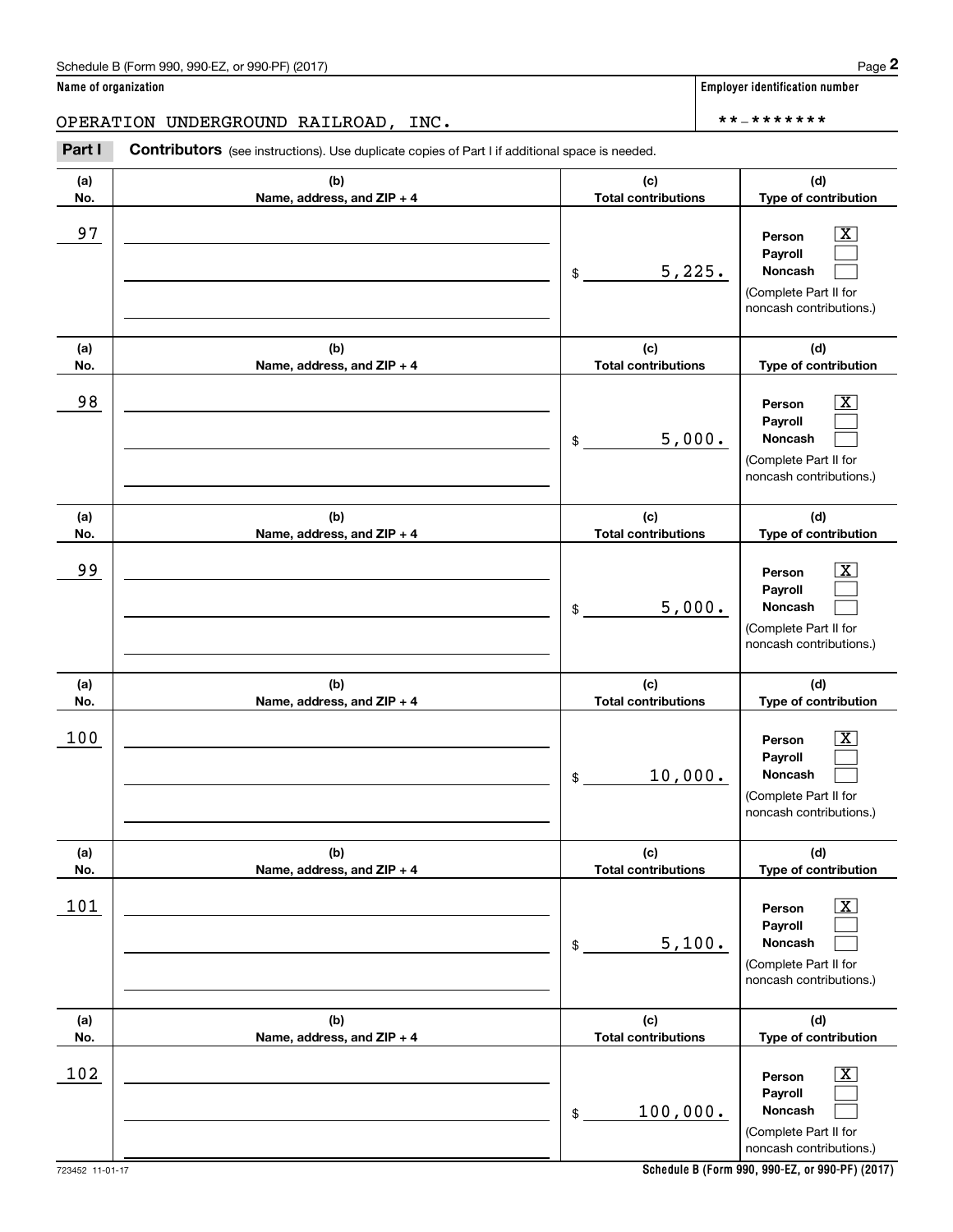noncash contributions.)

| . . |  |
|-----|--|

|                      | Schedule B (Form 990, 990-EZ, or 990-PF) (2017)                                                       |                                   |        | Page 2                                                                                                        |
|----------------------|-------------------------------------------------------------------------------------------------------|-----------------------------------|--------|---------------------------------------------------------------------------------------------------------------|
| Name of organization |                                                                                                       |                                   |        | <b>Employer identification number</b>                                                                         |
|                      | OPERATION UNDERGROUND RAILROAD, INC.                                                                  |                                   |        | **_*******                                                                                                    |
| Part I               | <b>Contributors</b> (see instructions). Use duplicate copies of Part I if additional space is needed. |                                   |        |                                                                                                               |
| (a)<br>No.           | (b)<br>Name, address, and ZIP + 4                                                                     | (c)<br><b>Total contributions</b> |        | (d)<br>Type of contribution                                                                                   |
| 103                  |                                                                                                       | \$                                | 5,000. | $\overline{\mathbf{X}}$<br>Person<br>Payroll<br>Noncash<br>(Complete Part II for<br>noncash contributions.)   |
| (a)<br>No.           | (b)<br>Name, address, and ZIP + 4                                                                     | (c)<br><b>Total contributions</b> |        | (d)<br>Type of contribution                                                                                   |
| 104                  |                                                                                                       | \$                                | 9,900. | x<br>Person<br>Payroll<br>Noncash<br>(Complete Part II for<br>noncash contributions.)                         |
| (a)<br>No.           | (b)<br>Name, address, and ZIP + 4                                                                     | (c)<br><b>Total contributions</b> |        | (d)<br>Type of contribution                                                                                   |
| 105                  |                                                                                                       | \$                                | 5,000. | x<br>Person<br>Payroll<br>Noncash<br>(Complete Part II for<br>noncash contributions.)                         |
| (a)<br>No.           | (b)<br>Name, address, and ZIP + 4                                                                     | (c)<br><b>Total contributions</b> |        | (d)<br>Type of contribution                                                                                   |
| 106                  |                                                                                                       | \$                                | 9,000. | $\overline{\mathbf{X}}$<br>Person<br>Payroll<br>Noncash<br>(Complete Part II for<br>noncash contributions.)   |
| (a)<br>No.           | (b)<br>Name, address, and ZIP + 4                                                                     | (c)<br><b>Total contributions</b> |        | (d)<br>Type of contribution                                                                                   |
| 107                  |                                                                                                       | 10,000.<br>\$                     |        | $\boxed{\text{X}}$<br>Person<br>Payroll<br><b>Noncash</b><br>(Complete Part II for<br>noncash contributions.) |
| (a)<br>No.           | (b)<br>Name, address, and ZIP + 4                                                                     | (c)<br><b>Total contributions</b> |        | (d)<br>Type of contribution                                                                                   |
| 108                  |                                                                                                       | 10,000.<br>\$                     |        | $\boxed{\text{X}}$<br>Person<br>Payroll<br>Noncash<br>(Complete Part II for<br>noncash contributions.)        |

**Schedule B (Form 990, 990-EZ, or 990-PF) (2017)**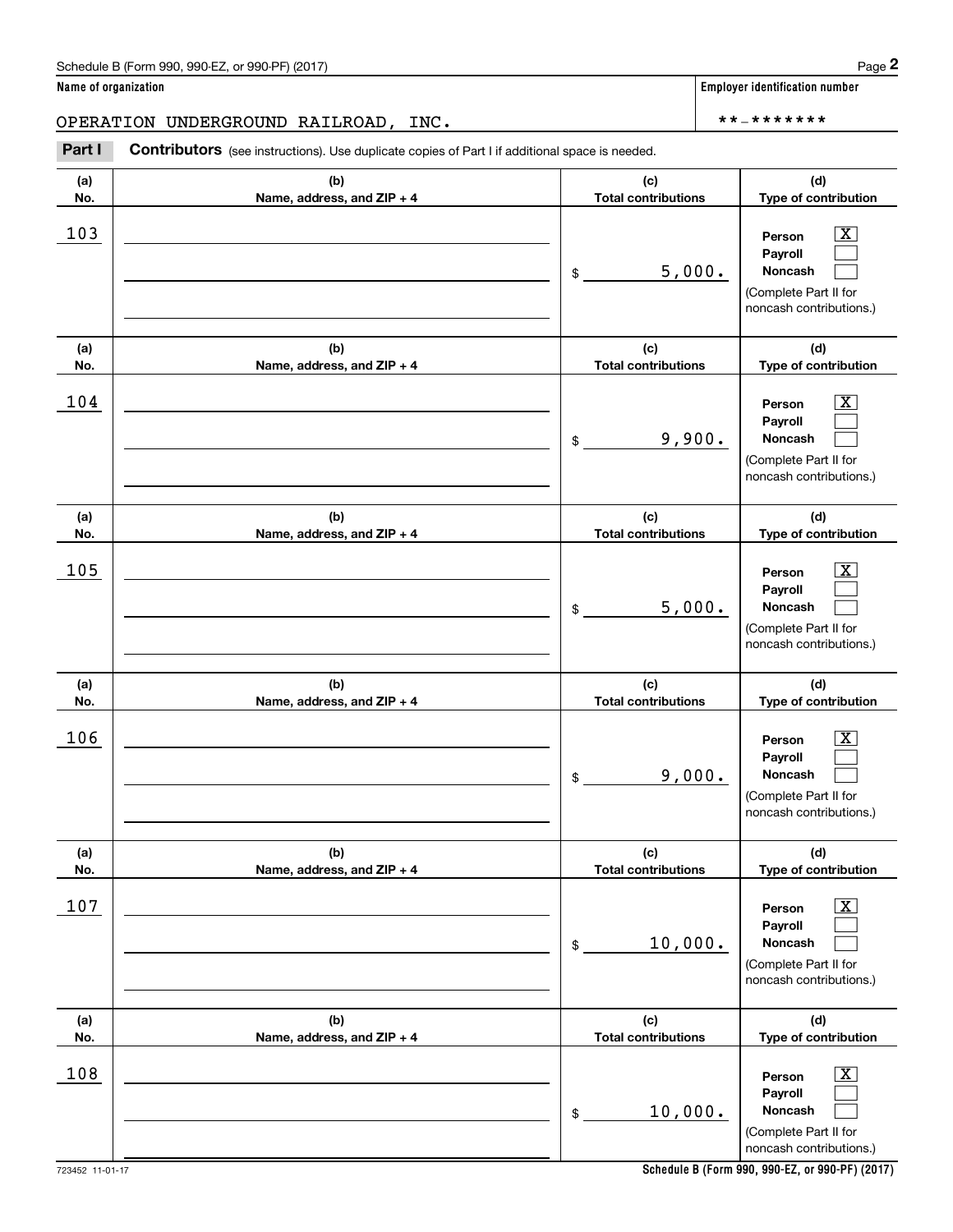(see instructions). Use duplicate copies of Part I if additional space is needed.<br> **2PERATION UNDERGROUND RAILROAD, INC.**<br> **Part I Contributors** (see instructions). Use duplicate copies of Part I if additional space is n

| (a) | (b)                        | (c)                         | (d)                                                                                                     |
|-----|----------------------------|-----------------------------|---------------------------------------------------------------------------------------------------------|
| No. | Name, address, and ZIP + 4 | <b>Total contributions</b>  | Type of contribution                                                                                    |
| 109 |                            | $20,850$ .<br>$\frac{1}{2}$ | $\mathbf{X}$<br>Person<br>Payroll<br>Noncash<br>(Complete Part II for<br>noncash contributions.)        |
| (a) | (b)                        | (c)                         | (d)                                                                                                     |
| No. | Name, address, and ZIP + 4 | <b>Total contributions</b>  | Type of contribution                                                                                    |
| 110 |                            | 11,100.<br>$\frac{1}{2}$    | $\mathbf{X}$<br>Person<br>Payroll<br>Noncash<br>(Complete Part II for<br>noncash contributions.)        |
| (a) | (b)                        | (c)                         | (d)                                                                                                     |
| No. | Name, address, and ZIP + 4 | <b>Total contributions</b>  | Type of contribution                                                                                    |
| 111 |                            | 20,000.<br>$\mathsf{\$}$    | $\mathbf{X}$<br>Person<br>Payroll<br>Noncash<br>(Complete Part II for<br>noncash contributions.)        |
| (a) | (b)                        | (c)                         | (d)                                                                                                     |
| No. | Name, address, and ZIP + 4 | <b>Total contributions</b>  | Type of contribution                                                                                    |
| 112 |                            | 5,600.<br>$\frac{1}{2}$     | $\mathbf{X}$<br>Person<br>Payroll<br><b>Noncash</b><br>(Complete Part II for<br>noncash contributions.) |
| (a) | (b)                        | (c)                         | (d)                                                                                                     |
| No. | Name, address, and ZIP + 4 | <b>Total contributions</b>  | Type of contribution                                                                                    |
| 113 |                            | 5,000.<br>\$                | $\boxed{\text{X}}$<br>Person<br>Payroll<br>Noncash<br>(Complete Part II for<br>noncash contributions.)  |
| (a) | (b)                        | (c)                         | (d)                                                                                                     |
| No. | Name, address, and ZIP + 4 | <b>Total contributions</b>  | Type of contribution                                                                                    |
| 114 |                            | 9,000.<br>\$                | $\boxed{\text{X}}$<br>Person<br>Payroll<br>Noncash<br>(Complete Part II for<br>noncash contributions.)  |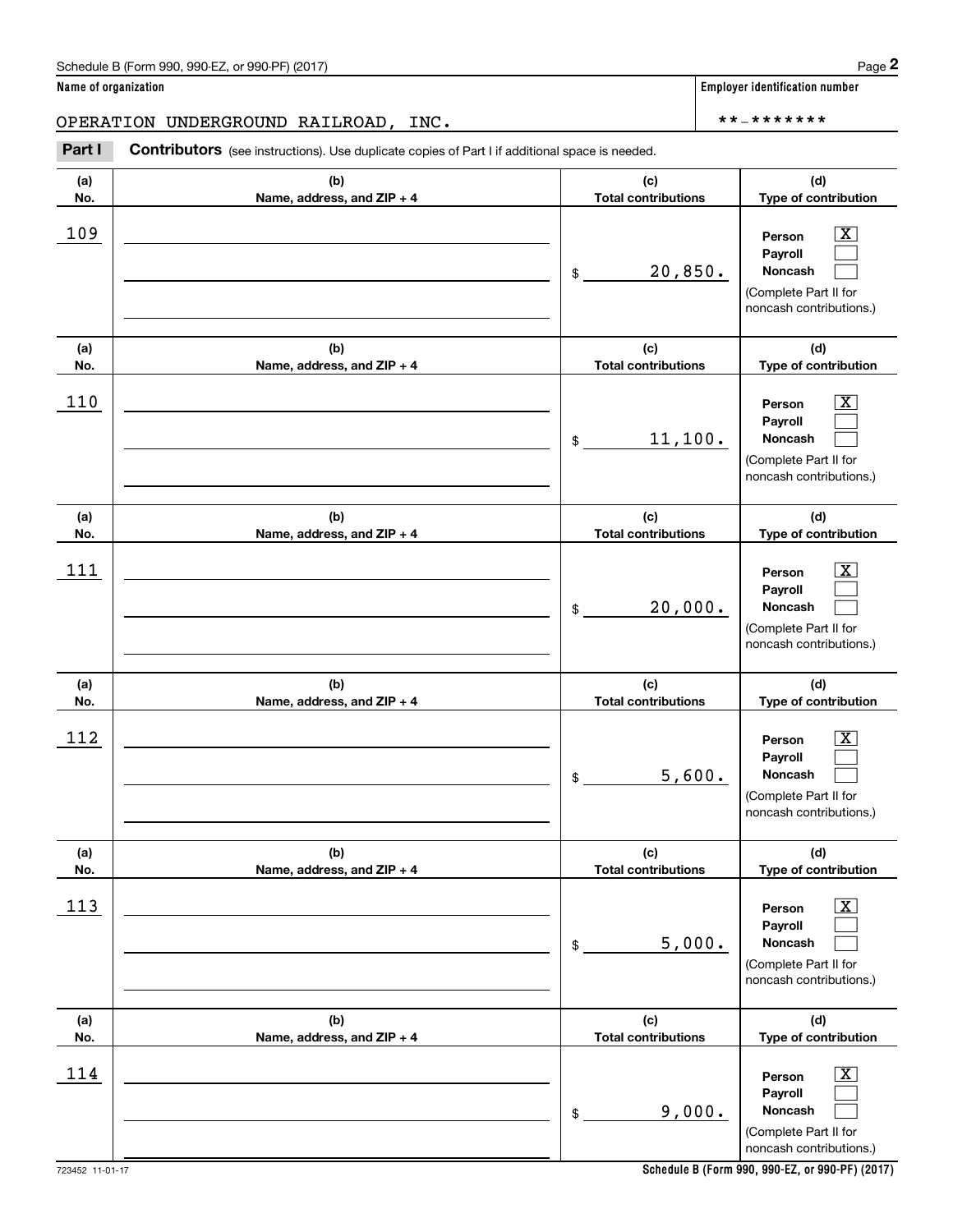(see instructions). Use duplicate copies of Part I if additional space is needed.<br> **2PERATION UNDERGROUND RAILROAD, INC.**<br> **Part I Contributors** (see instructions). Use duplicate copies of Part I if additional space is n

| (a)        | (b)                               | (c)                               | (d)                                                                                                    |
|------------|-----------------------------------|-----------------------------------|--------------------------------------------------------------------------------------------------------|
| No.        | Name, address, and ZIP + 4        | <b>Total contributions</b>        | Type of contribution                                                                                   |
| 115        |                                   | 10, 200.<br>\$                    | X<br>Person<br>Payroll<br>Noncash<br>(Complete Part II for<br>noncash contributions.)                  |
| (a)<br>No. | (b)<br>Name, address, and ZIP + 4 | (c)<br><b>Total contributions</b> | (d)<br>Type of contribution                                                                            |
| 116        |                                   | 10,000.<br>\$                     | X<br>Person<br>Payroll<br>Noncash<br>(Complete Part II for<br>noncash contributions.)                  |
| (a)<br>No. | (b)<br>Name, address, and ZIP + 4 | (c)<br><b>Total contributions</b> | (d)<br>Type of contribution                                                                            |
| 117        |                                   | 6,000.<br>\$                      | X<br>Person<br>Payroll<br>Noncash<br>(Complete Part II for<br>noncash contributions.)                  |
| (a)<br>No. | (b)<br>Name, address, and ZIP + 4 | (c)<br><b>Total contributions</b> | (d)<br>Type of contribution                                                                            |
| 118        |                                   | 5,000.<br>\$                      | x<br>Person<br>Payroll<br>Noncash<br>(Complete Part II for<br>noncash contributions.)                  |
| (a)<br>No. | (b)<br>Name, address, and ZIP + 4 | (c)<br><b>Total contributions</b> | (d)<br>Type of contribution                                                                            |
| 119        |                                   | 25,000.<br>\$                     | $\boxed{\text{X}}$<br>Person<br>Payroll<br>Noncash<br>(Complete Part II for<br>noncash contributions.) |
| (a)<br>No. | (b)<br>Name, address, and ZIP + 4 | (c)<br><b>Total contributions</b> | (d)<br>Type of contribution                                                                            |
| 120        |                                   | 6,400.<br>\$                      | $\boxed{\text{X}}$<br>Person<br>Payroll<br>Noncash<br>(Complete Part II for<br>noncash contributions.) |

**Schedule B (Form 990, 990-EZ, or 990-PF) (2017)**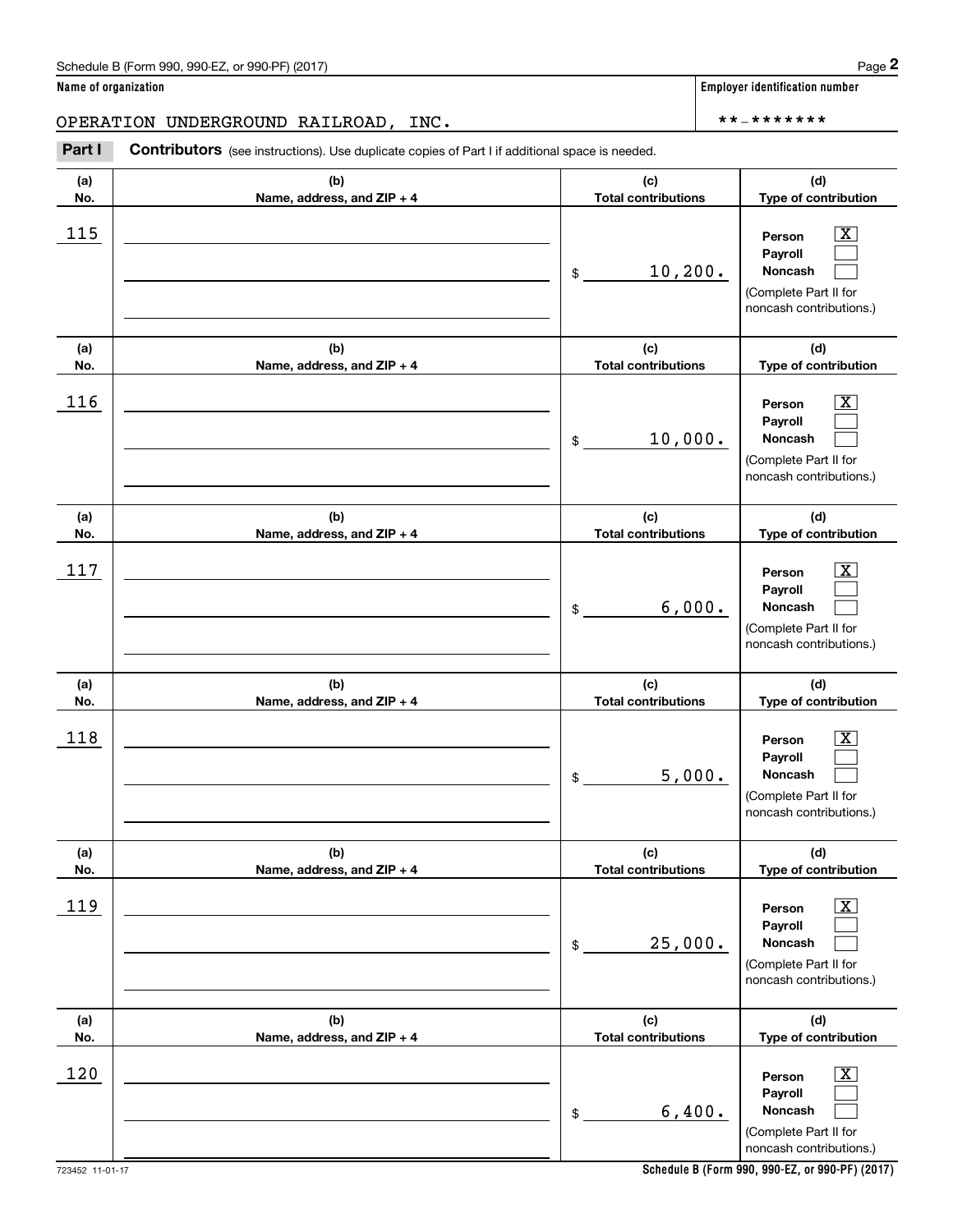(see instructions). Use duplicate copies of Part I if additional space is needed.<br> **2PERATION UNDERGROUND RAILROAD, INC.**<br> **Part I Contributors** (see instructions). Use duplicate copies of Part I if additional space is n

| (a)        | (b)                        | (c)                        | (d)                                                                                                       |
|------------|----------------------------|----------------------------|-----------------------------------------------------------------------------------------------------------|
| No.        | Name, address, and ZIP + 4 | <b>Total contributions</b> | Type of contribution                                                                                      |
| 121        |                            | 10,000.<br>$\frac{1}{2}$   | X<br>Person<br>Payroll<br><b>Noncash</b><br>(Complete Part II for<br>noncash contributions.)              |
| (a)        | (b)                        | (c)                        | (d)                                                                                                       |
| No.        | Name, address, and ZIP + 4 | <b>Total contributions</b> | Type of contribution                                                                                      |
| 122        |                            | 9,958.<br>$\frac{1}{2}$    | X<br>Person<br>Payroll<br>Noncash<br>(Complete Part II for<br>noncash contributions.)                     |
| (a)        | (b)                        | (c)                        | (d)                                                                                                       |
| No.        | Name, address, and ZIP + 4 | <b>Total contributions</b> | Type of contribution                                                                                      |
| 123        |                            | 5,000.<br>$\frac{1}{2}$    | X<br>Person<br>Payroll<br><b>Noncash</b><br>(Complete Part II for<br>noncash contributions.)              |
| (a)        | (b)                        | (c)                        | (d)                                                                                                       |
| No.        | Name, address, and ZIP + 4 | <b>Total contributions</b> | Type of contribution                                                                                      |
| 124        |                            | 5,000.<br>$\frac{1}{2}$    | X<br>Person<br>Payroll<br>Noncash<br>(Complete Part II for<br>noncash contributions.)                     |
| (a)        | (b)                        | (c)                        | (d)                                                                                                       |
| No.        | Name, address, and ZIP + 4 | <b>Total contributions</b> | Type of contribution                                                                                      |
| <u>125</u> |                            | 6,000.<br>$\frac{1}{2}$    | $\overline{\text{X}}$<br>Person<br>Payroll<br>Noncash<br>(Complete Part II for<br>noncash contributions.) |
| (a)        | (b)                        | (c)                        | (d)                                                                                                       |
| No.        | Name, address, and ZIP + 4 | <b>Total contributions</b> | Type of contribution                                                                                      |
| 126        |                            | 6,019.<br>$\frac{1}{2}$    | $\overline{\text{X}}$<br>Person<br>Payroll<br>Noncash<br>(Complete Part II for                            |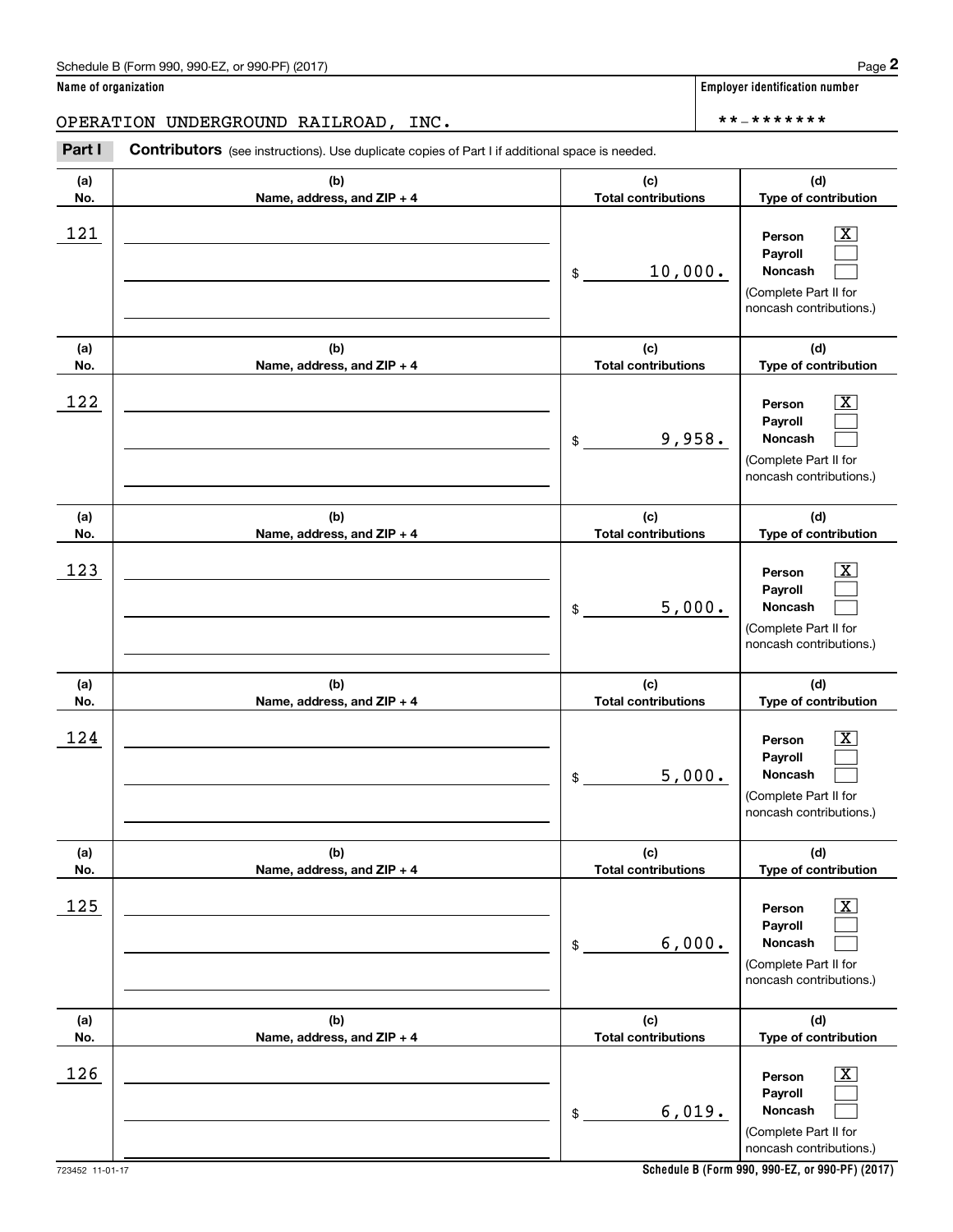(see instructions). Use duplicate copies of Part I if additional space is needed.<br> **2PERATION UNDERGROUND RAILROAD, INC.**<br> **Part I Contributors** (see instructions). Use duplicate copies of Part I if additional space is n

| (a)        | (b)                                 | (c)                               | (d)                                                                                                       |
|------------|-------------------------------------|-----------------------------------|-----------------------------------------------------------------------------------------------------------|
| No.        | Name, address, and ZIP + 4          | <b>Total contributions</b>        | Type of contribution                                                                                      |
| 127        |                                     | 5,000.<br>\$                      | X.<br>Person<br>Payroll<br>Noncash<br>(Complete Part II for<br>noncash contributions.)                    |
| (a)<br>No. | (b)<br>Name, address, and ZIP + 4   | (c)<br><b>Total contributions</b> | (d)<br>Type of contribution                                                                               |
| 128        |                                     | 5,250.<br>\$                      | x<br>Person<br>Payroll<br>Noncash<br>(Complete Part II for<br>noncash contributions.)                     |
| (a)<br>No. | (b)<br>Name, address, and ZIP + 4   | (c)<br><b>Total contributions</b> | (d)<br>Type of contribution                                                                               |
| 129        |                                     | 5,650.<br>\$                      | x<br>Person<br>Payroll<br>Noncash<br>(Complete Part II for<br>noncash contributions.)                     |
| (a)<br>No. | (b)<br>Name, address, and ZIP + 4   | (c)<br><b>Total contributions</b> | (d)<br>Type of contribution                                                                               |
| 130        |                                     | 5,000.<br>\$                      | x<br>Person<br>Payroll<br>Noncash<br>(Complete Part II for<br>noncash contributions.)                     |
| (a)<br>No. | (b)<br>Name, address, and $ZIP + 4$ | (c)<br><b>Total contributions</b> | (d)<br>Type of contribution                                                                               |
| <u>131</u> |                                     | 10,000.<br>\$                     | $\overline{\text{X}}$<br>Person<br>Payroll<br>Noncash<br>(Complete Part II for<br>noncash contributions.) |
| (a)<br>No. | (b)<br>Name, address, and ZIP + 4   | (c)<br><b>Total contributions</b> | (d)<br>Type of contribution                                                                               |
| 132        |                                     | 5,000.<br>\$                      | $\overline{\text{X}}$<br>Person<br>Payroll<br>Noncash<br>(Complete Part II for<br>noncash contributions.) |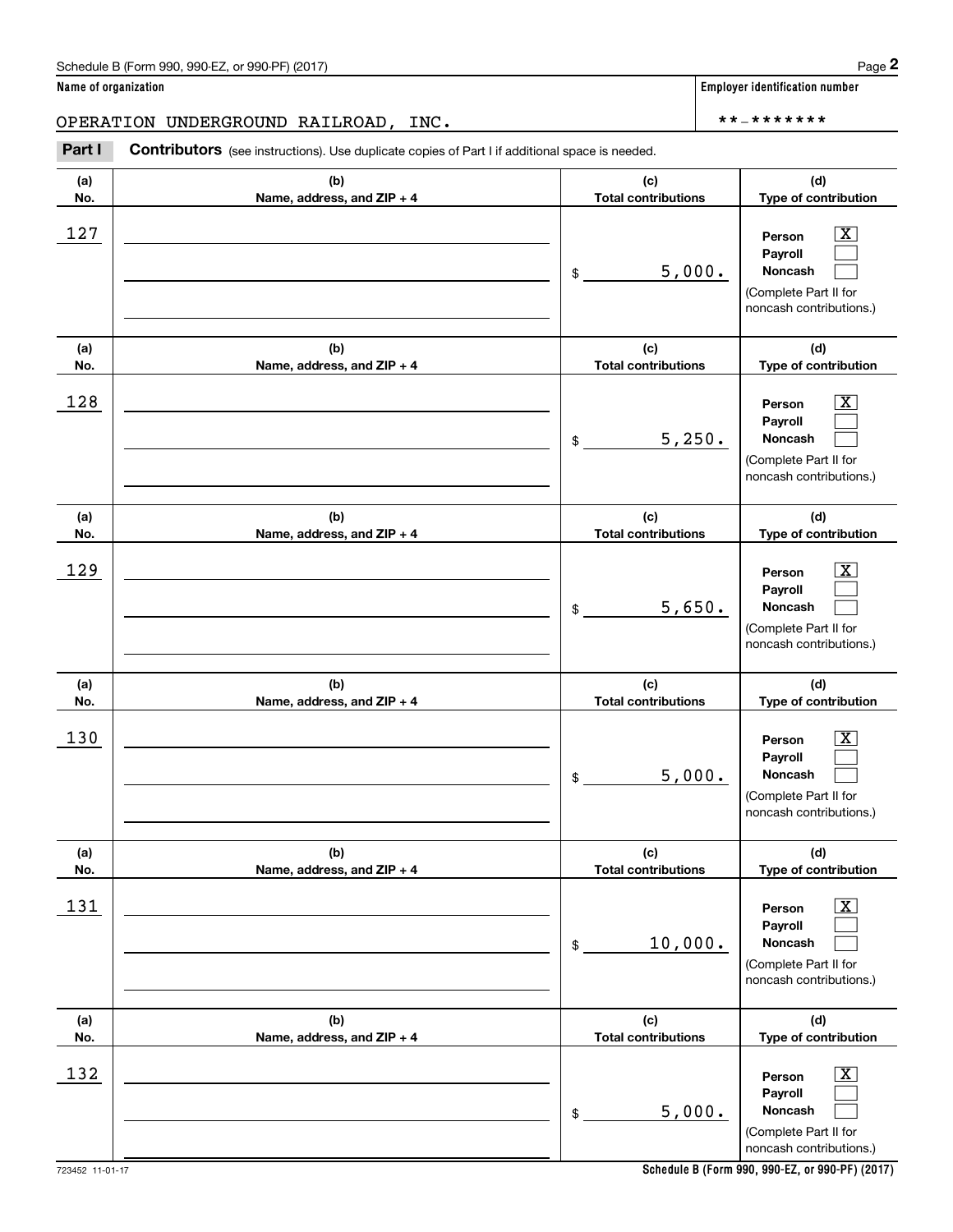(see instructions). Use duplicate copies of Part I if additional space is needed.<br> **2PERATION UNDERGROUND RAILROAD, INC.**<br> **Part I Contributors** (see instructions). Use duplicate copies of Part I if additional space is n

| (a)<br>No. | (b)<br>Name, address, and ZIP + 4 | (c)<br><b>Total contributions</b> | (d)<br>Type of contribution                                                                                 |
|------------|-----------------------------------|-----------------------------------|-------------------------------------------------------------------------------------------------------------|
| 133        |                                   | 5,000.<br>\$                      | $\mathbf{X}$<br>Person<br>Payroll<br>Noncash<br>(Complete Part II for<br>noncash contributions.)            |
| (a)<br>No. | (b)<br>Name, address, and ZIP + 4 | (c)<br><b>Total contributions</b> | (d)<br>Type of contribution                                                                                 |
| 134        |                                   | 5,000.<br>\$                      | $\mathbf{X}$<br>Person<br>Payroll<br>Noncash<br>(Complete Part II for<br>noncash contributions.)            |
| (a)<br>No. | (b)<br>Name, address, and ZIP + 4 | (c)<br><b>Total contributions</b> | (d)<br>Type of contribution                                                                                 |
| 135        |                                   | 20,000.<br>\$                     | $\mathbf{X}$<br>Person<br>Payroll<br>Noncash<br>(Complete Part II for<br>noncash contributions.)            |
| (a)<br>No. | (b)<br>Name, address, and ZIP + 4 | (c)<br><b>Total contributions</b> | (d)<br>Type of contribution                                                                                 |
| 136        |                                   | 10,000.<br>\$                     | $\mathbf{X}$<br>Person<br>Payroll<br>Noncash<br>(Complete Part II for<br>noncash contributions.)            |
| (a)<br>No. | (b)<br>Name, address, and ZIP + 4 | (c)<br><b>Total contributions</b> | (d)<br>Type of contribution                                                                                 |
| 137        |                                   | 5,000.<br>\$                      | $\overline{\mathbf{X}}$<br>Person<br>Payroll<br>Noncash<br>(Complete Part II for<br>noncash contributions.) |
| (a)<br>No. | (b)<br>Name, address, and ZIP + 4 | (c)<br><b>Total contributions</b> | (d)<br>Type of contribution                                                                                 |
| 138        |                                   | 55,000.<br>$\$$                   | $\mathbf{X}$<br>Person<br>Payroll<br>Noncash<br>(Complete Part II for<br>noncash contributions.)            |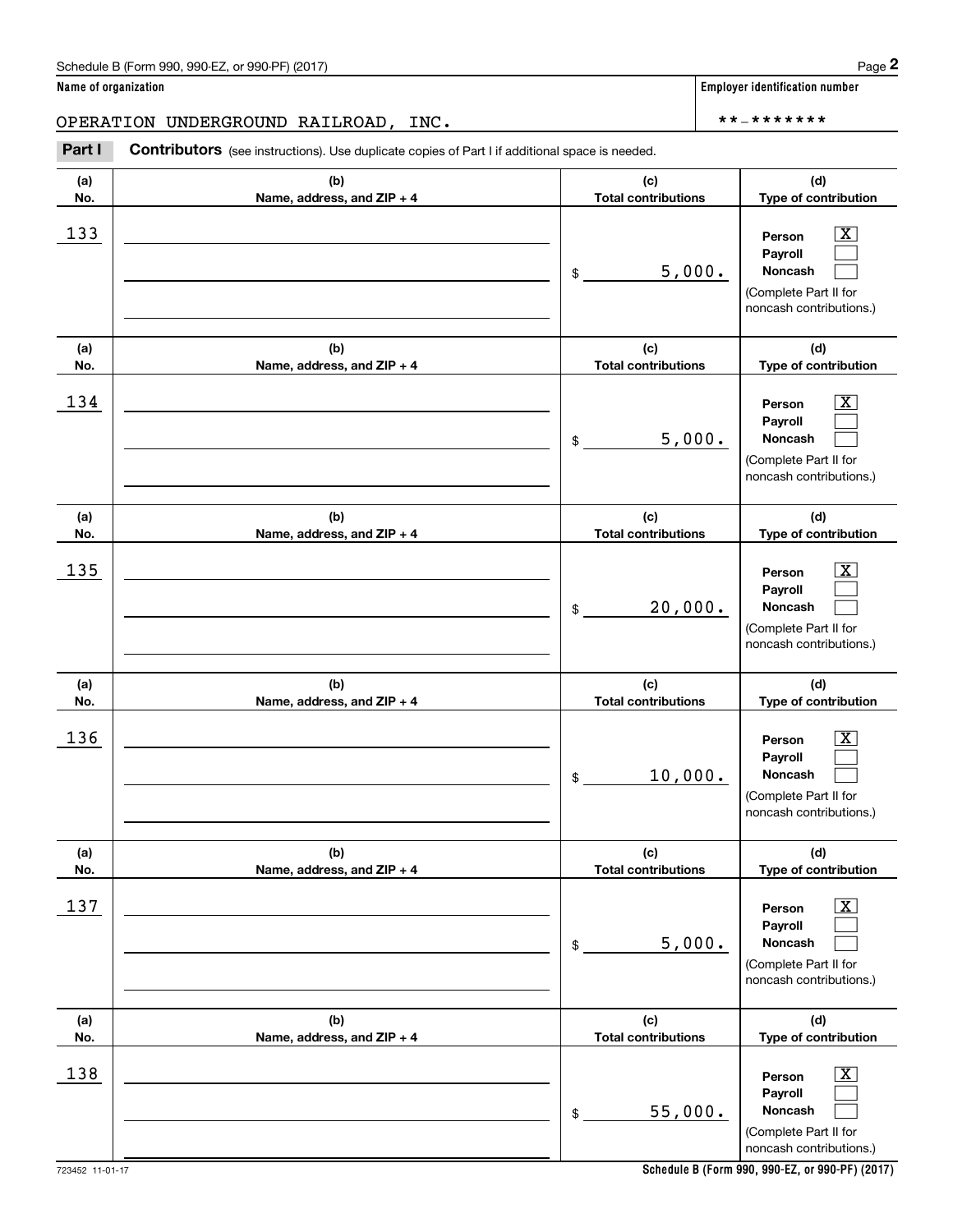(see instructions). Use duplicate copies of Part I if additional space is needed.<br> **2PERATION UNDERGROUND RAILROAD, INC.**<br> **Part I Contributors** (see instructions). Use duplicate copies of Part I if additional space is n

| (a)        | (b)                               | (c)                                                    | (d)                                                                                                                      |
|------------|-----------------------------------|--------------------------------------------------------|--------------------------------------------------------------------------------------------------------------------------|
| No.<br>139 | Name, address, and ZIP + 4        | <b>Total contributions</b><br>10,000.<br>$\frac{1}{2}$ | Type of contribution<br>$\mathbf{X}$<br>Person<br>Payroll<br>Noncash<br>(Complete Part II for<br>noncash contributions.) |
| (a)<br>No. | (b)<br>Name, address, and ZIP + 4 | (c)<br><b>Total contributions</b>                      | (d)<br>Type of contribution                                                                                              |
| 140        |                                   | 22,000.<br>$\mathsf{\$}$                               | $\mathbf{X}$<br>Person<br>Payroll<br>Noncash<br>(Complete Part II for<br>noncash contributions.)                         |
| (a)<br>No. | (b)<br>Name, address, and ZIP + 4 | (c)<br><b>Total contributions</b>                      | (d)<br>Type of contribution                                                                                              |
| 141        |                                   | 10,500.<br>$\mathsf{\$}$                               | $\mathbf{X}$<br>Person<br>Payroll<br>Noncash<br>(Complete Part II for<br>noncash contributions.)                         |
| (a)<br>No. | (b)<br>Name, address, and ZIP + 4 | (c)<br><b>Total contributions</b>                      | (d)<br>Type of contribution                                                                                              |
| 142        |                                   | 16,306.<br>\$                                          | $\mathbf{X}$<br>Person<br>Payroll<br>Noncash<br>(Complete Part II for<br>noncash contributions.)                         |
| (a)<br>No. | (b)<br>Name, address, and ZIP + 4 | (c)<br><b>Total contributions</b>                      | (d)<br>Type of contribution                                                                                              |
| 143        |                                   | 50,939.<br>$\,$                                        | $\boxed{\text{X}}$<br>Person<br>Payroll<br>Noncash<br>(Complete Part II for<br>noncash contributions.)                   |
| (a)<br>No. | (b)<br>Name, address, and ZIP + 4 | (c)<br><b>Total contributions</b>                      | (d)<br>Type of contribution                                                                                              |
| 144        |                                   | 20, 250.<br>$\,$                                       | $\boxed{\text{X}}$<br>Person<br>Payroll<br>Noncash<br>(Complete Part II for<br>noncash contributions.)                   |

**Schedule B (Form 990, 990-EZ, or 990-PF) (2017)**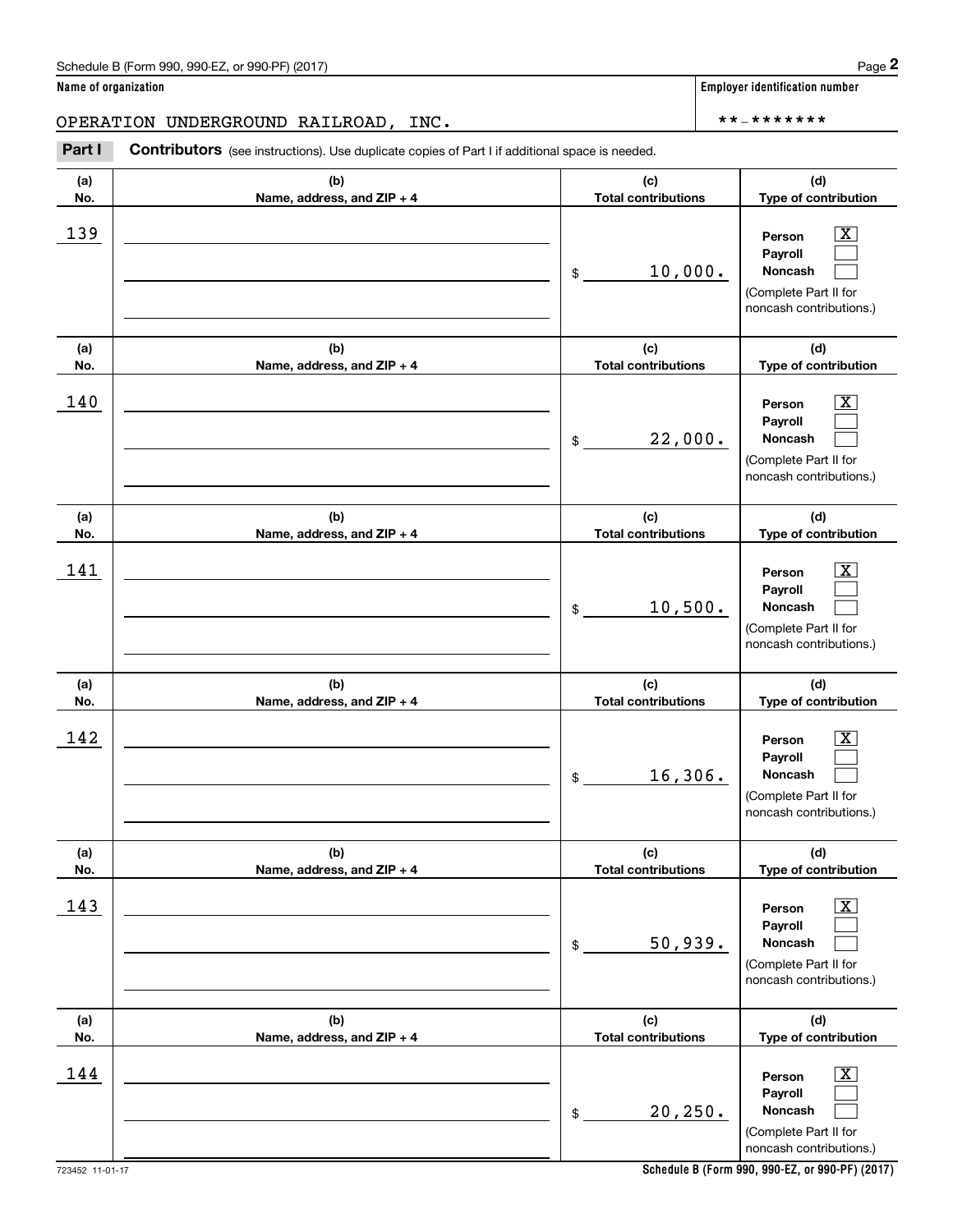(see instructions). Use duplicate copies of Part I if additional space is needed.<br> **2PERATION UNDERGROUND RAILROAD, INC.**<br> **Part I Contributors** (see instructions). Use duplicate copies of Part I if additional space is n

| (a) | (b)                        | (c)                        | (d)                                                                                                                         |
|-----|----------------------------|----------------------------|-----------------------------------------------------------------------------------------------------------------------------|
| No. | Name, address, and ZIP + 4 | <b>Total contributions</b> | Type of contribution                                                                                                        |
| 145 |                            | 10,000.<br>$\frac{1}{2}$   | $\overline{\text{X}}$<br>Person<br>Payroll<br>Noncash<br>(Complete Part II for<br>noncash contributions.)                   |
| (a) | (b)                        | (c)                        | (d)                                                                                                                         |
| No. | Name, address, and ZIP + 4 | <b>Total contributions</b> | Type of contribution                                                                                                        |
| 146 |                            | 70,650.<br>$\frac{1}{2}$   | X<br>Person<br>Payroll<br>Noncash<br>(Complete Part II for<br>noncash contributions.)                                       |
| (a) | (b)                        | (c)                        | (d)                                                                                                                         |
| No. | Name, address, and ZIP + 4 | <b>Total contributions</b> | Type of contribution                                                                                                        |
| 147 |                            | 855,000.<br>$\frac{1}{2}$  | X<br>Person<br>Payroll<br>Noncash<br>(Complete Part II for<br>noncash contributions.)                                       |
| (a) | (b)                        | (c)                        | (d)                                                                                                                         |
| No. | Name, address, and ZIP + 4 | <b>Total contributions</b> | Type of contribution                                                                                                        |
| 148 |                            | 248,726.<br>\$             | $\mathbf{X}$<br>Person<br>Payroll<br>$\overline{\mathbf{X}}$<br>Noncash<br>(Complete Part II for<br>noncash contributions.) |
| (a) | (b)                        | (c)                        | (d)                                                                                                                         |
| No. | Name, address, and ZIP + 4 | <b>Total contributions</b> | Type of contribution                                                                                                        |
| 149 |                            | 10,000.<br>\$              | $\overline{\mathbf{X}}$<br>Person<br>Payroll<br>Noncash<br>(Complete Part II for<br>noncash contributions.)                 |
| (a) | (b)                        | (c)                        | (d)                                                                                                                         |
| No. | Name, address, and ZIP + 4 | <b>Total contributions</b> | Type of contribution                                                                                                        |
|     |                            |                            |                                                                                                                             |

**Schedule B (Form 990, 990-EZ, or 990-PF) (2017)**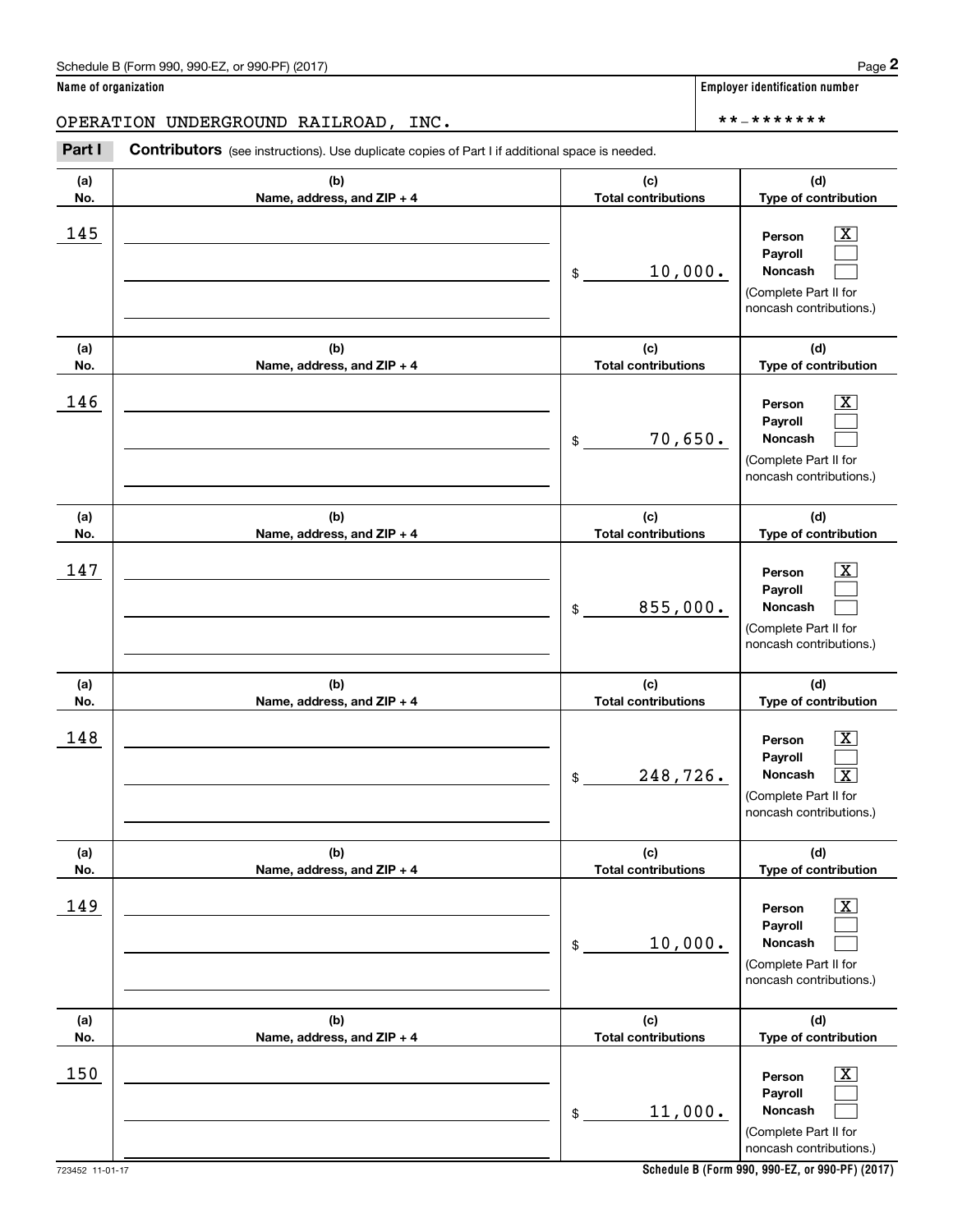| Schedule B (Form 990, 990-EZ, or 990-PF) (2017) |  |  |
|-------------------------------------------------|--|--|
|                                                 |  |  |

| Schedule B (Form 990, 990-EZ, or 990-PF) (2017)                                                                 | Page 2                                |
|-----------------------------------------------------------------------------------------------------------------|---------------------------------------|
| Name of organization                                                                                            | <b>Emplover identification number</b> |
| OPERATION UNDERGROUND RAILROAD,<br>INC.                                                                         | **_*******                            |
| Part I<br><b>Contributors</b> (see instructions). Use duplicate copies of Part I if additional space is needed. |                                       |

723452 11-01-17 **(a)No.(b)Name, address, and ZIP + 4 (c)Total contributions (d)Type of contribution PersonPayrollNoncash (a)No.(b)Name, address, and ZIP + 4 (c)Total contributions (d)Type of contribution PersonPayrollNoncash (a)No.(b)Name, address, and ZIP + 4 (c)Total contributions (d)Type of contribution PersonPayrollNoncash (a) No.(b) Name, address, and ZIP + 4 (c) Total contributions (d) Type of contribution PersonPayrollNoncash (a) No.(b) Name, address, and ZIP + 4 (c) Total contributions (d) Type of contribution PersonPayrollNoncash (a) No.(b)Name, address, and ZIP + 4 (c) Total contributions (d) Type of contribution PersonPayrollNoncash** \$(Complete Part II for noncash contributions.) \$(Complete Part II for noncash contributions.) \$(Complete Part II for noncash contributions.) \$(Complete Part II for noncash contributions.) \$(Complete Part II for noncash contributions.) \$(Complete Part II for noncash contributions.)  $\lceil \text{X} \rceil$  $\mathcal{L}^{\text{max}}$  $\mathcal{L}^{\text{max}}$  $\boxed{\text{X}}$  $\mathcal{L}^{\text{max}}$  $\mathcal{L}^{\text{max}}$  $|X|$  $\mathcal{L}^{\text{max}}$  $\mathcal{L}^{\text{max}}$  $|X|$  $\mathcal{L}^{\text{max}}$  $\mathcal{L}^{\text{max}}$  $|X|$  $\mathcal{L}^{\text{max}}$  $\mathcal{L}^{\text{max}}$  $\boxed{\text{X}}$  $\mathcal{L}^{\text{max}}$  $\mathcal{L}^{\text{max}}$ 151 X 15,000.  $152$  Person  $\overline{\text{X}}$ 20,000. 153 X 15,000.  $154$  Person  $\overline{\text{X}}$ 10,000.  $155$  Person  $\overline{\text{X}}$ 7,937.  $156$  Person  $\overline{\text{X}}$ 6,000.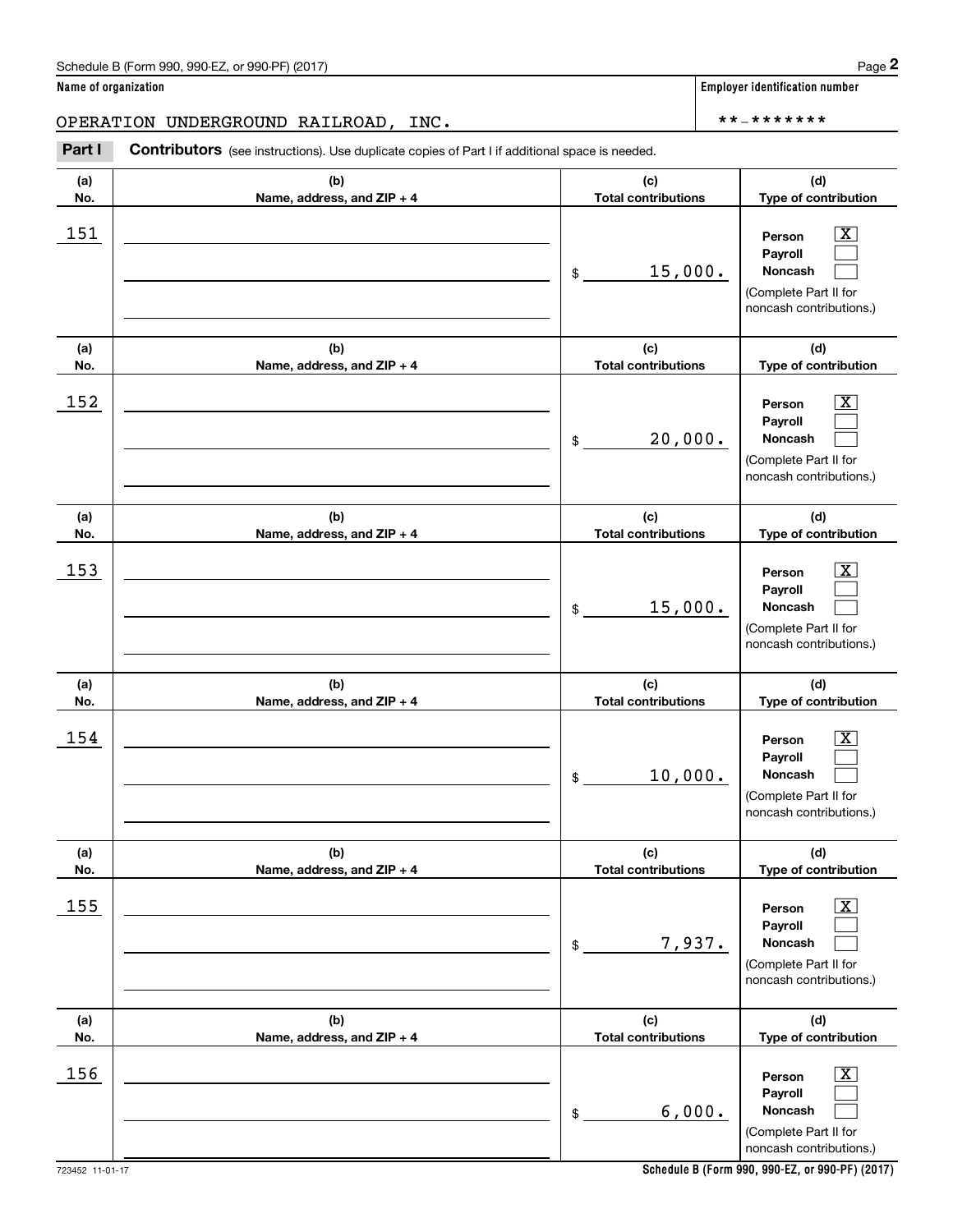(see instructions). Use duplicate copies of Part I if additional space is needed.<br> **2PERATION UNDERGROUND RAILROAD, INC.**<br> **Part I Contributors** (see instructions). Use duplicate copies of Part I if additional space is n OPERATION UNDERGROUND RAILROAD, INC. \*\*-\*\*\*\*\*\*\*

| (a)        | (b)                        | (c)                        | (d)                                                                                                       |
|------------|----------------------------|----------------------------|-----------------------------------------------------------------------------------------------------------|
| No.        | Name, address, and ZIP + 4 | <b>Total contributions</b> | Type of contribution                                                                                      |
| 157        |                            | 10,000.<br>$\$$            | x<br>Person<br>Payroll<br>Noncash<br>(Complete Part II for<br>noncash contributions.)                     |
| (a)        | (b)                        | (c)                        | (d)                                                                                                       |
| No.        | Name, address, and ZIP + 4 | <b>Total contributions</b> | Type of contribution                                                                                      |
| 158        |                            | 5,865.<br>\$               | X.<br>Person<br>Payroll<br>Noncash<br>(Complete Part II for<br>noncash contributions.)                    |
| (a)        | (b)                        | (c)                        | (d)                                                                                                       |
| No.        | Name, address, and ZIP + 4 | <b>Total contributions</b> | Type of contribution                                                                                      |
| 159        |                            | 7,500.<br>\$               | X.<br>Person<br>Payroll<br>Noncash<br>(Complete Part II for<br>noncash contributions.)                    |
| (a)        | (b)                        | (c)                        | (d)                                                                                                       |
| No.        | Name, address, and ZIP + 4 | <b>Total contributions</b> | Type of contribution                                                                                      |
| 160        |                            | 14,000.<br>\$              | X.<br>Person<br>Payroll<br>Noncash<br>(Complete Part II for<br>noncash contributions.)                    |
| (a)        | (b)                        | (c)                        | (d)                                                                                                       |
| No.        | Name, address, and ZIP + 4 | <b>Total contributions</b> | Type of contribution                                                                                      |
| <u>161</u> |                            |                            |                                                                                                           |
|            |                            | 8,000.<br>\$               | $\overline{\text{X}}$<br>Person<br>Payroll<br>Noncash<br>(Complete Part II for<br>noncash contributions.) |
| (a)        | (b)                        | (c)                        | (d)                                                                                                       |
| No.        | Name, address, and ZIP + 4 | <b>Total contributions</b> | Type of contribution                                                                                      |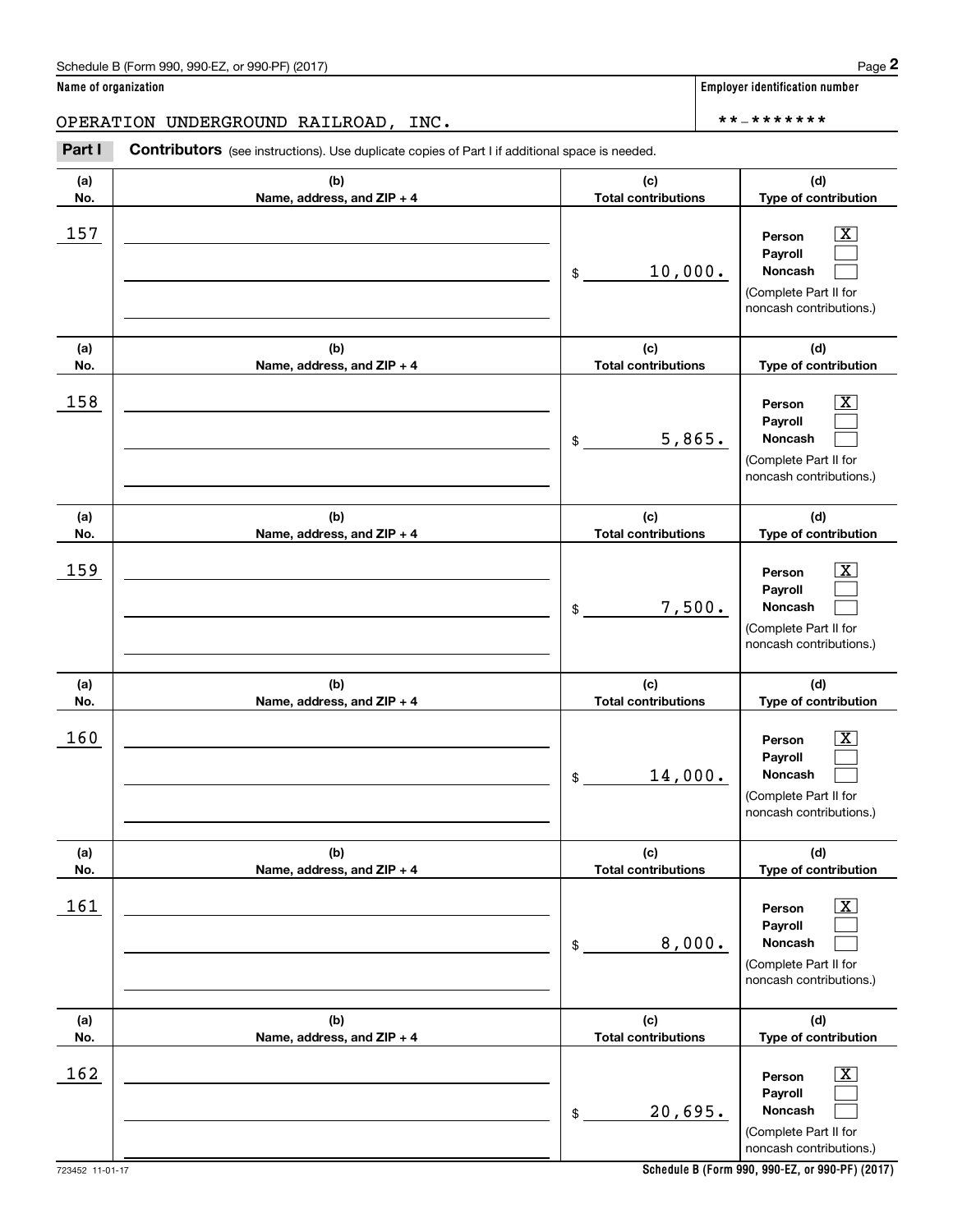(see instructions). Use duplicate copies of Part I if additional space is needed.<br> **2PERATION UNDERGROUND RAILROAD, INC.**<br> **Part I Contributors** (see instructions). Use duplicate copies of Part I if additional space is n OPERATION UNDERGROUND RAILROAD, INC. \*\*-\*\*\*\*\*\*\*

| (a)        | (b)                                 | (c)                               | (d)                                                                                                       |
|------------|-------------------------------------|-----------------------------------|-----------------------------------------------------------------------------------------------------------|
| No.        | Name, address, and ZIP + 4          | <b>Total contributions</b>        | Type of contribution                                                                                      |
| 163        |                                     | 8,000.<br>\$                      | X.<br>Person<br>Payroll<br>Noncash<br>(Complete Part II for<br>noncash contributions.)                    |
| (a)<br>No. | (b)<br>Name, address, and ZIP + 4   | (c)<br><b>Total contributions</b> | (d)<br>Type of contribution                                                                               |
| 164        |                                     | 10,500.<br>\$                     | x<br>Person<br>Payroll<br>Noncash<br>(Complete Part II for<br>noncash contributions.)                     |
| (a)<br>No. | (b)<br>Name, address, and ZIP + 4   | (c)<br><b>Total contributions</b> | (d)<br>Type of contribution                                                                               |
| 165        |                                     | 7,027.<br>$\frac{1}{2}$           | Person<br>x<br>Payroll<br>Noncash<br>(Complete Part II for<br>noncash contributions.)                     |
| (a)<br>No. | (b)<br>Name, address, and ZIP + 4   | (c)<br><b>Total contributions</b> | (d)<br>Type of contribution                                                                               |
| 166        |                                     | 5,650.<br>\$                      | x<br>Person<br>Payroll<br>Noncash<br>(Complete Part II for<br>noncash contributions.)                     |
| (a)<br>No. | (b)<br>Name, address, and $ZIP + 4$ | (c)<br><b>Total contributions</b> | (d)<br>Type of contribution                                                                               |
| 167        |                                     | 6,450.<br>\$                      | $\overline{\text{X}}$<br>Person<br>Payroll<br>Noncash<br>(Complete Part II for<br>noncash contributions.) |
| (a)<br>No. | (b)<br>Name, address, and ZIP + 4   | (c)<br><b>Total contributions</b> | (d)<br>Type of contribution                                                                               |
| 168        |                                     | 6,000.<br>\$                      | $\overline{\text{X}}$<br>Person<br>Payroll<br>Noncash<br>(Complete Part II for<br>noncash contributions.) |

**Schedule B (Form 990, 990-EZ, or 990-PF) (2017)**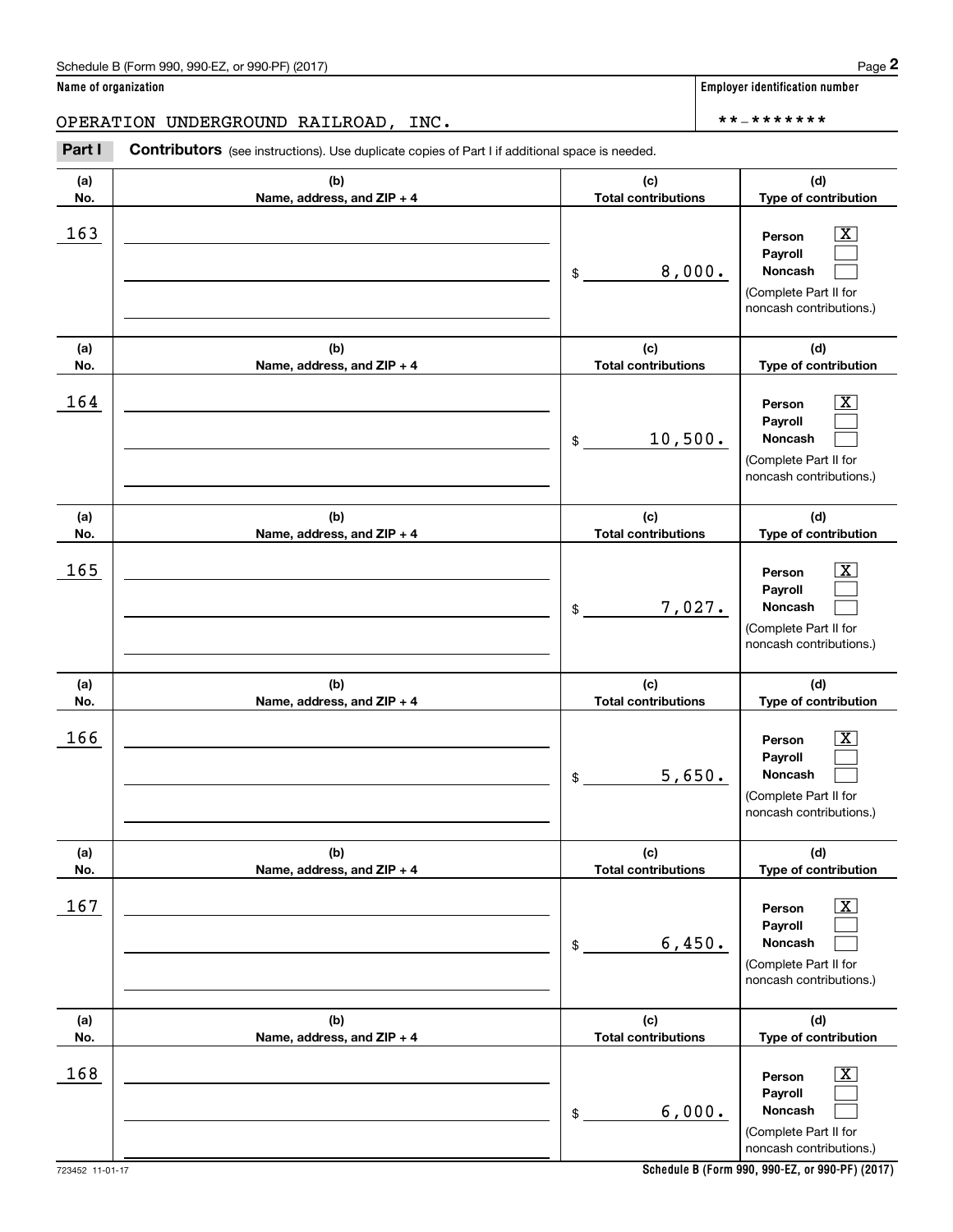(see instructions). Use duplicate copies of Part I if additional space is needed.<br> **2PERATION UNDERGROUND RAILROAD, INC.**<br> **Part I Contributors** (see instructions). Use duplicate copies of Part I if additional space is n

| (a)<br>No. | (b)<br>Name, address, and ZIP + 4 | (c)<br><b>Total contributions</b> | (d)<br>Type of contribution                                                                            |
|------------|-----------------------------------|-----------------------------------|--------------------------------------------------------------------------------------------------------|
| 169        |                                   | 5,216.<br>\$                      | $\boxed{\text{X}}$<br>Person<br>Payroll<br>Noncash<br>(Complete Part II for<br>noncash contributions.) |
| (a)<br>No. | (b)<br>Name, address, and ZIP + 4 | (c)<br><b>Total contributions</b> | (d)<br>Type of contribution                                                                            |
| 170        |                                   | 14,750.<br>\$                     | $\boxed{\text{X}}$<br>Person<br>Payroll<br>Noncash<br>(Complete Part II for<br>noncash contributions.) |
| (a)<br>No. | (b)<br>Name, address, and ZIP + 4 | (c)<br><b>Total contributions</b> | (d)<br>Type of contribution                                                                            |
| 171        |                                   | 5,081.<br>\$                      | $\boxed{\text{X}}$<br>Person<br>Payroll<br>Noncash<br>(Complete Part II for<br>noncash contributions.) |
| (a)<br>No. | (b)<br>Name, address, and ZIP + 4 | (c)<br><b>Total contributions</b> | (d)<br>Type of contribution                                                                            |
| 172        |                                   | 15,000.<br>\$                     | $\boxed{\text{X}}$<br>Person<br>Payroll<br>Noncash<br>(Complete Part II for<br>noncash contributions.) |
| (a)<br>No. | (b)<br>Name, address, and ZIP + 4 | (c)<br><b>Total contributions</b> | (d)<br>Type of contribution                                                                            |
| 173        |                                   | 6,000.<br>\$                      | $\boxed{\text{X}}$<br>Person<br>Payroll<br>Noncash<br>(Complete Part II for<br>noncash contributions.) |
| (a)<br>No. | (b)<br>Name, address, and ZIP + 4 | (c)<br><b>Total contributions</b> | (d)<br>Type of contribution                                                                            |
| 174        |                                   | 59,500.<br>\$                     | $\boxed{\text{X}}$<br>Person<br>Payroll<br>Noncash<br>(Complete Part II for<br>noncash contributions.) |

**Schedule B (Form 990, 990-EZ, or 990-PF) (2017)**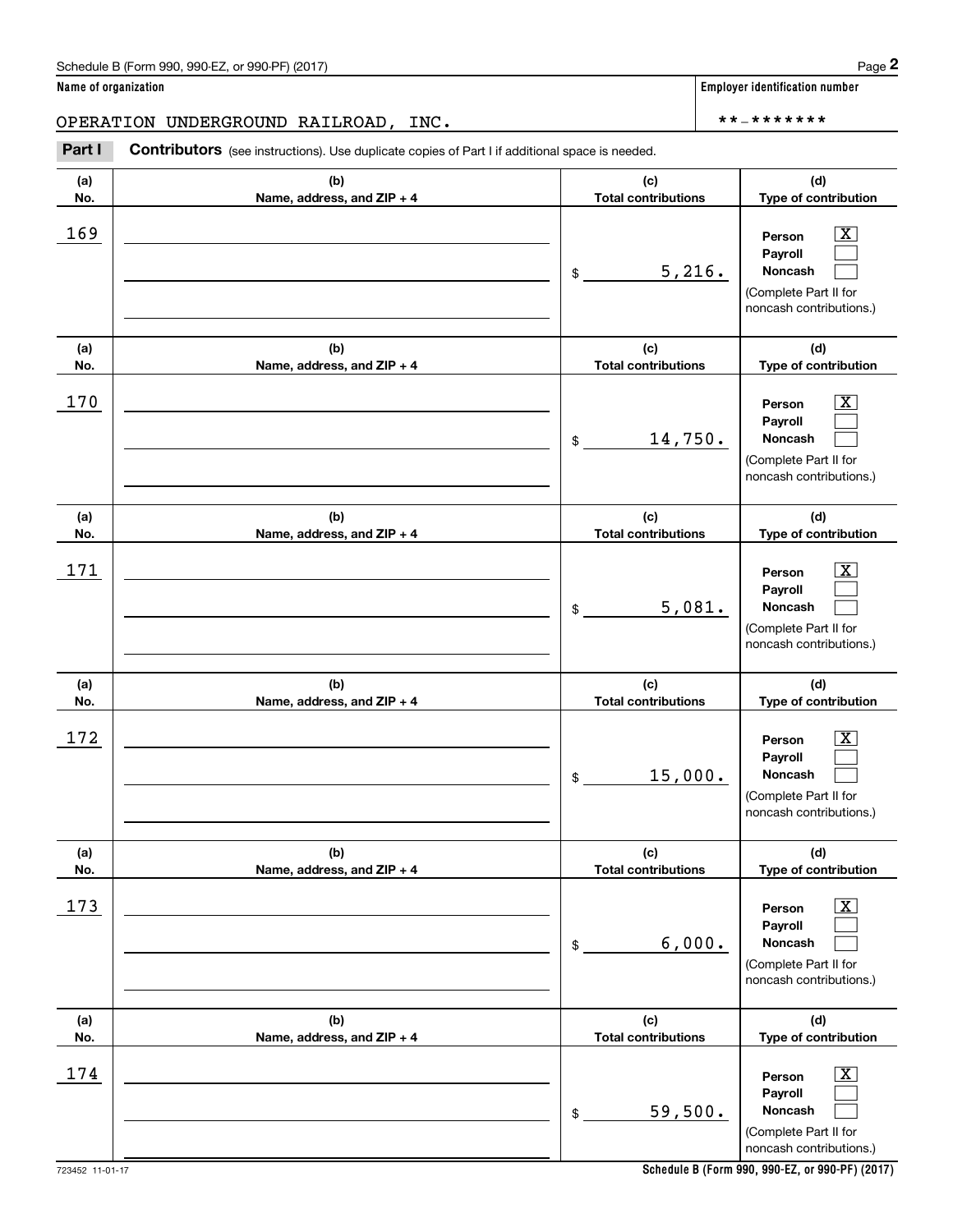(see instructions). Use duplicate copies of Part I if additional space is needed.<br> **2PERATION UNDERGROUND RAILROAD, INC.**<br> **Part I Contributors** (see instructions). Use duplicate copies of Part I if additional space is n

| (a)<br>No. | (b)<br>Name, address, and ZIP + 4 | (d)<br>(c)<br><b>Total contributions</b><br>Type of contribution |                                                                                                               |
|------------|-----------------------------------|------------------------------------------------------------------|---------------------------------------------------------------------------------------------------------------|
| 175        |                                   | 17,030.<br>$\frac{1}{2}$                                         | $\overline{\mathbf{x}}$<br>Person<br>Payroll<br>Noncash<br>(Complete Part II for<br>noncash contributions.)   |
| (a)<br>No. | (b)<br>Name, address, and ZIP + 4 | (c)<br><b>Total contributions</b>                                | (d)<br>Type of contribution                                                                                   |
| 176        |                                   | 8,800.<br>\$                                                     | $\overline{\mathbf{x}}$<br>Person<br>Payroll<br>Noncash<br>(Complete Part II for<br>noncash contributions.)   |
| (a)<br>No. | (b)<br>Name, address, and ZIP + 4 | (c)<br><b>Total contributions</b>                                | (d)<br>Type of contribution                                                                                   |
| 177        |                                   | 6,000.<br>\$                                                     | $\boxed{\text{X}}$<br>Person<br>Payroll<br>Noncash<br>(Complete Part II for<br>noncash contributions.)        |
| (a)<br>No. | (b)<br>Name, address, and ZIP + 4 | (c)<br><b>Total contributions</b>                                | (d)<br>Type of contribution                                                                                   |
| 178        |                                   | 10,000.<br>\$                                                    | $\boxed{\text{X}}$<br>Person<br>Payroll<br><b>Noncash</b><br>(Complete Part II for<br>noncash contributions.) |
| (a)<br>No. | (b)<br>Name, address, and ZIP + 4 | (c)<br><b>Total contributions</b>                                | (d)<br>Type of contribution                                                                                   |
| 179        |                                   | 6,500.<br>\$                                                     | $\boxed{\text{X}}$<br>Person<br>Payroll<br>Noncash<br>(Complete Part II for<br>noncash contributions.)        |
| (a)<br>No. | (b)<br>Name, address, and ZIP + 4 | (c)<br><b>Total contributions</b>                                | (d)<br>Type of contribution                                                                                   |
| 180        |                                   | 7,000.<br>\$                                                     | $\boxed{\text{X}}$<br>Person<br>Payroll<br>Noncash<br>(Complete Part II for<br>noncash contributions.)        |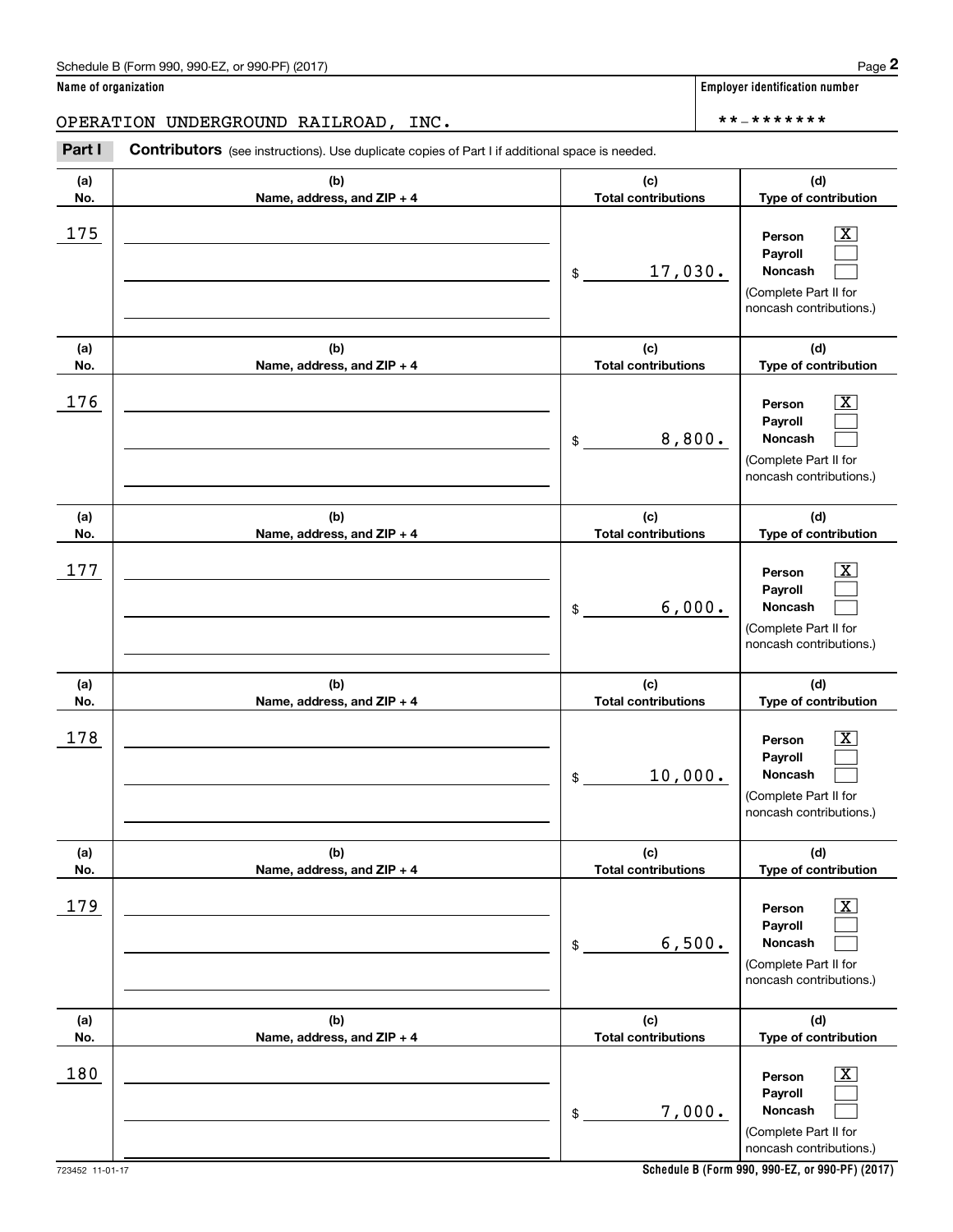(see instructions). Use duplicate copies of Part I if additional space is needed.<br> **2PERATION UNDERGROUND RAILROAD, INC.**<br> **Part I Contributors** (see instructions). Use duplicate copies of Part I if additional space is n

| (a)<br>No. | (b)<br>Name, address, and ZIP + 4 | (c)<br><b>Total contributions</b> | (d)<br>Type of contribution                                                                            |
|------------|-----------------------------------|-----------------------------------|--------------------------------------------------------------------------------------------------------|
| 181        |                                   | 8,050.<br>$\frac{1}{2}$           | $\boxed{\text{X}}$<br>Person<br>Payroll<br>Noncash<br>(Complete Part II for<br>noncash contributions.) |
| (a)<br>No. | (b)<br>Name, address, and ZIP + 4 | (c)<br><b>Total contributions</b> | (d)<br>Type of contribution                                                                            |
| 182        |                                   | 8,000.<br>$\mathsf{\$}$           | $\mathbf{X}$<br>Person<br>Payroll<br>Noncash<br>(Complete Part II for<br>noncash contributions.)       |
| (a)<br>No. | (b)<br>Name, address, and ZIP + 4 | (c)<br><b>Total contributions</b> | (d)<br>Type of contribution                                                                            |
| 183        |                                   | 5,000.<br>$\mathsf{\$}$           | $\mathbf{X}$<br>Person<br>Payroll<br>Noncash<br>(Complete Part II for<br>noncash contributions.)       |
| (a)<br>No. | (b)<br>Name, address, and ZIP + 4 | (c)<br><b>Total contributions</b> | (d)<br>Type of contribution                                                                            |
| 184        |                                   | 10,000.<br>$\mathfrak{S}$         | $\boxed{\text{X}}$<br>Person<br>Payroll<br>Noncash<br>(Complete Part II for<br>noncash contributions.) |
| (a)<br>No. | (b)<br>Name, address, and ZIP + 4 | (c)<br><b>Total contributions</b> | (d)<br>Type of contribution                                                                            |
| 185        |                                   | 1,015,088.<br>$\frac{1}{2}$       | $\boxed{\text{X}}$<br>Person<br>Payroll<br>Noncash<br>(Complete Part II for<br>noncash contributions.) |
| (a)<br>No. | (b)<br>Name, address, and ZIP + 4 | (c)<br><b>Total contributions</b> | (d)<br>Type of contribution                                                                            |
| 186        |                                   | 5,100.<br>$\mathcal{L}$           | $\boxed{\text{X}}$<br>Person<br>Payroll<br>Noncash<br>(Complete Part II for<br>noncash contributions.) |

**Name of organization Employer identification number**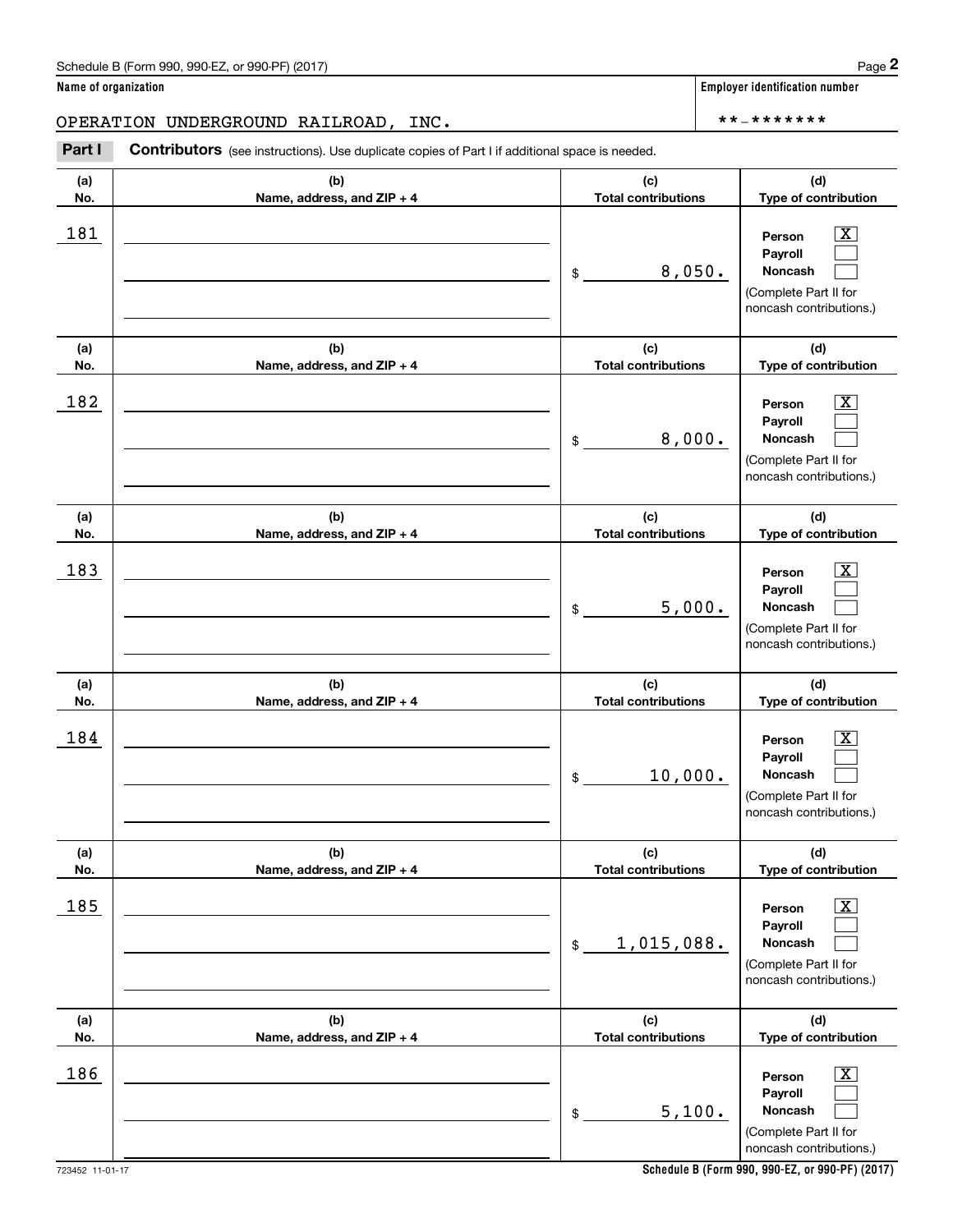(see instructions). Use duplicate copies of Part I if additional space is needed.<br> **2PERATION UNDERGROUND RAILROAD, INC.**<br> **Part I Contributors** (see instructions). Use duplicate copies of Part I if additional space is n

| (a)        | (b)                                 | (c)                               | (d)                                                                                                         |
|------------|-------------------------------------|-----------------------------------|-------------------------------------------------------------------------------------------------------------|
| No.        | Name, address, and ZIP + 4          | <b>Total contributions</b>        | Type of contribution                                                                                        |
| 187        |                                     | 6,000.<br>\$                      | Person<br>Payroll<br>Noncash<br>(Complete Part II for<br>noncash contributions.)                            |
| (a)<br>No. | (b)<br>Name, address, and ZIP + 4   | (c)<br><b>Total contributions</b> | (d)<br>Type of contribution                                                                                 |
| 188        |                                     | 6,583.<br>\$                      | Person<br>Payroll<br>Noncash<br>(Complete Part II for<br>noncash contributions.)                            |
| (a)<br>No. | (b)<br>Name, address, and ZIP + 4   | (c)<br><b>Total contributions</b> | (d)<br>Type of contribution                                                                                 |
| 189        |                                     | 5,000.<br>\$                      | Person<br>Payroll<br>Noncash<br>(Complete Part II for<br>noncash contributions.)                            |
| (a)<br>No. | (b)<br>Name, address, and ZIP + 4   | (c)<br><b>Total contributions</b> | (d)<br>Type of contribution                                                                                 |
| 190        |                                     | 18, 100.<br>\$                    | Person<br>Payroll<br>$\overline{\mathbf{X}}$<br>Noncash<br>(Complete Part II for<br>noncash contributions.) |
| (a)<br>No. | (b)<br>Name, address, and $ZIP + 4$ | (c)<br>Total contributions        | (d)<br>Type of contribution                                                                                 |
| 191        |                                     | 6,000.<br>\$                      | х<br>Person<br>Payroll<br>Noncash<br>(Complete Part II for<br>noncash contributions.)                       |
| (a)<br>No. | (b)<br>Name, address, and ZIP + 4   | (c)<br><b>Total contributions</b> | (d)<br>Type of contribution                                                                                 |
| 192        |                                     | 5,000.<br>\$                      | x<br>Person<br>Payroll<br>Noncash<br>(Complete Part II for<br>noncash contributions.)                       |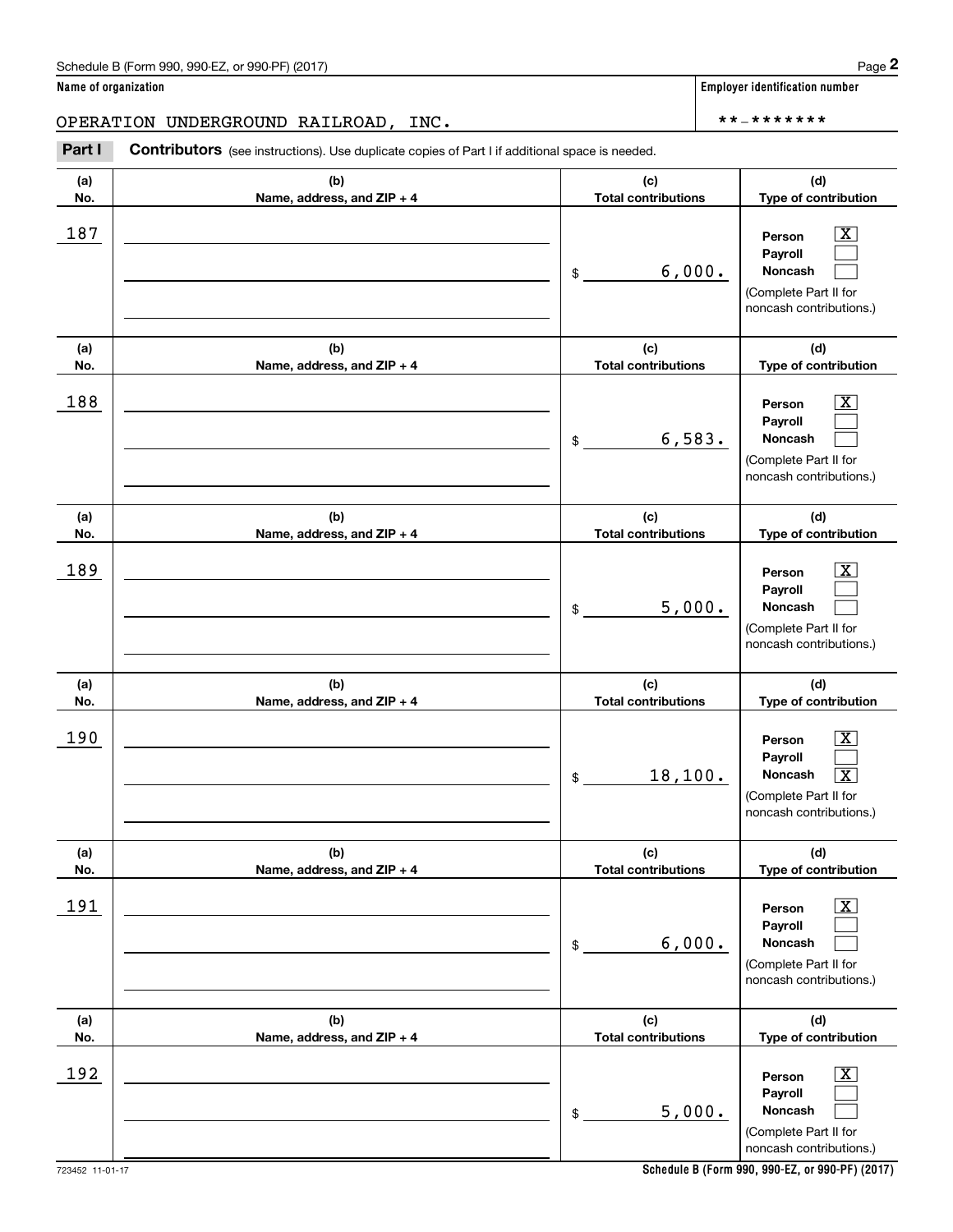(see instructions). Use duplicate copies of Part I if additional space is needed.<br> **2PERATION UNDERGROUND RAILROAD, INC.**<br> **Part I Contributors** (see instructions). Use duplicate copies of Part I if additional space is n

| (a)        | (b)                                 | (c)                                        | (d)                                                                                                           |
|------------|-------------------------------------|--------------------------------------------|---------------------------------------------------------------------------------------------------------------|
| No.<br>193 | Name, address, and ZIP + 4          | <b>Total contributions</b><br>5,690.<br>\$ | Type of contribution<br>X<br>Person<br>Pavroll<br>Noncash<br>(Complete Part II for<br>noncash contributions.) |
| (a)<br>No. | (b)<br>Name, address, and ZIP + 4   | (c)<br><b>Total contributions</b>          | (d)<br>Type of contribution                                                                                   |
| 194        |                                     | 9,000.<br>\$                               | Person<br>X<br>Payroll<br>Noncash<br>(Complete Part II for<br>noncash contributions.)                         |
| (a)<br>No. | (b)<br>Name, address, and ZIP + 4   | (c)<br><b>Total contributions</b>          | (d)<br>Type of contribution                                                                                   |
| 195        |                                     | 26,000.<br>\$                              | Person<br>x<br>Payroll<br>Noncash<br>(Complete Part II for<br>noncash contributions.)                         |
| (a)<br>No. | (b)<br>Name, address, and ZIP + 4   | (c)<br><b>Total contributions</b>          | (d)<br>Type of contribution                                                                                   |
| 196        |                                     | 7,500.<br>\$                               | x<br>Person<br>Payroll<br><b>Noncash</b><br>(Complete Part II for<br>noncash contributions.)                  |
| (a)<br>No. | (b)<br>Name, address, and $ZIP + 4$ | (c)<br><b>Total contributions</b>          | (d)<br><b>Type of contribution</b>                                                                            |
| <u>197</u> |                                     | 7,290.<br>$\mathcal{L}$                    | $\overline{\text{X}}$<br>Person<br>Payroll<br>Noncash<br>(Complete Part II for<br>noncash contributions.)     |
| (a)<br>No. | (b)<br>Name, address, and ZIP + 4   | (c)<br><b>Total contributions</b>          | (d)<br>Type of contribution                                                                                   |
| 198        |                                     | 10,525.<br>\$                              | X<br>Person<br>Payroll<br>Noncash<br>(Complete Part II for<br>noncash contributions.)                         |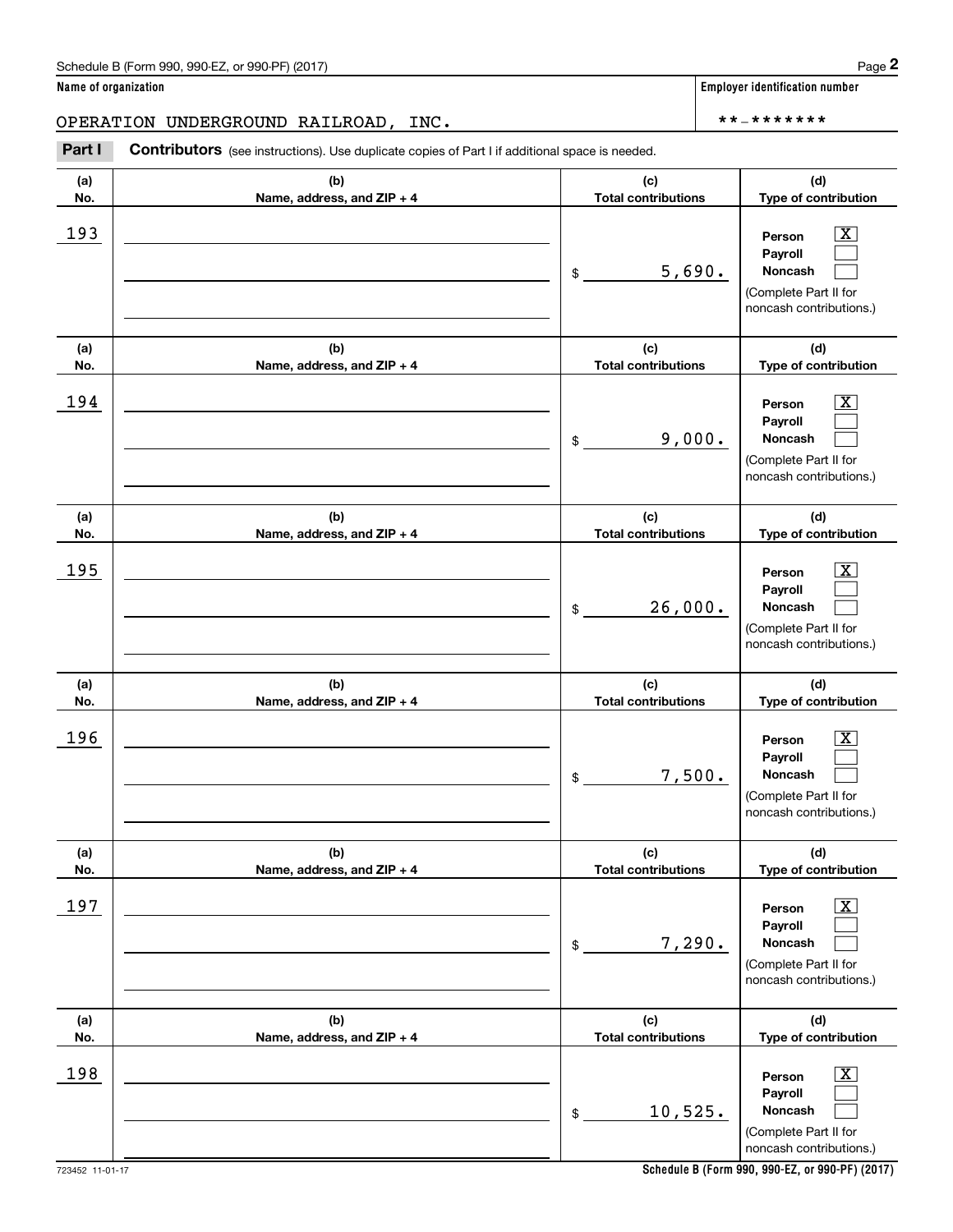OPERATION UNDERGROUND RAILROAD, INC. \*\*-\*\*\*\*\*\*\*

(see instructions). Use duplicate copies of Part I if additional space is needed. Chedule B (Form 990, 990-EZ, or 990-PF) (2017)<br>**2PARTION UNDERGROUND RAILROAD, INC.**<br>**PERATION UNDERGROUND RAILROAD, INC.**<br>**2PARTION UNDERGROUND RAILROAD, INC.** 

| <b>uiti</b> | <b>Dona ibutor</b> $\sigma$ (see instructions). Ose duplicate copies or narr in additional space is needed. |                                   |                                                                                                        |
|-------------|-------------------------------------------------------------------------------------------------------------|-----------------------------------|--------------------------------------------------------------------------------------------------------|
| (a)<br>No.  | (b)<br>Name, address, and ZIP + 4                                                                           | (c)<br><b>Total contributions</b> | (d)<br>Type of contribution                                                                            |
| <u> 199</u> |                                                                                                             | 5,555.<br>\$                      | $\boxed{\text{X}}$<br>Person<br>Payroll<br>Noncash<br>(Complete Part II for<br>noncash contributions.) |
| (a)<br>No.  | (b)<br>Name, address, and ZIP + 4                                                                           | (c)<br><b>Total contributions</b> | (d)<br>Type of contribution                                                                            |
| 200         |                                                                                                             | 5,500.<br>\$                      | x<br>Person<br>Payroll<br>Noncash<br>(Complete Part II for<br>noncash contributions.)                  |
| (a)<br>No.  | (b)<br>Name, address, and ZIP + 4                                                                           | (c)<br><b>Total contributions</b> | (d)<br>Type of contribution                                                                            |
| 201         |                                                                                                             | 5,000.<br>\$                      | $\mathbf{X}$<br>Person<br>Payroll<br>Noncash<br>(Complete Part II for<br>noncash contributions.)       |
| (a)<br>No.  | (b)<br>Name, address, and $ZIP + 4$                                                                         | (c)<br><b>Total contributions</b> | (d)<br>Type of contribution                                                                            |
| 202         |                                                                                                             | 10,000.<br>\$                     | $\boxed{\text{X}}$<br>Person<br>Payroll<br>Noncash<br>(Complete Part II for<br>noncash contributions.) |
| (a)<br>No.  | (b)<br>Name, address, and $ZIP + 4$                                                                         | (c)<br><b>Total contributions</b> | (d)<br>Type of contribution                                                                            |
| 203         |                                                                                                             | 8,812.<br>\$                      | X<br>Person<br>Payroll<br>Noncash<br>(Complete Part II for                                             |

|            |                                     | 8,812.<br>\$                      | <b>Noncash</b><br>(Complete Part II for<br>noncash contributions.)                                         |
|------------|-------------------------------------|-----------------------------------|------------------------------------------------------------------------------------------------------------|
| (a)<br>No. | (b)<br>Name, address, and $ZIP + 4$ | (c)<br><b>Total contributions</b> | (d)<br>Type of contribution                                                                                |
| 204        |                                     | 6,625.<br>\$                      | $\vert X \vert$<br>Person<br>Payroll<br><b>Noncash</b><br>(Complete Part II for<br>noncash contributions.) |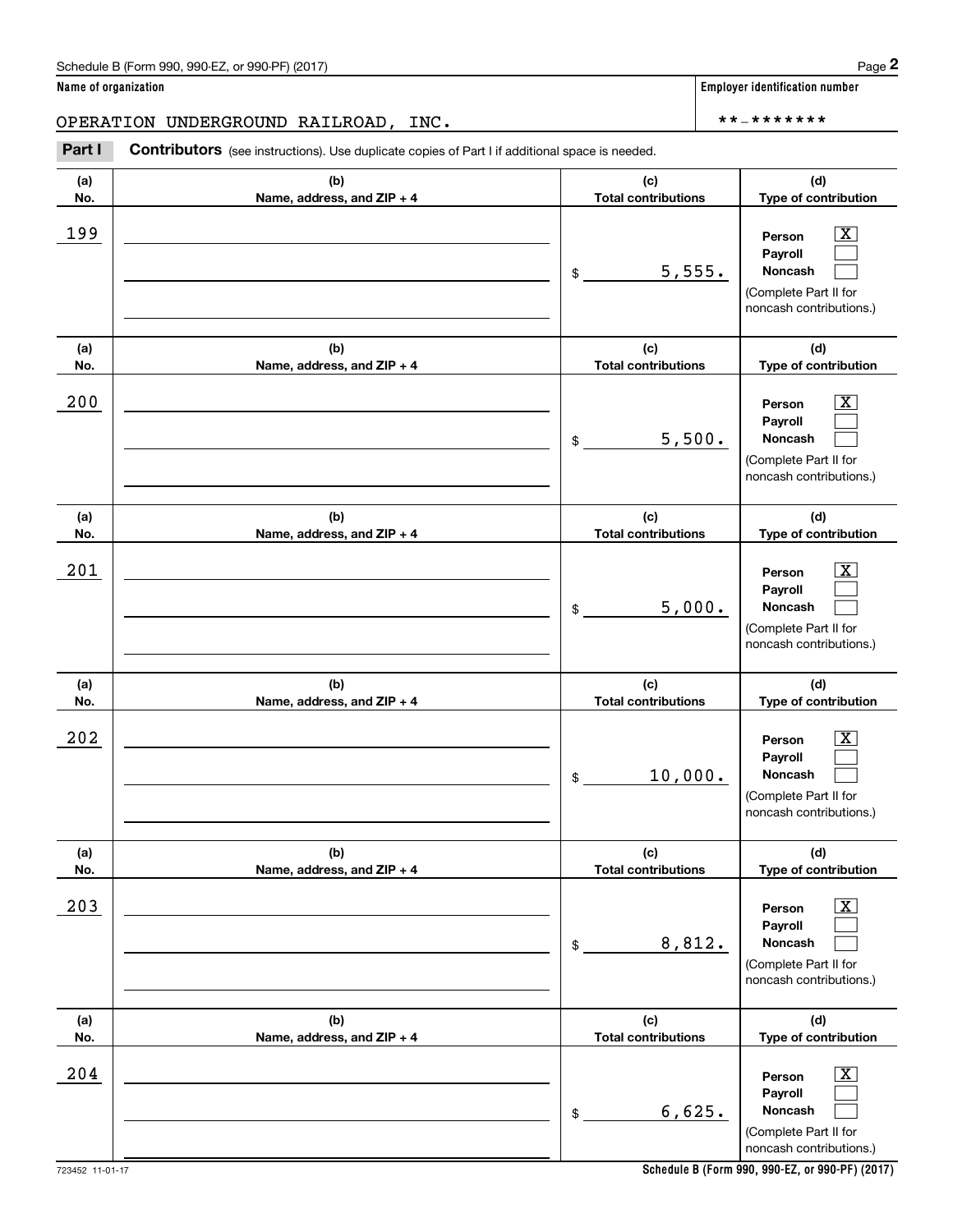Chedule B (Form 990, 990-EZ, or 990-PF) (2017)<br>**2PARTION UNDERGROUND RAILROAD, INC.**<br>**PERATION UNDERGROUND RAILROAD, INC.**<br>**2PARTION UNDERGROUND RAILROAD, INC.** OPERATION UNDERGROUND RAILROAD, INC. \*\*-\*\*\*\*\*\*\*

Contributors (see instructions). Use duplicate copies of Part I if additional space is needed.

| (a) | (b)                        | (c)                        | (d)                                                                                                         |
|-----|----------------------------|----------------------------|-------------------------------------------------------------------------------------------------------------|
| No. | Name, address, and ZIP + 4 | <b>Total contributions</b> | Type of contribution                                                                                        |
| 205 |                            | 6,218.<br>$\frac{1}{2}$    | $\overline{\mathbf{X}}$<br>Person<br>Payroll<br>Noncash<br>(Complete Part II for<br>noncash contributions.) |
| (a) | (b)                        | (c)                        | (d)                                                                                                         |
| No. | Name, address, and ZIP + 4 | <b>Total contributions</b> | Type of contribution                                                                                        |
| 206 |                            | 10,000.<br>$\mathsf{\$}$   | $\overline{\text{X}}$<br>Person<br>Payroll<br>Noncash<br>(Complete Part II for<br>noncash contributions.)   |
| (a) | (b)                        | (c)                        | (d)                                                                                                         |
| No. | Name, address, and ZIP + 4 | <b>Total contributions</b> | Type of contribution                                                                                        |
| 207 |                            | 14,000.<br>$\frac{1}{2}$   | $\overline{\text{X}}$<br>Person<br>Payroll<br>Noncash<br>(Complete Part II for<br>noncash contributions.)   |
| (a) | (b)                        | (c)                        | (d)                                                                                                         |
| No. | Name, address, and ZIP + 4 | <b>Total contributions</b> | Type of contribution                                                                                        |
| 208 |                            | 12,200.<br>$\frac{1}{2}$   | $\overline{\texttt{X}}$<br>Person<br>Payroll<br>Noncash<br>(Complete Part II for<br>noncash contributions.) |
| (a) | (b)                        | (c)                        | (d)                                                                                                         |
| No. | Name, address, and ZIP + 4 | <b>Total contributions</b> | Type of contribution                                                                                        |
| 209 |                            | 5,375.<br>\$               | x<br>Person<br>Payroll<br>Noncash<br>(Complete Part II for<br>noncash contributions.)                       |
| (a) | (b)                        | (c)                        | (d)                                                                                                         |
| No. | Name, address, and ZIP + 4 | <b>Total contributions</b> | Type of contribution                                                                                        |
|     |                            | \$                         | Person<br>Payroll<br>Noncash<br>(Complete Part II for<br>noncash contributions.)                            |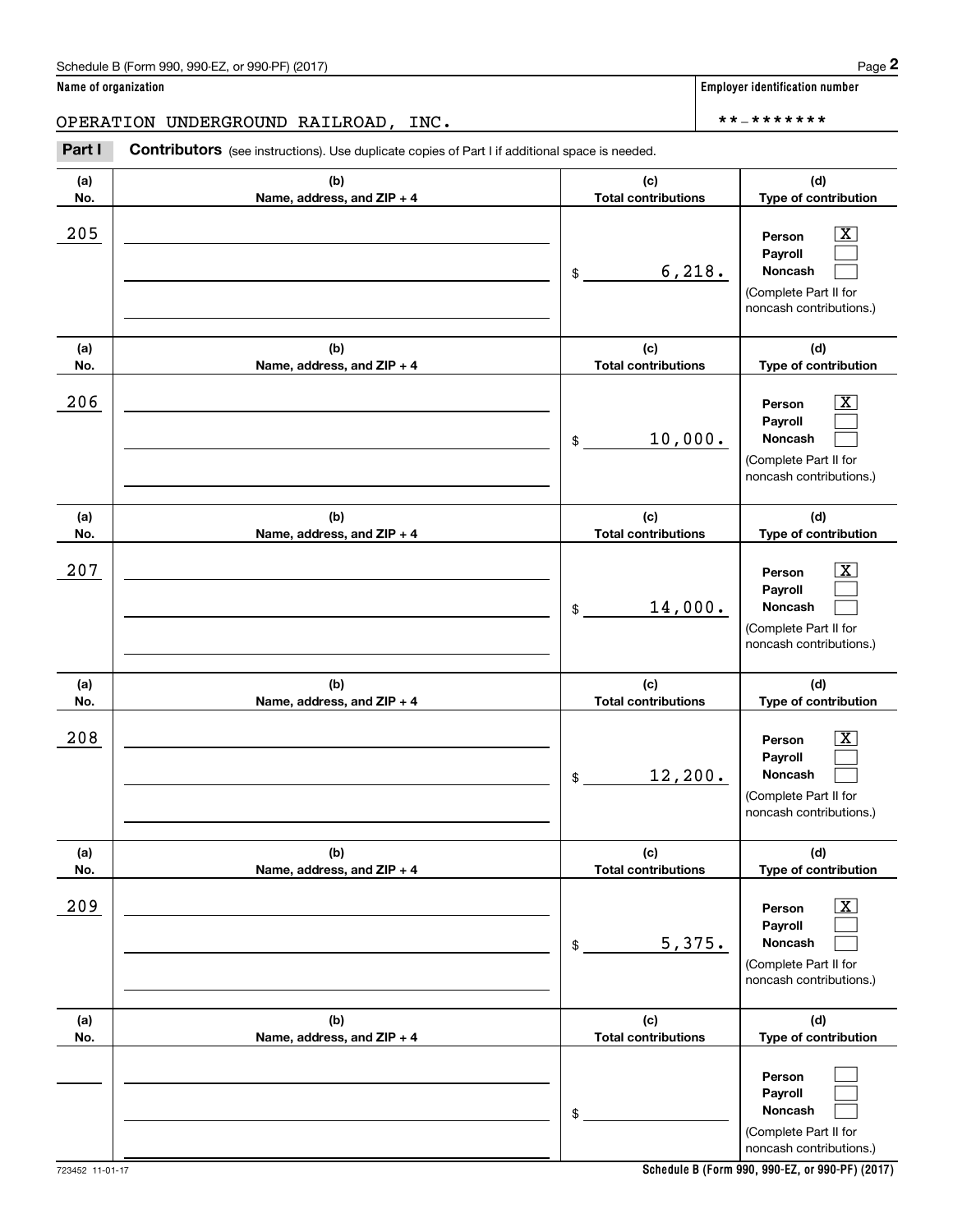|                      | Schedule B (Form 990, 990-EZ, or 990-PF) (2017)                                                                                                                                                                                                                                                          |                      |  | Page 4                                                                                                                                                   |
|----------------------|----------------------------------------------------------------------------------------------------------------------------------------------------------------------------------------------------------------------------------------------------------------------------------------------------------|----------------------|--|----------------------------------------------------------------------------------------------------------------------------------------------------------|
| Name of organization |                                                                                                                                                                                                                                                                                                          |                      |  | <b>Employer identification number</b>                                                                                                                    |
|                      |                                                                                                                                                                                                                                                                                                          |                      |  | **_*******                                                                                                                                               |
| Part III             | OPERATION UNDERGROUND RAILROAD, INC.                                                                                                                                                                                                                                                                     |                      |  | Exclusively religious, charitable, etc., contributions to organizations described in section $501(c)(7)$ , (8), or (10) that total more than \$1,000 for |
|                      | the year from any one contributor. Complete columns (a) through (e) and the following line entry. For organizations<br>completing Part III, enter the total of exclusively religious, charitable, etc., contributions of \$1,000 or less for the year. (Enter this info. once.) $\blacktriangleright$ \$ |                      |  |                                                                                                                                                          |
|                      | Use duplicate copies of Part III if additional space is needed.                                                                                                                                                                                                                                          |                      |  |                                                                                                                                                          |
| (a) No.<br>from      | (b) Purpose of gift                                                                                                                                                                                                                                                                                      | (c) Use of gift      |  | (d) Description of how gift is held                                                                                                                      |
| Part I               |                                                                                                                                                                                                                                                                                                          |                      |  |                                                                                                                                                          |
|                      |                                                                                                                                                                                                                                                                                                          |                      |  |                                                                                                                                                          |
|                      |                                                                                                                                                                                                                                                                                                          |                      |  |                                                                                                                                                          |
|                      |                                                                                                                                                                                                                                                                                                          |                      |  |                                                                                                                                                          |
|                      |                                                                                                                                                                                                                                                                                                          | (e) Transfer of gift |  |                                                                                                                                                          |
|                      |                                                                                                                                                                                                                                                                                                          |                      |  |                                                                                                                                                          |
|                      | Transferee's name, address, and ZIP + 4                                                                                                                                                                                                                                                                  |                      |  | Relationship of transferor to transferee                                                                                                                 |
|                      |                                                                                                                                                                                                                                                                                                          |                      |  |                                                                                                                                                          |
|                      |                                                                                                                                                                                                                                                                                                          |                      |  |                                                                                                                                                          |
| (a) No.              |                                                                                                                                                                                                                                                                                                          |                      |  |                                                                                                                                                          |
| from<br>Part I       | (b) Purpose of gift                                                                                                                                                                                                                                                                                      | (c) Use of gift      |  | (d) Description of how gift is held                                                                                                                      |
|                      |                                                                                                                                                                                                                                                                                                          |                      |  |                                                                                                                                                          |
|                      |                                                                                                                                                                                                                                                                                                          |                      |  |                                                                                                                                                          |
|                      |                                                                                                                                                                                                                                                                                                          |                      |  |                                                                                                                                                          |
|                      |                                                                                                                                                                                                                                                                                                          |                      |  |                                                                                                                                                          |
|                      | (e) Transfer of gift                                                                                                                                                                                                                                                                                     |                      |  |                                                                                                                                                          |
|                      | Transferee's name, address, and $ZIP + 4$                                                                                                                                                                                                                                                                |                      |  | Relationship of transferor to transferee                                                                                                                 |
|                      |                                                                                                                                                                                                                                                                                                          |                      |  |                                                                                                                                                          |
|                      |                                                                                                                                                                                                                                                                                                          |                      |  |                                                                                                                                                          |
|                      |                                                                                                                                                                                                                                                                                                          |                      |  |                                                                                                                                                          |
| (a) No.<br>from      |                                                                                                                                                                                                                                                                                                          | (c) Use of gift      |  |                                                                                                                                                          |
| Part I               | (b) Purpose of gift                                                                                                                                                                                                                                                                                      |                      |  | (d) Description of how gift is held                                                                                                                      |
|                      |                                                                                                                                                                                                                                                                                                          |                      |  |                                                                                                                                                          |
|                      |                                                                                                                                                                                                                                                                                                          |                      |  |                                                                                                                                                          |
|                      |                                                                                                                                                                                                                                                                                                          |                      |  |                                                                                                                                                          |
|                      |                                                                                                                                                                                                                                                                                                          | (e) Transfer of gift |  |                                                                                                                                                          |
|                      | Transferee's name, address, and ZIP + 4                                                                                                                                                                                                                                                                  |                      |  |                                                                                                                                                          |
|                      |                                                                                                                                                                                                                                                                                                          |                      |  | Relationship of transferor to transferee                                                                                                                 |
|                      |                                                                                                                                                                                                                                                                                                          |                      |  |                                                                                                                                                          |
|                      |                                                                                                                                                                                                                                                                                                          |                      |  |                                                                                                                                                          |
| (a) No.              |                                                                                                                                                                                                                                                                                                          |                      |  |                                                                                                                                                          |
| from<br>Part I       | (b) Purpose of gift                                                                                                                                                                                                                                                                                      | (c) Use of gift      |  | (d) Description of how gift is held                                                                                                                      |
|                      |                                                                                                                                                                                                                                                                                                          |                      |  |                                                                                                                                                          |
|                      |                                                                                                                                                                                                                                                                                                          |                      |  |                                                                                                                                                          |
|                      |                                                                                                                                                                                                                                                                                                          |                      |  |                                                                                                                                                          |
|                      |                                                                                                                                                                                                                                                                                                          | (e) Transfer of gift |  |                                                                                                                                                          |
|                      |                                                                                                                                                                                                                                                                                                          |                      |  |                                                                                                                                                          |
|                      | Transferee's name, address, and ZIP + 4                                                                                                                                                                                                                                                                  |                      |  | Relationship of transferor to transferee                                                                                                                 |
|                      |                                                                                                                                                                                                                                                                                                          |                      |  |                                                                                                                                                          |
|                      |                                                                                                                                                                                                                                                                                                          |                      |  |                                                                                                                                                          |
|                      |                                                                                                                                                                                                                                                                                                          |                      |  |                                                                                                                                                          |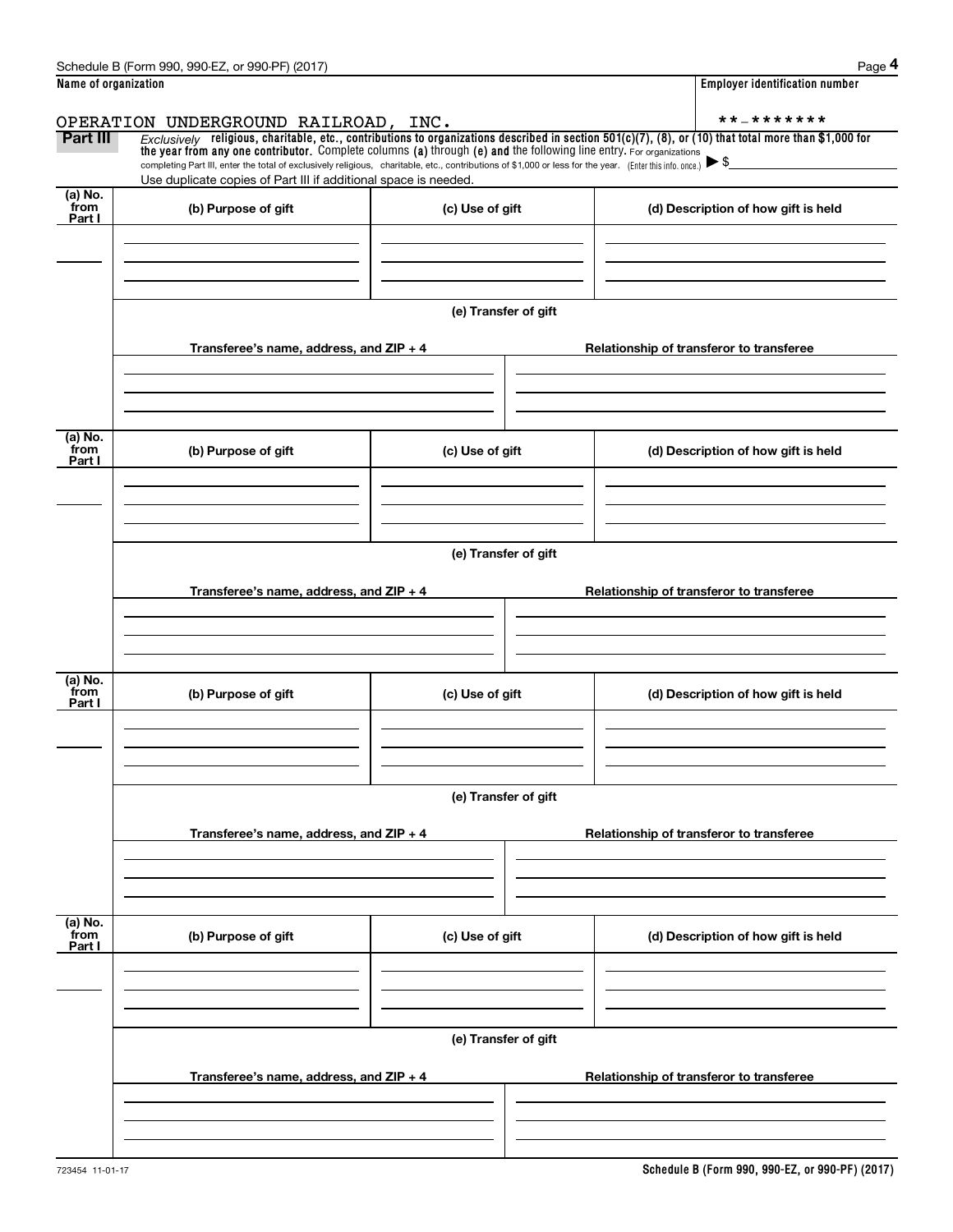**Name of organization Employer identification number**

## OPERATION UNDERGROUND RAILROAD, INC. \*\*-\*\*\*\*\*\*\*

(see instructions). Use duplicate copies of Part II if additional space is needed.<br> **1998 PERATION UNDERGROUND RAILROAD, INC.**<br> **Part II Noncash Property** (see instructions). Use duplicate copies of Part II if additional

| (a)<br>No.<br>from<br>Part I | (b)<br>Description of noncash property given | (c)<br>FMV (or estimate)<br>(See instructions.) | (d)<br>Date received |
|------------------------------|----------------------------------------------|-------------------------------------------------|----------------------|
| 16                           | HYGIENE KITS AND CLOTHING                    |                                                 |                      |
|                              |                                              |                                                 |                      |
|                              |                                              | 100,600.<br>$$$ $\qquad$                        | 07/14/17             |
| (a)<br>No.                   |                                              | (c)                                             |                      |
| from                         | (b)<br>Description of noncash property given | FMV (or estimate)                               | (d)<br>Date received |
| Part I                       |                                              | (See instructions.)                             |                      |
| 148                          | HYGIENE KITS AND CLOTHING                    |                                                 |                      |
|                              |                                              |                                                 |                      |
|                              |                                              | 32,615.<br>$$\overline{\hspace{1.5cm}}$$        | 07/14/17             |
|                              |                                              |                                                 |                      |
| (a)<br>No.                   | (b)                                          | (c)                                             | (d)                  |
| from                         | Description of noncash property given        | FMV (or estimate)<br>(See instructions.)        | Date received        |
| Part I                       |                                              |                                                 |                      |
| 190                          | HYGIENE KITS AND CLOTHING                    |                                                 |                      |
|                              |                                              |                                                 |                      |
|                              |                                              | 100.<br>$\sim$                                  | 07/14/17             |
|                              |                                              |                                                 |                      |
| (a)<br>No.                   | (b)                                          | (c)                                             | (d)                  |
| from                         | Description of noncash property given        | FMV (or estimate)                               | Date received        |
| Part I                       |                                              | (See instructions.)                             |                      |
|                              |                                              |                                                 |                      |
|                              |                                              |                                                 |                      |
|                              |                                              | \$                                              |                      |
|                              |                                              |                                                 |                      |
| (a)<br>No.                   |                                              | (c)                                             |                      |
| from                         | (b)<br>Description of noncash property given | FMV (or estimate)                               | (d)<br>Date received |
| Part I                       |                                              | (See instructions.)                             |                      |
|                              |                                              |                                                 |                      |
|                              |                                              |                                                 |                      |
|                              |                                              | \$                                              |                      |
|                              |                                              |                                                 |                      |
| (a)<br>No.                   |                                              | (c)                                             |                      |
| from                         | (b)<br>Description of noncash property given | FMV (or estimate)                               | (d)<br>Date received |
| Part I                       |                                              | (See instructions.)                             |                      |
|                              |                                              |                                                 |                      |
|                              |                                              |                                                 |                      |
|                              |                                              | \$                                              |                      |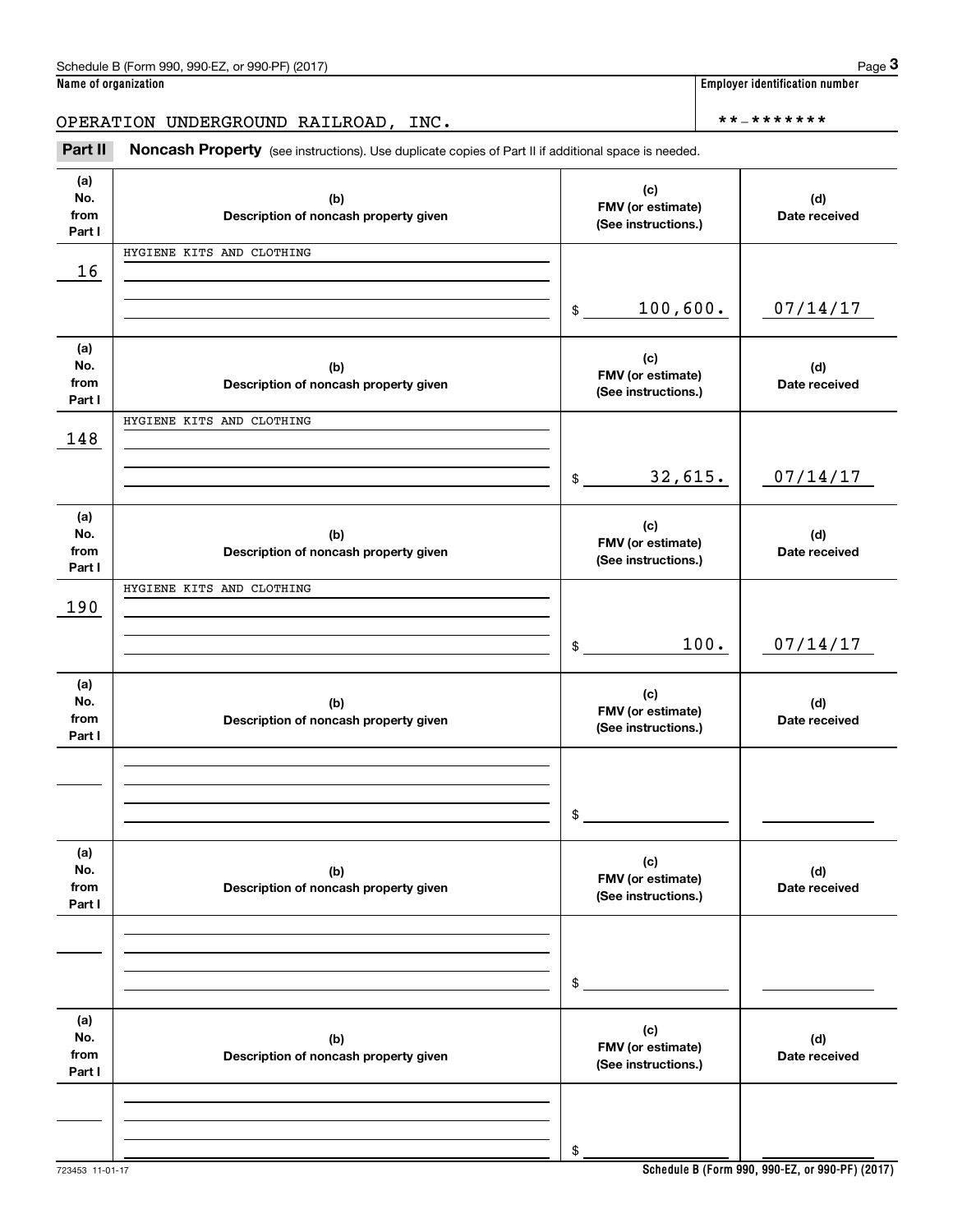| <b>SCHEDULE D</b> |  |
|-------------------|--|
|-------------------|--|

Department of the Treasury Internal Revenue Service

# **SCHEDULE D Supplemental Financial Statements**

(Form 990)<br>
Pepartment of the Treasury<br>
Department of the Treasury<br>
Department of the Treasury<br>
Department of the Treasury<br> **Co to www.irs.gov/Form990 for instructions and the latest information.**<br> **Co to www.irs.gov/Form9** 

| <b>ìo to www.irs.gov/Form990 for instructions and the latest informati</b> |  |
|----------------------------------------------------------------------------|--|



|    | Name of the organization<br>OPERATION UNDERGROUND RAILROAD, INC.                                                                                           |                                                | <b>Employer identification number</b><br>**_******* |
|----|------------------------------------------------------------------------------------------------------------------------------------------------------------|------------------------------------------------|-----------------------------------------------------|
|    | Organizations Maintaining Donor Advised Funds or Other Similar Funds or Accounts. Complete if the<br>Part I                                                |                                                |                                                     |
|    | organization answered "Yes" on Form 990, Part IV, line 6.                                                                                                  |                                                |                                                     |
|    | (a) Donor advised funds                                                                                                                                    |                                                | (b) Funds and other accounts                        |
| 1. |                                                                                                                                                            |                                                |                                                     |
| 2  | Aggregate value of contributions to (during year)                                                                                                          |                                                |                                                     |
| з  | Aggregate value of grants from (during year)                                                                                                               |                                                |                                                     |
| 4  |                                                                                                                                                            |                                                |                                                     |
| 5  | Did the organization inform all donors and donor advisors in writing that the assets held in donor advised funds                                           |                                                |                                                     |
|    |                                                                                                                                                            |                                                | Yes<br>No                                           |
| 6  | Did the organization inform all grantees, donors, and donor advisors in writing that grant funds can be used only                                          |                                                |                                                     |
|    | for charitable purposes and not for the benefit of the donor or donor advisor, or for any other purpose conferring                                         |                                                |                                                     |
|    |                                                                                                                                                            |                                                | Yes<br>No                                           |
|    | Part II<br>Conservation Easements. Complete if the organization answered "Yes" on Form 990, Part IV, line 7.                                               |                                                |                                                     |
| 1  | Purpose(s) of conservation easements held by the organization (check all that apply).                                                                      |                                                |                                                     |
|    | Preservation of land for public use (e.g., recreation or education)                                                                                        |                                                | Preservation of a historically important land area  |
|    | Protection of natural habitat                                                                                                                              | Preservation of a certified historic structure |                                                     |
|    | Preservation of open space                                                                                                                                 |                                                |                                                     |
| 2  | Complete lines 2a through 2d if the organization held a qualified conservation contribution in the form of a conservation easement on the last             |                                                |                                                     |
|    | day of the tax year.                                                                                                                                       |                                                | Held at the End of the Tax Year                     |
| а  | Total number of conservation easements                                                                                                                     |                                                | 2a                                                  |
| b  | Total acreage restricted by conservation easements                                                                                                         |                                                | 2 <sub>b</sub>                                      |
| c  | Number of conservation easements on a certified historic structure included in (a) manufacture of conservation                                             |                                                | 2c                                                  |
| d  | Number of conservation easements included in (c) acquired after 7/25/06, and not on a historic structure                                                   |                                                |                                                     |
|    |                                                                                                                                                            |                                                | 2d                                                  |
| 3  | Number of conservation easements modified, transferred, released, extinguished, or terminated by the organization during the tax                           |                                                |                                                     |
|    | year                                                                                                                                                       |                                                |                                                     |
| 4  | Number of states where property subject to conservation easement is located >                                                                              |                                                |                                                     |
| 5  | Does the organization have a written policy regarding the periodic monitoring, inspection, handling of                                                     |                                                |                                                     |
|    | violations, and enforcement of the conservation easements it holds?                                                                                        |                                                | Yes<br><b>No</b>                                    |
| 6  | Staff and volunteer hours devoted to monitoring, inspecting, handling of violations, and enforcing conservation easements during the year                  |                                                |                                                     |
|    |                                                                                                                                                            |                                                |                                                     |
| 7  | Amount of expenses incurred in monitoring, inspecting, handling of violations, and enforcing conservation easements during the year                        |                                                |                                                     |
|    | $\blacktriangleright$ \$                                                                                                                                   |                                                |                                                     |
| 8  | Does each conservation easement reported on line 2(d) above satisfy the requirements of section 170(h)(4)(B)(i)                                            |                                                |                                                     |
|    | and section $170(h)(4)(B)(ii)?$                                                                                                                            |                                                | Yes<br><b>No</b>                                    |
| 9  | In Part XIII, describe how the organization reports conservation easements in its revenue and expense statement, and balance sheet, and                    |                                                |                                                     |
|    | include, if applicable, the text of the footnote to the organization's financial statements that describes the organization's accounting for               |                                                |                                                     |
|    | conservation easements.<br>Organizations Maintaining Collections of Art, Historical Treasures, or Other Similar Assets.<br>Part III                        |                                                |                                                     |
|    |                                                                                                                                                            |                                                |                                                     |
|    | Complete if the organization answered "Yes" on Form 990, Part IV, line 8.                                                                                  |                                                |                                                     |
|    | 1a If the organization elected, as permitted under SFAS 116 (ASC 958), not to report in its revenue statement and balance sheet works of art,              |                                                |                                                     |
|    | historical treasures, or other similar assets held for public exhibition, education, or research in furtherance of public service, provide, in Part XIII,  |                                                |                                                     |
|    | the text of the footnote to its financial statements that describes these items.                                                                           |                                                |                                                     |
|    | <b>b</b> If the organization elected, as permitted under SFAS 116 (ASC 958), to report in its revenue statement and balance sheet works of art, historical |                                                |                                                     |
|    | treasures, or other similar assets held for public exhibition, education, or research in furtherance of public service, provide the following amounts      |                                                |                                                     |
|    | relating to these items:                                                                                                                                   |                                                |                                                     |
|    |                                                                                                                                                            |                                                | $\triangleright$ \$                                 |
|    | (ii) Assets included in Form 990, Part X                                                                                                                   |                                                | $\blacktriangleright$ \$                            |
| 2  | If the organization received or held works of art, historical treasures, or other similar assets for financial gain, provide                               |                                                |                                                     |
|    | the following amounts required to be reported under SFAS 116 (ASC 958) relating to these items:                                                            |                                                |                                                     |
|    | a Revenue included on Form 990, Part VIII, line 1 [2000] [2000] [2000] [2000] [2000] [2000] [2000] [2000] [2000                                            |                                                | $\blacktriangleright$ \$                            |
|    |                                                                                                                                                            |                                                | $\blacktriangleright$ \$                            |

732051 10-09-17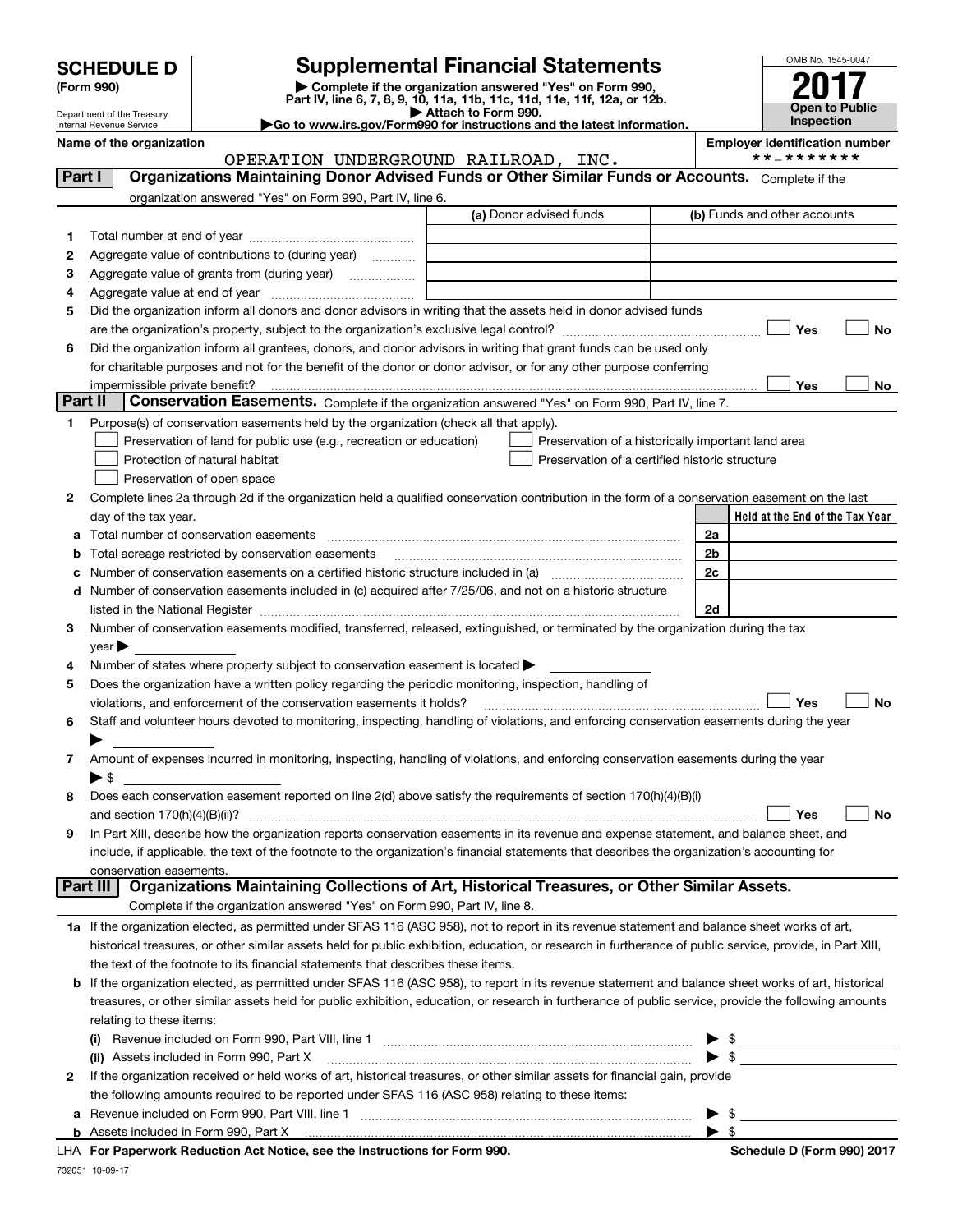|               | Schedule D (Form 990) 2017<br>Organizations Maintaining Collections of Art, Historical Treasures, or Other Similar Assets (continued)<br>Part III                                                                                                                                                                                               | OPERATION UNDERGROUND RAILROAD, INC.    |   |                |                                                                                                               |  |                                 | **_******* |                | Page 2                                     |  |
|---------------|-------------------------------------------------------------------------------------------------------------------------------------------------------------------------------------------------------------------------------------------------------------------------------------------------------------------------------------------------|-----------------------------------------|---|----------------|---------------------------------------------------------------------------------------------------------------|--|---------------------------------|------------|----------------|--------------------------------------------|--|
| 3             | Using the organization's acquisition, accession, and other records, check any of the following that are a significant use of its collection items                                                                                                                                                                                               |                                         |   |                |                                                                                                               |  |                                 |            |                |                                            |  |
|               | (check all that apply):                                                                                                                                                                                                                                                                                                                         |                                         |   |                |                                                                                                               |  |                                 |            |                |                                            |  |
| a             | Public exhibition                                                                                                                                                                                                                                                                                                                               | d                                       |   |                | Loan or exchange programs                                                                                     |  |                                 |            |                |                                            |  |
| b             | Scholarly research                                                                                                                                                                                                                                                                                                                              |                                         |   |                | Other and the contract of the contract of the contract of the contract of the contract of the contract of the |  |                                 |            |                |                                            |  |
| c             | Preservation for future generations                                                                                                                                                                                                                                                                                                             |                                         |   |                |                                                                                                               |  |                                 |            |                |                                            |  |
| 4             | Provide a description of the organization's collections and explain how they further the organization's exempt purpose in Part XIII.                                                                                                                                                                                                            |                                         |   |                |                                                                                                               |  |                                 |            |                |                                            |  |
| 5             | During the year, did the organization solicit or receive donations of art, historical treasures, or other similar assets                                                                                                                                                                                                                        |                                         |   |                |                                                                                                               |  |                                 |            |                |                                            |  |
|               | to be sold to raise funds rather than to be maintained as part of the organization's collection?                                                                                                                                                                                                                                                |                                         |   |                |                                                                                                               |  |                                 |            | Yes            | No                                         |  |
|               | <b>Part IV</b><br>Escrow and Custodial Arrangements. Complete if the organization answered "Yes" on Form 990, Part IV, line 9, or                                                                                                                                                                                                               |                                         |   |                |                                                                                                               |  |                                 |            |                |                                            |  |
|               | reported an amount on Form 990, Part X, line 21.                                                                                                                                                                                                                                                                                                |                                         |   |                |                                                                                                               |  |                                 |            |                |                                            |  |
|               | 1a Is the organization an agent, trustee, custodian or other intermediary for contributions or other assets not included                                                                                                                                                                                                                        |                                         |   |                |                                                                                                               |  |                                 |            |                |                                            |  |
|               | on Form 990, Part X? [11] matter contracts and contracts and contracts are contracted as a function of the set of the set of the set of the set of the set of the set of the set of the set of the set of the set of the set o                                                                                                                  |                                         |   |                |                                                                                                               |  |                                 |            | Yes            | No                                         |  |
|               | b If "Yes," explain the arrangement in Part XIII and complete the following table:                                                                                                                                                                                                                                                              |                                         |   |                |                                                                                                               |  |                                 |            |                |                                            |  |
|               |                                                                                                                                                                                                                                                                                                                                                 |                                         |   |                |                                                                                                               |  |                                 |            | Amount         |                                            |  |
|               | c Beginning balance measurements and the contract of the contract of the contract of the contract of the contract of the contract of the contract of the contract of the contract of the contract of the contract of the contr                                                                                                                  |                                         |   |                |                                                                                                               |  | 1c<br>1d                        |            |                |                                            |  |
|               | d Additions during the year measurements are all an according to the year measurement of the year measurement<br>e Distributions during the year manufactured and continuum and control of the control of the control of the control of the control of the control of the control of the control of the control of the control of the control o |                                         |   |                |                                                                                                               |  | 1e                              |            |                |                                            |  |
| Ť.            | Ending balance manufactured and contract the contract of the contract of the contract of the contract of the contract of the contract of the contract of the contract of the contract of the contract of the contract of the c                                                                                                                  |                                         |   |                |                                                                                                               |  | 1f                              |            |                |                                            |  |
|               | 2a Did the organization include an amount on Form 990, Part X, line 21, for escrow or custodial account liability?                                                                                                                                                                                                                              |                                         |   |                |                                                                                                               |  |                                 |            | Yes            | No                                         |  |
|               | <b>b</b> If "Yes," explain the arrangement in Part XIII. Check here if the explanation has been provided on Part XIII                                                                                                                                                                                                                           |                                         |   |                |                                                                                                               |  |                                 |            |                |                                            |  |
| <b>Part V</b> | Endowment Funds. Complete if the organization answered "Yes" on Form 990, Part IV, line 10.                                                                                                                                                                                                                                                     |                                         |   |                |                                                                                                               |  |                                 |            |                |                                            |  |
|               |                                                                                                                                                                                                                                                                                                                                                 | (a) Current year                        |   | (b) Prior year | (c) Two years back                                                                                            |  |                                 |            |                | (d) Three years back   (e) Four years back |  |
|               | 1a Beginning of year balance                                                                                                                                                                                                                                                                                                                    |                                         |   |                |                                                                                                               |  |                                 |            |                |                                            |  |
|               |                                                                                                                                                                                                                                                                                                                                                 |                                         |   |                |                                                                                                               |  |                                 |            |                |                                            |  |
| c             | Net investment earnings, gains, and losses                                                                                                                                                                                                                                                                                                      |                                         |   |                |                                                                                                               |  |                                 |            |                |                                            |  |
|               |                                                                                                                                                                                                                                                                                                                                                 |                                         |   |                |                                                                                                               |  |                                 |            |                |                                            |  |
|               | e Other expenditures for facilities                                                                                                                                                                                                                                                                                                             |                                         |   |                |                                                                                                               |  |                                 |            |                |                                            |  |
|               | and programs                                                                                                                                                                                                                                                                                                                                    |                                         |   |                |                                                                                                               |  |                                 |            |                |                                            |  |
|               | f Administrative expenses                                                                                                                                                                                                                                                                                                                       |                                         |   |                |                                                                                                               |  |                                 |            |                |                                            |  |
| g             |                                                                                                                                                                                                                                                                                                                                                 |                                         |   |                |                                                                                                               |  |                                 |            |                |                                            |  |
| 2             | Provide the estimated percentage of the current year end balance (line 1g, column (a)) held as:                                                                                                                                                                                                                                                 |                                         |   |                |                                                                                                               |  |                                 |            |                |                                            |  |
| а             | Board designated or quasi-endowment >                                                                                                                                                                                                                                                                                                           |                                         | % |                |                                                                                                               |  |                                 |            |                |                                            |  |
|               | <b>b</b> Permanent endowment $\blacktriangleright$                                                                                                                                                                                                                                                                                              | %                                       |   |                |                                                                                                               |  |                                 |            |                |                                            |  |
|               | <b>c</b> Temporarily restricted endowment $\blacktriangleright$                                                                                                                                                                                                                                                                                 | %                                       |   |                |                                                                                                               |  |                                 |            |                |                                            |  |
|               | The percentages on lines 2a, 2b, and 2c should equal 100%.                                                                                                                                                                                                                                                                                      |                                         |   |                |                                                                                                               |  |                                 |            |                |                                            |  |
|               | 3a Are there endowment funds not in the possession of the organization that are held and administered for the organization                                                                                                                                                                                                                      |                                         |   |                |                                                                                                               |  |                                 |            |                |                                            |  |
|               | by:                                                                                                                                                                                                                                                                                                                                             |                                         |   |                |                                                                                                               |  |                                 |            |                | Yes<br>No                                  |  |
|               | (i)                                                                                                                                                                                                                                                                                                                                             |                                         |   |                |                                                                                                               |  |                                 |            | 3a(i)          |                                            |  |
|               |                                                                                                                                                                                                                                                                                                                                                 |                                         |   |                |                                                                                                               |  |                                 |            | 3a(ii)         |                                            |  |
|               |                                                                                                                                                                                                                                                                                                                                                 |                                         |   |                |                                                                                                               |  |                                 |            | 3b             |                                            |  |
| 4             | Describe in Part XIII the intended uses of the organization's endowment funds.<br>Land, Buildings, and Equipment.<br><b>Part VI</b>                                                                                                                                                                                                             |                                         |   |                |                                                                                                               |  |                                 |            |                |                                            |  |
|               | Complete if the organization answered "Yes" on Form 990, Part IV, line 11a. See Form 990, Part X, line 10.                                                                                                                                                                                                                                      |                                         |   |                |                                                                                                               |  |                                 |            |                |                                            |  |
|               |                                                                                                                                                                                                                                                                                                                                                 |                                         |   |                | (b) Cost or other                                                                                             |  |                                 |            |                |                                            |  |
|               | Description of property                                                                                                                                                                                                                                                                                                                         | (a) Cost or other<br>basis (investment) |   |                | basis (other)                                                                                                 |  | (c) Accumulated<br>depreciation |            | (d) Book value |                                            |  |
|               |                                                                                                                                                                                                                                                                                                                                                 |                                         |   |                |                                                                                                               |  |                                 |            |                |                                            |  |
|               |                                                                                                                                                                                                                                                                                                                                                 |                                         |   |                |                                                                                                               |  |                                 |            |                |                                            |  |
|               |                                                                                                                                                                                                                                                                                                                                                 |                                         |   |                |                                                                                                               |  |                                 |            |                |                                            |  |
|               |                                                                                                                                                                                                                                                                                                                                                 |                                         |   |                |                                                                                                               |  |                                 |            |                |                                            |  |
|               |                                                                                                                                                                                                                                                                                                                                                 |                                         |   |                | 790,542.                                                                                                      |  | 204,762.                        |            |                | 585,780.                                   |  |
|               |                                                                                                                                                                                                                                                                                                                                                 |                                         |   |                |                                                                                                               |  |                                 |            |                | 585,780.                                   |  |

**Schedule D (Form 990) 2017**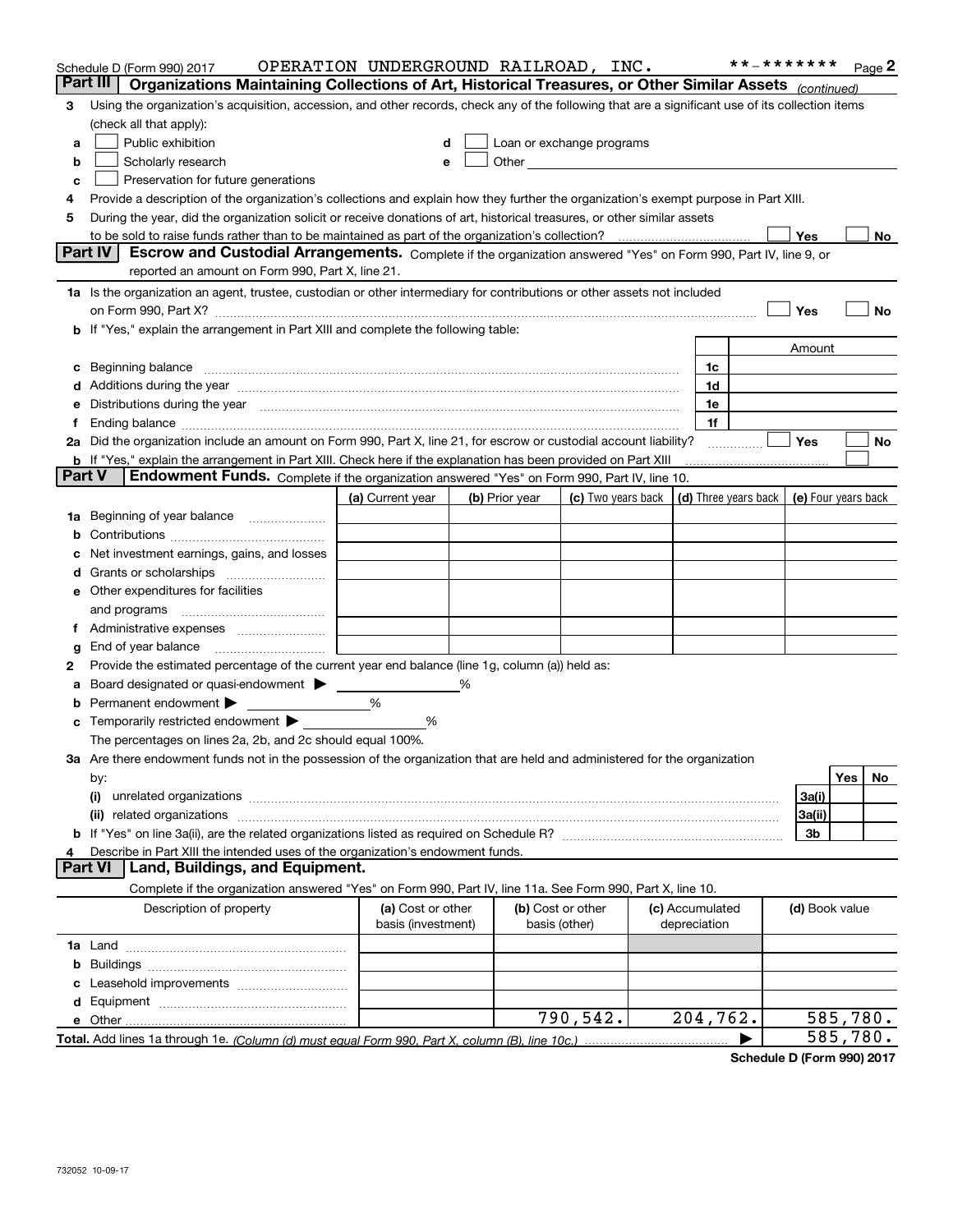| Schedule D (Form 990) 2017                                                                                                                           | OPERATION UNDERGROUND RAILROAD, INC. |                       | **_*******<br>Page $3$                                    |
|------------------------------------------------------------------------------------------------------------------------------------------------------|--------------------------------------|-----------------------|-----------------------------------------------------------|
| <b>Part VII</b> Investments - Other Securities.                                                                                                      |                                      |                       |                                                           |
| Complete if the organization answered "Yes" on Form 990, Part IV, line 11b. See Form 990, Part X, line 12.                                           |                                      |                       |                                                           |
| (a) Description of security or category (including name of security)                                                                                 | (b) Book value                       |                       | (c) Method of valuation: Cost or end-of-year market value |
|                                                                                                                                                      |                                      |                       |                                                           |
|                                                                                                                                                      |                                      |                       |                                                           |
| (3) Other                                                                                                                                            |                                      |                       |                                                           |
| (A)                                                                                                                                                  |                                      |                       |                                                           |
| (B)                                                                                                                                                  |                                      |                       |                                                           |
| (C)                                                                                                                                                  |                                      |                       |                                                           |
| (D)                                                                                                                                                  |                                      |                       |                                                           |
| (E)                                                                                                                                                  |                                      |                       |                                                           |
| (F)                                                                                                                                                  |                                      |                       |                                                           |
| (G)                                                                                                                                                  |                                      |                       |                                                           |
| (H)                                                                                                                                                  |                                      |                       |                                                           |
| Total. (Col. (b) must equal Form 990, Part X, col. (B) line 12.)                                                                                     |                                      |                       |                                                           |
| Part VIII Investments - Program Related.                                                                                                             |                                      |                       |                                                           |
| Complete if the organization answered "Yes" on Form 990, Part IV, line 11c. See Form 990, Part X, line 13.                                           |                                      |                       |                                                           |
| (a) Description of investment                                                                                                                        | (b) Book value                       |                       | (c) Method of valuation: Cost or end-of-year market value |
| <b>MUTUAL FUNDS</b><br>(1)                                                                                                                           | 1,966,224.                           |                       | END-OF-YEAR MARKET VALUE                                  |
| ETFS AND CEFS<br>(2)                                                                                                                                 | 2,180,574.                           |                       | END-OF-YEAR MARKET VALUE                                  |
| (3)                                                                                                                                                  |                                      |                       |                                                           |
| (4)                                                                                                                                                  |                                      |                       |                                                           |
| (5)                                                                                                                                                  |                                      |                       |                                                           |
| (6)                                                                                                                                                  |                                      |                       |                                                           |
| (7)                                                                                                                                                  |                                      |                       |                                                           |
| (8)                                                                                                                                                  |                                      |                       |                                                           |
| (9)                                                                                                                                                  |                                      |                       |                                                           |
| Total. (Col. (b) must equal Form 990, Part X, col. (B) line $13.$ )                                                                                  | 4, 146, 798.                         |                       |                                                           |
| <b>Other Assets.</b><br><b>Part IX</b>                                                                                                               |                                      |                       |                                                           |
| Complete if the organization answered "Yes" on Form 990, Part IV, line 11d. See Form 990, Part X, line 15.                                           |                                      |                       |                                                           |
|                                                                                                                                                      | (a) Description                      |                       | (b) Book value                                            |
| (1)                                                                                                                                                  |                                      |                       |                                                           |
| (2)                                                                                                                                                  |                                      |                       |                                                           |
| (3)                                                                                                                                                  |                                      |                       |                                                           |
| (4)                                                                                                                                                  |                                      |                       |                                                           |
| (5)                                                                                                                                                  |                                      |                       |                                                           |
| (6)                                                                                                                                                  |                                      |                       |                                                           |
| (7)                                                                                                                                                  |                                      |                       |                                                           |
| (8)                                                                                                                                                  |                                      |                       |                                                           |
| (9)                                                                                                                                                  |                                      |                       |                                                           |
|                                                                                                                                                      |                                      |                       |                                                           |
| Part X<br><b>Other Liabilities.</b>                                                                                                                  |                                      |                       |                                                           |
| Complete if the organization answered "Yes" on Form 990, Part IV, line 11e or 11f. See Form 990, Part X, line 25.                                    |                                      |                       |                                                           |
| (a) Description of liability<br>1.                                                                                                                   |                                      | (b) Book value        |                                                           |
| (1)<br>Federal income taxes                                                                                                                          |                                      |                       |                                                           |
| <b>ACCRUED EXPENSES</b><br>(2)                                                                                                                       |                                      | $\overline{2}$ , 031. |                                                           |
| (3)                                                                                                                                                  |                                      |                       |                                                           |
| (4)                                                                                                                                                  |                                      |                       |                                                           |
| (5)                                                                                                                                                  |                                      |                       |                                                           |
| (6)                                                                                                                                                  |                                      |                       |                                                           |
| (7)                                                                                                                                                  |                                      |                       |                                                           |
| (8)                                                                                                                                                  |                                      |                       |                                                           |
| (9)                                                                                                                                                  |                                      |                       |                                                           |
| Total. (Column (b) must equal Form 990, Part X, col. (B) line 25.)                                                                                   |                                      | 2,031.                |                                                           |
| 2. Liability for uncertain tax positions. In Part XIII, provide the text of the footnote to the organization's financial statements that reports the |                                      |                       |                                                           |

Liability for uncertain tax positions. In Part XIII, provide the text of the footnote to the organization's financial statements that reports the organization's liability for uncertain tax positions under FIN 48 (ASC 740). Check here if the text of the footnote has been provided in Part XIII

┓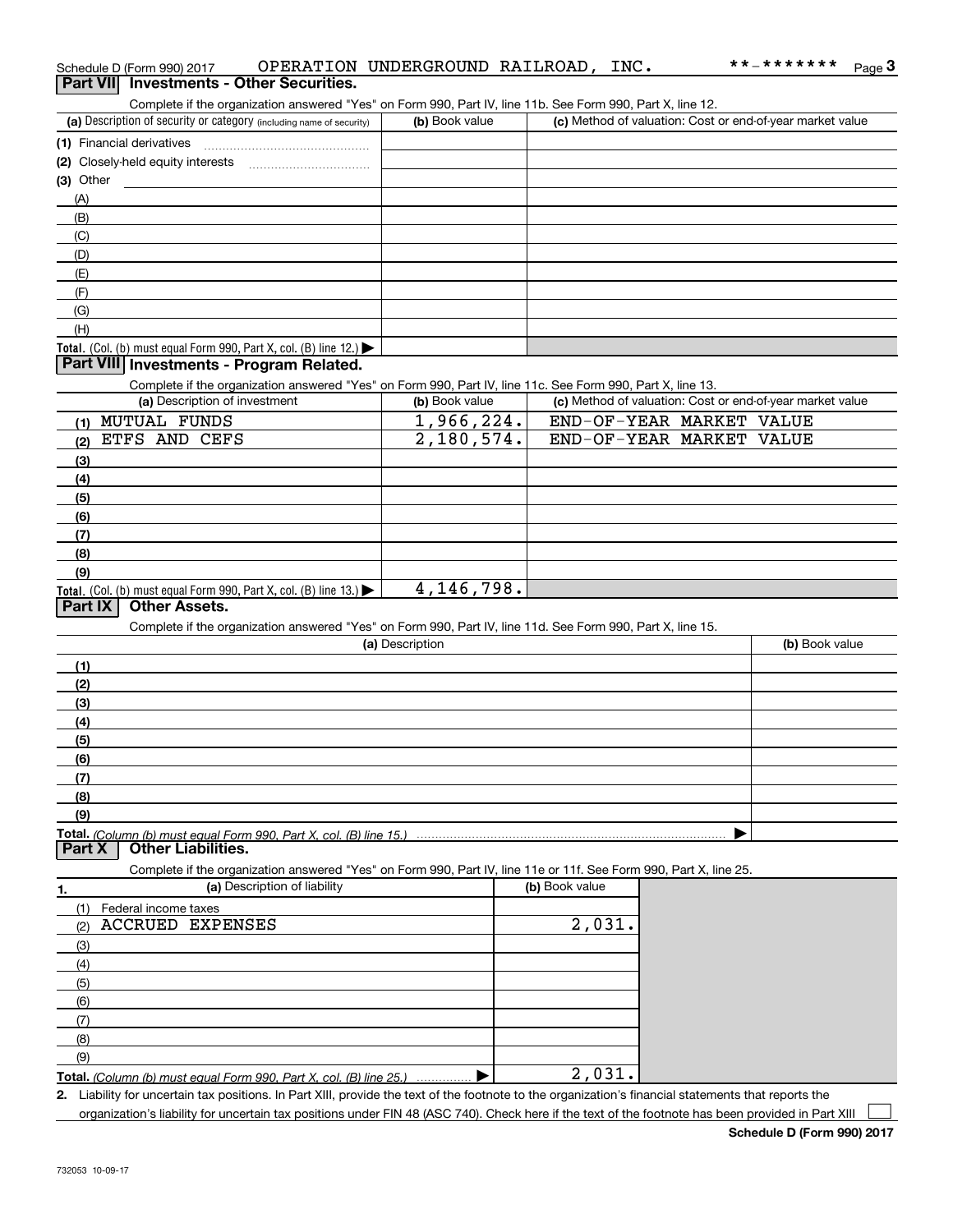| <b>Part XI</b><br>Reconciliation of Revenue per Audited Financial Statements With Revenue per Return.<br>Complete if the organization answered "Yes" on Form 990, Part IV, line 12a.<br>12,792,184.<br>$\blacksquare$<br>Total revenue, gains, and other support per audited financial statements<br>1<br>Amounts included on line 1 but not on Form 990, Part VIII, line 12:<br>$\mathbf{2}$<br><u>131,314.</u><br>2a<br>a<br>2 <sub>b</sub><br>b<br>2c<br>Recoveries of prior year grants [111] matter contracts and prior year grants and matter contracts and all all<br>2d<br>Other (Describe in Part XIII.) <b>Construction Contract Construction</b> [<br>d<br>131,314.<br>Add lines 2a through 2d<br>2e<br>е<br>12,660,870.<br>$\mathbf{3}$<br>з<br>Amounts included on Form 990, Part VIII, line 12, but not on line 1:<br>4<br>4a<br>a<br>4b<br>Other (Describe in Part XIII.) <b>Construction Construction</b> Chern Construction Chern Chern Chern Chern Chern Chern<br>Add lines 4a and 4b<br>c.<br>4c<br>12,660,870.<br>5<br>Part XII   Reconciliation of Expenses per Audited Financial Statements With Expenses per Return.<br>Complete if the organization answered "Yes" on Form 990, Part IV, line 12a.<br>7,083,608.<br>$\blacksquare$<br>Total expenses and losses per audited financial statements<br>1<br>Amounts included on line 1 but not on Form 990, Part IX, line 25:<br>2<br>2a<br>a<br>2 <sub>b</sub><br>b<br>2c<br>2d<br>d<br>υ.<br>Add lines 2a through 2d <b>continuum contract and all contract and all contract and all contract and all contract and all contract and all contract and all contract and all contract and all contract and all contract and all </b><br>2e<br>e<br>7,083,608.<br>3<br>3<br>Amounts included on Form 990, Part IX, line 25, but not on line 1:<br>4<br>Investment expenses not included on Form 990, Part VIII, line 7b [100] [100] [100] [100] [100] [100] [100] [10<br>4a<br>a<br>4 <sub>b</sub><br>Other (Describe in Part XIII.)<br>Add lines 4a and 4b<br>4c<br>7,083,608.<br>5<br>Total expenses. Add lines 3 and 4c. (This must equal Form 990, Part I, line 18.) <b>Conservers</b> manufactured in the<br>Part XIII Supplemental Information. | OPERATION UNDERGROUND RAILROAD, INC.<br>Schedule D (Form 990) 2017 |  | * * _ * * * * * * *<br>Page $4$ |
|--------------------------------------------------------------------------------------------------------------------------------------------------------------------------------------------------------------------------------------------------------------------------------------------------------------------------------------------------------------------------------------------------------------------------------------------------------------------------------------------------------------------------------------------------------------------------------------------------------------------------------------------------------------------------------------------------------------------------------------------------------------------------------------------------------------------------------------------------------------------------------------------------------------------------------------------------------------------------------------------------------------------------------------------------------------------------------------------------------------------------------------------------------------------------------------------------------------------------------------------------------------------------------------------------------------------------------------------------------------------------------------------------------------------------------------------------------------------------------------------------------------------------------------------------------------------------------------------------------------------------------------------------------------------------------------------------------------------------------------------------------------------------------------------------------------------------------------------------------------------------------------------------------------------------------------------------------------------------------------------------------------------------------------------------------------------------------------------------------------------------------------------------------------------------------------------------------------------------|--------------------------------------------------------------------|--|---------------------------------|
|                                                                                                                                                                                                                                                                                                                                                                                                                                                                                                                                                                                                                                                                                                                                                                                                                                                                                                                                                                                                                                                                                                                                                                                                                                                                                                                                                                                                                                                                                                                                                                                                                                                                                                                                                                                                                                                                                                                                                                                                                                                                                                                                                                                                                          |                                                                    |  |                                 |
|                                                                                                                                                                                                                                                                                                                                                                                                                                                                                                                                                                                                                                                                                                                                                                                                                                                                                                                                                                                                                                                                                                                                                                                                                                                                                                                                                                                                                                                                                                                                                                                                                                                                                                                                                                                                                                                                                                                                                                                                                                                                                                                                                                                                                          |                                                                    |  |                                 |
|                                                                                                                                                                                                                                                                                                                                                                                                                                                                                                                                                                                                                                                                                                                                                                                                                                                                                                                                                                                                                                                                                                                                                                                                                                                                                                                                                                                                                                                                                                                                                                                                                                                                                                                                                                                                                                                                                                                                                                                                                                                                                                                                                                                                                          |                                                                    |  |                                 |
|                                                                                                                                                                                                                                                                                                                                                                                                                                                                                                                                                                                                                                                                                                                                                                                                                                                                                                                                                                                                                                                                                                                                                                                                                                                                                                                                                                                                                                                                                                                                                                                                                                                                                                                                                                                                                                                                                                                                                                                                                                                                                                                                                                                                                          |                                                                    |  |                                 |
|                                                                                                                                                                                                                                                                                                                                                                                                                                                                                                                                                                                                                                                                                                                                                                                                                                                                                                                                                                                                                                                                                                                                                                                                                                                                                                                                                                                                                                                                                                                                                                                                                                                                                                                                                                                                                                                                                                                                                                                                                                                                                                                                                                                                                          |                                                                    |  |                                 |
|                                                                                                                                                                                                                                                                                                                                                                                                                                                                                                                                                                                                                                                                                                                                                                                                                                                                                                                                                                                                                                                                                                                                                                                                                                                                                                                                                                                                                                                                                                                                                                                                                                                                                                                                                                                                                                                                                                                                                                                                                                                                                                                                                                                                                          |                                                                    |  |                                 |
|                                                                                                                                                                                                                                                                                                                                                                                                                                                                                                                                                                                                                                                                                                                                                                                                                                                                                                                                                                                                                                                                                                                                                                                                                                                                                                                                                                                                                                                                                                                                                                                                                                                                                                                                                                                                                                                                                                                                                                                                                                                                                                                                                                                                                          |                                                                    |  |                                 |
|                                                                                                                                                                                                                                                                                                                                                                                                                                                                                                                                                                                                                                                                                                                                                                                                                                                                                                                                                                                                                                                                                                                                                                                                                                                                                                                                                                                                                                                                                                                                                                                                                                                                                                                                                                                                                                                                                                                                                                                                                                                                                                                                                                                                                          |                                                                    |  |                                 |
|                                                                                                                                                                                                                                                                                                                                                                                                                                                                                                                                                                                                                                                                                                                                                                                                                                                                                                                                                                                                                                                                                                                                                                                                                                                                                                                                                                                                                                                                                                                                                                                                                                                                                                                                                                                                                                                                                                                                                                                                                                                                                                                                                                                                                          |                                                                    |  |                                 |
|                                                                                                                                                                                                                                                                                                                                                                                                                                                                                                                                                                                                                                                                                                                                                                                                                                                                                                                                                                                                                                                                                                                                                                                                                                                                                                                                                                                                                                                                                                                                                                                                                                                                                                                                                                                                                                                                                                                                                                                                                                                                                                                                                                                                                          |                                                                    |  |                                 |
|                                                                                                                                                                                                                                                                                                                                                                                                                                                                                                                                                                                                                                                                                                                                                                                                                                                                                                                                                                                                                                                                                                                                                                                                                                                                                                                                                                                                                                                                                                                                                                                                                                                                                                                                                                                                                                                                                                                                                                                                                                                                                                                                                                                                                          |                                                                    |  |                                 |
|                                                                                                                                                                                                                                                                                                                                                                                                                                                                                                                                                                                                                                                                                                                                                                                                                                                                                                                                                                                                                                                                                                                                                                                                                                                                                                                                                                                                                                                                                                                                                                                                                                                                                                                                                                                                                                                                                                                                                                                                                                                                                                                                                                                                                          |                                                                    |  |                                 |
|                                                                                                                                                                                                                                                                                                                                                                                                                                                                                                                                                                                                                                                                                                                                                                                                                                                                                                                                                                                                                                                                                                                                                                                                                                                                                                                                                                                                                                                                                                                                                                                                                                                                                                                                                                                                                                                                                                                                                                                                                                                                                                                                                                                                                          |                                                                    |  |                                 |
|                                                                                                                                                                                                                                                                                                                                                                                                                                                                                                                                                                                                                                                                                                                                                                                                                                                                                                                                                                                                                                                                                                                                                                                                                                                                                                                                                                                                                                                                                                                                                                                                                                                                                                                                                                                                                                                                                                                                                                                                                                                                                                                                                                                                                          |                                                                    |  |                                 |
|                                                                                                                                                                                                                                                                                                                                                                                                                                                                                                                                                                                                                                                                                                                                                                                                                                                                                                                                                                                                                                                                                                                                                                                                                                                                                                                                                                                                                                                                                                                                                                                                                                                                                                                                                                                                                                                                                                                                                                                                                                                                                                                                                                                                                          |                                                                    |  |                                 |
|                                                                                                                                                                                                                                                                                                                                                                                                                                                                                                                                                                                                                                                                                                                                                                                                                                                                                                                                                                                                                                                                                                                                                                                                                                                                                                                                                                                                                                                                                                                                                                                                                                                                                                                                                                                                                                                                                                                                                                                                                                                                                                                                                                                                                          |                                                                    |  |                                 |
|                                                                                                                                                                                                                                                                                                                                                                                                                                                                                                                                                                                                                                                                                                                                                                                                                                                                                                                                                                                                                                                                                                                                                                                                                                                                                                                                                                                                                                                                                                                                                                                                                                                                                                                                                                                                                                                                                                                                                                                                                                                                                                                                                                                                                          |                                                                    |  |                                 |
|                                                                                                                                                                                                                                                                                                                                                                                                                                                                                                                                                                                                                                                                                                                                                                                                                                                                                                                                                                                                                                                                                                                                                                                                                                                                                                                                                                                                                                                                                                                                                                                                                                                                                                                                                                                                                                                                                                                                                                                                                                                                                                                                                                                                                          |                                                                    |  |                                 |
|                                                                                                                                                                                                                                                                                                                                                                                                                                                                                                                                                                                                                                                                                                                                                                                                                                                                                                                                                                                                                                                                                                                                                                                                                                                                                                                                                                                                                                                                                                                                                                                                                                                                                                                                                                                                                                                                                                                                                                                                                                                                                                                                                                                                                          |                                                                    |  |                                 |
|                                                                                                                                                                                                                                                                                                                                                                                                                                                                                                                                                                                                                                                                                                                                                                                                                                                                                                                                                                                                                                                                                                                                                                                                                                                                                                                                                                                                                                                                                                                                                                                                                                                                                                                                                                                                                                                                                                                                                                                                                                                                                                                                                                                                                          |                                                                    |  |                                 |
|                                                                                                                                                                                                                                                                                                                                                                                                                                                                                                                                                                                                                                                                                                                                                                                                                                                                                                                                                                                                                                                                                                                                                                                                                                                                                                                                                                                                                                                                                                                                                                                                                                                                                                                                                                                                                                                                                                                                                                                                                                                                                                                                                                                                                          |                                                                    |  |                                 |
|                                                                                                                                                                                                                                                                                                                                                                                                                                                                                                                                                                                                                                                                                                                                                                                                                                                                                                                                                                                                                                                                                                                                                                                                                                                                                                                                                                                                                                                                                                                                                                                                                                                                                                                                                                                                                                                                                                                                                                                                                                                                                                                                                                                                                          |                                                                    |  |                                 |
|                                                                                                                                                                                                                                                                                                                                                                                                                                                                                                                                                                                                                                                                                                                                                                                                                                                                                                                                                                                                                                                                                                                                                                                                                                                                                                                                                                                                                                                                                                                                                                                                                                                                                                                                                                                                                                                                                                                                                                                                                                                                                                                                                                                                                          |                                                                    |  |                                 |
|                                                                                                                                                                                                                                                                                                                                                                                                                                                                                                                                                                                                                                                                                                                                                                                                                                                                                                                                                                                                                                                                                                                                                                                                                                                                                                                                                                                                                                                                                                                                                                                                                                                                                                                                                                                                                                                                                                                                                                                                                                                                                                                                                                                                                          |                                                                    |  |                                 |
|                                                                                                                                                                                                                                                                                                                                                                                                                                                                                                                                                                                                                                                                                                                                                                                                                                                                                                                                                                                                                                                                                                                                                                                                                                                                                                                                                                                                                                                                                                                                                                                                                                                                                                                                                                                                                                                                                                                                                                                                                                                                                                                                                                                                                          |                                                                    |  |                                 |
|                                                                                                                                                                                                                                                                                                                                                                                                                                                                                                                                                                                                                                                                                                                                                                                                                                                                                                                                                                                                                                                                                                                                                                                                                                                                                                                                                                                                                                                                                                                                                                                                                                                                                                                                                                                                                                                                                                                                                                                                                                                                                                                                                                                                                          |                                                                    |  |                                 |
|                                                                                                                                                                                                                                                                                                                                                                                                                                                                                                                                                                                                                                                                                                                                                                                                                                                                                                                                                                                                                                                                                                                                                                                                                                                                                                                                                                                                                                                                                                                                                                                                                                                                                                                                                                                                                                                                                                                                                                                                                                                                                                                                                                                                                          |                                                                    |  |                                 |
|                                                                                                                                                                                                                                                                                                                                                                                                                                                                                                                                                                                                                                                                                                                                                                                                                                                                                                                                                                                                                                                                                                                                                                                                                                                                                                                                                                                                                                                                                                                                                                                                                                                                                                                                                                                                                                                                                                                                                                                                                                                                                                                                                                                                                          |                                                                    |  |                                 |
|                                                                                                                                                                                                                                                                                                                                                                                                                                                                                                                                                                                                                                                                                                                                                                                                                                                                                                                                                                                                                                                                                                                                                                                                                                                                                                                                                                                                                                                                                                                                                                                                                                                                                                                                                                                                                                                                                                                                                                                                                                                                                                                                                                                                                          |                                                                    |  |                                 |
|                                                                                                                                                                                                                                                                                                                                                                                                                                                                                                                                                                                                                                                                                                                                                                                                                                                                                                                                                                                                                                                                                                                                                                                                                                                                                                                                                                                                                                                                                                                                                                                                                                                                                                                                                                                                                                                                                                                                                                                                                                                                                                                                                                                                                          |                                                                    |  |                                 |
|                                                                                                                                                                                                                                                                                                                                                                                                                                                                                                                                                                                                                                                                                                                                                                                                                                                                                                                                                                                                                                                                                                                                                                                                                                                                                                                                                                                                                                                                                                                                                                                                                                                                                                                                                                                                                                                                                                                                                                                                                                                                                                                                                                                                                          |                                                                    |  |                                 |

Provide the descriptions required for Part II, lines 3, 5, and 9; Part III, lines 1a and 4; Part IV, lines 1b and 2b; Part V, line 4; Part X, line 2; Part XI, lines 2d and 4b; and Part XII, lines 2d and 4b. Also complete this part to provide any additional information.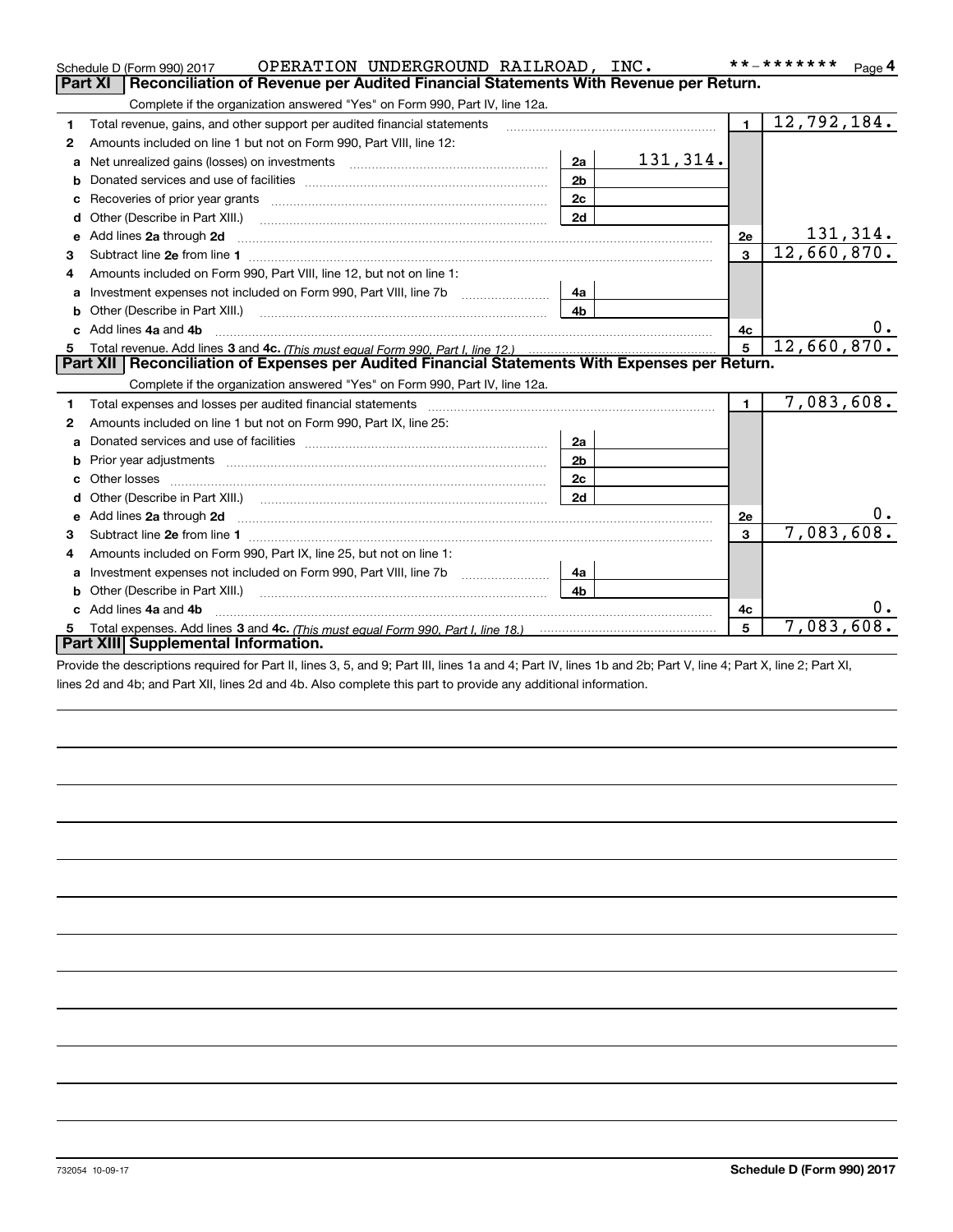# **SCHEDULE F Statement of Activities Outside the United States**

**| Complete if the organization answered "Yes" on Form 990, Part IV, line 14b, 15, or 16.**

**| Attach to Form 990.**

**| Go to www.irs.gov/Form990 for instructions and the latest information.**

**2For grantmakers.**  Describe in Part V the organization's procedures for monitoring the use of its grants and other assistance outside the

**Part I**  $\parallel$  General Information on Activities Outside the United States. Complete if the organization answered "Yes" on

OPERATION UNDERGROUND RAILROAD, INC.  $\left| \begin{array}{ccc} * & * & * & * & * \ * & * & * & * \ * & * & * & * \end{array} \right|$ 

**1For grantmakers.**  Does the organization maintain records to substantiate the amount of its grants and other assistance,

the grantees' eligibility for the grants or assistance, and the selection criteria used to award the grants or assistance?

| (b) Number of<br>offices<br>in the region | employees,<br>agents, and<br>independent<br>contractors<br>in the region | (by type) (such as, fundraising, pro-<br>gram services, investments, grants to<br>recipients located in the region) | (e) If activity listed in (d)<br>is a program service,<br>describe specific type<br>of service(s) in the region                                                                                          | (f) Total<br>expenditures<br>for and<br>investments<br>in the region                                                                                                                                                                                                                                                                                                                                                                                                                                                                                                                                                                                                                                                                                                        |
|-------------------------------------------|--------------------------------------------------------------------------|---------------------------------------------------------------------------------------------------------------------|----------------------------------------------------------------------------------------------------------------------------------------------------------------------------------------------------------|-----------------------------------------------------------------------------------------------------------------------------------------------------------------------------------------------------------------------------------------------------------------------------------------------------------------------------------------------------------------------------------------------------------------------------------------------------------------------------------------------------------------------------------------------------------------------------------------------------------------------------------------------------------------------------------------------------------------------------------------------------------------------------|
|                                           |                                                                          |                                                                                                                     |                                                                                                                                                                                                          |                                                                                                                                                                                                                                                                                                                                                                                                                                                                                                                                                                                                                                                                                                                                                                             |
|                                           |                                                                          |                                                                                                                     |                                                                                                                                                                                                          |                                                                                                                                                                                                                                                                                                                                                                                                                                                                                                                                                                                                                                                                                                                                                                             |
|                                           |                                                                          |                                                                                                                     |                                                                                                                                                                                                          |                                                                                                                                                                                                                                                                                                                                                                                                                                                                                                                                                                                                                                                                                                                                                                             |
| 0                                         | 2                                                                        |                                                                                                                     |                                                                                                                                                                                                          | 829,809.                                                                                                                                                                                                                                                                                                                                                                                                                                                                                                                                                                                                                                                                                                                                                                    |
|                                           |                                                                          |                                                                                                                     |                                                                                                                                                                                                          |                                                                                                                                                                                                                                                                                                                                                                                                                                                                                                                                                                                                                                                                                                                                                                             |
|                                           |                                                                          |                                                                                                                     |                                                                                                                                                                                                          |                                                                                                                                                                                                                                                                                                                                                                                                                                                                                                                                                                                                                                                                                                                                                                             |
|                                           |                                                                          |                                                                                                                     |                                                                                                                                                                                                          |                                                                                                                                                                                                                                                                                                                                                                                                                                                                                                                                                                                                                                                                                                                                                                             |
| 0                                         | 0                                                                        |                                                                                                                     |                                                                                                                                                                                                          | 77,576.                                                                                                                                                                                                                                                                                                                                                                                                                                                                                                                                                                                                                                                                                                                                                                     |
|                                           |                                                                          |                                                                                                                     |                                                                                                                                                                                                          |                                                                                                                                                                                                                                                                                                                                                                                                                                                                                                                                                                                                                                                                                                                                                                             |
|                                           |                                                                          |                                                                                                                     |                                                                                                                                                                                                          |                                                                                                                                                                                                                                                                                                                                                                                                                                                                                                                                                                                                                                                                                                                                                                             |
|                                           |                                                                          |                                                                                                                     |                                                                                                                                                                                                          |                                                                                                                                                                                                                                                                                                                                                                                                                                                                                                                                                                                                                                                                                                                                                                             |
| 0                                         | 0                                                                        |                                                                                                                     |                                                                                                                                                                                                          | 240, 341.                                                                                                                                                                                                                                                                                                                                                                                                                                                                                                                                                                                                                                                                                                                                                                   |
|                                           |                                                                          |                                                                                                                     |                                                                                                                                                                                                          |                                                                                                                                                                                                                                                                                                                                                                                                                                                                                                                                                                                                                                                                                                                                                                             |
|                                           |                                                                          |                                                                                                                     |                                                                                                                                                                                                          |                                                                                                                                                                                                                                                                                                                                                                                                                                                                                                                                                                                                                                                                                                                                                                             |
|                                           |                                                                          |                                                                                                                     |                                                                                                                                                                                                          |                                                                                                                                                                                                                                                                                                                                                                                                                                                                                                                                                                                                                                                                                                                                                                             |
| 0                                         | 0                                                                        |                                                                                                                     |                                                                                                                                                                                                          | 134,981.                                                                                                                                                                                                                                                                                                                                                                                                                                                                                                                                                                                                                                                                                                                                                                    |
|                                           |                                                                          |                                                                                                                     |                                                                                                                                                                                                          |                                                                                                                                                                                                                                                                                                                                                                                                                                                                                                                                                                                                                                                                                                                                                                             |
|                                           |                                                                          |                                                                                                                     |                                                                                                                                                                                                          |                                                                                                                                                                                                                                                                                                                                                                                                                                                                                                                                                                                                                                                                                                                                                                             |
|                                           |                                                                          |                                                                                                                     |                                                                                                                                                                                                          |                                                                                                                                                                                                                                                                                                                                                                                                                                                                                                                                                                                                                                                                                                                                                                             |
| 0                                         | 0                                                                        |                                                                                                                     |                                                                                                                                                                                                          | 762,447.                                                                                                                                                                                                                                                                                                                                                                                                                                                                                                                                                                                                                                                                                                                                                                    |
|                                           |                                                                          |                                                                                                                     |                                                                                                                                                                                                          |                                                                                                                                                                                                                                                                                                                                                                                                                                                                                                                                                                                                                                                                                                                                                                             |
|                                           |                                                                          |                                                                                                                     |                                                                                                                                                                                                          |                                                                                                                                                                                                                                                                                                                                                                                                                                                                                                                                                                                                                                                                                                                                                                             |
|                                           |                                                                          |                                                                                                                     |                                                                                                                                                                                                          |                                                                                                                                                                                                                                                                                                                                                                                                                                                                                                                                                                                                                                                                                                                                                                             |
| 0                                         | 0                                                                        |                                                                                                                     |                                                                                                                                                                                                          | 16,492.                                                                                                                                                                                                                                                                                                                                                                                                                                                                                                                                                                                                                                                                                                                                                                     |
|                                           |                                                                          |                                                                                                                     |                                                                                                                                                                                                          |                                                                                                                                                                                                                                                                                                                                                                                                                                                                                                                                                                                                                                                                                                                                                                             |
|                                           |                                                                          |                                                                                                                     |                                                                                                                                                                                                          |                                                                                                                                                                                                                                                                                                                                                                                                                                                                                                                                                                                                                                                                                                                                                                             |
|                                           |                                                                          |                                                                                                                     |                                                                                                                                                                                                          |                                                                                                                                                                                                                                                                                                                                                                                                                                                                                                                                                                                                                                                                                                                                                                             |
| 0                                         | 0                                                                        |                                                                                                                     |                                                                                                                                                                                                          | 48,751.                                                                                                                                                                                                                                                                                                                                                                                                                                                                                                                                                                                                                                                                                                                                                                     |
|                                           |                                                                          |                                                                                                                     |                                                                                                                                                                                                          |                                                                                                                                                                                                                                                                                                                                                                                                                                                                                                                                                                                                                                                                                                                                                                             |
| 0                                         | 0                                                                        | FUNDRAISING                                                                                                         |                                                                                                                                                                                                          | 5,241.                                                                                                                                                                                                                                                                                                                                                                                                                                                                                                                                                                                                                                                                                                                                                                      |
| 0                                         | $\overline{2}$                                                           |                                                                                                                     |                                                                                                                                                                                                          | 2, 115, 638.                                                                                                                                                                                                                                                                                                                                                                                                                                                                                                                                                                                                                                                                                                                                                                |
|                                           |                                                                          |                                                                                                                     |                                                                                                                                                                                                          |                                                                                                                                                                                                                                                                                                                                                                                                                                                                                                                                                                                                                                                                                                                                                                             |
| 0                                         | 0                                                                        |                                                                                                                     |                                                                                                                                                                                                          | 0.                                                                                                                                                                                                                                                                                                                                                                                                                                                                                                                                                                                                                                                                                                                                                                          |
|                                           |                                                                          |                                                                                                                     |                                                                                                                                                                                                          |                                                                                                                                                                                                                                                                                                                                                                                                                                                                                                                                                                                                                                                                                                                                                                             |
| 0                                         | $\overline{\mathbf{c}}$                                                  |                                                                                                                     |                                                                                                                                                                                                          | 2, 115, 638.                                                                                                                                                                                                                                                                                                                                                                                                                                                                                                                                                                                                                                                                                                                                                                |
|                                           |                                                                          |                                                                                                                     | (c) Number of $\vert$ (d) Activities conducted in the region<br>PROGRAM SERVICES<br>PROGRAM SERVICES<br>PROGRAM SERVICES<br>PROGRAM SERVICES<br>PROGRAM SERVICES<br>PROGRAM SERVICES<br>PROGRAM SERVICES | 3 Activities per Region. (The following Part I, line 3 table can be duplicated if additional space is needed.)<br>ASSISTING LAW<br>ENFORCEMENT AGENCIES TO<br>FREE ENSLAVED CHILDREN.<br>WORK WITH VETTED<br>ASSISTING LAW<br>ENFORCEMENT AGENCIES TO<br>FREE ENSLAVED CHILDREN.<br>WORK WITH VETTED<br>ASSISTING LAW<br>ENFORCEMENT AGENCIES TO<br>FREE ENSLAVED CHILDREN.<br>WORK WITH VETTED<br>ASSISTING LAW<br>ENFORCEMENT AGENCIES TO<br>FREE ENSLAVED CHILDREN.<br>WORK WITH VETTED<br>ASSISTING LAW<br>ENFORCEMENT AGENCIES TO<br>FREE ENSLAVED CHILDREN.<br>WORK WITH VETTED<br>ASSISTING LAW<br>ENFORCEMENT AGENCIES TO<br>FREE ENSLAVED CHILDREN.<br>WORK WITH VETTED<br>ASSISTING LAW<br>ENFORCEMENT AGENCIES TO<br>FREE ENSLAVED CHILDREN.<br>WORK WITH VETTED |

**For Paperwork Reduction Act Notice, see the Instructions for Form 990. Schedule F (Form 990) 2017** LHA SEE PART V FOR COLUMN (E) DESCRIPTIONS

Department of the Treasury Internal Revenue Service

Form 990, Part IV, line 14b.

Name of the organization

**(Form 990)**

| side the United            |  |  |
|----------------------------|--|--|
| on Form 990, Part IV, line |  |  |

| OMB No. 1545-0047     |
|-----------------------|
|                       |
|                       |
| <b>Open to Public</b> |
| Inspection            |

**Employer identification number**

**Yes No** X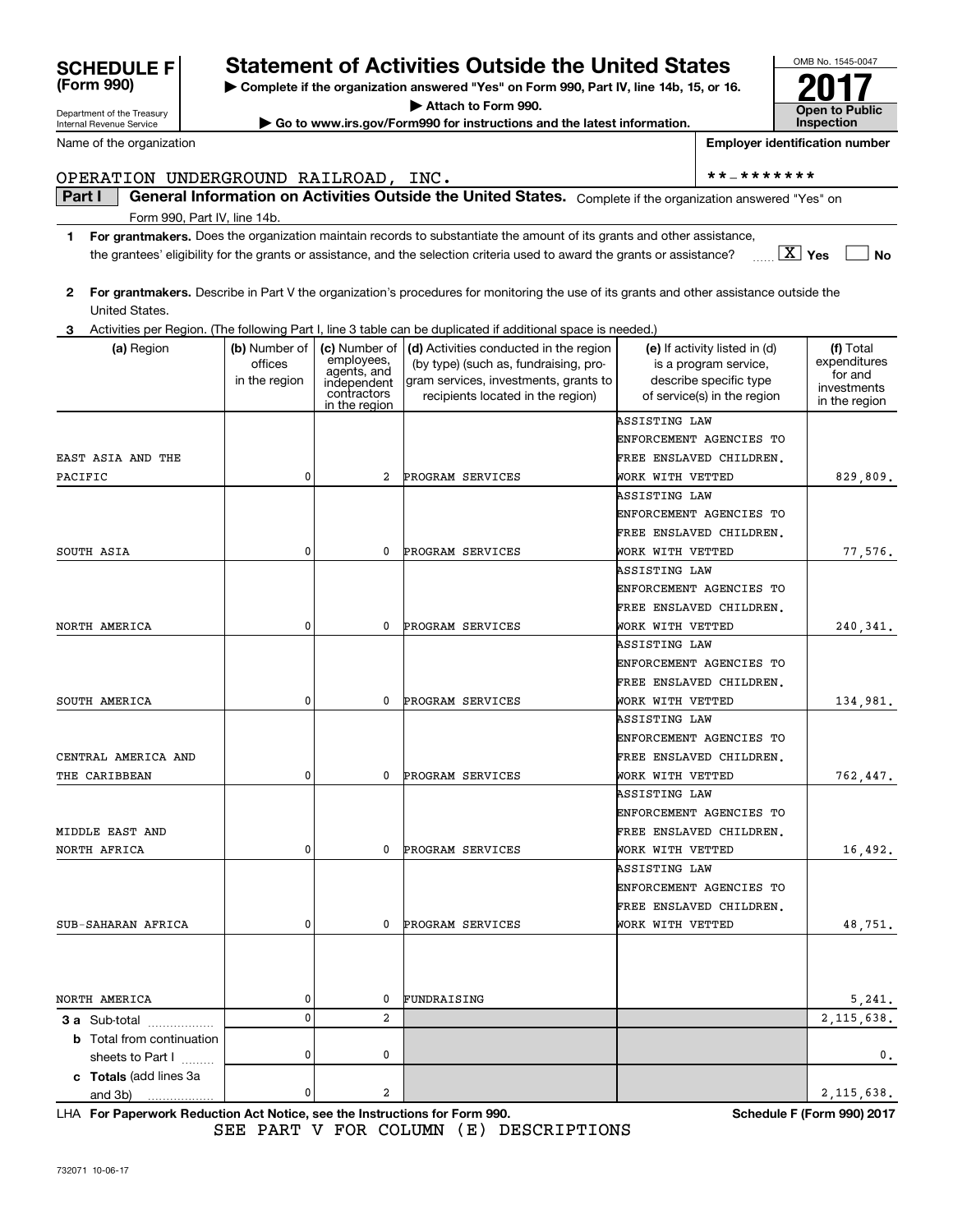### Part II | Grants and Other Assistance to Organizations or Entities Outside the United States. Complete if the organization answered "Yes" on Form 990, Part IV, line 15, for any recipient who received more than \$5,000. Part II can be duplicated if additional space is needed.

| $\mathbf{1}$<br>(a) Name of organization | (b) IRS code section<br>and EIN (if applicable)       | (c) Region         | (d) Purpose of<br>grant                                                                                                                      | (e) Amount<br>of cash grant | (f) Manner of<br>cash disbursement | (g) Amount of<br>noncash<br>assistance | (h) Description<br>of noncash<br>assistance | (i) Method of<br>valuation (book, FMV,<br>appraisal, other) |  |  |
|------------------------------------------|-------------------------------------------------------|--------------------|----------------------------------------------------------------------------------------------------------------------------------------------|-----------------------------|------------------------------------|----------------------------------------|---------------------------------------------|-------------------------------------------------------------|--|--|
|                                          |                                                       |                    | ASSISTING LAW                                                                                                                                |                             |                                    |                                        | COMPUTERS,                                  |                                                             |  |  |
|                                          |                                                       |                    | ENFORCEMENT AGENCIES                                                                                                                         |                             |                                    |                                        | MATTRESSES,                                 |                                                             |  |  |
|                                          |                                                       |                    | TO FREE ENSLAVED                                                                                                                             |                             |                                    |                                        | BEDDING, HYGIENE                            |                                                             |  |  |
|                                          |                                                       | SOUTH ASIA         | CHILDREN. WORK WITH                                                                                                                          | 108,691. WIRE               |                                    |                                        | 51,772. KITS, AND                           | FMV                                                         |  |  |
|                                          |                                                       |                    | ASSISTING LAW                                                                                                                                |                             |                                    |                                        | TENTS, VAN,                                 |                                                             |  |  |
|                                          |                                                       |                    | ENFORCEMENT AGENCIES                                                                                                                         |                             |                                    |                                        | COMPUTERS,                                  |                                                             |  |  |
|                                          |                                                       | CENTRAL AMERICA    | TO FREE ENSLAVED                                                                                                                             |                             |                                    |                                        | MATTRESSES,                                 |                                                             |  |  |
|                                          |                                                       | AND THE CARIBBEAN  | CHILDREN. WORK WITH                                                                                                                          | 43,898. WIRE                |                                    |                                        | 22, 231. BEDDING, AND                       | FMV                                                         |  |  |
|                                          |                                                       |                    | ASSISTING LAW                                                                                                                                |                             |                                    |                                        | COMPUTERS,                                  |                                                             |  |  |
|                                          |                                                       |                    | ENFORCEMENT AGENCIES                                                                                                                         |                             |                                    |                                        | MATTRESSES,                                 |                                                             |  |  |
|                                          |                                                       |                    | TO FREE ENSLAVED                                                                                                                             |                             |                                    |                                        | BEDDING, HYGIENE                            |                                                             |  |  |
|                                          |                                                       | SOUTH AMERICA      | CHILDREN. WORK WITH                                                                                                                          | 14,104. WIRE                |                                    |                                        | 11,181. KITS, AND                           | FMV                                                         |  |  |
|                                          |                                                       |                    | ASSISTING LAW                                                                                                                                |                             |                                    |                                        | COMPUTERS,                                  |                                                             |  |  |
|                                          |                                                       |                    | ENFORCEMENT AGENCIES                                                                                                                         |                             |                                    |                                        | ORPHANAGE                                   |                                                             |  |  |
|                                          |                                                       | <b>SUB-SAHARAN</b> | TO FREE ENSLAVED                                                                                                                             |                             |                                    |                                        | REPAIRS, AND                                |                                                             |  |  |
|                                          |                                                       | AFRICA             | CHILDREN. WORK WITH                                                                                                                          | 29,033. WIRE                |                                    |                                        | 1,950. HYGIENE KITS                         | FMV                                                         |  |  |
|                                          |                                                       |                    |                                                                                                                                              |                             |                                    |                                        |                                             |                                                             |  |  |
|                                          |                                                       |                    |                                                                                                                                              |                             |                                    |                                        |                                             |                                                             |  |  |
|                                          |                                                       |                    |                                                                                                                                              |                             |                                    |                                        |                                             |                                                             |  |  |
|                                          |                                                       |                    |                                                                                                                                              |                             |                                    |                                        |                                             |                                                             |  |  |
| $\mathbf{2}$                             |                                                       |                    | Enter total number of recipient organizations listed above that are recognized as charities by the foreign country, recognized as tax-exempt |                             |                                    |                                        |                                             |                                                             |  |  |
|                                          |                                                       |                    |                                                                                                                                              |                             |                                    |                                        |                                             | 6                                                           |  |  |
| 3                                        | Enter total number of other organizations or entities |                    |                                                                                                                                              |                             |                                    |                                        |                                             |                                                             |  |  |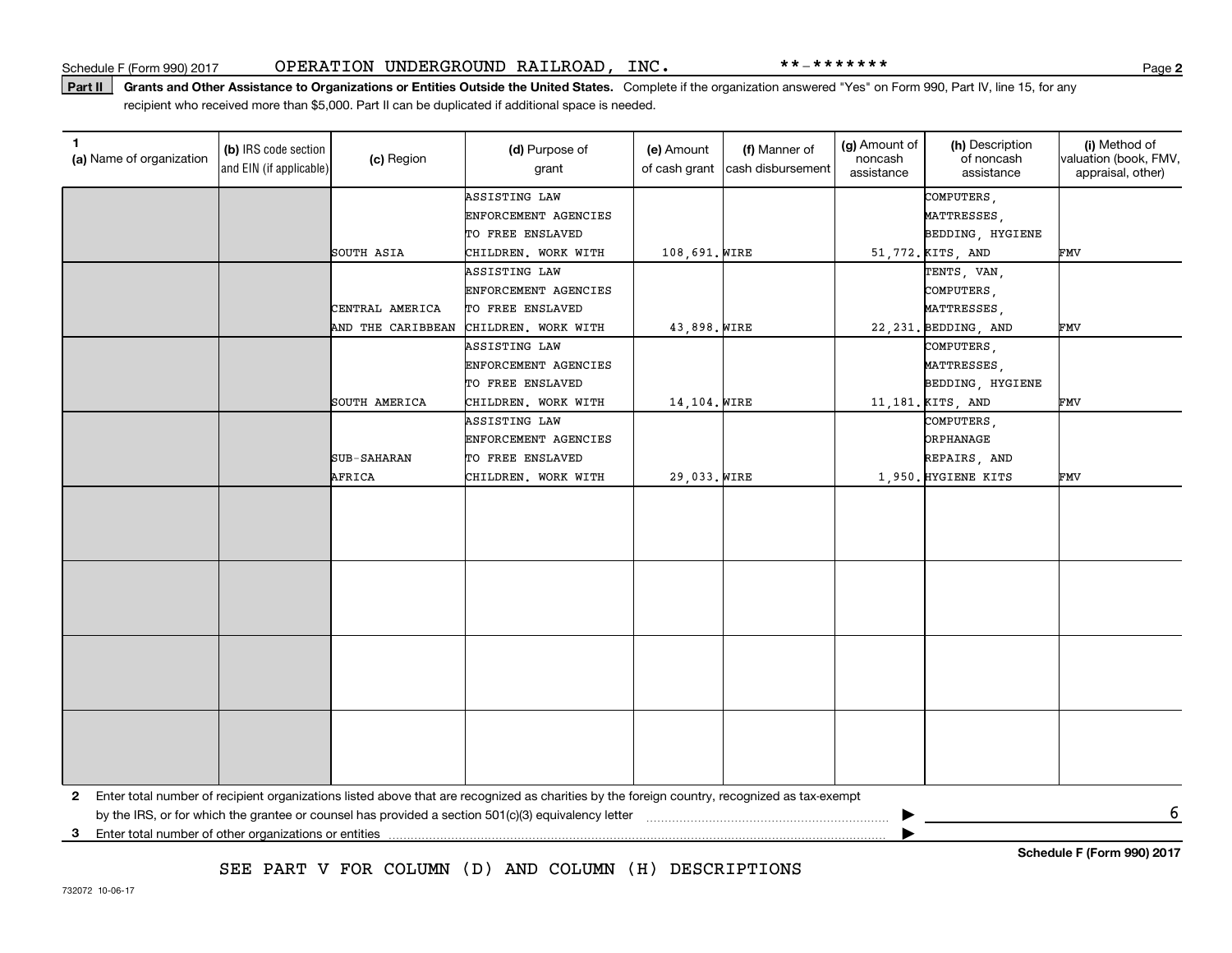#### Part III Grants and Other Assistance to Individuals Outside the United States. Complete if the organization answered "Yes" on Form 990, Part IV, line 16. Part III can be duplicated if additional space is needed.

| Part in car be duplicated if additional space is needed.<br>(a) Type of grant or assistance | (b) Region | (c) Number of<br>recipients | (d) Amount of<br>cash grant | (e) Manner of<br>cash disbursement | (f) Amount of<br>noncash<br>assistance | (g) Description of<br>noncash assistance | (h) Method of<br>valuation<br>(book, FMV,<br>appraisal, other) |
|---------------------------------------------------------------------------------------------|------------|-----------------------------|-----------------------------|------------------------------------|----------------------------------------|------------------------------------------|----------------------------------------------------------------|
|                                                                                             |            |                             |                             |                                    |                                        |                                          |                                                                |
|                                                                                             |            |                             |                             |                                    |                                        |                                          |                                                                |
|                                                                                             |            |                             |                             |                                    |                                        |                                          |                                                                |
|                                                                                             |            |                             |                             |                                    |                                        |                                          |                                                                |
|                                                                                             |            |                             |                             |                                    |                                        |                                          |                                                                |
|                                                                                             |            |                             |                             |                                    |                                        |                                          |                                                                |
|                                                                                             |            |                             |                             |                                    |                                        |                                          |                                                                |
|                                                                                             |            |                             |                             |                                    |                                        |                                          |                                                                |
|                                                                                             |            |                             |                             |                                    |                                        |                                          |                                                                |
|                                                                                             |            |                             |                             |                                    |                                        |                                          |                                                                |
|                                                                                             |            |                             |                             |                                    |                                        |                                          |                                                                |

**Schedule F (Form 990) 2017**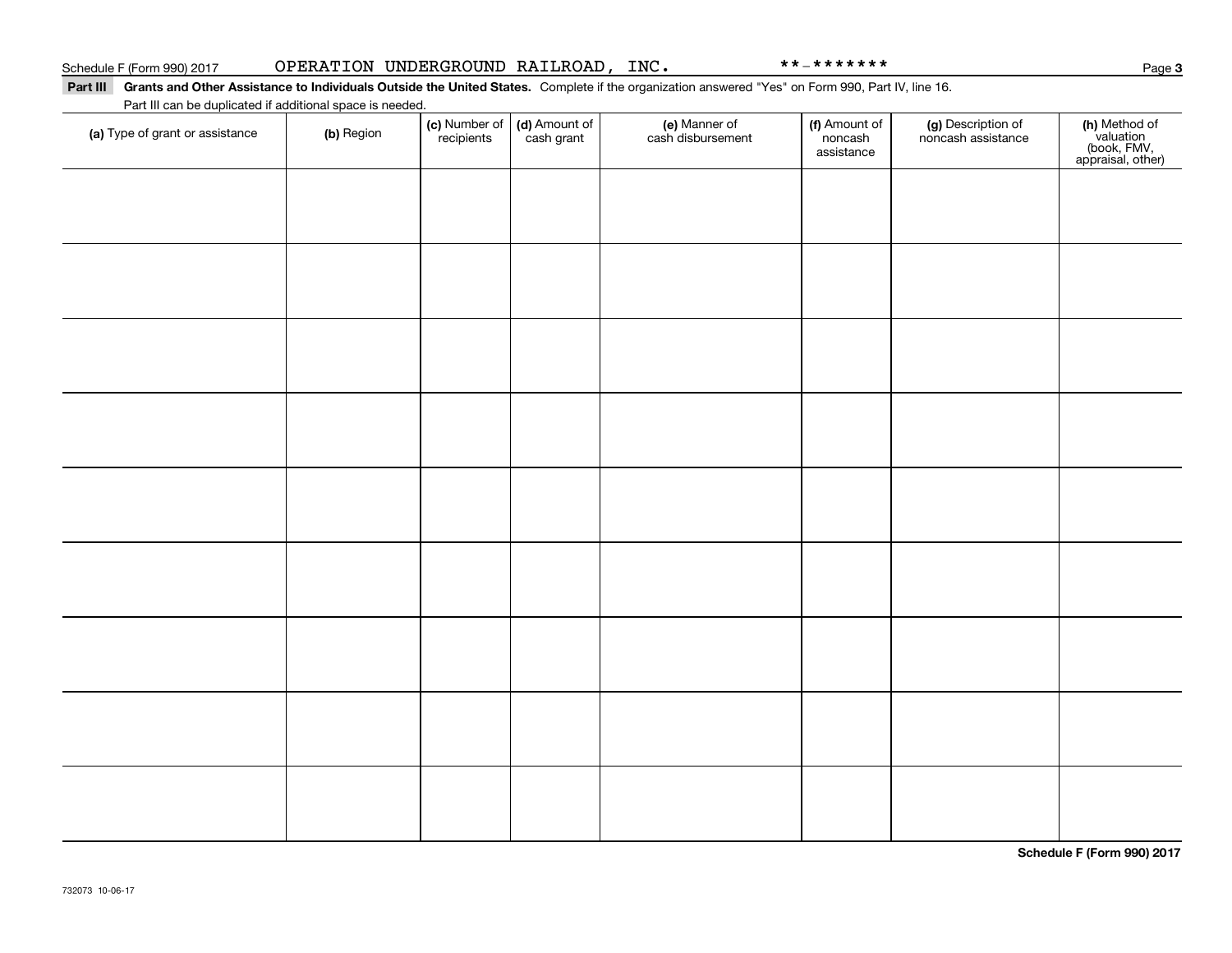| Schedule F (Form 990) 2017  OPERATION UNDERGROUND RAILROAD, |  | INC. | **_******* | $P$ age |
|-------------------------------------------------------------|--|------|------------|---------|
| <b>Part IV   Foreign Forms</b>                              |  |      |            |         |

| 1            | Was the organization a U.S. transferor of property to a foreign corporation during the tax year? If "Yes." the                             |     |                     |
|--------------|--------------------------------------------------------------------------------------------------------------------------------------------|-----|---------------------|
|              | organization may be required to file Form 926, Return by a U.S. Transferor of Property to a Foreign                                        |     |                     |
|              | Corporation (see Instructions for Form 926) manufactured control control control of the Instruction of the Uni                             | Yes | $X _{\text{No}}$    |
| $\mathbf{2}$ | Did the organization have an interest in a foreign trust during the tax year? If "Yes," the organization                                   |     |                     |
|              | may be required to separately file Form 3520, Annual Return To Report Transactions With Foreign                                            |     |                     |
|              | Trusts and Receipt of Certain Foreign Gifts, and/or Form 3520-A, Annual Information Return of Foreign                                      |     |                     |
|              | Trust With a U.S. Owner (see Instructions for Forms 3520 and 3520-A; don't file with Form 990) manufaction manufactured.                   | Yes | $X \mid N_{\Omega}$ |
| 3            | Did the organization have an ownership interest in a foreign corporation during the tax year? If "Yes."                                    |     |                     |
|              | the organization may be required to file Form 5471, Information Return of U.S. Persons With Respect To                                     |     |                     |
|              |                                                                                                                                            | Yes | $X _{\text{No}}$    |
| 4            | Was the organization a direct or indirect shareholder of a passive foreign investment company or a                                         |     |                     |
|              | qualified electing fund during the tax year? If "Yes," the organization may be required to file Form 8621,                                 |     |                     |
|              | Information Return by a Shareholder of a Passive Foreign Investment Company or Qualified Electing Fund<br>(see Instructions for Form 8621) | Yes | $X _{\text{No}}$    |
| 5            | Did the organization have an ownership interest in a foreign partnership during the tax year? If "Yes."                                    |     |                     |
|              | the organization may be required to file Form 8865, Return of U.S. Persons With Respect to Certain                                         |     |                     |
|              |                                                                                                                                            | Yes | $\sqrt{X}$ No       |
| 6            | Did the organization have any operations in or related to any boycotting countries during the tax year? If                                 |     |                     |
|              | "Yes," the organization may be required to separately file Form 5713, International Boycott Report (see                                    |     |                     |
|              | Instructions for Form 5713; don't file with Form 990) manufactured and the control of the control of the with                              | Yes | X.<br><b>No</b>     |
|              |                                                                                                                                            |     |                     |

**Schedule F (Form 990) 2017**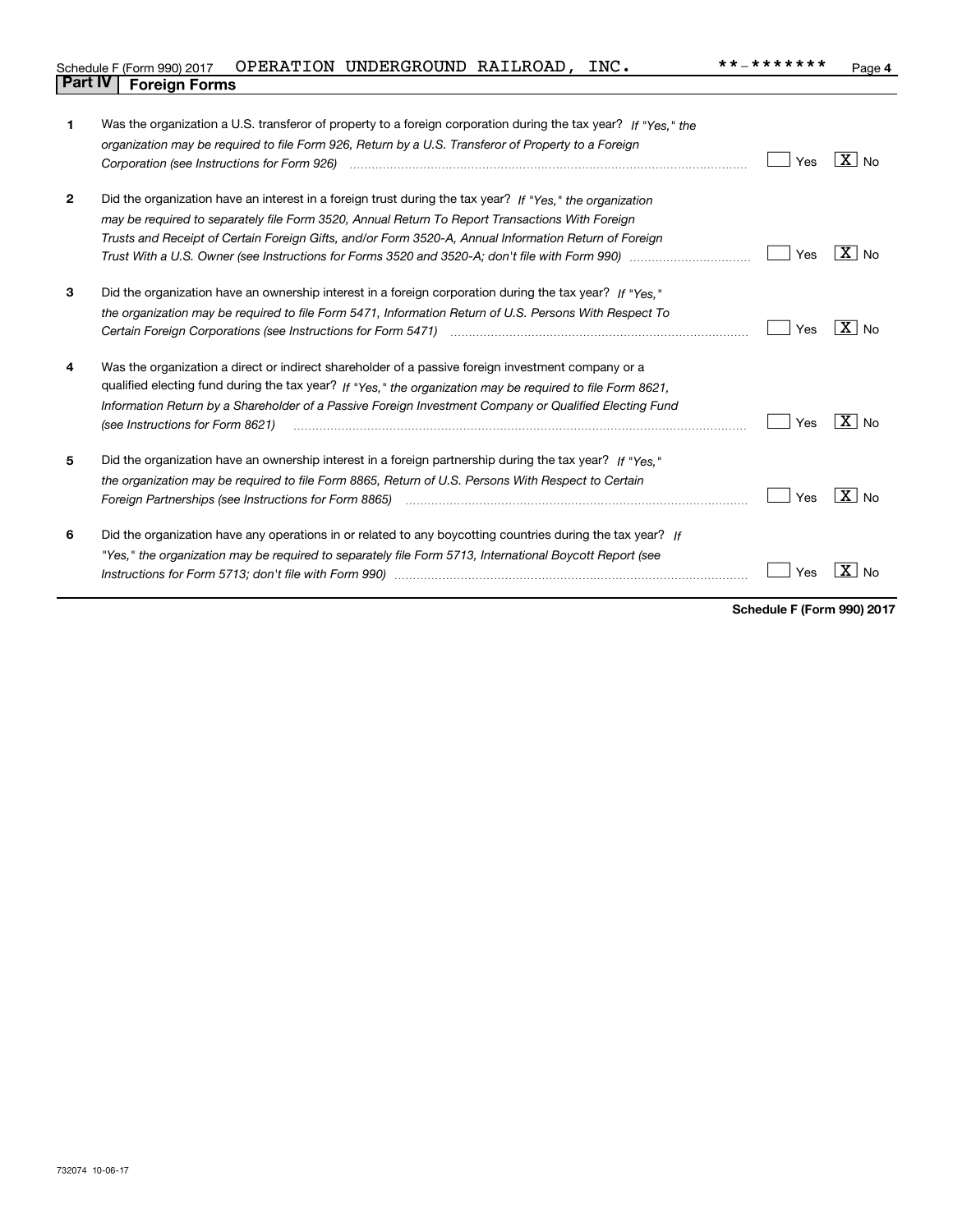| OPERATION UNDERGROUND RAILROAD,<br>INC.<br>Schedule F (Form 990) 2017                                                                 | **_******* | Page 5 |  |  |  |  |  |  |
|---------------------------------------------------------------------------------------------------------------------------------------|------------|--------|--|--|--|--|--|--|
| <b>Part V</b><br><b>Supplemental Information</b>                                                                                      |            |        |  |  |  |  |  |  |
| Provide the information required by Part I, line 2 (monitoring of funds); Part I, line 3, column (f) (accounting method; amounts of   |            |        |  |  |  |  |  |  |
| investments vs. expenditures per region); Part II, line 1 (accounting method); Part III (accounting method); and Part III, column (c) |            |        |  |  |  |  |  |  |
| (estimated number of recipients), as applicable. Also complete this part to provide any additional information. See instructions.     |            |        |  |  |  |  |  |  |
| PART I, LINE 2:                                                                                                                       |            |        |  |  |  |  |  |  |
| UNDERSTANDING IS SIGNED FOR ALL ASSISTANCE OPERATION<br>A MEMORANDUM<br>OF                                                            |            |        |  |  |  |  |  |  |

UNDERGROUND RAILROAD PROVIDES. OPERATIONAL REPORTS ARE REQUIRED QUARTERLY

WHICH ARE USED TO VERIFY THAT FUNDS ARE PROPERLY BEING USED.

PART I, LINE 3:

ALL EXPENDITURES GO THROUGH THE BOARD OF DIRECTORS WHEN THEY ARE OUTSIDE

OF THE UNITED STATES.

PART I, LINE 3, COLUMN (E):

REGION: EAST ASIA AND THE PACIFIC

(E) SPECIFIC TYPES OF SERVICES IN REGION: ASSISTING LAW ENFORCEMENT

AGENCIES TO FREE ENSLAVED CHILDREN. WORK WITH VETTED AFTERCARE

ORGANIZATIONS TO HELP CHILDREN RECOVER.

REGION: SOUTH ASIA

(E) SPECIFIC TYPES OF SERVICES IN REGION: ASSISTING LAW ENFORCEMENT

AGENCIES TO FREE ENSLAVED CHILDREN. WORK WITH VETTED AFTERCARE

ORGANIZATIONS TO HELP CHILDREN RECOVER.

REGION: NORTH AMERICA

(E) SPECIFIC TYPES OF SERVICES IN REGION: ASSISTING LAW ENFORCEMENT

AGENCIES TO FREE ENSLAVED CHILDREN. WORK WITH VETTED AFTERCARE

ORGANIZATIONS TO HELP CHILDREN RECOVER.

### REGION: SOUTH AMERICA

#### (E) SPECIFIC TYPES OF SERVICES IN REGION: ASSISTING LAW ENFORCEMENT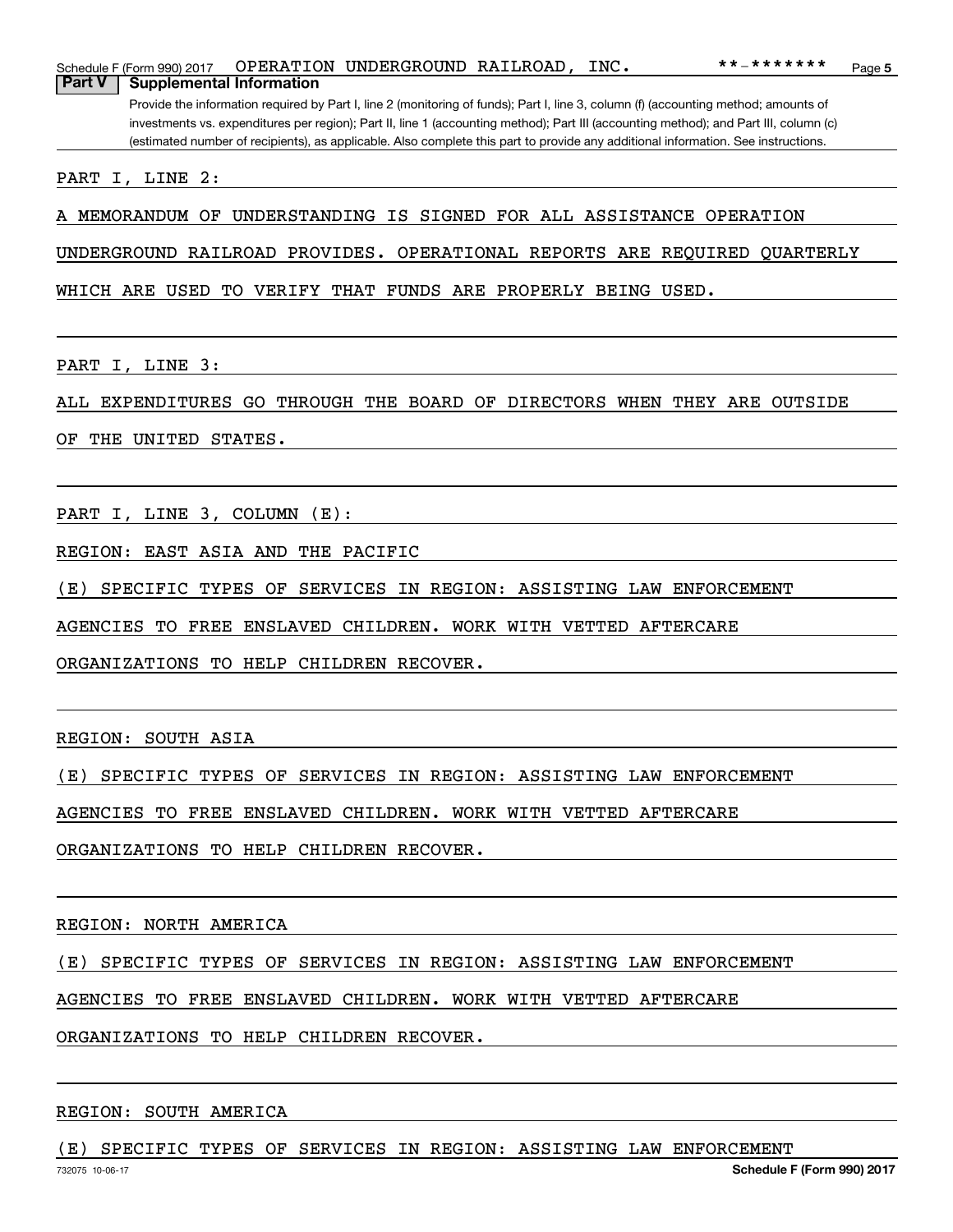#### **5** Schedule F (Form 990) 2017  ${\sf OPERATION}$   ${\sf UNDERGROUND}$   ${\sf RAILROAD}$  ,  ${\sf INC.}$  \*\*-\*\*\*\*\*\*\* Page Provide the information required by Part I, line 2 (monitoring of funds); Part I, line 3, column (f) (accounting method; amounts of **Part V Supplemental Information**

investments vs. expenditures per region); Part II, line 1 (accounting method); Part III (accounting method); and Part III, column (c) (estimated number of recipients), as applicable. Also complete this part to provide any additional information. See instructions.

## AGENCIES TO FREE ENSLAVED CHILDREN. WORK WITH VETTED AFTERCARE

ORGANIZATIONS TO HELP CHILDREN RECOVER.

REGION: CENTRAL AMERICA AND THE CARIBBEAN

(E) SPECIFIC TYPES OF SERVICES IN REGION: ASSISTING LAW ENFORCEMENT

AGENCIES TO FREE ENSLAVED CHILDREN. WORK WITH VETTED AFTERCARE

ORGANIZATIONS TO HELP CHILDREN RECOVER.

REGION: MIDDLE EAST AND NORTH AFRICA

(E) SPECIFIC TYPES OF SERVICES IN REGION: ASSISTING LAW ENFORCEMENT

AGENCIES TO FREE ENSLAVED CHILDREN. WORK WITH VETTED AFTERCARE

ORGANIZATIONS TO HELP CHILDREN RECOVER.

REGION: SUB-SAHARAN AFRICA

(E) SPECIFIC TYPES OF SERVICES IN REGION: ASSISTING LAW ENFORCEMENT

AGENCIES TO FREE ENSLAVED CHILDREN. WORK WITH VETTED AFTERCARE

ORGANIZATIONS TO HELP CHILDREN RECOVER.

PART II, COLUMNS (D) AND (H):

REGION: SOUTH ASIA

(D) PURPOSE OF GRANT: ASSISTING LAW ENFORCEMENT AGENCIES TO FREE

ENSLAVED CHILDREN. WORK WITH VETTED AFTERCARE ORGANIZATIONS TO HELP

CHILDREN RECOVER.

(H) DESCRIPTION OF NON-CASH ASSISTANCE: COMPUTERS, MATTRESSES, BEDDING,

HYGIENE KITS, AND FORENSIC EQUIPMENT

## REGION: CENTRAL AMERICA AND THE CARIBBEAN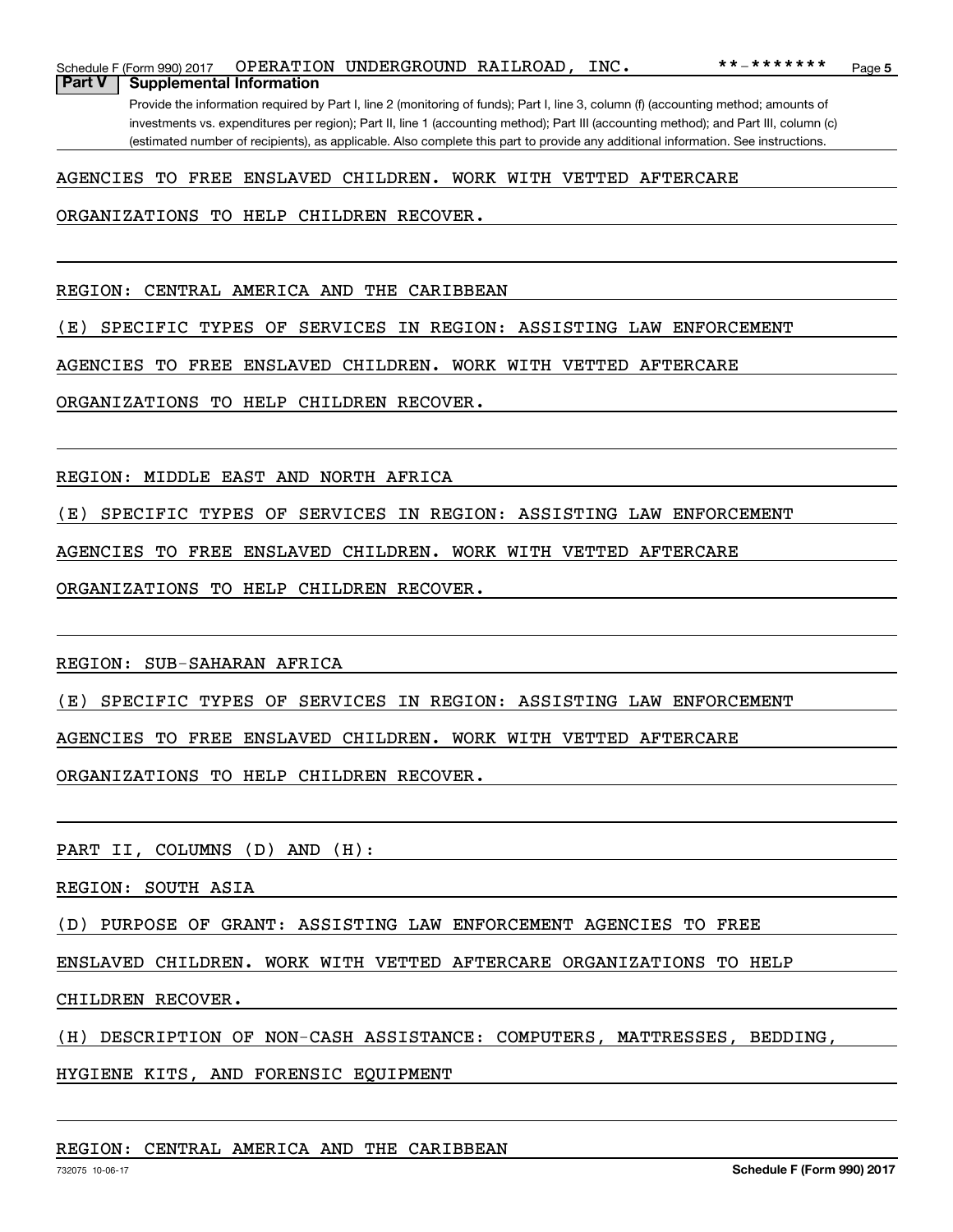|               | Schedule F (Form 990) 2017      | OPERATION UNDERGROUND RAILROAD | INC. | **_*******                                                                                                                            | Page 5 |
|---------------|---------------------------------|--------------------------------|------|---------------------------------------------------------------------------------------------------------------------------------------|--------|
| <b>Part V</b> | <b>Supplemental Information</b> |                                |      |                                                                                                                                       |        |
|               |                                 |                                |      | Provide the information required by Part I, line 2 (monitoring of funds); Part I, line 3, column (f) (accounting method; amounts of   |        |
|               |                                 |                                |      | investments vs. expenditures per region); Part II, line 1 (accounting method); Part III (accounting method); and Part III, column (c) |        |
|               |                                 |                                |      | (estimated number of recipients), as applicable. Also complete this part to provide any additional information. See instructions.     |        |
|               |                                 |                                |      |                                                                                                                                       |        |

## (D) PURPOSE OF GRANT: ASSISTING LAW ENFORCEMENT AGENCIES TO FREE

ENSLAVED CHILDREN. WORK WITH VETTED AFTERCARE ORGANIZATIONS TO HELP

CHILDREN RECOVER.

(H) DESCRIPTION OF NON-CASH ASSISTANCE: TENTS, VAN, COMPUTERS,

MATTRESSES, BEDDING, AND HYGIENE KITS

REGION: SOUTH AMERICA

(D) PURPOSE OF GRANT: ASSISTING LAW ENFORCEMENT AGENCIES TO FREE

ENSLAVED CHILDREN. WORK WITH VETTED AFTERCARE ORGANIZATIONS TO HELP

CHILDREN RECOVER.

(H) DESCRIPTION OF NON-CASH ASSISTANCE: COMPUTERS, MATTRESSES, BEDDING,

HYGIENE KITS, AND FORENSIC EQUIPMENT

REGION: SUB-SAHARAN AFRICA

(D) PURPOSE OF GRANT: ASSISTING LAW ENFORCEMENT AGENCIES TO FREE

ENSLAVED CHILDREN. WORK WITH VETTED AFTERCARE ORGANIZATIONS TO HELP

CHILDREN RECOVER.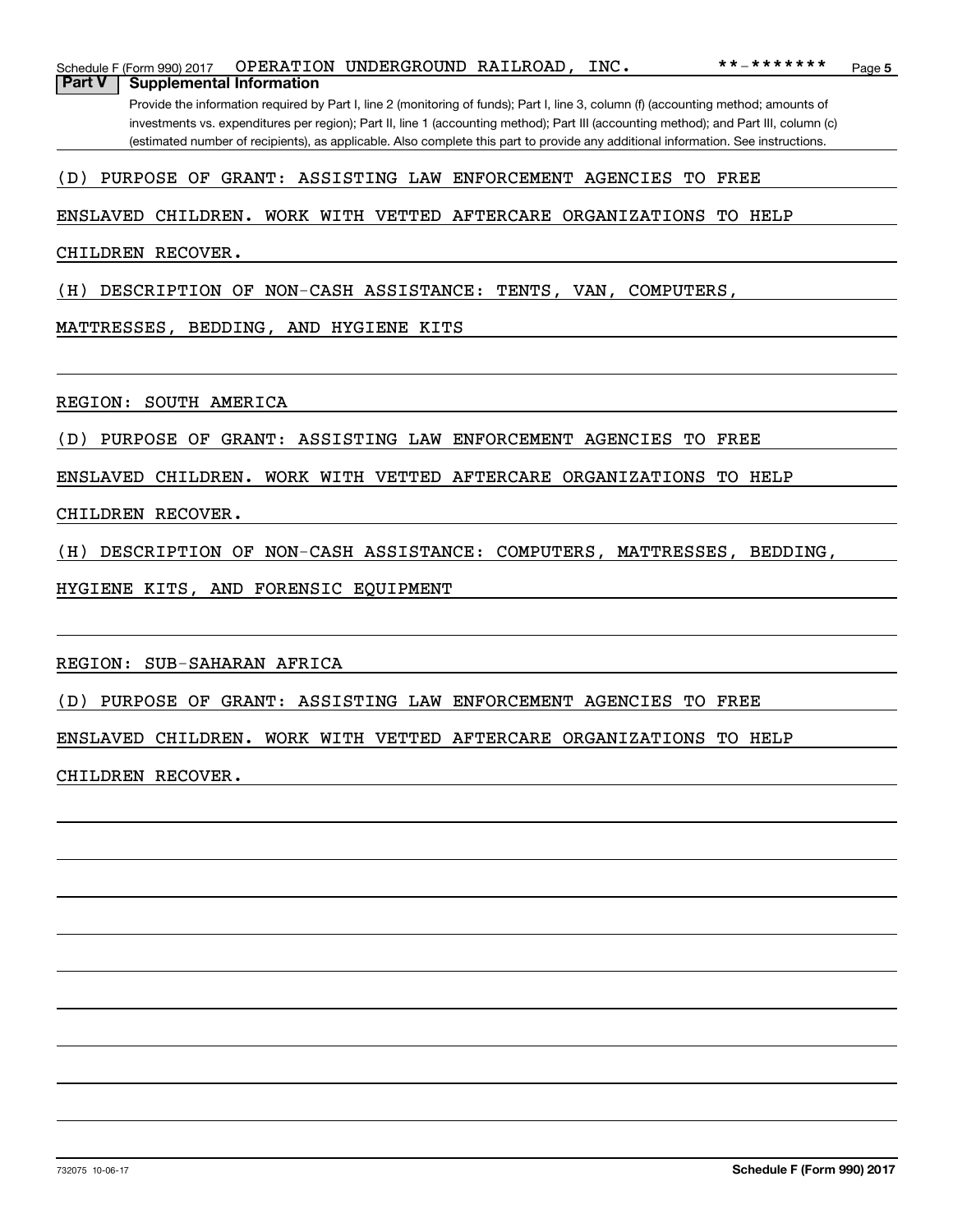| <b>SCHEDULE G</b>                                            |                                                                                                 | <b>Supplemental Information Regarding Fundraising or Gaming Activities</b>                                                                                                                                                                |     |                                                                            |                                                       |  |                                                                            | OMB No. 1545-0047                                       |
|--------------------------------------------------------------|-------------------------------------------------------------------------------------------------|-------------------------------------------------------------------------------------------------------------------------------------------------------------------------------------------------------------------------------------------|-----|----------------------------------------------------------------------------|-------------------------------------------------------|--|----------------------------------------------------------------------------|---------------------------------------------------------|
| (Form 990 or 990-EZ)                                         | Complete if the organization answered "Yes" on Form 990, Part IV, line 17, 18, or 19, or if the |                                                                                                                                                                                                                                           |     |                                                                            |                                                       |  |                                                                            |                                                         |
| Department of the Treasury                                   |                                                                                                 | organization entered more than \$15,000 on Form 990-EZ, line 6a.<br>Attach to Form 990 or Form 990-EZ.                                                                                                                                    |     |                                                                            |                                                       |  |                                                                            | <b>Open to Public</b>                                   |
| Internal Revenue Service                                     |                                                                                                 | Go to www.irs.gov/Form990 for the latest instructions.                                                                                                                                                                                    |     |                                                                            |                                                       |  |                                                                            | Inspection                                              |
| Name of the organization                                     |                                                                                                 |                                                                                                                                                                                                                                           |     |                                                                            |                                                       |  | **_*******                                                                 | <b>Employer identification number</b>                   |
| Part I                                                       |                                                                                                 | OPERATION UNDERGROUND RAILROAD, INC.<br>Fundraising Activities. Complete if the organization answered "Yes" on Form 990, Part IV, line 17. Form 990-EZ filers are not                                                                     |     |                                                                            |                                                       |  |                                                                            |                                                         |
|                                                              | required to complete this part.                                                                 |                                                                                                                                                                                                                                           |     |                                                                            |                                                       |  |                                                                            |                                                         |
| $ \mathbf{X} $ Mail solicitations<br>$\mathbf{a}$            |                                                                                                 | 1 Indicate whether the organization raised funds through any of the following activities. Check all that apply.                                                                                                                           |     |                                                                            | $e$ $\boxed{X}$ Solicitation of non-government grants |  |                                                                            |                                                         |
| b                                                            | $\mathbf{X}$ Internet and email solicitations                                                   | f                                                                                                                                                                                                                                         |     |                                                                            | Solicitation of government grants                     |  |                                                                            |                                                         |
| Phone solicitations<br>c                                     |                                                                                                 | $g\mid X$ Special fundraising events                                                                                                                                                                                                      |     |                                                                            |                                                       |  |                                                                            |                                                         |
| In-person solicitations<br>d                                 |                                                                                                 |                                                                                                                                                                                                                                           |     |                                                                            |                                                       |  |                                                                            |                                                         |
|                                                              |                                                                                                 | 2 a Did the organization have a written or oral agreement with any individual (including officers, directors, trustees, or<br>key employees listed in Form 990, Part VII) or entity in connection with professional fundraising services? |     |                                                                            |                                                       |  |                                                                            | $ \overline{X} $ No<br>Yes                              |
|                                                              |                                                                                                 | <b>b</b> If "Yes," list the 10 highest paid individuals or entities (fundraisers) pursuant to agreements under which the fundraiser is to be                                                                                              |     |                                                                            |                                                       |  |                                                                            |                                                         |
| compensated at least \$5,000 by the organization.            |                                                                                                 |                                                                                                                                                                                                                                           |     |                                                                            |                                                       |  |                                                                            |                                                         |
| (i) Name and address of individual<br>or entity (fundraiser) |                                                                                                 | (ii) Activity                                                                                                                                                                                                                             |     | (iii) Did<br>fundraiser<br>have custody<br>or control of<br>contributions? | (iv) Gross receipts<br>from activity                  |  | (v) Amount paid<br>to (or retained by)<br>fundraiser<br>listed in col. (i) | (vi) Amount paid<br>to (or retained by)<br>organization |
|                                                              |                                                                                                 |                                                                                                                                                                                                                                           | Yes | No.                                                                        |                                                       |  |                                                                            |                                                         |
|                                                              |                                                                                                 |                                                                                                                                                                                                                                           |     |                                                                            |                                                       |  |                                                                            |                                                         |
|                                                              |                                                                                                 |                                                                                                                                                                                                                                           |     |                                                                            |                                                       |  |                                                                            |                                                         |
|                                                              |                                                                                                 |                                                                                                                                                                                                                                           |     |                                                                            |                                                       |  |                                                                            |                                                         |
|                                                              |                                                                                                 |                                                                                                                                                                                                                                           |     |                                                                            |                                                       |  |                                                                            |                                                         |
|                                                              |                                                                                                 |                                                                                                                                                                                                                                           |     |                                                                            |                                                       |  |                                                                            |                                                         |
|                                                              |                                                                                                 |                                                                                                                                                                                                                                           |     |                                                                            |                                                       |  |                                                                            |                                                         |
|                                                              |                                                                                                 |                                                                                                                                                                                                                                           |     |                                                                            |                                                       |  |                                                                            |                                                         |
|                                                              |                                                                                                 |                                                                                                                                                                                                                                           |     |                                                                            |                                                       |  |                                                                            |                                                         |
|                                                              |                                                                                                 |                                                                                                                                                                                                                                           |     |                                                                            |                                                       |  |                                                                            |                                                         |
| Total                                                        |                                                                                                 |                                                                                                                                                                                                                                           |     |                                                                            |                                                       |  |                                                                            |                                                         |
|                                                              |                                                                                                 | 3 List all states in which the organization is registered or licensed to solicit contributions or has been notified it is exempt from registration                                                                                        |     |                                                                            |                                                       |  |                                                                            |                                                         |

or licensing.

AL,AK,AZ,AR,CA,CO,CT,DE,FL,GA,HI,ID,IL,IN,IA,KS,KY,LA,ME,MD,MA,MI,MN,MS,MO MT,NE,NV,NH,NJ,NM,NY,NC,ND,OH,OK,OR,PA,RI,SC,SD,TN,TX,UT,VT,VA,WA,WV,WI,WY

LHA For Paperwork Reduction Act Notice, see the Instructions for Form 990 or 990-EZ. Schedule G (Form 990 or 990-EZ) 2017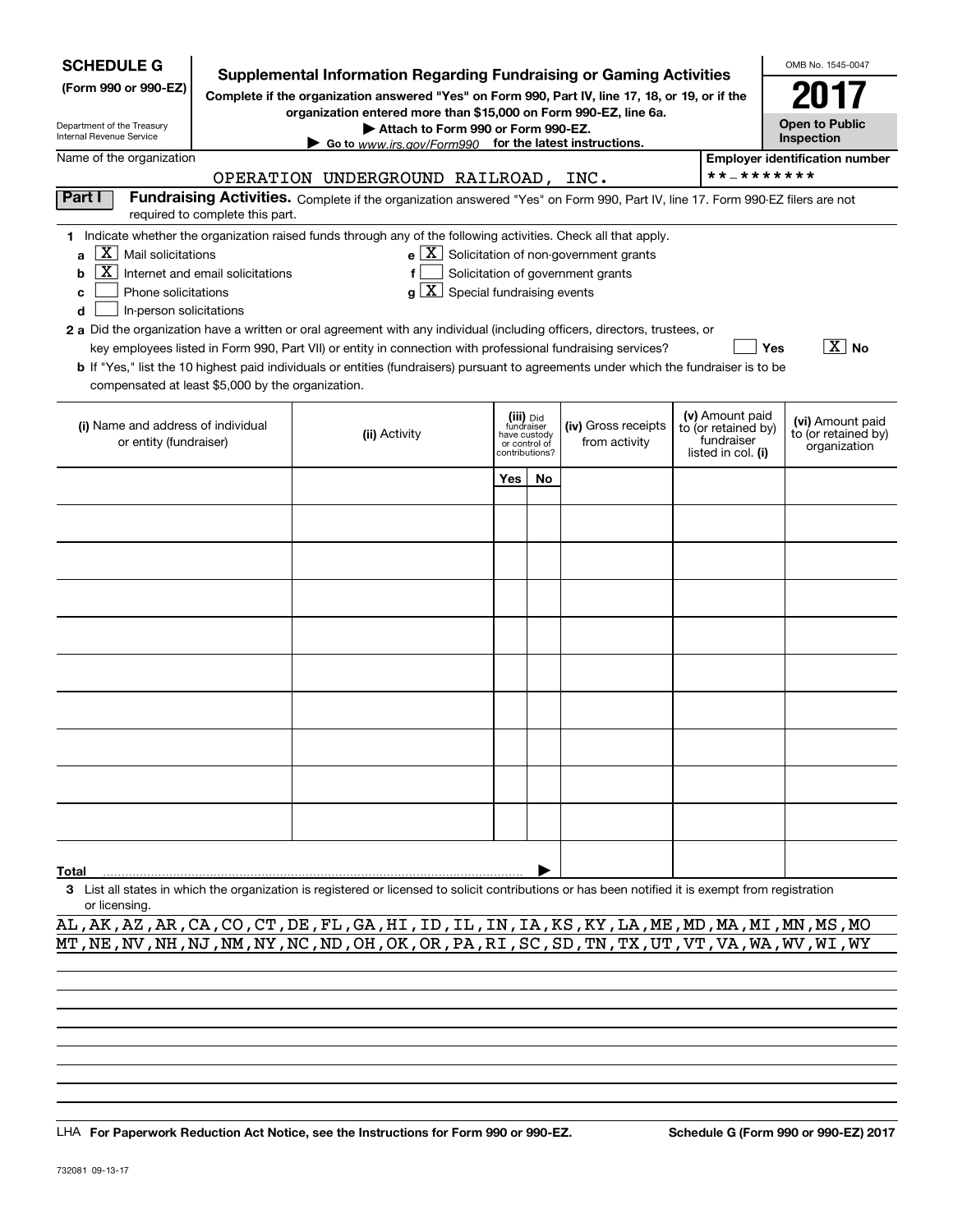**2** Schedule G (Form 990 or 990-EZ) 2017 Page OPERATION UNDERGROUND RAILROAD, INC. \*\*-\*\*\*\*\*\*\* **Part II** | Fundraising Events. Complete if the organization answered "Yes" on Form 990, Part IV, line 18, or reported more than \$15,000 of fundraising event contributions and gross income on Form 990-EZ, lines 1 and 6b. List events with gross receipts greater than \$5,000.

|                                                                                                                             |                | ה ומחמומוסות כלכות סטותווסמוסווס מחט קוטסט וחסטוחס טודו טוחו טטט בב, ווחסט דמותו טט. בוטג כלכותט אתנו קוטסט וכסכופוט קוטמנטו גומוז שט,טטט. |                |                         |                  |                            |  |  |
|-----------------------------------------------------------------------------------------------------------------------------|----------------|--------------------------------------------------------------------------------------------------------------------------------------------|----------------|-------------------------|------------------|----------------------------|--|--|
|                                                                                                                             |                |                                                                                                                                            | (a) Event $#1$ | $(b)$ Event #2          | (c) Other events |                            |  |  |
|                                                                                                                             |                |                                                                                                                                            |                | SALT LAKE               | <b>NONE</b>      | (d) Total events           |  |  |
|                                                                                                                             |                |                                                                                                                                            | DALLAS GALA    | CITY GALA               |                  | (add col. (a) through      |  |  |
|                                                                                                                             |                |                                                                                                                                            | (event type)   | (event type)            | (total number)   | col. (c)                   |  |  |
|                                                                                                                             |                |                                                                                                                                            |                |                         |                  |                            |  |  |
| Revenue                                                                                                                     |                |                                                                                                                                            | 109,009.       | 629,903.                |                  | 738,912.                   |  |  |
|                                                                                                                             | 1.             |                                                                                                                                            |                |                         |                  |                            |  |  |
|                                                                                                                             |                |                                                                                                                                            |                |                         |                  |                            |  |  |
|                                                                                                                             |                |                                                                                                                                            | 53,753.        | 526, 373.               |                  | 580, 126.                  |  |  |
|                                                                                                                             |                |                                                                                                                                            |                |                         |                  |                            |  |  |
|                                                                                                                             | 3              | Gross income (line 1 minus line 2)                                                                                                         | 55, 256.       | 103,530.                |                  | 158,786.                   |  |  |
|                                                                                                                             |                |                                                                                                                                            |                |                         |                  |                            |  |  |
|                                                                                                                             | 4              |                                                                                                                                            |                |                         |                  |                            |  |  |
|                                                                                                                             |                |                                                                                                                                            |                |                         |                  |                            |  |  |
|                                                                                                                             | 5              |                                                                                                                                            |                |                         |                  |                            |  |  |
| <b>Direct Expenses</b>                                                                                                      |                |                                                                                                                                            |                |                         |                  |                            |  |  |
|                                                                                                                             | 6              |                                                                                                                                            | 25,099.        | 53, 231.                |                  | 78,330.                    |  |  |
|                                                                                                                             |                |                                                                                                                                            |                |                         |                  |                            |  |  |
|                                                                                                                             | $\overline{7}$ | Food and beverages                                                                                                                         |                |                         |                  |                            |  |  |
|                                                                                                                             |                |                                                                                                                                            |                |                         |                  |                            |  |  |
|                                                                                                                             | 8              |                                                                                                                                            |                |                         |                  |                            |  |  |
|                                                                                                                             | 9              |                                                                                                                                            | 30, 157.       | 50, 299.                |                  | 80,456.                    |  |  |
|                                                                                                                             | 10             | Direct expense summary. Add lines 4 through 9 in column (d)                                                                                |                |                         |                  | 158,786.                   |  |  |
|                                                                                                                             |                |                                                                                                                                            |                | 0.                      |                  |                            |  |  |
| <b>Part III</b><br>Gaming. Complete if the organization answered "Yes" on Form 990, Part IV, line 19, or reported more than |                |                                                                                                                                            |                |                         |                  |                            |  |  |
|                                                                                                                             |                | \$15,000 on Form 990-EZ, line 6a.                                                                                                          |                |                         |                  |                            |  |  |
|                                                                                                                             |                |                                                                                                                                            | (a) Bingo      | (b) Pull tabs/instant   | (c) Other gaming | (d) Total gaming (add      |  |  |
|                                                                                                                             |                |                                                                                                                                            |                | bingo/progressive bingo |                  | col. (a) through col. (c)) |  |  |
| Revenue                                                                                                                     |                |                                                                                                                                            |                |                         |                  |                            |  |  |
|                                                                                                                             | 1.             |                                                                                                                                            |                |                         |                  |                            |  |  |
|                                                                                                                             |                |                                                                                                                                            |                |                         |                  |                            |  |  |
|                                                                                                                             |                |                                                                                                                                            |                |                         |                  |                            |  |  |
| 8                                                                                                                           |                |                                                                                                                                            |                |                         |                  |                            |  |  |

| Direct Expenses | з  | Noncash prizes                                                                       |                    |                    |                       |           |
|-----------------|----|--------------------------------------------------------------------------------------|--------------------|--------------------|-----------------------|-----------|
|                 |    | Rent/facility costs                                                                  |                    |                    |                       |           |
|                 | 5. | Other direct expenses                                                                |                    |                    |                       |           |
|                 | 6  | Volunteer labor                                                                      | $\%$<br>Yes<br>No. | $\%$<br>Yes<br>No. | %<br><b>Yes</b><br>No |           |
|                 | 7  | Direct expense summary. Add lines 2 through 5 in column (d)                          |                    |                    |                       |           |
|                 | 8  |                                                                                      |                    |                    |                       |           |
| 9               |    | Enter the state(s) in which the organization conducts gaming activities:             |                    |                    |                       |           |
|                 |    | a Is the organization licensed to conduct gaming activities in each of these states? |                    |                    |                       | No<br>Yes |

**b**If "No," explain:

**10 a Yes**Were any of the organization's gaming licenses revoked, suspended, or terminated during the tax year? ~~~~~~~~~ **b** If "Yes," explain:

732082 09-13-17

**No**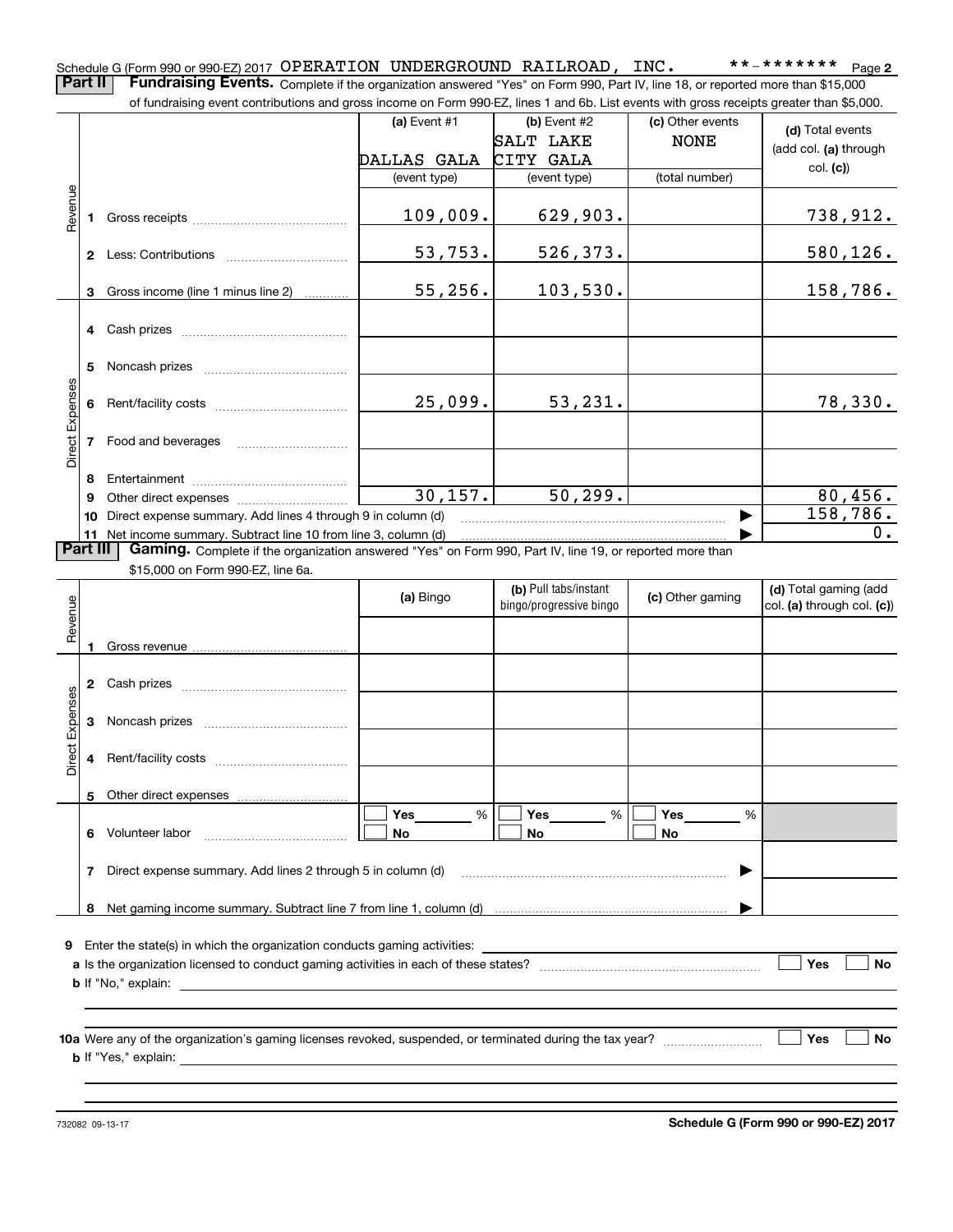|    | Schedule G (Form 990 or 990-EZ) 2017 OPERATION UNDERGROUND RAILROAD, INC.                                                                                                                                                                                             | **_*******      | Page 3    |
|----|-----------------------------------------------------------------------------------------------------------------------------------------------------------------------------------------------------------------------------------------------------------------------|-----------------|-----------|
|    |                                                                                                                                                                                                                                                                       | Yes             | No        |
|    | 12 Is the organization a grantor, beneficiary or trustee of a trust, or a member of a partnership or other entity formed                                                                                                                                              |                 |           |
|    |                                                                                                                                                                                                                                                                       | Yes             | No        |
|    | 13 Indicate the percentage of gaming activity conducted in:                                                                                                                                                                                                           |                 |           |
|    |                                                                                                                                                                                                                                                                       | 13a             | %         |
|    | <b>b</b> An outside facility <i>www.communicality communicality communicality communicality communicality communicality</i>                                                                                                                                           | 13 <sub>b</sub> | %         |
|    | 14 Enter the name and address of the person who prepares the organization's gaming/special events books and records:                                                                                                                                                  |                 |           |
|    | Name $\blacktriangleright$                                                                                                                                                                                                                                            |                 |           |
|    | and the control of the control of the control of the control of the control of the control of the control of the                                                                                                                                                      |                 |           |
|    | <u> 1980 - Johann Barn, fransk politik formuler (d. 1980)</u><br>Address >                                                                                                                                                                                            |                 |           |
|    | 15a Does the organization have a contract with a third party from whom the organization receives gaming revenue?                                                                                                                                                      | Yes             | No        |
|    |                                                                                                                                                                                                                                                                       |                 |           |
|    |                                                                                                                                                                                                                                                                       |                 |           |
|    | c If "Yes," enter name and address of the third party:                                                                                                                                                                                                                |                 |           |
|    |                                                                                                                                                                                                                                                                       |                 |           |
|    | Name $\blacktriangleright$                                                                                                                                                                                                                                            |                 |           |
|    | Address $\blacktriangleright$<br><u>state and the state of the state of the state of the state of the state of the state of the state of the state of the state of the state of the state of the state of the state of the state of the state of the state of the</u> |                 |           |
| 16 | Gaming manager information:                                                                                                                                                                                                                                           |                 |           |
|    | Name $\blacktriangleright$                                                                                                                                                                                                                                            |                 |           |
|    |                                                                                                                                                                                                                                                                       |                 |           |
|    | Gaming manager compensation > \$                                                                                                                                                                                                                                      |                 |           |
|    |                                                                                                                                                                                                                                                                       |                 |           |
|    |                                                                                                                                                                                                                                                                       |                 |           |
|    |                                                                                                                                                                                                                                                                       |                 |           |
|    |                                                                                                                                                                                                                                                                       |                 |           |
|    |                                                                                                                                                                                                                                                                       |                 |           |
|    | Director/officer<br>Employee<br>Independent contractor                                                                                                                                                                                                                |                 |           |
|    |                                                                                                                                                                                                                                                                       |                 |           |
|    | <b>17</b> Mandatory distributions:                                                                                                                                                                                                                                    |                 |           |
|    | a Is the organization required under state law to make charitable distributions from the gaming proceeds to<br>retain the state gaming license?                                                                                                                       | Yes             | <b>No</b> |
|    | <b>b</b> Enter the amount of distributions required under state law to be distributed to other exempt organizations or spent in the                                                                                                                                   |                 |           |
|    | organization's own exempt activities during the tax year $\triangleright$ \$                                                                                                                                                                                          |                 |           |
|    | <b>Part IV</b><br>Supplemental Information. Provide the explanations required by Part I, line 2b, columns (iii) and (v); and Part III, lines 9, 9b, 10b, 15b,                                                                                                         |                 |           |
|    | 15c, 16, and 17b, as applicable. Also provide any additional information. See instructions.                                                                                                                                                                           |                 |           |
|    |                                                                                                                                                                                                                                                                       |                 |           |
|    |                                                                                                                                                                                                                                                                       |                 |           |
|    |                                                                                                                                                                                                                                                                       |                 |           |
|    |                                                                                                                                                                                                                                                                       |                 |           |
|    |                                                                                                                                                                                                                                                                       |                 |           |
|    |                                                                                                                                                                                                                                                                       |                 |           |
|    |                                                                                                                                                                                                                                                                       |                 |           |
|    |                                                                                                                                                                                                                                                                       |                 |           |
|    |                                                                                                                                                                                                                                                                       |                 |           |
|    |                                                                                                                                                                                                                                                                       |                 |           |
|    |                                                                                                                                                                                                                                                                       |                 |           |
|    |                                                                                                                                                                                                                                                                       |                 |           |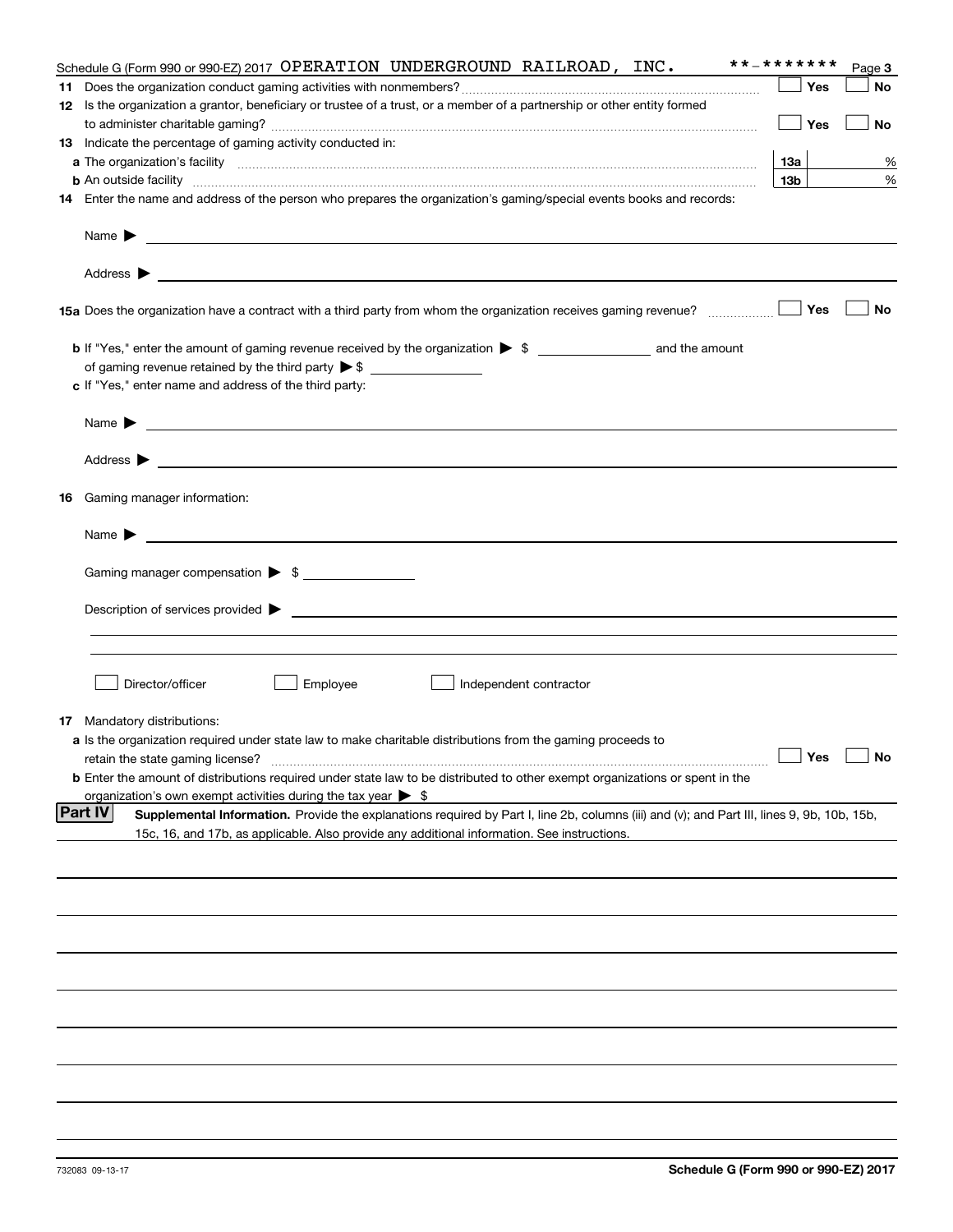|                                                                                               | OPERATION UNDERGROUND RAILROAD, INC. |  | $***$ _ * * * * * * * | Page 4 |
|-----------------------------------------------------------------------------------------------|--------------------------------------|--|-----------------------|--------|
| Schedule G (Form 990 or 990-EZ) OPERATION 1<br>Part IV   Supplemental Information (continued) |                                      |  |                       |        |
|                                                                                               |                                      |  |                       |        |
|                                                                                               |                                      |  |                       |        |
|                                                                                               |                                      |  |                       |        |
|                                                                                               |                                      |  |                       |        |
|                                                                                               |                                      |  |                       |        |
|                                                                                               |                                      |  |                       |        |
|                                                                                               |                                      |  |                       |        |
|                                                                                               |                                      |  |                       |        |
|                                                                                               |                                      |  |                       |        |
|                                                                                               |                                      |  |                       |        |
|                                                                                               |                                      |  |                       |        |
|                                                                                               |                                      |  |                       |        |
|                                                                                               |                                      |  |                       |        |
|                                                                                               |                                      |  |                       |        |
|                                                                                               |                                      |  |                       |        |
|                                                                                               |                                      |  |                       |        |
|                                                                                               |                                      |  |                       |        |
|                                                                                               |                                      |  |                       |        |
|                                                                                               |                                      |  |                       |        |
|                                                                                               |                                      |  |                       |        |
|                                                                                               |                                      |  |                       |        |
|                                                                                               |                                      |  |                       |        |
|                                                                                               |                                      |  |                       |        |
|                                                                                               |                                      |  |                       |        |
|                                                                                               |                                      |  |                       |        |
|                                                                                               |                                      |  |                       |        |
|                                                                                               |                                      |  |                       |        |
|                                                                                               |                                      |  |                       |        |
|                                                                                               |                                      |  |                       |        |
|                                                                                               |                                      |  |                       |        |
|                                                                                               |                                      |  |                       |        |
|                                                                                               |                                      |  |                       |        |
|                                                                                               |                                      |  |                       |        |
|                                                                                               |                                      |  |                       |        |
|                                                                                               |                                      |  |                       |        |
|                                                                                               |                                      |  |                       |        |
|                                                                                               |                                      |  |                       |        |
|                                                                                               |                                      |  |                       |        |
|                                                                                               |                                      |  |                       |        |
|                                                                                               |                                      |  |                       |        |
|                                                                                               |                                      |  |                       |        |
|                                                                                               |                                      |  |                       |        |
|                                                                                               |                                      |  |                       |        |
|                                                                                               |                                      |  |                       |        |
|                                                                                               |                                      |  |                       |        |
|                                                                                               |                                      |  |                       |        |
|                                                                                               |                                      |  |                       |        |
|                                                                                               |                                      |  |                       |        |
|                                                                                               |                                      |  |                       |        |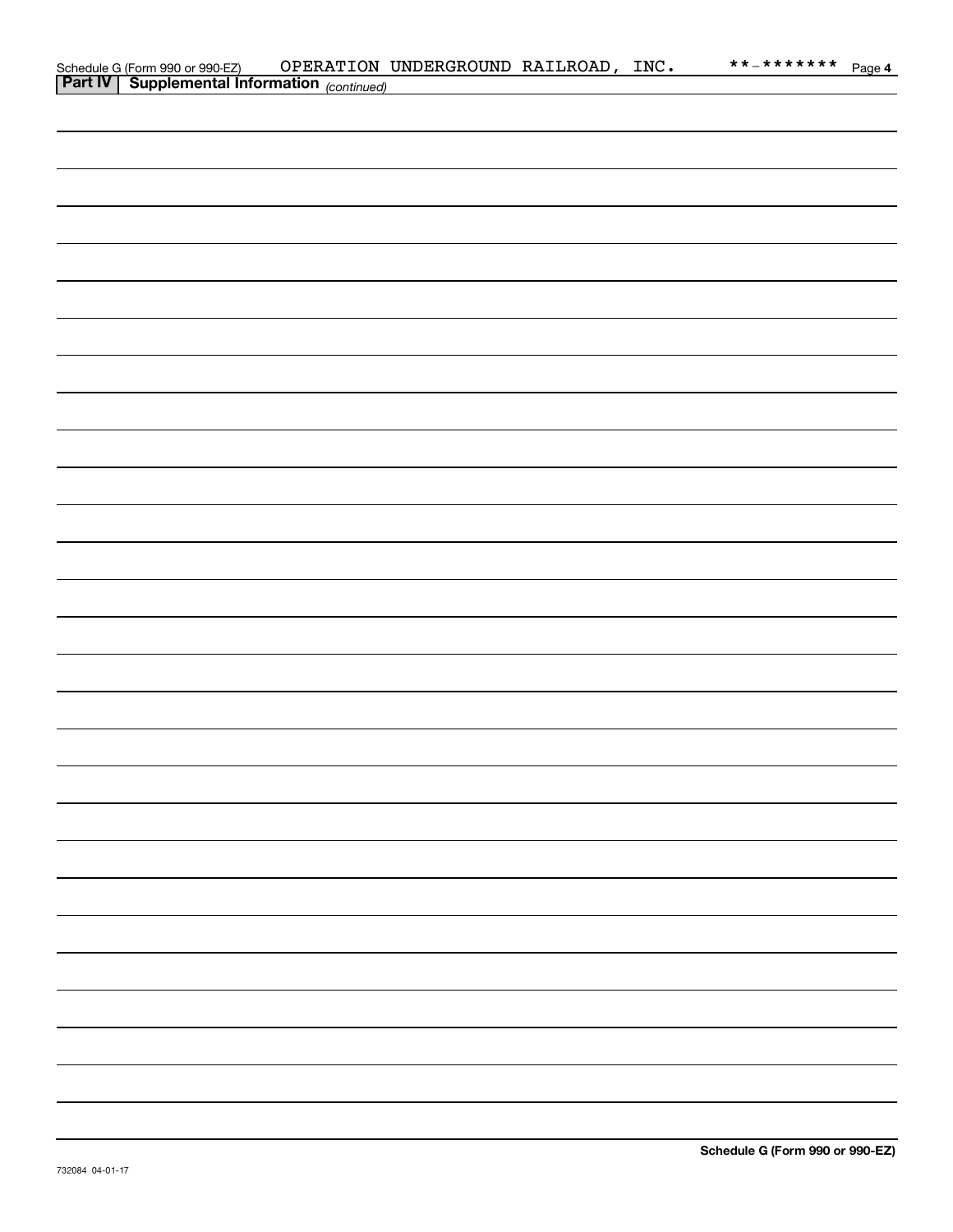|    | <b>SCHEDULE J</b>                       | <b>Compensation Information</b>                                                                                                  |                                                     | OMB No. 1545-0047     |     |             |
|----|-----------------------------------------|----------------------------------------------------------------------------------------------------------------------------------|-----------------------------------------------------|-----------------------|-----|-------------|
|    | (Form 990)                              | For certain Officers, Directors, Trustees, Key Employees, and Highest                                                            |                                                     | 2017                  |     |             |
|    |                                         | <b>Compensated Employees</b><br>Complete if the organization answered "Yes" on Form 990, Part IV, line 23.                       |                                                     |                       |     |             |
|    | Department of the Treasury              | Attach to Form 990.                                                                                                              |                                                     | <b>Open to Public</b> |     |             |
|    | Internal Revenue Service                | ► Go to www.irs.gov/Form990 for instructions and the latest information.                                                         |                                                     | Inspection            |     |             |
|    | Name of the organization                |                                                                                                                                  | <b>Employer identification number</b><br>**_******* |                       |     |             |
|    | Part I                                  | OPERATION UNDERGROUND RAILROAD, INC.<br><b>Questions Regarding Compensation</b>                                                  |                                                     |                       |     |             |
|    |                                         |                                                                                                                                  |                                                     |                       |     |             |
|    |                                         |                                                                                                                                  |                                                     |                       | Yes | No          |
|    |                                         | <b>1a</b> Check the appropriate box(es) if the organization provided any of the following to or for a person listed on Form 990, |                                                     |                       |     |             |
|    |                                         | Part VII, Section A, line 1a. Complete Part III to provide any relevant information regarding these items.                       |                                                     |                       |     |             |
|    | First-class or charter travel           | Housing allowance or residence for personal use                                                                                  |                                                     |                       |     |             |
|    | Travel for companions                   | Payments for business use of personal residence<br>Health or social club dues or initiation fees                                 |                                                     |                       |     |             |
|    |                                         | Tax indemnification and gross-up payments                                                                                        |                                                     |                       |     |             |
|    |                                         | Discretionary spending account<br>Personal services (such as, maid, chauffeur, chef)                                             |                                                     |                       |     |             |
|    |                                         | <b>b</b> If any of the boxes on line 1a are checked, did the organization follow a written policy regarding payment or           |                                                     |                       |     |             |
|    |                                         |                                                                                                                                  |                                                     | 1b                    |     |             |
| 2  |                                         | Did the organization require substantiation prior to reimbursing or allowing expenses incurred by all directors,                 |                                                     |                       |     |             |
|    |                                         |                                                                                                                                  |                                                     | $\mathbf{2}$          |     |             |
|    |                                         |                                                                                                                                  |                                                     |                       |     |             |
| з  |                                         | Indicate which, if any, of the following the filing organization used to establish the compensation of the organization's        |                                                     |                       |     |             |
|    |                                         | CEO/Executive Director. Check all that apply. Do not check any boxes for methods used by a related organization to               |                                                     |                       |     |             |
|    |                                         | establish compensation of the CEO/Executive Director, but explain in Part III.                                                   |                                                     |                       |     |             |
|    | Compensation committee                  | $X$ Written employment contract                                                                                                  |                                                     |                       |     |             |
|    |                                         | Compensation survey or study<br>Independent compensation consultant                                                              |                                                     |                       |     |             |
|    |                                         | $\mathbf{X}$ Approval by the board or compensation committee<br>Form 990 of other organizations                                  |                                                     |                       |     |             |
|    |                                         |                                                                                                                                  |                                                     |                       |     |             |
| 4  |                                         | During the year, did any person listed on Form 990, Part VII, Section A, line 1a, with respect to the filing                     |                                                     |                       |     |             |
|    | organization or a related organization: |                                                                                                                                  |                                                     |                       |     |             |
| а  |                                         | Receive a severance payment or change-of-control payment?                                                                        |                                                     | 4a                    |     | X           |
| b  |                                         |                                                                                                                                  |                                                     | 4b                    |     | X           |
| c  |                                         |                                                                                                                                  |                                                     | 4c                    |     | $\mathbf X$ |
|    |                                         | If "Yes" to any of lines 4a-c, list the persons and provide the applicable amounts for each item in Part III.                    |                                                     |                       |     |             |
|    |                                         |                                                                                                                                  |                                                     |                       |     |             |
|    |                                         | Only section 501(c)(3), 501(c)(4), and 501(c)(29) organizations must complete lines 5-9.                                         |                                                     |                       |     |             |
|    |                                         | For persons listed on Form 990, Part VII, Section A, line 1a, did the organization pay or accrue any compensation                |                                                     |                       |     |             |
|    | contingent on the revenues of:          |                                                                                                                                  |                                                     |                       |     |             |
| a  |                                         |                                                                                                                                  |                                                     | 5а                    |     | х           |
|    |                                         |                                                                                                                                  |                                                     | <b>5b</b>             |     | X           |
|    |                                         | If "Yes" on line 5a or 5b, describe in Part III.                                                                                 |                                                     |                       |     |             |
| 6. |                                         | For persons listed on Form 990, Part VII, Section A, line 1a, did the organization pay or accrue any compensation                |                                                     |                       |     |             |
|    | contingent on the net earnings of:      |                                                                                                                                  |                                                     |                       |     |             |
| a  |                                         |                                                                                                                                  |                                                     | 6a                    |     | X           |
|    |                                         |                                                                                                                                  |                                                     | 6b                    |     | $\mathbf X$ |
|    |                                         | If "Yes" on line 6a or 6b, describe in Part III.                                                                                 |                                                     |                       |     |             |
|    |                                         | 7 For persons listed on Form 990, Part VII, Section A, line 1a, did the organization provide any nonfixed payments               |                                                     |                       |     |             |
|    |                                         |                                                                                                                                  |                                                     | 7                     |     | X           |
| 8  |                                         | Were any amounts reported on Form 990, Part VII, paid or accrued pursuant to a contract that was subject to the                  |                                                     |                       |     |             |
|    |                                         | initial contract exception described in Regulations section 53.4958-4(a)(3)? If "Yes," describe in Part III                      |                                                     | 8                     |     | х           |
| 9  |                                         | If "Yes" on line 8, did the organization also follow the rebuttable presumption procedure described in                           |                                                     |                       |     |             |
|    |                                         |                                                                                                                                  |                                                     | 9                     |     |             |
|    |                                         |                                                                                                                                  |                                                     |                       |     |             |

LHA For Paperwork Reduction Act Notice, see the Instructions for Form 990. Schedule J (Form 990) 2017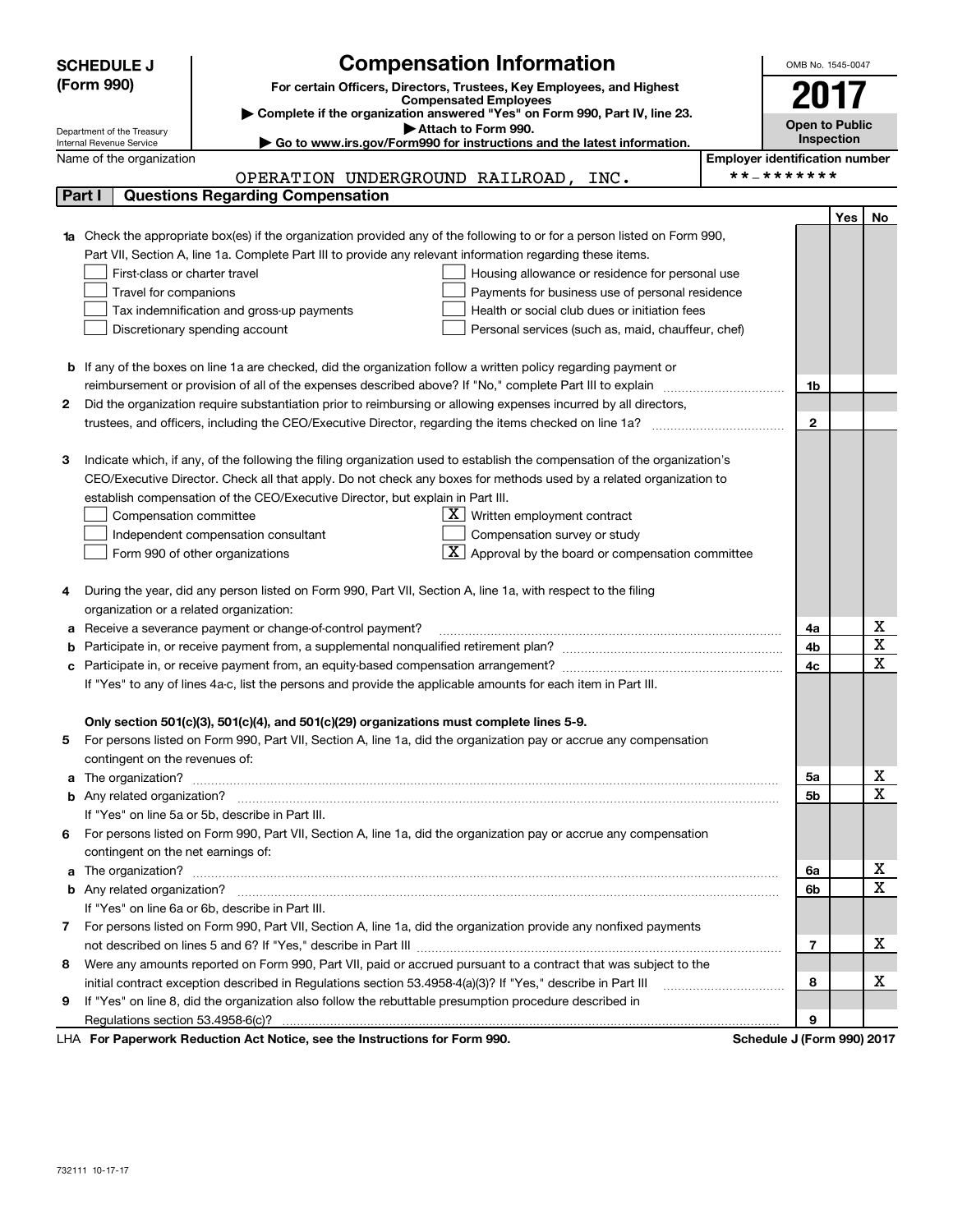#### **Part II Officers, Directors, Trustees, Key Employees, and Highest Compensated Employees.**  Schedule J (Form 990) 2017 Page Use duplicate copies if additional space is needed. OPERATION UNDERGROUND RAILROAD, INC.

For each individual whose compensation must be reported on Schedule J, report compensation from the organization on row (i) and from related organizations, described in the instructions, on row (ii). Do not list any individuals that aren't listed on Form 990, Part VII.

**Note:**  The sum of columns (B)(i)-(iii) for each listed individual must equal the total amount of Form 990, Part VII, Section A, line 1a, applicable column (D) and (E) amounts for that individual.

|                         |            |                          | (B) Breakdown of W-2 and/or 1099-MISC compensation |                                           | (C) Retirement and             | (D) Nontaxable   | (E) Total of columns | (F) Compensation                                           |
|-------------------------|------------|--------------------------|----------------------------------------------------|-------------------------------------------|--------------------------------|------------------|----------------------|------------------------------------------------------------|
| (A) Name and Title      |            | (i) Base<br>compensation | (ii) Bonus &<br>incentive<br>compensation          | (iii) Other<br>reportable<br>compensation | other deferred<br>compensation | benefits         | $(B)(i)-(D)$         | in column (B)<br>reported as deferred<br>on prior Form 990 |
| (1) TIM BALLARD         | (i)        | 199,336.                 | $\overline{0}$ .                                   | $\overline{0}$ .                          | $\overline{0}$ .               | $\overline{0}$ . | 199,336.             | 0.                                                         |
| CHIEF EXECUTIVE OFFICER | (ii)       | $\overline{0}$ .         | $\overline{0}$ .                                   | $\overline{0}$ .                          | $\overline{0}$ .               | $\overline{0}$ . | $\overline{0}$ .     | $\overline{0}$ .                                           |
|                         | $(\sf{i})$ |                          |                                                    |                                           |                                |                  |                      |                                                            |
|                         | (ii)       |                          |                                                    |                                           |                                |                  |                      |                                                            |
|                         | (i)        |                          |                                                    |                                           |                                |                  |                      |                                                            |
|                         | (ii)       |                          |                                                    |                                           |                                |                  |                      |                                                            |
|                         | (i)        |                          |                                                    |                                           |                                |                  |                      |                                                            |
|                         | (ii)       |                          |                                                    |                                           |                                |                  |                      |                                                            |
|                         | $(\sf{i})$ |                          |                                                    |                                           |                                |                  |                      |                                                            |
|                         | (ii)       |                          |                                                    |                                           |                                |                  |                      |                                                            |
|                         | $(\sf{i})$ |                          |                                                    |                                           |                                |                  |                      |                                                            |
|                         | (ii)       |                          |                                                    |                                           |                                |                  |                      |                                                            |
|                         | (i)        |                          |                                                    |                                           |                                |                  |                      |                                                            |
|                         | (ii)       |                          |                                                    |                                           |                                |                  |                      |                                                            |
|                         | $(\sf{i})$ |                          |                                                    |                                           |                                |                  |                      |                                                            |
|                         | (ii)       |                          |                                                    |                                           |                                |                  |                      |                                                            |
|                         | $(\sf{i})$ |                          |                                                    |                                           |                                |                  |                      |                                                            |
|                         | (ii)       |                          |                                                    |                                           |                                |                  |                      |                                                            |
|                         | (i)        |                          |                                                    |                                           |                                |                  |                      |                                                            |
|                         | (ii)       |                          |                                                    |                                           |                                |                  |                      |                                                            |
|                         | $(\sf{i})$ |                          |                                                    |                                           |                                |                  |                      |                                                            |
|                         | (ii)       |                          |                                                    |                                           |                                |                  |                      |                                                            |
|                         | $(\sf{i})$ |                          |                                                    |                                           |                                |                  |                      |                                                            |
|                         | (ii)       |                          |                                                    |                                           |                                |                  |                      |                                                            |
|                         | $(\sf{i})$ |                          |                                                    |                                           |                                |                  |                      |                                                            |
|                         | (ii)       |                          |                                                    |                                           |                                |                  |                      |                                                            |
|                         | $(\sf{i})$ |                          |                                                    |                                           |                                |                  |                      |                                                            |
|                         | (ii)       |                          |                                                    |                                           |                                |                  |                      |                                                            |
|                         | $(\sf{i})$ |                          |                                                    |                                           |                                |                  |                      |                                                            |
|                         | (ii)       |                          |                                                    |                                           |                                |                  |                      |                                                            |
|                         | (i)        |                          |                                                    |                                           |                                |                  |                      |                                                            |
|                         | (ii)       |                          |                                                    |                                           |                                |                  |                      |                                                            |

**Schedule J (Form 990) 2017**

\*\*-\*\*\*\*\*\*\*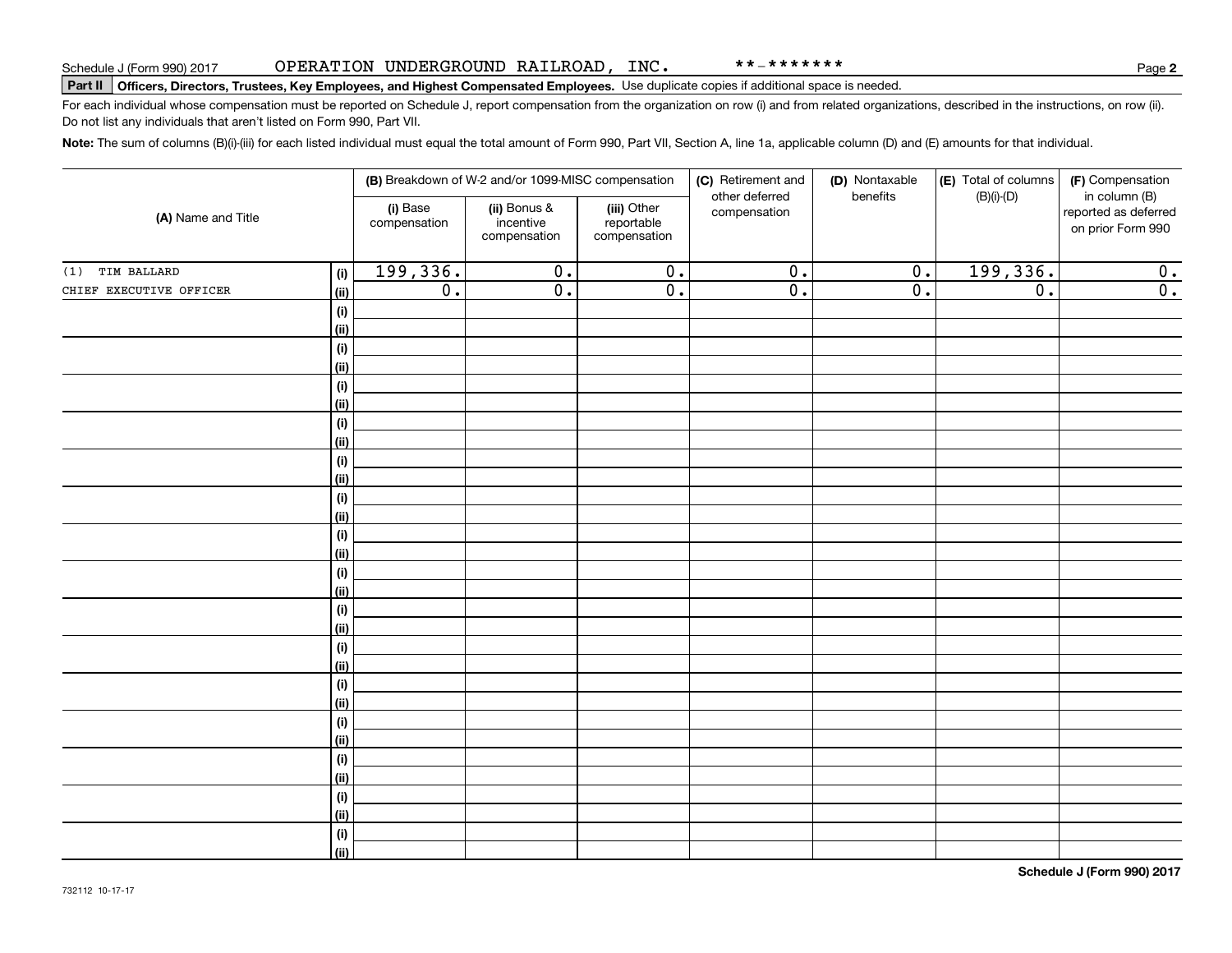### **Part III Supplemental Information**

Schedule J (Form 990) 2017 OPERATION UNDERGROUND RAILROAD, INC.<br>Part III Supplemental Information<br>Provide the information, explanation, or descriptions required for Part I, lines 1a, 1b, 3, 4a, 4b, 4c, 5a, 5b, 6a, 6b, 7, a

**Schedule J (Form 990) 2017**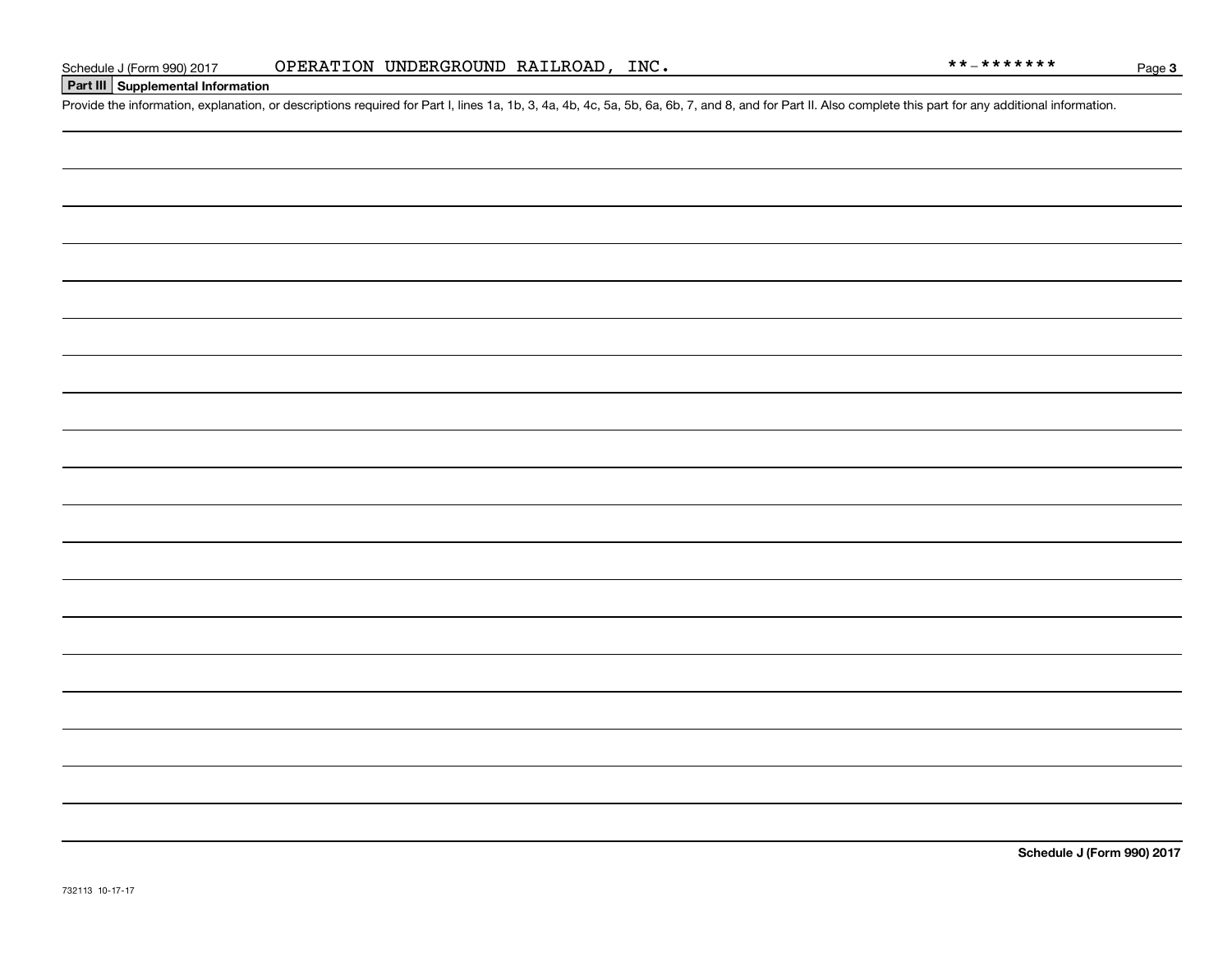# **Noncash Contributions**

OMB No. 1545-0047

Department of the Treasury Internal Revenue Service

**SCHEDULE M**

**Attach to Form 990.** J

 $\blacktriangleright$  Complete if the organizations answered "Yes" on Form 990, Part IV, lines 29 or 30.  $\vert$   $\vert$   $\rm{2017}$ **Open To Public Inspection**

**Employer identification number**

\*\*-\*\*\*\*\*\*\*

Name of the organization

 **Go to www.irs.gov/Form990 for the latest information.** J

### OPERATION UNDERGROUND RAILROAD, INC.

| Part I       | <b>Types of Property</b>                                                                                                       |                         |                               |                                                |                     |                                                       |     |    |
|--------------|--------------------------------------------------------------------------------------------------------------------------------|-------------------------|-------------------------------|------------------------------------------------|---------------------|-------------------------------------------------------|-----|----|
|              |                                                                                                                                | (a)                     | (b)                           | (c)                                            |                     | (d)                                                   |     |    |
|              |                                                                                                                                | Check if<br>applicable  | Number of<br>contributions or | Noncash contribution<br>amounts reported on    |                     | Method of determining<br>noncash contribution amounts |     |    |
|              |                                                                                                                                |                         |                               | items contributed Form 990, Part VIII, line 1g |                     |                                                       |     |    |
| 1            |                                                                                                                                |                         |                               |                                                |                     |                                                       |     |    |
| $\mathbf{2}$ |                                                                                                                                |                         |                               |                                                |                     |                                                       |     |    |
| з            | Art - Fractional interests                                                                                                     |                         |                               |                                                |                     |                                                       |     |    |
| 4            | Books and publications                                                                                                         | $\mathbf X$             |                               |                                                | 840. RETAIL VALUE   |                                                       |     |    |
| 5            | Clothing and household goods                                                                                                   | $\overline{\mathbf{x}}$ |                               | 47,746. RETAIL VALUE                           |                     |                                                       |     |    |
| 6            |                                                                                                                                | $\overline{\textbf{X}}$ | 1                             | 47,335. RETAIL                                 |                     | <b>VALUE</b>                                          |     |    |
| 7            |                                                                                                                                |                         |                               |                                                |                     |                                                       |     |    |
| 8            | Intellectual property                                                                                                          |                         |                               |                                                |                     |                                                       |     |    |
| 9            | Securities - Publicly traded                                                                                                   | $\overline{\mathbf{x}}$ | 8                             | 231,964. RETAIL VALUE                          |                     |                                                       |     |    |
| 10           | Securities - Closely held stock                                                                                                |                         |                               |                                                |                     |                                                       |     |    |
| 11           | Securities - Partnership, LLC, or                                                                                              |                         |                               |                                                |                     |                                                       |     |    |
|              | trust interests                                                                                                                |                         |                               |                                                |                     |                                                       |     |    |
| 12           |                                                                                                                                |                         |                               |                                                |                     |                                                       |     |    |
| 13           | Qualified conservation contribution -                                                                                          |                         |                               |                                                |                     |                                                       |     |    |
|              | Historic structures                                                                                                            |                         |                               |                                                |                     |                                                       |     |    |
| 14           | Qualified conservation contribution - Other                                                                                    |                         |                               |                                                |                     |                                                       |     |    |
| 15           | Real estate - Residential                                                                                                      |                         |                               |                                                |                     |                                                       |     |    |
| 16           | Real estate - Commercial                                                                                                       |                         |                               |                                                |                     |                                                       |     |    |
| 17           |                                                                                                                                |                         |                               |                                                |                     |                                                       |     |    |
| 18           |                                                                                                                                |                         |                               |                                                |                     |                                                       |     |    |
| 19           |                                                                                                                                | X                       | 100                           |                                                | 4,550. RETAIL VALUE |                                                       |     |    |
| 20           | Drugs and medical supplies                                                                                                     |                         |                               |                                                |                     |                                                       |     |    |
| 21           |                                                                                                                                |                         |                               |                                                |                     |                                                       |     |    |
| 22           |                                                                                                                                |                         |                               |                                                |                     |                                                       |     |    |
| 23           |                                                                                                                                |                         |                               |                                                |                     |                                                       |     |    |
| 24           | Archeological artifacts                                                                                                        |                         |                               |                                                |                     |                                                       |     |    |
| 25           | (DONATED PROFE)<br>Other $\blacktriangleright$                                                                                 | X                       | 1                             | 161,405. RETAIL VALUE                          |                     |                                                       |     |    |
| 26           | (SUPPORT ITEMS)<br>Other $\blacktriangleright$                                                                                 | $\overline{\textbf{X}}$ | 100                           | 94,664. RETAIL VALUE                           |                     |                                                       |     |    |
| 27           | (COMPUTERS<br>Other $\blacktriangleright$                                                                                      | X                       | 129                           | 42,149. RETAIL VALUE                           |                     |                                                       |     |    |
| 28           | Other $\blacktriangleright$                                                                                                    |                         |                               |                                                |                     |                                                       |     |    |
| 29           | Number of Forms 8283 received by the organization during the tax year for contributions                                        |                         |                               |                                                |                     |                                                       |     |    |
|              | for which the organization completed Form 8283, Part IV, Donee Acknowledgement                                                 |                         |                               | 29                                             |                     |                                                       | 0   |    |
|              |                                                                                                                                |                         |                               |                                                |                     |                                                       | Yes | No |
|              | 30a During the year, did the organization receive by contribution any property reported in Part I, lines 1 through 28, that it |                         |                               |                                                |                     |                                                       |     |    |
|              | must hold for at least three years from the date of the initial contribution, and which isn't required to be used for          |                         |                               |                                                |                     |                                                       |     |    |
|              |                                                                                                                                |                         |                               |                                                |                     | 30a                                                   |     | х  |
|              | <b>b</b> If "Yes," describe the arrangement in Part II.                                                                        |                         |                               |                                                |                     |                                                       |     |    |
| 31           | Does the organization have a gift acceptance policy that requires the review of any nonstandard contributions?                 |                         |                               |                                                |                     | 31<br>.                                               | х   |    |
|              | 32a Does the organization hire or use third parties or related organizations to solicit, process, or sell noncash              |                         |                               |                                                |                     |                                                       |     |    |

~~~~~~~~~~~~~~~~~~~~~~~~~~~~~~~~~~~~~~~~~~~~~~~~~~~~~~

**33**If the organization didn't report an amount in column (c) for a type of property for which column (a) is checked, **b**If "Yes," describe in Part II. describe in Part II.

**For Paperwork Reduction Act Notice, see the Instructions for Form 990. Schedule M (Form 990) 2017** LHA

**32a**

X

contributions?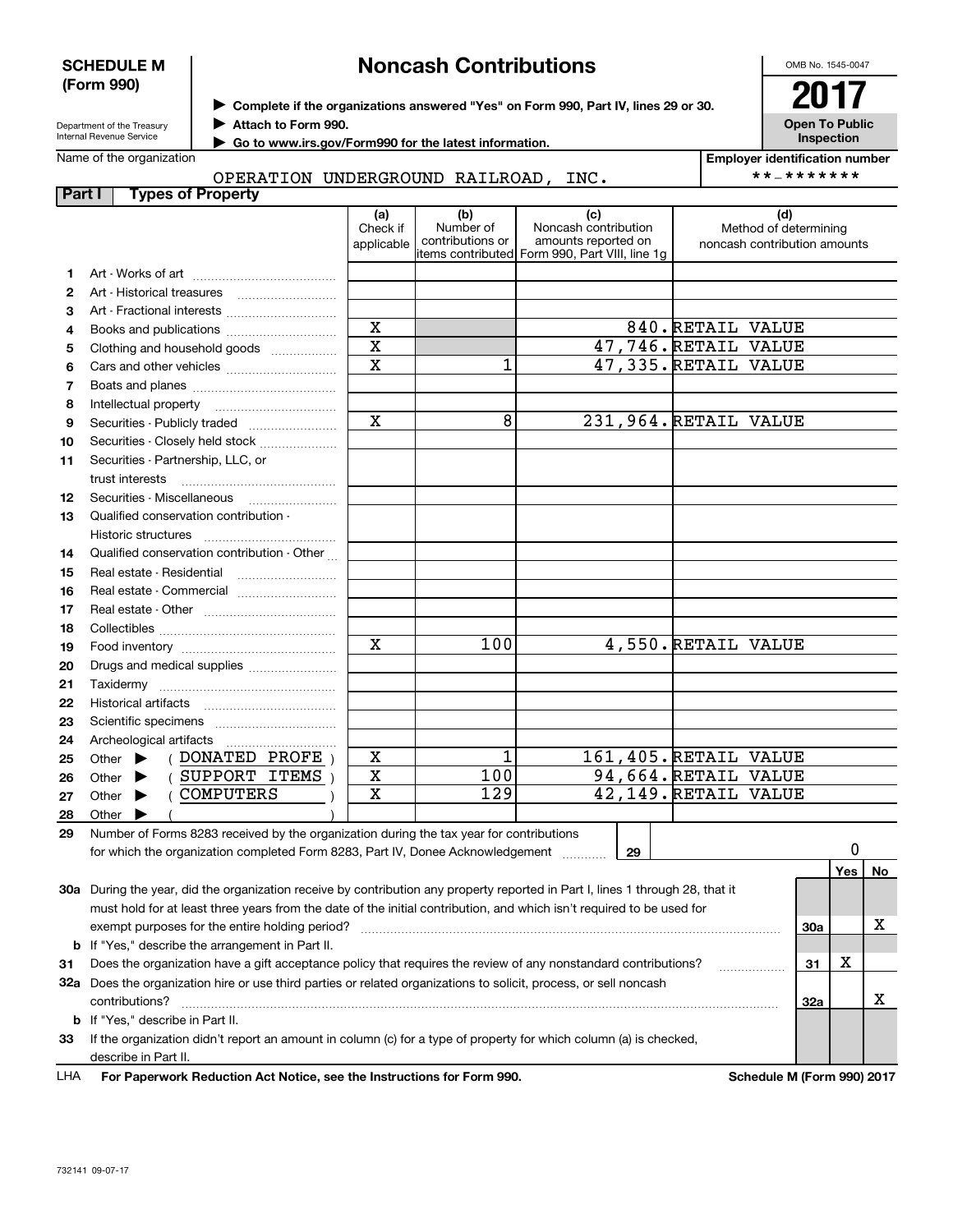|         | Schedule M (Form 990) 2017 |                                           | OPERATION UNDERGROUND RAILROAD, INC. |  | **_*******                                                                                                                                                                                                                          | Page 2 |
|---------|----------------------------|-------------------------------------------|--------------------------------------|--|-------------------------------------------------------------------------------------------------------------------------------------------------------------------------------------------------------------------------------------|--------|
| Part II |                            | this part for any additional information. |                                      |  | <b>Supplemental Information.</b> Provide the information required by Part I, lines 30b, 32b, and 33, and whether the organization is reporting in Part I, column (b), the number of contributions, the number of items received, or |        |
|         |                            |                                           |                                      |  |                                                                                                                                                                                                                                     |        |
|         |                            |                                           |                                      |  |                                                                                                                                                                                                                                     |        |
|         |                            |                                           |                                      |  |                                                                                                                                                                                                                                     |        |
|         |                            |                                           |                                      |  |                                                                                                                                                                                                                                     |        |
|         |                            |                                           |                                      |  |                                                                                                                                                                                                                                     |        |
|         |                            |                                           |                                      |  |                                                                                                                                                                                                                                     |        |
|         |                            |                                           |                                      |  |                                                                                                                                                                                                                                     |        |
|         |                            |                                           |                                      |  |                                                                                                                                                                                                                                     |        |
|         |                            |                                           |                                      |  |                                                                                                                                                                                                                                     |        |
|         |                            |                                           |                                      |  |                                                                                                                                                                                                                                     |        |
|         |                            |                                           |                                      |  |                                                                                                                                                                                                                                     |        |
|         |                            |                                           |                                      |  |                                                                                                                                                                                                                                     |        |
|         |                            |                                           |                                      |  |                                                                                                                                                                                                                                     |        |
|         |                            |                                           |                                      |  |                                                                                                                                                                                                                                     |        |
|         |                            |                                           |                                      |  |                                                                                                                                                                                                                                     |        |
|         |                            |                                           |                                      |  |                                                                                                                                                                                                                                     |        |
|         |                            |                                           |                                      |  |                                                                                                                                                                                                                                     |        |
|         |                            |                                           |                                      |  |                                                                                                                                                                                                                                     |        |
|         |                            |                                           |                                      |  |                                                                                                                                                                                                                                     |        |
|         |                            |                                           |                                      |  |                                                                                                                                                                                                                                     |        |
|         |                            |                                           |                                      |  |                                                                                                                                                                                                                                     |        |
|         |                            |                                           |                                      |  |                                                                                                                                                                                                                                     |        |
|         |                            |                                           |                                      |  |                                                                                                                                                                                                                                     |        |
|         |                            |                                           |                                      |  |                                                                                                                                                                                                                                     |        |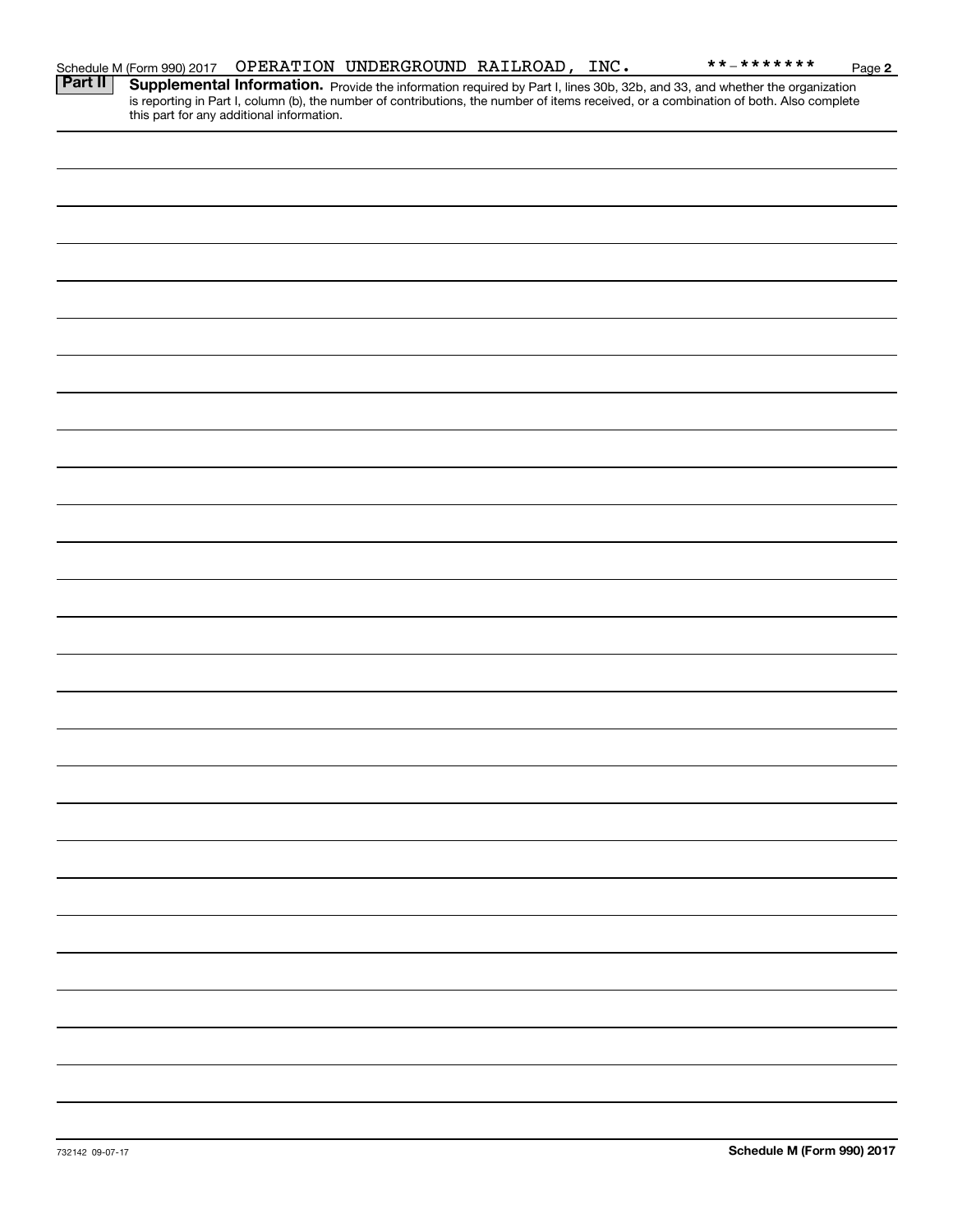**(Form 990 or 990-EZ)**

Department of the Treasury Internal Revenue Service Name of the organization

**Complete to provide information for responses to specific questions on SCHEDULE O Supplemental Information to Form 990 or 990-EZ**

**Form 990 or 990-EZ or to provide any additional information. | Attach to Form 990 or 990-EZ. | Go to www.irs.gov/Form990 for the latest information.**

OPERATION UNDERGROUND RAILROAD, INC.  $\vert$  \*\*-\*\*\*\*\*\*\*

**Employer identification number**

OMB No. 1545-0047

**2017**

**Open to Public Inspection**

FORM 990, PART I, LINE I:

OPERATION UNDERGROUND RAILROAD IS MADE OF WORLD EXPERTS IN EXRACTION

OPERATIONS AND IN ANTI-CHILD TRAFFICKING EFFORTS TO BRING AN END TO

CHILD SLAVERY. OPERATIONS ARE ALWAYS IN CONJUNCTION WITH LOCAL LAW

ENFORCEMENT. ONCE CHILDREN ARE RESCUED, A COMPREHENSIVE PROCESS

INVOLVING JUSTICE FOR THE PERPETRATORS AND RECOVERY FOR THE SURVIVORS

BEGINS. OPERATION UNDERGROUND RAILROAD'S ULTIMATE MISSION IS THE

PERMANENT ERADICATION OF CHILD SEX TRAFFICKING.

FORM 990, PART III, LINE 4A:

OPERATION UNDERGROUND RAILROAD ("O.U.R.") RESCUES CHILDREN FROM SEX

SLAVERY. O.U.R. WORKS WITH LAW ENFORCEMENT AROUND THE WORLD TO FIND,

ARREST, AND PROSECUTE PERPETRATORS. O.U.R. HAS SUCCESSFULLY DONE THIS

BY COORDINATING RESOURCES, AWARENESS, AND SUPPORT THROUGH ITS WORLDWIDE

NETWORK OF NON-GOVERNMENT ORGANIZATIONS, PRIVATE INDUSTRIES, AND

CONCERNED CITIZENS. RESCUED CHILDREN ARE OVERSEEN BY AFTERCARE

PROFESSIONALS WHO COORDINATE WITH GOVERNMENT PROTOCOLS TO ENSURE

REHABILITATION AND RECOVERY ARE PROVIDED.

LHA For Paperwork Reduction Act Notice, see the Instructions for Form 990 or 990-EZ. Schedule O (Form 990 or 990-EZ) (2017) O.U.R. FOLLOWS THE SAME MODEL WITH ALL LAW ENFORCEMENT AGENCIES NO MATTER WHERE IN THE WORLD THEY ARE OPERATING. O.U.R. LISTENS TO LAW ENFORCEMENT AGENCIES' NEEDS AND COORDINATES TO FULFIL THEM. THESE VARY FROM WORKING IN CONJUNCTION WITH LAW ENFORCEMENT TO EXTRACT CHILDREN FROM SEX TRAFFICKING, COORDINATING TRAINING FOR LAW ENFORCEMENT, OR PROVIDING RESOURCES TO LAW ENFORCEMENT. BY THE END OF 2017, 115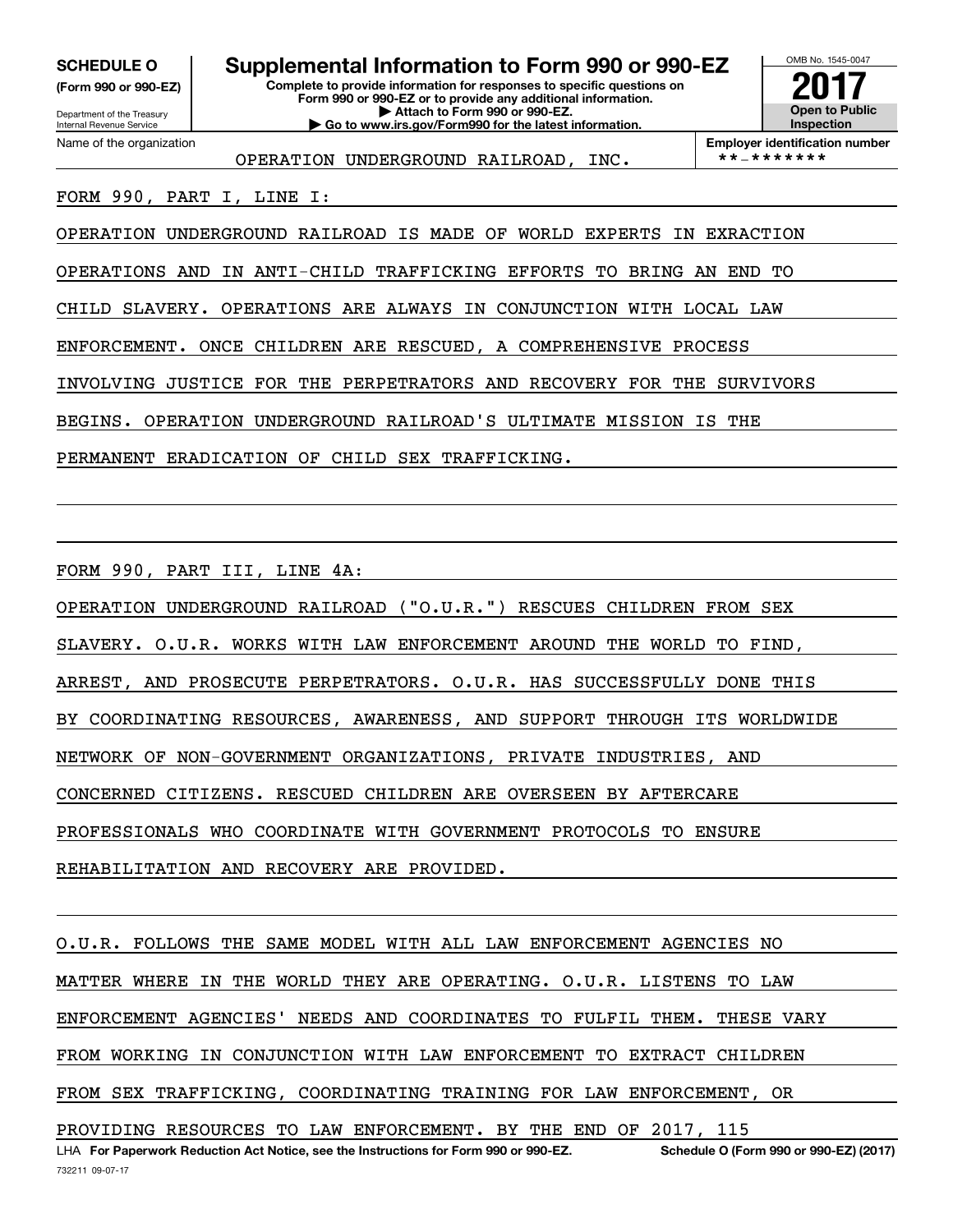| Schedule O (Form 990 or 990-EZ) (2017)                            | Page 2                                              |
|-------------------------------------------------------------------|-----------------------------------------------------|
| Name of the organization<br>OPERATION UNDERGROUND RAILROAD, INC.  | <b>Employer identification number</b><br>**_******* |
| OPERATIONS HAVE BEEN CONDUCTED, 289 LAW ENFORCEMENT TRAINED, 142  |                                                     |
| ARRESTS MADE, AND 962 VICTIMS RESCUED.                            |                                                     |
|                                                                   |                                                     |
| SINCE O.U.R. COORDINATES ON VAST WORLD-WIDE NETWORK,<br>IT BRINGS |                                                     |
| CHILD TRAFFICKING THAT WOULD OTHERWISE GO<br>AWARENESS TO         | UNNOTICED<br>0R                                     |
| THE ESTIMATED 2 MILLION CHILDREN<br>CURRENTLY<br>UNRESOLVED.      | <b>NOW</b><br>ENSLAVED                              |
| WORLD CAN SAVE THEM FROM<br>THE<br>HAVE A HOPE<br>THAT<br>THEIR   | INJUSTICE. O.U.R.                                   |
| DETAILED AWARENESS TO<br>ONLY BRINGS<br>CHILD<br>SLAVERY,<br>NOT  | BUT ALSO ALLOWS                                     |

THE WORLD TO COORDINATE ITS EFFORTS IN ERADICATING CHILD SLAVERY.

CHILDREN RESCUED ARE ASSISTED BY A TEAM OF AFTERCARE PROFESSIONALS THAT WORK IN COORDINATION WITH GOVERNMENTS TO ENSURE REHABILITATION AND RECOVERY. O.U.R. BRINGS EXPERT EXPERIENCE FOR THE SUPPORT OF EVERY CHILD. A WORLD-WIDE EFFORT IS PROVIDED TO ENSURE ALL NEEDED RESOURCES ARE AVAILABLE. THEY DO NOT BELIEVE THE RESCUE OF EACH CHILD IS COMPLETE UNTIL THE VICTIMS ARE FULLY PROVIDED WITH THE CRITICAL CARE THEY NEED.

FORM 990, PART VI, SECTION A, LINE 2:

MULTIPLE OFFICERS AND DIRECTORS HAVE A FAMILY RELATIONSHIP. TODD REYNOLDS (DIRECTOR) IS TIM BALLARD'S (CEO) BROTHER IN LAW. JULIANNE BLAKE (DIRECTOR) IS TIM BALLARD'S SISTER. TEVYA WARE (VP OF FINANCE) IS TIM BALLARD'S SISTER IN LAW. MARK REYNOLDS (SECRETARY) IS TODD REYNOLDS' BROTHER.

FORM 990, PART VI, SECTION B, LINE 11B:

RETURN IS PROVIDED TO THE BOARD FOR REVIEW PRIOR TO FILIING.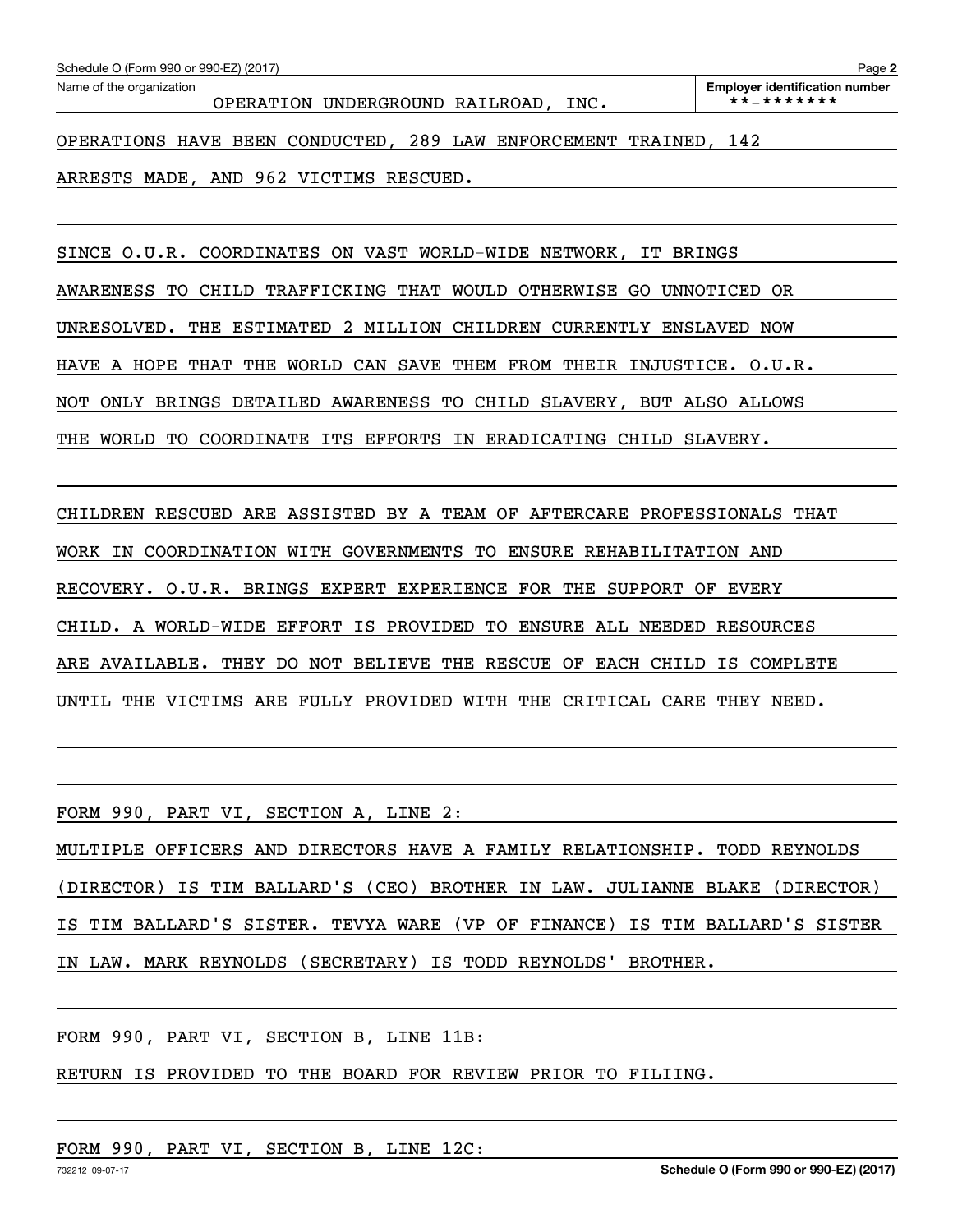#### OPERATION UNDERGROUND RAILROAD, INC. \*\*-\*\*\*\*\*\*\*\*

**Employer identification number**

TIME IS GIVEN AT QUARTERLY MEETING TO DISCUSS AND MONITOR CONFLICT OF INTEREST.

FORM 990, PART VI, SECTION B, LINE 15:

THE PROCESS FOR DETERMINING COMPENSATION OF THE ORGANIZATION'S OFFICERS OR

KEY EMPLOYEES INCLUDE A REVIEW AND APPROVAL BY USING COMPARABLILITY DATA

AND CONTEMPORANEOUS SUBSTANIATION OF THE DELIBERATION AND DECISION.

FORM 990, PART VI, LINE 17, LIST OF STATES RECEIVING COPY OF FORM 990:

CA,FL,ME,OH,OK,RI,SC,TN,UT,CO,HI,MS,NM,NC,NV,CT,AL,AK,AR,GA,IL,KS,KY,MD,MA

MI,MN,NH,NJ,NY,ND,OR,PA,VA,WA,WV,WI

FORM 990, PART VI, SECTION C, LINE 19:

FINANCIAL STATEMENTS ARE AVAILABLE TO THE PUBLIC ON ITS WEBSITE. THE

GOVERNING DOCUMENTS AND CONFLICT OF INTEREST POLICY ARE AVAILABLE UPON REQUEST.

FORM 990, PART XI, LINE 9, CHANGES IN NET ASSETS:

CHANGE IN TEMPORARILY RESTRICTED NET ASSETS 178,936.

FORM 990, PART XII, LINE 2C:

THE FINANCIAL AUDIT IS CONDUCTED BY AN INDEPENDENT AUDITOR WHO IS

SELECTED WITH BOARD OVERSIGHT. THE FINANCIAL STATEMENTS ARE REVIEWED BY

THE BOARD.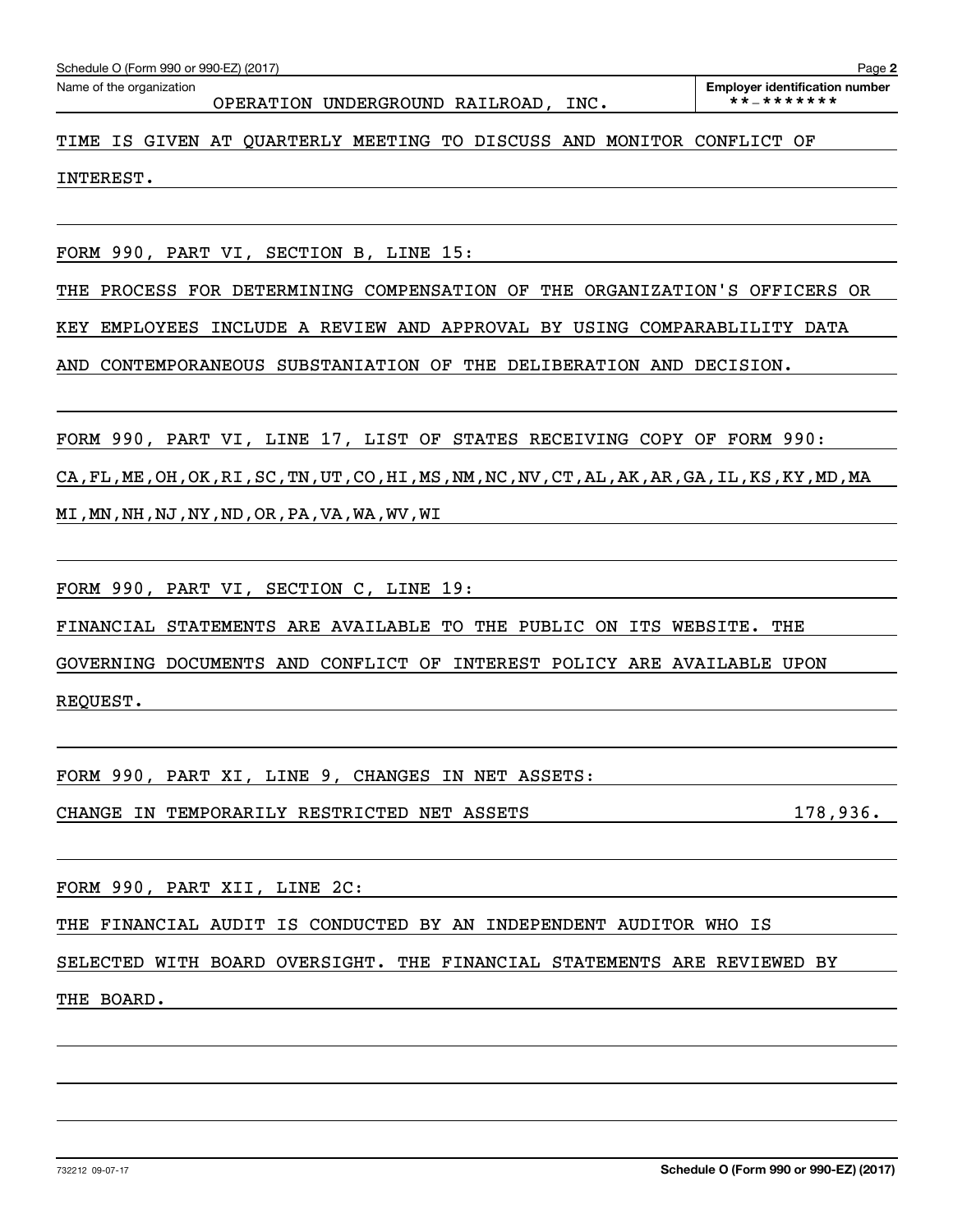| <b>SCHEDULE R</b> |             |  |
|-------------------|-------------|--|
|                   | $\sim$ 0.00 |  |

#### **(Form 990)**

# **Related Organizations and Unrelated Partnerships**

**Complete if the organization answered "Yes" on Form 990, Part IV, line 33, 34, 35b, 36, or 37.** |

**Attach to Form 990.**  |

OMB No. 1545-0047

**Open to Public 2017**

**Employer identification number**

\*\*-\*\*\*\*\*\*\*

Department of the Treasury Internal Revenue Service

**| Go to www.irs.gov/Form990 for instructions and the latest information. Inspection**

Name of the organization

#### OPERATION UNDERGROUND RAILROAD, INC.

**Part I Identification of Disregarded Entities.**  Complete if the organization answered "Yes" on Form 990, Part IV, line 33.

| (a)<br>Name, address, and EIN (if applicable)<br>of disregarded entity | (b)<br>Primary activity | (c)<br>Legal domicile (state or<br>foreign country) | (d)<br>Total income | (e)<br>End-of-year assets | (f)<br>Direct controlling<br>entity |
|------------------------------------------------------------------------|-------------------------|-----------------------------------------------------|---------------------|---------------------------|-------------------------------------|
| DEACON, INC. $-$ **-*******                                            |                         |                                                     |                     |                           |                                     |
| 700 NORTH VALLEY STREET, SUITE B                                       |                         |                                                     |                     |                           | OPERATION UNDERGROUND               |
| ANAHEIM, CA 92801                                                      | OPERATIONAL SUPPORT     | NEVADA                                              | 0.                  |                           | 39,442. RAILROAD, INC.              |
| THE NAZARENE FUND, LLC                                                 |                         |                                                     |                     |                           |                                     |
| 700 NORTH VALLEY STREET, SUITE B                                       | OPERATIONAL SUPPORT AND |                                                     |                     |                           | OPERATION UNDERGROUND               |
| ANAHEIM, CA 92801                                                      | DONATIONS               | CALIFORNIA                                          | 925,000.            |                           | 925,000. RAILROAD, INC.             |
|                                                                        |                         |                                                     |                     |                           |                                     |
|                                                                        |                         |                                                     |                     |                           |                                     |

**Identification of Related Tax-Exempt Organizations.** Complete if the organization answered "Yes" on Form 990, Part IV, line 34, because it had one or more related tax-exempt **Part II** organizations during the tax year.

| (a)<br>Name, address, and EIN<br>of related organization | (b)<br>Primary activity | (c)<br>Legal domicile (state or<br>foreign country) | (d)<br><b>Exempt Code</b><br>section | (e)<br>Public charity<br>status (if section | (f)<br>Direct controlling<br>entity | $(g)$<br>Section 512(b)(13) | controlled<br>entity? |
|----------------------------------------------------------|-------------------------|-----------------------------------------------------|--------------------------------------|---------------------------------------------|-------------------------------------|-----------------------------|-----------------------|
|                                                          |                         |                                                     |                                      | 501(c)(3)                                   |                                     | Yes                         | No                    |
|                                                          |                         |                                                     |                                      |                                             |                                     |                             |                       |
|                                                          |                         |                                                     |                                      |                                             |                                     |                             |                       |
|                                                          |                         |                                                     |                                      |                                             |                                     |                             |                       |

**For Paperwork Reduction Act Notice, see the Instructions for Form 990. Schedule R (Form 990) 2017**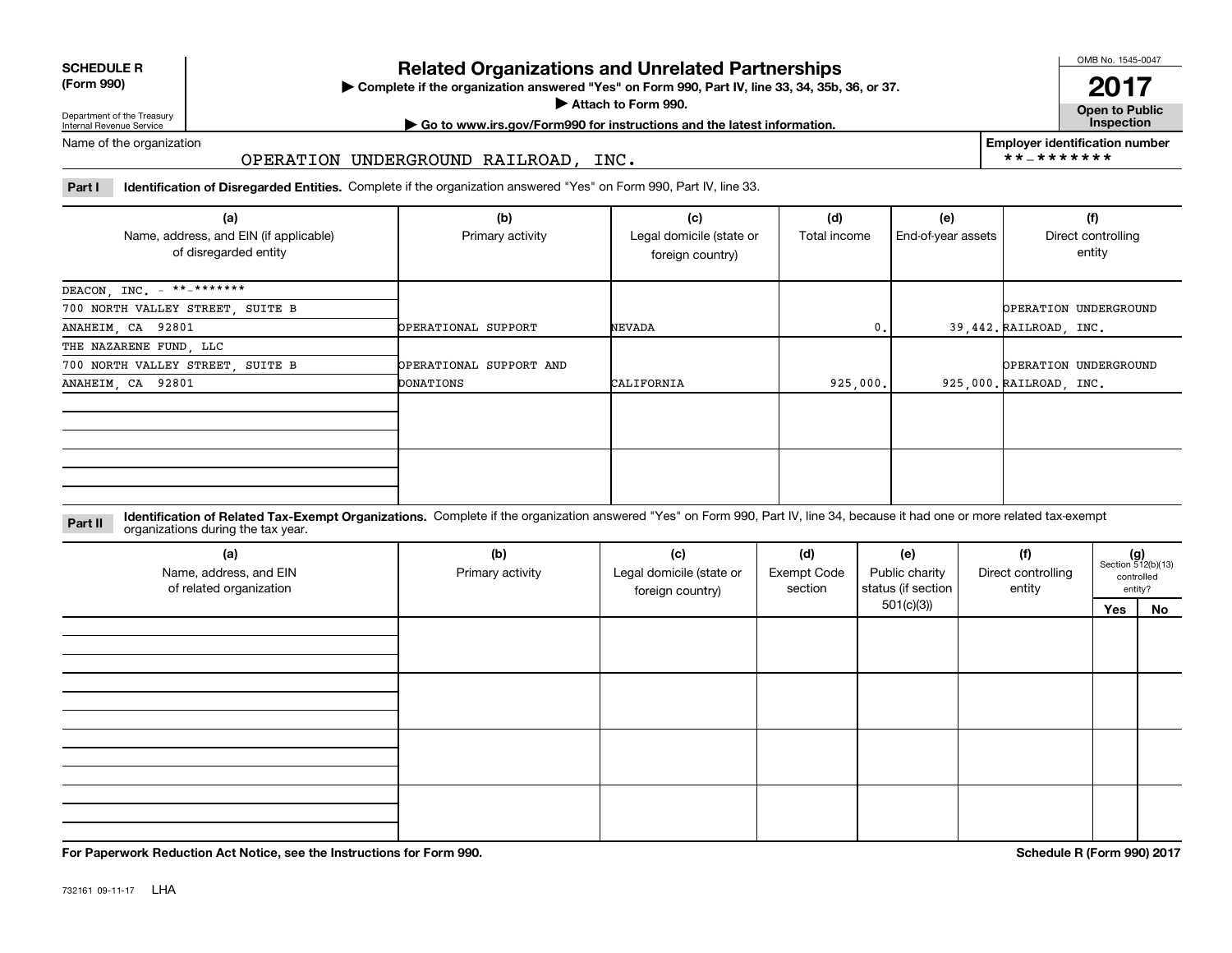#### Schedule R (Form 990) 2017 Page OPERATION UNDERGROUND RAILROAD, INC. \*\*-\*\*\*\*\*\*\*

**2**

**Identification of Related Organizations Taxable as a Partnership.** Complete if the organization answered "Yes" on Form 990, Part IV, line 34, because it had one or more related **Part III** organizations treated as a partnership during the tax year.

| (a)<br>Name, address, and EIN<br>of related organization | (b)<br>Primary activity | (c)<br>Legal<br>domicile<br>(state or<br>foreign<br>country) | (d)<br>Direct controlling<br>entity | (e)<br>Predominant income<br>(related, unrelated,<br>excluded from tax under<br>sections 512-514) | (f)<br>Share of total<br>income | (g)<br>Share of<br>end-of-year<br>assets | (h)<br>$Yes \mid$ | Disproportionate<br>allocations?<br>No | (i)<br>Code V-UBI<br>amount in box<br>20 of Schedule<br>K-1 (Form 1065) Yes No | (i) | (k)<br>General or Percentage<br>managing<br>partner?<br>partner? |
|----------------------------------------------------------|-------------------------|--------------------------------------------------------------|-------------------------------------|---------------------------------------------------------------------------------------------------|---------------------------------|------------------------------------------|-------------------|----------------------------------------|--------------------------------------------------------------------------------|-----|------------------------------------------------------------------|
|                                                          |                         |                                                              |                                     |                                                                                                   |                                 |                                          |                   |                                        |                                                                                |     |                                                                  |
|                                                          |                         |                                                              |                                     |                                                                                                   |                                 |                                          |                   |                                        |                                                                                |     |                                                                  |
|                                                          |                         |                                                              |                                     |                                                                                                   |                                 |                                          |                   |                                        |                                                                                |     |                                                                  |
|                                                          |                         |                                                              |                                     |                                                                                                   |                                 |                                          |                   |                                        |                                                                                |     |                                                                  |

**Identification of Related Organizations Taxable as a Corporation or Trust.** Complete if the organization answered "Yes" on Form 990, Part IV, line 34, because it had one or more related **Part IV** organizations treated as a corporation or trust during the tax year.

| (a)<br>Name, address, and EIN<br>of related organization | (b)<br>Primary activity | (c)<br>(d)<br>Direct controlling<br>Legal domicile<br>state or<br>entity<br>foreign |  | (e)<br>Type of entity<br>(C corp, S corp,<br>or trust) | (f)<br>Share of total<br>income | (g)<br>Share of<br>end-of-year<br>assets | (h)<br>Percentage<br>ownership | $(i)$ Section<br>512(b)(13)<br>controlled<br>entity? |  |  |
|----------------------------------------------------------|-------------------------|-------------------------------------------------------------------------------------|--|--------------------------------------------------------|---------------------------------|------------------------------------------|--------------------------------|------------------------------------------------------|--|--|
|                                                          |                         | country)                                                                            |  |                                                        |                                 |                                          |                                | Yes   No                                             |  |  |
|                                                          |                         |                                                                                     |  |                                                        |                                 |                                          |                                |                                                      |  |  |
|                                                          |                         |                                                                                     |  |                                                        |                                 |                                          |                                |                                                      |  |  |
|                                                          |                         |                                                                                     |  |                                                        |                                 |                                          |                                |                                                      |  |  |
|                                                          |                         |                                                                                     |  |                                                        |                                 |                                          |                                |                                                      |  |  |
|                                                          |                         |                                                                                     |  |                                                        |                                 |                                          |                                |                                                      |  |  |
|                                                          |                         |                                                                                     |  |                                                        |                                 |                                          |                                |                                                      |  |  |
|                                                          |                         |                                                                                     |  |                                                        |                                 |                                          |                                |                                                      |  |  |
|                                                          |                         |                                                                                     |  |                                                        |                                 |                                          |                                |                                                      |  |  |
|                                                          |                         |                                                                                     |  |                                                        |                                 |                                          |                                |                                                      |  |  |
|                                                          |                         |                                                                                     |  |                                                        |                                 |                                          |                                |                                                      |  |  |
|                                                          |                         |                                                                                     |  |                                                        |                                 |                                          |                                |                                                      |  |  |
|                                                          |                         |                                                                                     |  |                                                        |                                 |                                          |                                |                                                      |  |  |
|                                                          |                         |                                                                                     |  |                                                        |                                 |                                          |                                |                                                      |  |  |
|                                                          |                         |                                                                                     |  |                                                        |                                 |                                          |                                |                                                      |  |  |
|                                                          |                         |                                                                                     |  |                                                        |                                 |                                          |                                |                                                      |  |  |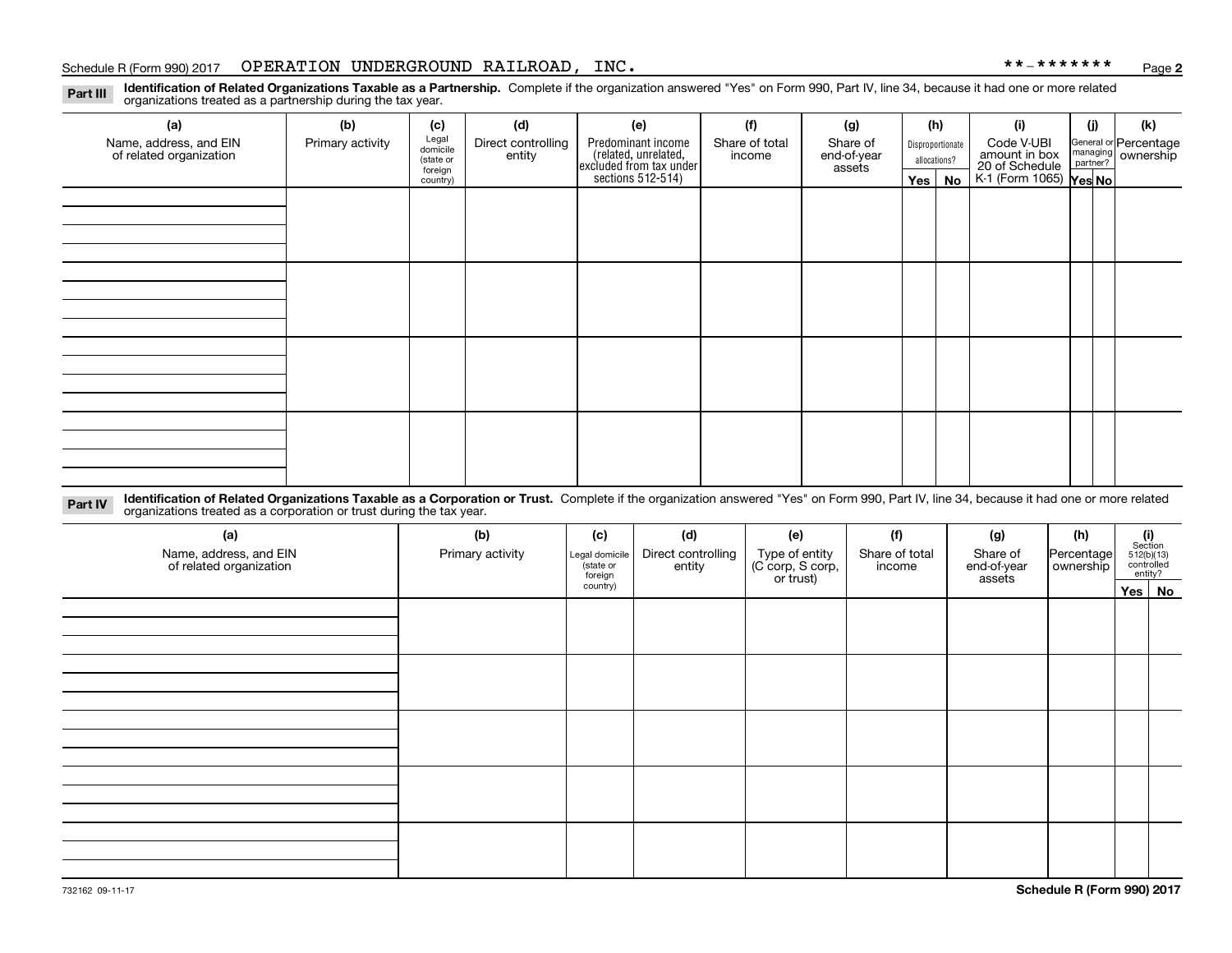#### Schedule R (Form 990) 2017 Page OPERATION UNDERGROUND RAILROAD, INC. \*\*-\*\*\*\*\*\*\*

**Part V** T**ransactions With Related Organizations.** Complete if the organization answered "Yes" on Form 990, Part IV, line 34, 35b, or 36.

| Note: Complete line 1 if any entity is listed in Parts II, III, or IV of this schedule.                                                                                                                                        |                | Yes   No |
|--------------------------------------------------------------------------------------------------------------------------------------------------------------------------------------------------------------------------------|----------------|----------|
| During the tax year, did the organization engage in any of the following transactions with one or more related organizations listed in Parts II-IV?                                                                            |                |          |
|                                                                                                                                                                                                                                | 1a             |          |
| <b>b</b> Gift, grant, or capital contribution to related organization(s)                                                                                                                                                       | 1 <sub>b</sub> |          |
|                                                                                                                                                                                                                                | 1c             |          |
|                                                                                                                                                                                                                                | 1 <sub>d</sub> |          |
| e Loans or loan guarantees by related organization(s) enconversement contracts and contained and contained and contained and contained and contained and contained and contained and contained and contained and contained and | 1e             |          |
|                                                                                                                                                                                                                                |                |          |
| f Dividends from related organization(s) manufactured and content to the content of the content of the content of the content of the content of the content of the content of the content of the content of the content of the | 1f             |          |
|                                                                                                                                                                                                                                | 1g             |          |
| h Purchase of assets from related organization(s) manufactured and content to content the content of assets from related organization(s)                                                                                       | 1 <sub>h</sub> |          |
|                                                                                                                                                                                                                                | 1i             |          |
| Lease of facilities, equipment, or other assets to related organization(s) manufactured content and content and content and content and content and content and content and content and content and content and content and co | 1i.            |          |
|                                                                                                                                                                                                                                |                |          |
| k Lease of facilities, equipment, or other assets from related organization(s) manufaction content and content to the assets from related organization(s) manufaction content and content and content and content and content  | 1k             |          |
|                                                                                                                                                                                                                                | 11             |          |
| m Performance of services or membership or fundraising solicitations by related organization(s)                                                                                                                                | 1 <sub>m</sub> |          |
|                                                                                                                                                                                                                                | 1n             |          |
| <b>o</b> Sharing of paid employees with related organization(s)                                                                                                                                                                | 1o             |          |
|                                                                                                                                                                                                                                |                |          |
| p Reimbursement paid to related organization(s) for expenses [1111] and the content of the content of the content of the content of the content of the content of the content of the content of the content of the content of  | 1p             |          |
|                                                                                                                                                                                                                                | 1q             |          |
|                                                                                                                                                                                                                                |                |          |
| r Other transfer of cash or property to related organization(s)                                                                                                                                                                | 1r             |          |
|                                                                                                                                                                                                                                | 1s             |          |
| 2 If the answer to any of the above is "Yes," see the instructions for information on who must complete this line, including covered relationships and transaction thresholds.                                                 |                |          |

| (a)<br>Name of related organization | (b)<br>Transaction<br>type (a-s) | (c)<br>Amount involved | (d)<br>Method of determining amount involved |
|-------------------------------------|----------------------------------|------------------------|----------------------------------------------|
| (1)                                 |                                  |                        |                                              |
| (2)                                 |                                  |                        |                                              |
| (3)                                 |                                  |                        |                                              |
| (4)                                 |                                  |                        |                                              |
| (5)                                 |                                  |                        |                                              |
| (6)                                 |                                  |                        |                                              |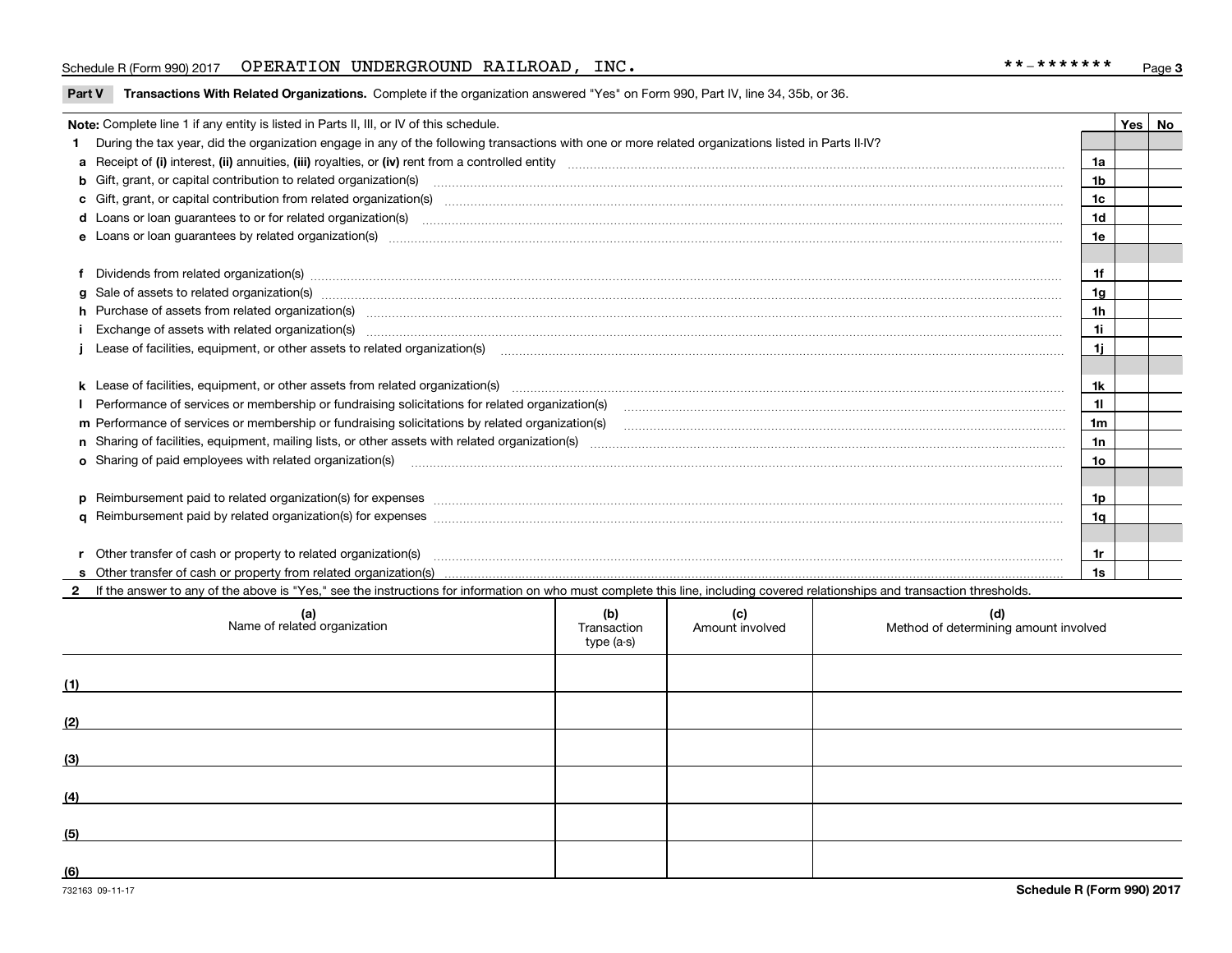#### Schedule R (Form 990) 2017 Page OPERATION UNDERGROUND RAILROAD, INC. \*\*-\*\*\*\*\*\*\*

#### **Part VI Unrelated Organizations Taxable as a Partnership. Complete if the organization answered "Yes" on Form 990, Part IV, line 37.**

Provide the following information for each entity taxed as a partnership through which the organization conducted more than five percent of its activities (measured by total assets or gross revenue) that was not a related organization. See instructions regarding exclusion for certain investment partnerships.

| ັ                                   | ັ<br>ັ           |                                     |                                                                                            |                                          |                   |                         |                                       |                                                                                                                                       |        |     |
|-------------------------------------|------------------|-------------------------------------|--------------------------------------------------------------------------------------------|------------------------------------------|-------------------|-------------------------|---------------------------------------|---------------------------------------------------------------------------------------------------------------------------------------|--------|-----|
| (a)                                 | (b)              | (c)                                 | (d)                                                                                        | (e)<br>Are all                           | (f)               | (g)                     | (h)                                   | (i)                                                                                                                                   | (i)    | (k) |
| Name, address, and EIN<br>of entity | Primary activity | Legal domicile<br>(state or foreign | Predominant income<br>(related, unrelated,<br>excluded from tax under<br>sections 512-514) | partners sec.<br>$501(c)(3)$<br>$orgs.?$ | Share of<br>total | Share of<br>end-of-year | Dispropor-<br>tionate<br>allocations? | Code V-UBI<br>  amount in box 20 managing<br>  of Schedule K-1 partner? ownership<br>  of Schedule K-1 partner? ownership<br>  Yes No |        |     |
|                                     |                  | country)                            |                                                                                            |                                          | income            | assets                  |                                       |                                                                                                                                       |        |     |
|                                     |                  |                                     |                                                                                            | Yes No                                   |                   |                         | Yes No                                |                                                                                                                                       | Yes No |     |
|                                     |                  |                                     |                                                                                            |                                          |                   |                         |                                       |                                                                                                                                       |        |     |
|                                     |                  |                                     |                                                                                            |                                          |                   |                         |                                       |                                                                                                                                       |        |     |
|                                     |                  |                                     |                                                                                            |                                          |                   |                         |                                       |                                                                                                                                       |        |     |
|                                     |                  |                                     |                                                                                            |                                          |                   |                         |                                       |                                                                                                                                       |        |     |
|                                     |                  |                                     |                                                                                            |                                          |                   |                         |                                       |                                                                                                                                       |        |     |
|                                     |                  |                                     |                                                                                            |                                          |                   |                         |                                       |                                                                                                                                       |        |     |
|                                     |                  |                                     |                                                                                            |                                          |                   |                         |                                       |                                                                                                                                       |        |     |
|                                     |                  |                                     |                                                                                            |                                          |                   |                         |                                       |                                                                                                                                       |        |     |
|                                     |                  |                                     |                                                                                            |                                          |                   |                         |                                       |                                                                                                                                       |        |     |
|                                     |                  |                                     |                                                                                            |                                          |                   |                         |                                       |                                                                                                                                       |        |     |
|                                     |                  |                                     |                                                                                            |                                          |                   |                         |                                       |                                                                                                                                       |        |     |
|                                     |                  |                                     |                                                                                            |                                          |                   |                         |                                       |                                                                                                                                       |        |     |
|                                     |                  |                                     |                                                                                            |                                          |                   |                         |                                       |                                                                                                                                       |        |     |
|                                     |                  |                                     |                                                                                            |                                          |                   |                         |                                       |                                                                                                                                       |        |     |
|                                     |                  |                                     |                                                                                            |                                          |                   |                         |                                       |                                                                                                                                       |        |     |
|                                     |                  |                                     |                                                                                            |                                          |                   |                         |                                       |                                                                                                                                       |        |     |
|                                     |                  |                                     |                                                                                            |                                          |                   |                         |                                       |                                                                                                                                       |        |     |
|                                     |                  |                                     |                                                                                            |                                          |                   |                         |                                       |                                                                                                                                       |        |     |
|                                     |                  |                                     |                                                                                            |                                          |                   |                         |                                       |                                                                                                                                       |        |     |
|                                     |                  |                                     |                                                                                            |                                          |                   |                         |                                       |                                                                                                                                       |        |     |
|                                     |                  |                                     |                                                                                            |                                          |                   |                         |                                       |                                                                                                                                       |        |     |
|                                     |                  |                                     |                                                                                            |                                          |                   |                         |                                       |                                                                                                                                       |        |     |
|                                     |                  |                                     |                                                                                            |                                          |                   |                         |                                       |                                                                                                                                       |        |     |
|                                     |                  |                                     |                                                                                            |                                          |                   |                         |                                       |                                                                                                                                       |        |     |
|                                     |                  |                                     |                                                                                            |                                          |                   |                         |                                       |                                                                                                                                       |        |     |
|                                     |                  |                                     |                                                                                            |                                          |                   |                         |                                       |                                                                                                                                       |        |     |
|                                     |                  |                                     |                                                                                            |                                          |                   |                         |                                       |                                                                                                                                       |        |     |
|                                     |                  |                                     |                                                                                            |                                          |                   |                         |                                       |                                                                                                                                       |        |     |
|                                     |                  |                                     |                                                                                            |                                          |                   |                         |                                       |                                                                                                                                       |        |     |
|                                     |                  |                                     |                                                                                            |                                          |                   |                         |                                       |                                                                                                                                       |        |     |
|                                     |                  |                                     |                                                                                            |                                          |                   |                         |                                       |                                                                                                                                       |        |     |
|                                     |                  |                                     |                                                                                            |                                          |                   |                         |                                       |                                                                                                                                       |        |     |
|                                     |                  |                                     |                                                                                            |                                          |                   |                         |                                       |                                                                                                                                       |        |     |
|                                     |                  |                                     |                                                                                            |                                          |                   |                         |                                       |                                                                                                                                       |        |     |
|                                     |                  |                                     |                                                                                            |                                          |                   |                         |                                       |                                                                                                                                       |        |     |

**Schedule R (Form 990) 2017**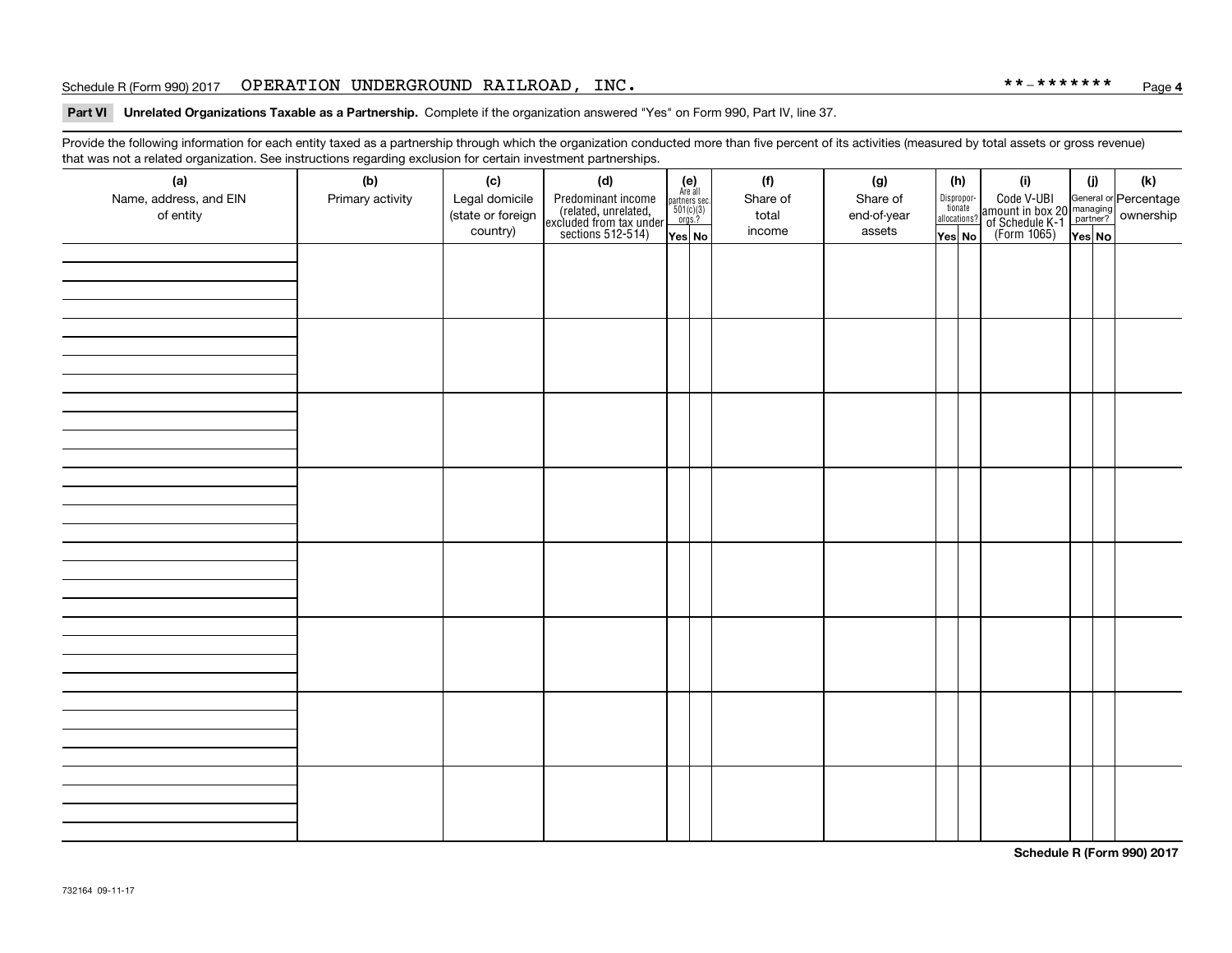## **Part VII Supplemental Information.**

Provide additional information for responses to questions on Schedule R. See instructions.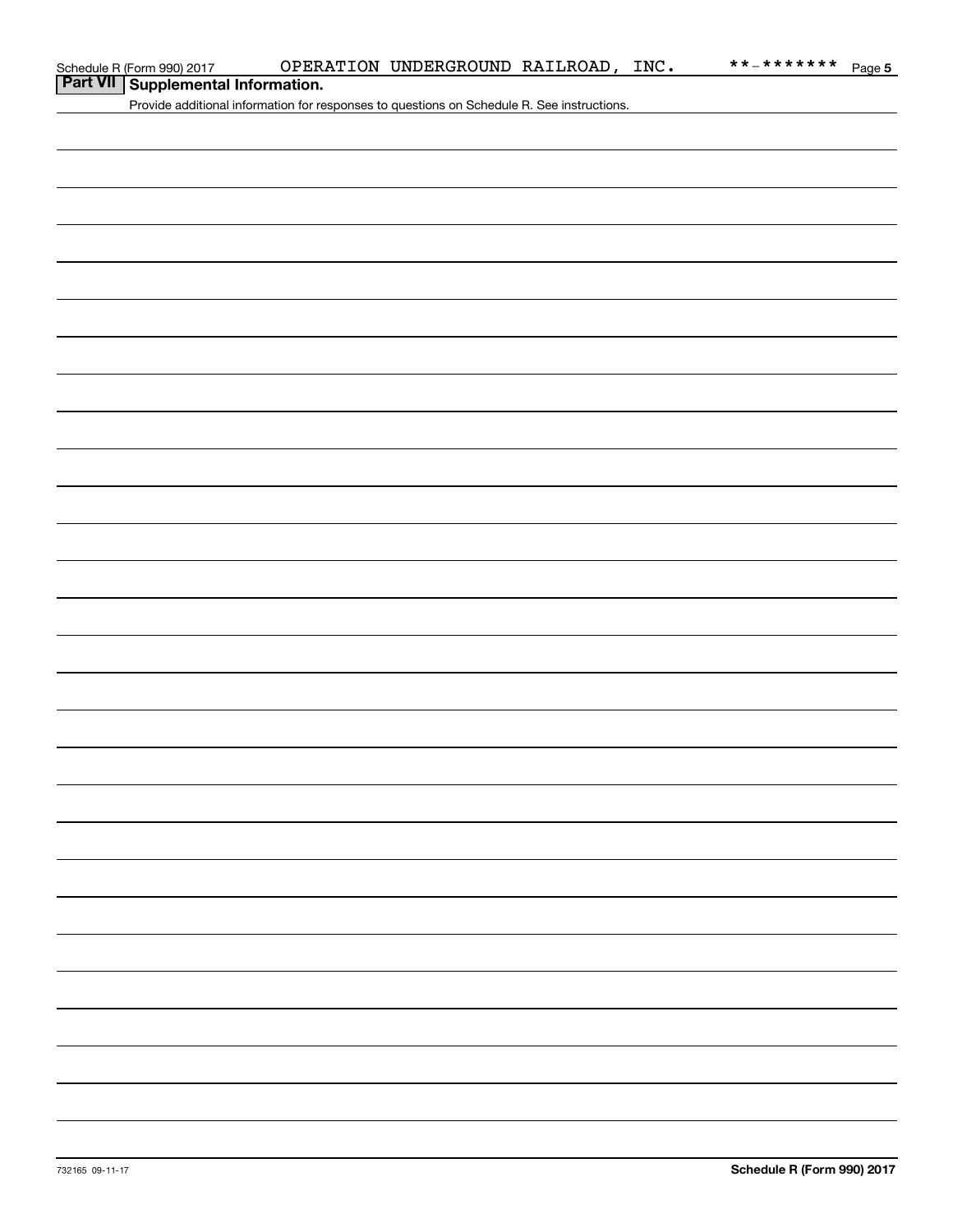|          | Form $990 - T$                                         | <b>Exempt Organization Business Income Tax Return</b> |                                                                                                                                                                                                                                     |                | OMB No. 1545-0687 |                                                                |                 |                     |                                                               |
|----------|--------------------------------------------------------|-------------------------------------------------------|-------------------------------------------------------------------------------------------------------------------------------------------------------------------------------------------------------------------------------------|----------------|-------------------|----------------------------------------------------------------|-----------------|---------------------|---------------------------------------------------------------|
|          |                                                        |                                                       | (and proxy tax under section 6033(e))                                                                                                                                                                                               |                |                   |                                                                |                 |                     |                                                               |
|          |                                                        |                                                       | For calendar year 2017 or other tax year beginning                                                                                                                                                                                  |                | and ending        |                                                                |                 |                     | 2017                                                          |
|          | Department of the Treasury<br>Internal Revenue Service |                                                       | Go to www.irs.gov/Form990T for instructions and the latest information.<br>bo not enter SSN numbers on this form as it may be made public if your organization is a $501(c)(3)$ .                                                   |                |                   |                                                                |                 |                     | Open to Public Inspection for<br>501(c)(3) Organizations Only |
| A        | Check box if<br>address changed                        |                                                       | Name of organization ( $\Box$ Check box if name changed and see instructions.)                                                                                                                                                      |                |                   |                                                                |                 | instructions.)      | Employer identification number<br>(Employees' trust, see      |
|          | <b>B</b> Exempt under section                          | Print                                                 | OPERATION UNDERGROUND RAILROAD, INC.                                                                                                                                                                                                |                |                   |                                                                |                 |                     | * * _ * * * * * * *                                           |
|          | $X$ 501(c)(3)                                          | 0ľ<br>Type                                            | Number, street, and room or suite no. If a P.O. box, see instructions.                                                                                                                                                              |                |                   |                                                                |                 | (See instructions.) | F Unrelated business activity codes                           |
|          | 7220(e)<br>408(e)                                      |                                                       | 700 NORTH VALLEY STREET, NO. B                                                                                                                                                                                                      |                |                   |                                                                |                 |                     |                                                               |
|          | 530(a)<br>408A<br>529(a)                               |                                                       | City or town, state or province, country, and ZIP or foreign postal code<br>ANAHEIM, CA 92801                                                                                                                                       |                |                   |                                                                |                 | 713940              |                                                               |
|          | $C$ Book value of all assets<br>at end of year         |                                                       | F Group exemption number (See instructions.)                                                                                                                                                                                        |                |                   |                                                                |                 |                     |                                                               |
|          | 284,621.                                               |                                                       | <b>G</b> Check organization type $\triangleright$ $\boxed{\mathbf{X}}$ 501(c) corporation                                                                                                                                           |                | $501(c)$ trust    | $401(a)$ trust                                                 |                 |                     | Other trust                                                   |
|          |                                                        |                                                       | $H$ Describe the organization's primary unrelated business activity. $\blacktriangleright$ $\texttt{FTINESS}$ CENTER                                                                                                                |                |                   |                                                                |                 |                     |                                                               |
|          |                                                        |                                                       |                                                                                                                                                                                                                                     |                |                   |                                                                | Yes             |                     | $\overline{X}$ No                                             |
|          |                                                        |                                                       | If "Yes," enter the name and identifying number of the parent corporation. $\blacktriangleright$<br>J The books are in care of $\blacktriangleright$ TIM BALLARD                                                                    |                |                   |                                                                |                 |                     |                                                               |
|          | Part I                                                 |                                                       | <b>Unrelated Trade or Business Income</b>                                                                                                                                                                                           |                | (A) Income        | Telephone number $\triangleright$ 801-830-5363<br>(B) Expenses |                 |                     | (C) Net                                                       |
|          | 1a Gross receipts or sales                             |                                                       | 127,577.                                                                                                                                                                                                                            |                |                   |                                                                |                 |                     |                                                               |
| b        | Less returns and allowances                            |                                                       | c Balance                                                                                                                                                                                                                           | 1c             | 127,577.          |                                                                |                 |                     |                                                               |
| 2        |                                                        |                                                       | <u>and the state of the state</u>                                                                                                                                                                                                   | $\overline{2}$ |                   |                                                                |                 |                     |                                                               |
| 3        |                                                        |                                                       |                                                                                                                                                                                                                                     | 3              | 127,577.          |                                                                |                 |                     | 127,577.                                                      |
|          |                                                        |                                                       |                                                                                                                                                                                                                                     | 4a             |                   |                                                                |                 |                     |                                                               |
| b        |                                                        |                                                       | Net gain (loss) (Form 4797, Part II, line 17) (attach Form 4797)                                                                                                                                                                    | 4 <sub>b</sub> |                   |                                                                |                 |                     |                                                               |
| C        |                                                        |                                                       |                                                                                                                                                                                                                                     | 4c             |                   |                                                                |                 |                     |                                                               |
| 5        |                                                        |                                                       | Income (loss) from partnerships and S corporations (attach statement)                                                                                                                                                               | 5              |                   |                                                                |                 |                     |                                                               |
| 6        |                                                        |                                                       |                                                                                                                                                                                                                                     | 6              | 4,646.            |                                                                |                 |                     | 4,646.                                                        |
| 7        |                                                        |                                                       | Unrelated debt-financed income (Schedule E) [11] [2010] [2010] [2010] [2010] [2010] [2010] [2010] [2010] [2010                                                                                                                      | $\overline{7}$ |                   |                                                                |                 |                     |                                                               |
| 8        |                                                        |                                                       | Interest, annuities, royalties, and rents from controlled organizations (Sch. F)                                                                                                                                                    | 8              |                   |                                                                |                 |                     |                                                               |
| 9        |                                                        |                                                       | Investment income of a section 501(c)(7), (9), or (17) organization (Schedule G)                                                                                                                                                    | 9              |                   |                                                                |                 |                     |                                                               |
| 10       |                                                        |                                                       |                                                                                                                                                                                                                                     | 10             |                   |                                                                |                 |                     |                                                               |
| 11       |                                                        |                                                       |                                                                                                                                                                                                                                     | 11             |                   |                                                                |                 |                     |                                                               |
| 12       |                                                        |                                                       |                                                                                                                                                                                                                                     | 12             |                   |                                                                |                 |                     |                                                               |
| 13       | Part II                                                |                                                       | <b>Deductions Not Taken Elsewhere</b> (See instructions for limitations on deductions.)                                                                                                                                             | 13             | 132,223.          |                                                                |                 |                     | 132,223.                                                      |
|          |                                                        |                                                       | (Except for contributions, deductions must be directly connected with the unrelated business income.)                                                                                                                               |                |                   |                                                                |                 |                     |                                                               |
| 14       |                                                        |                                                       | Compensation of officers, directors, and trustees (Schedule K) [11] manufacture material manufacture material material material material material material material material material material material material material mate      |                |                   |                                                                | 14              |                     |                                                               |
| 15       |                                                        |                                                       | Salaries and wages <b>with a construction of the construction of the construction of the construction</b> of the construction of the construction of the construction of the construction of the construction of the construction o |                |                   |                                                                | 15              |                     | 11,881.                                                       |
| 16       |                                                        |                                                       | Repairs and maintenance <i>maintenance</i> and contained and anti-                                                                                                                                                                  |                |                   |                                                                | 16              |                     | 4,944.                                                        |
| 17       |                                                        |                                                       |                                                                                                                                                                                                                                     |                |                   |                                                                | 17              |                     |                                                               |
| 18       |                                                        |                                                       |                                                                                                                                                                                                                                     |                |                   |                                                                | 18              |                     |                                                               |
| 19       |                                                        |                                                       | Taxes and licenses <b>construction and construction of the construction of the construction</b> of the construction of the construction of the construction of the construction of the construction of the construction of the cons |                |                   |                                                                | 19              |                     | 5,511.                                                        |
| 20       |                                                        |                                                       | Charitable contributions (See instructions for limitation rules) [11] manufacture in the contributions (See instructions for limitation rules) [11] manufacture in the contributions (See instructions for limitation rules) [      |                |                   | 29,270.                                                        | 20              |                     |                                                               |
| 21       |                                                        |                                                       | Less depreciation claimed on Schedule A and elsewhere on return [10] [22a]                                                                                                                                                          |                |                   |                                                                | 22 <sub>b</sub> |                     | 29,270.                                                       |
| 22<br>23 | Depletion                                              |                                                       |                                                                                                                                                                                                                                     |                |                   |                                                                | 23              |                     |                                                               |
| 24       |                                                        |                                                       | Contributions to deferred compensation plans [11] manufactured contributions to deferred compensation plans [11] manufactured compensation plans [11] manufactured compensation plans [11] manufactured contributions to defer      |                |                   |                                                                | 24              |                     |                                                               |
| 25       |                                                        |                                                       | Employee benefit programs in the continuum contract of the contract of the contract of the contract of the contract of the contract of the contract of the contract of the contract of the contract of the contract of the con      |                |                   |                                                                | 25              |                     |                                                               |
| 26       |                                                        |                                                       |                                                                                                                                                                                                                                     |                |                   |                                                                | 26              |                     |                                                               |
| 27       |                                                        |                                                       | Excess readership costs (Schedule J) <b>continuous continuous continuous continuous continuous continuous continuous</b>                                                                                                            |                |                   |                                                                | 27              |                     |                                                               |
| 28       |                                                        |                                                       | Other deductions (attach schedule) Material Material Material SEE STATEMENT 1                                                                                                                                                       |                |                   |                                                                | 28              |                     | 187,795.                                                      |
| 29       |                                                        |                                                       | Total deductions. Add lines 14 through 28 [11] manufactures and the control of the state of the control of the state of the state of the state of the state of the state of the state of the state of the state of the state o      |                |                   |                                                                | 29              |                     | 239,401.                                                      |
| 30       |                                                        |                                                       | Unrelated business taxable income before net operating loss deduction. Subtract line 29 from line 13 [111] [12                                                                                                                      |                |                   |                                                                | 30              |                     | $-107, 178.$                                                  |
| 31       |                                                        |                                                       | Net operating loss deduction (limited to the amount on line 30) <b>Manual SEE STATEMENT 2</b>                                                                                                                                       |                |                   |                                                                | 31              |                     |                                                               |
| 32       |                                                        |                                                       | Unrelated business taxable income before specific deduction. Subtract line 31 from line 30 [11] [11] Unrelated business taxable income before specific deduction. Subtract line 31 from line 30                                     |                |                   |                                                                | 32              |                     | $-107, 178.$                                                  |
| 33       |                                                        |                                                       | Specific deduction (Generally \$1,000, but see line 33 instructions for exceptions) manufactured manufactured manufactured with the Specific deduction (Generally \$1,000, but see line 33 instructions for exceptions)             |                |                   |                                                                | 33              |                     | 1,000.                                                        |
| 34       |                                                        |                                                       | Unrelated business taxable income. Subtract line 33 from line 32. If line 33 is greater than line 32, enter the smaller of zero or                                                                                                  |                |                   |                                                                |                 |                     |                                                               |
|          | line 32                                                |                                                       |                                                                                                                                                                                                                                     |                |                   |                                                                | 34              |                     | $-107,178.$                                                   |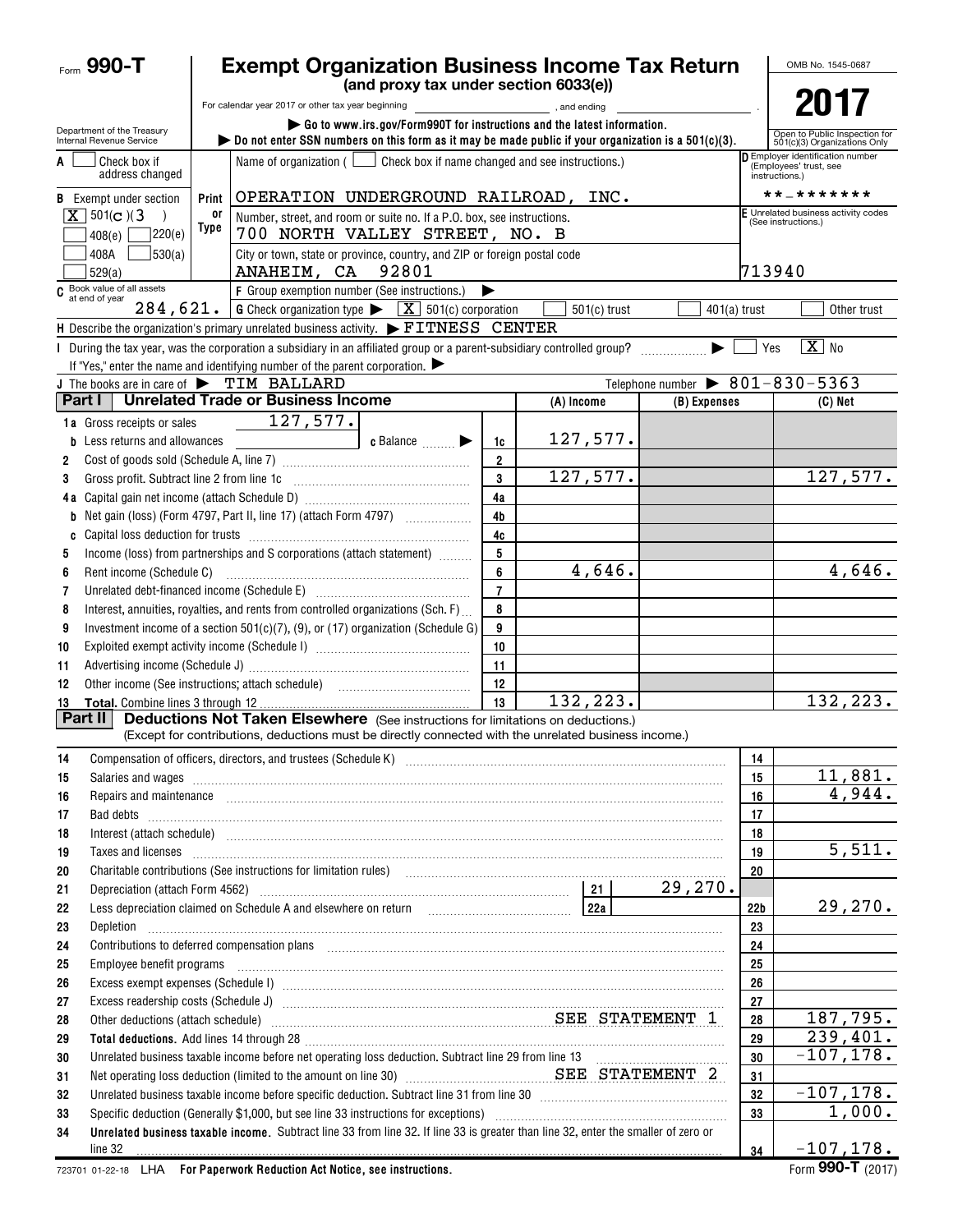| Form 990-T (2017) | OPERATION UNDERGROUND RAILROAD, INC.                                                                                                                                                                                                                                                    |          |               | **_*******                       | Page 2                               |
|-------------------|-----------------------------------------------------------------------------------------------------------------------------------------------------------------------------------------------------------------------------------------------------------------------------------------|----------|---------------|----------------------------------|--------------------------------------|
| Part III          | <b>Tax Computation</b>                                                                                                                                                                                                                                                                  |          |               |                                  |                                      |
| 35                | Organizations Taxable as Corporations. See instructions for tax computation.                                                                                                                                                                                                            |          |               |                                  |                                      |
|                   | Controlled group members (sections 1561 and 1563) check here $\blacktriangleright$ $\Box$ See instructions and:                                                                                                                                                                         |          |               |                                  |                                      |
|                   | a Enter your share of the \$50,000, \$25,000, and \$9,925,000 taxable income brackets (in that order):                                                                                                                                                                                  |          |               |                                  |                                      |
|                   | $(2)$ $ $ \$<br>the contract of the contract of<br>the contract of the contract of<br>$\frac{1}{2}$<br>$(3)$ $ $ \$<br>(1)                                                                                                                                                              |          |               |                                  |                                      |
|                   | <b>b</b> Enter organization's share of: (1) Additional 5% tax (not more than \$11,750) $\boxed{\$}$                                                                                                                                                                                     |          |               |                                  |                                      |
|                   |                                                                                                                                                                                                                                                                                         |          |               |                                  |                                      |
|                   |                                                                                                                                                                                                                                                                                         |          |               | 35c                              | $0$ .                                |
| 36                | Trusts Taxable at Trust Rates. See instructions for tax computation. Income tax on the amount on line 34 from:                                                                                                                                                                          |          |               |                                  |                                      |
|                   |                                                                                                                                                                                                                                                                                         |          |               | 36                               |                                      |
| 37<br>38          | Alternative minimum tax                                                                                                                                                                                                                                                                 |          |               | 37<br>38                         |                                      |
| 39                | Tax on Non-Compliant Facility Income. See instructions [111] [12] Tax on Non-Compliant Facility Income. See instructions [11] Tax on Non-Compliant Facility Income. See instructions [11] Tax on Non-Compliant Facility Income                                                          |          |               | 39                               |                                      |
| 40                |                                                                                                                                                                                                                                                                                         |          |               | 40                               | 0.                                   |
| Part IV           | <b>Tax and Payments</b>                                                                                                                                                                                                                                                                 |          |               |                                  |                                      |
|                   | 41a Foreign tax credit (corporations attach Form 1118; trusts attach Form 1116)                                                                                                                                                                                                         | 41a      |               |                                  |                                      |
|                   |                                                                                                                                                                                                                                                                                         | 41 b     |               |                                  |                                      |
|                   | c General business credit. Attach Form 3800 [11] [12] Case Contract Contract Attach Form 3800 [12] [2] Case Contract Contract Contract Contract Contract Contract Contract Contract Contract Contract Contract Contract Contra                                                          |          |               |                                  |                                      |
|                   |                                                                                                                                                                                                                                                                                         |          |               |                                  |                                      |
|                   |                                                                                                                                                                                                                                                                                         |          |               | 41e                              |                                      |
| 42                | Subtract line 41e from line 40 <b>magazine and the contract of the 40</b> magazine and the 41e from line 40 magazine and the substantial contract of the 41e from line 40 magazine and the 41e from line 40 magazine and the 41e fr                                                     |          |               | 42                               | 0.                                   |
| 43                | Other taxes. Check if from: Form 4255 Form 8611 Form 8697 Form 8866 Obther (attach schedule)                                                                                                                                                                                            |          |               | 43                               |                                      |
| 44                | Total tax. Add lines 42 and 43                                                                                                                                                                                                                                                          |          |               | 44                               | $0_{.}$                              |
|                   |                                                                                                                                                                                                                                                                                         | 45a      |               |                                  |                                      |
|                   |                                                                                                                                                                                                                                                                                         | 45 b     |               |                                  |                                      |
|                   |                                                                                                                                                                                                                                                                                         | 45с      |               |                                  |                                      |
|                   | d Foreign organizations: Tax paid or withheld at source (see instructions) [                                                                                                                                                                                                            | 45 d     |               |                                  |                                      |
|                   |                                                                                                                                                                                                                                                                                         | 45e      |               |                                  |                                      |
|                   |                                                                                                                                                                                                                                                                                         | 45f      |               |                                  |                                      |
|                   | g Other credits and payments:<br>Other Total business and the Union of the Union of the Union of the Union of the Union of the Union of the Union of the Union of the Union of the Union of the Union of the Union of the Union of the Union of the Union of th<br>$\Box$ Form 4136     |          |               |                                  |                                      |
| 46                |                                                                                                                                                                                                                                                                                         |          |               | 46                               |                                      |
| 47                |                                                                                                                                                                                                                                                                                         |          |               | 47                               |                                      |
| 48                |                                                                                                                                                                                                                                                                                         |          |               | 48                               | 0.                                   |
| 49                | Overpayment. If line 46 is larger than the total of lines 44 and 47, enter amount overpaid manufactured and the summan set                                                                                                                                                              |          |               | 49                               | $0$ .                                |
| 50                | Enter the amount of line 49 you want: Credited to 2018 estimated tax $\blacktriangleright$                                                                                                                                                                                              |          | Refunded      | 50                               |                                      |
| Part V            | <b>Statements Regarding Certain Activities and Other Information</b> (see instructions)                                                                                                                                                                                                 |          |               |                                  |                                      |
| 51                | At any time during the 2017 calendar year, did the organization have an interest in or a signature or other authority                                                                                                                                                                   |          |               |                                  | Yes<br>No                            |
|                   | over a financial account (bank, securities, or other) in a foreign country? If YES, the organization may have to file                                                                                                                                                                   |          |               |                                  |                                      |
|                   | FinCEN Form 114, Report of Foreign Bank and Financial Accounts. If YES, enter the name of the foreign country                                                                                                                                                                           |          |               |                                  |                                      |
|                   | here $\blacktriangleright$                                                                                                                                                                                                                                                              |          |               |                                  | х                                    |
| 52                | During the tax year, did the organization receive a distribution from, or was it the grantor of, or transferor to, a foreign trust?                                                                                                                                                     |          |               |                                  | $\overline{\text{x}}$                |
|                   | If YES, see instructions for other forms the organization may have to file.                                                                                                                                                                                                             |          |               |                                  |                                      |
| 53                | Enter the amount of tax-exempt interest received or accrued during the tax year $\triangleright$ \$<br>Under penalties of perjury, I declare that I have examined this return, including accompanying schedules and statements, and to the best of my knowledge and belief, it is true, |          |               |                                  |                                      |
| Sign              | correct, and complete. Declaration of preparer (other than taxpayer) is based on all information of which preparer has any knowledge.                                                                                                                                                   |          |               |                                  |                                      |
| <b>Here</b>       | PRESIDENT                                                                                                                                                                                                                                                                               |          |               |                                  | May the IRS discuss this return with |
|                   | Signature of officer<br>Title<br>Date                                                                                                                                                                                                                                                   |          |               | instructions)? $\mid X \mid Yes$ | the preparer shown below (see<br>No  |
|                   | Preparer's signature<br>Print/Type preparer's name                                                                                                                                                                                                                                      | Date     | Check         | PTIN<br>if                       |                                      |
| Paid              |                                                                                                                                                                                                                                                                                         |          | self-employed |                                  |                                      |
| Preparer          | KELLY B. WILSON                                                                                                                                                                                                                                                                         | 06/25/18 |               |                                  | P00092646                            |
| <b>Use Only</b>   | Firm's name > ALLRED JACKSON,<br>P.C.                                                                                                                                                                                                                                                   |          | Firm's EIN    |                                  | * * _ * * * * * * *                  |
|                   | 135 NORTH 100<br>EAST                                                                                                                                                                                                                                                                   |          |               |                                  |                                      |
|                   | AMERICAN FORK, UT 84003<br>Firm's address                                                                                                                                                                                                                                               |          | Phone no.     |                                  | $(801)$ 756-7603                     |

|  | Form 990-T (2017) |  |
|--|-------------------|--|
|--|-------------------|--|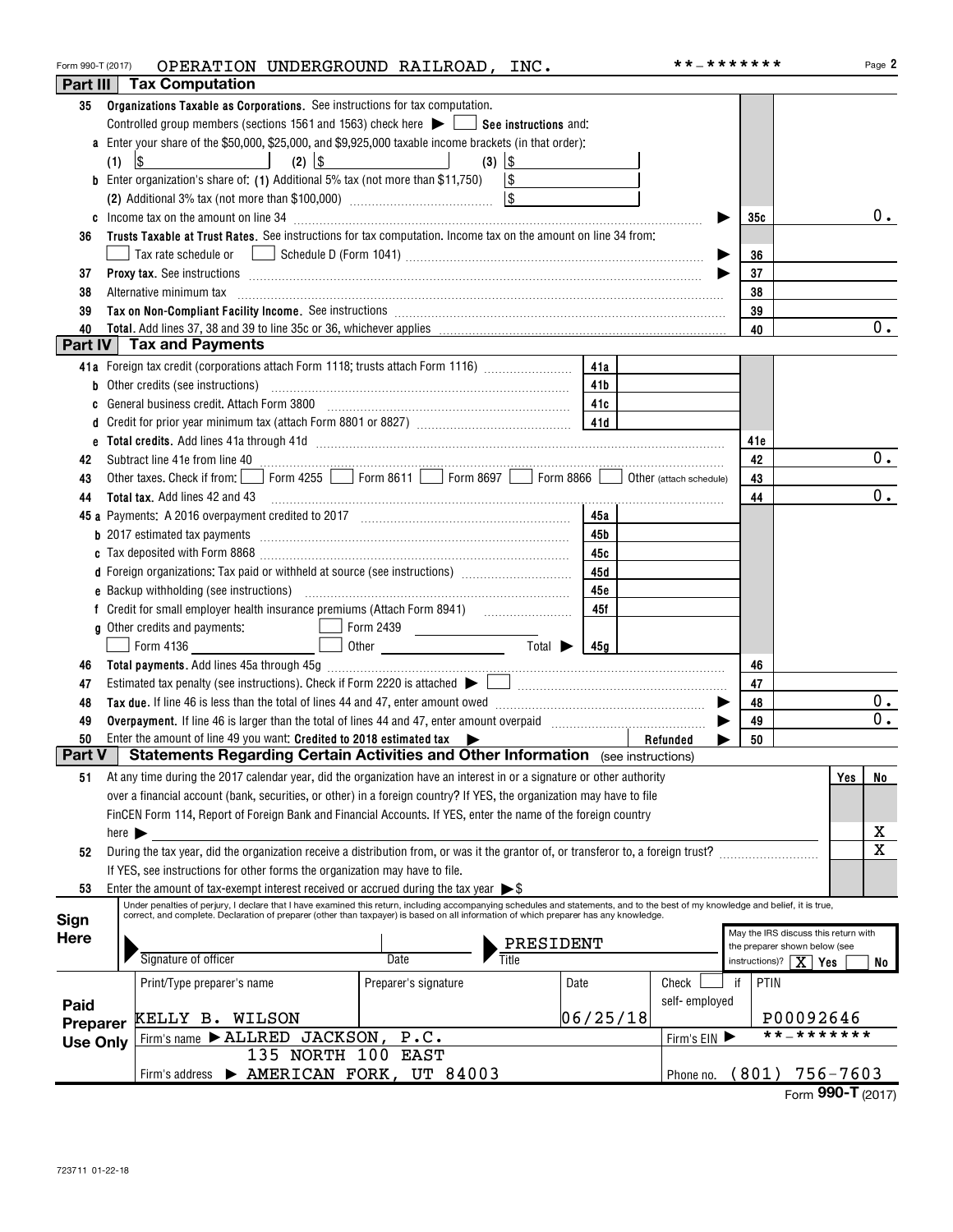| Schedule A - Cost of Goods Sold. Enter method of inventory valuation $\triangleright N/A$                                 |                |                                                                                                |                    |                                                                                                                                                     |        |                                                                                  |                |                                                                            |       |
|---------------------------------------------------------------------------------------------------------------------------|----------------|------------------------------------------------------------------------------------------------|--------------------|-----------------------------------------------------------------------------------------------------------------------------------------------------|--------|----------------------------------------------------------------------------------|----------------|----------------------------------------------------------------------------|-------|
| Inventory at beginning of year<br>1                                                                                       | 1              |                                                                                                |                    |                                                                                                                                                     |        |                                                                                  | 6              |                                                                            |       |
| 2                                                                                                                         | $\overline{2}$ |                                                                                                |                    | 7 Cost of goods sold. Subtract line 6                                                                                                               |        |                                                                                  |                |                                                                            |       |
| 3                                                                                                                         | 3              |                                                                                                |                    | from line 5. Enter here and in Part I,                                                                                                              |        |                                                                                  |                |                                                                            |       |
| 4a Additional section 263A costs                                                                                          |                |                                                                                                |                    |                                                                                                                                                     |        |                                                                                  | $\overline{7}$ |                                                                            |       |
|                                                                                                                           | 4a             |                                                                                                |                    | 8 Do the rules of section 263A (with respect to                                                                                                     |        |                                                                                  |                | Yes                                                                        | No    |
| <b>b</b> Other costs (attach schedule)                                                                                    | 4b             |                                                                                                |                    | property produced or acquired for resale) apply to                                                                                                  |        |                                                                                  |                |                                                                            |       |
| 5 Total. Add lines 1 through 4b                                                                                           | 5              |                                                                                                |                    | the organization?                                                                                                                                   |        |                                                                                  |                |                                                                            |       |
| Schedule C - Rent Income (From Real Property and Personal Property Leased With Real Property)<br>(see instructions)       |                |                                                                                                |                    |                                                                                                                                                     |        |                                                                                  |                |                                                                            |       |
| 1. Description of property                                                                                                |                |                                                                                                |                    |                                                                                                                                                     |        |                                                                                  |                |                                                                            |       |
| (1)                                                                                                                       |                |                                                                                                |                    |                                                                                                                                                     |        |                                                                                  |                |                                                                            |       |
| (2)                                                                                                                       |                |                                                                                                |                    |                                                                                                                                                     |        |                                                                                  |                |                                                                            |       |
| (3)                                                                                                                       |                |                                                                                                |                    |                                                                                                                                                     |        |                                                                                  |                |                                                                            |       |
| (4)                                                                                                                       |                |                                                                                                |                    |                                                                                                                                                     |        |                                                                                  |                |                                                                            |       |
|                                                                                                                           | 2.             | Rent received or accrued                                                                       |                    |                                                                                                                                                     |        |                                                                                  |                |                                                                            |       |
| (a) From personal property (if the percentage of<br>rent for personal property is more than<br>10% but not more than 50%) |                |                                                                                                |                    | (b) From real and personal property (if the percentage<br>of rent for personal property exceeds 50% or if<br>the rent is based on profit or income) |        | 3(a) Deductions directly connected with the income in                            |                | columns 2(a) and 2(b) (attach schedule)                                    |       |
| (1)                                                                                                                       |                |                                                                                                |                    | 4,646.                                                                                                                                              |        |                                                                                  |                |                                                                            |       |
| (2)                                                                                                                       |                |                                                                                                |                    |                                                                                                                                                     |        |                                                                                  |                |                                                                            |       |
| (3)                                                                                                                       |                |                                                                                                |                    |                                                                                                                                                     |        |                                                                                  |                |                                                                            |       |
| (4)                                                                                                                       |                |                                                                                                |                    |                                                                                                                                                     |        |                                                                                  |                |                                                                            |       |
| Total                                                                                                                     | 0.             | Total                                                                                          |                    |                                                                                                                                                     | 4,646. |                                                                                  |                |                                                                            |       |
| (c) Total income. Add totals of columns 2(a) and 2(b). Enter<br>here and on page 1, Part I, line 6, column (A)            |                |                                                                                                |                    |                                                                                                                                                     | 4,646. | (b) Total deductions.<br>Enter here and on page 1,<br>Part I, line 6, column (B) |                |                                                                            | $0$ . |
| <b>Schedule E - Unrelated Debt-Financed Income</b>                                                                        |                |                                                                                                | (see instructions) |                                                                                                                                                     |        |                                                                                  |                |                                                                            |       |
|                                                                                                                           |                |                                                                                                |                    | 2. Gross income from                                                                                                                                |        | 3. Deductions directly connected with or allocable<br>to debt-financed property  |                |                                                                            |       |
| 1. Description of debt-financed property                                                                                  |                |                                                                                                |                    | or allocable to debt-<br>financed property                                                                                                          |        | (a) Straight line depreciation<br>(attach schedule)                              |                | (b) Other deductions<br>(attach schedule)                                  |       |
| (1)                                                                                                                       |                |                                                                                                |                    |                                                                                                                                                     |        |                                                                                  |                |                                                                            |       |
| (2)                                                                                                                       |                |                                                                                                |                    |                                                                                                                                                     |        |                                                                                  |                |                                                                            |       |
| (3)                                                                                                                       |                |                                                                                                |                    |                                                                                                                                                     |        |                                                                                  |                |                                                                            |       |
| (4)                                                                                                                       |                |                                                                                                |                    |                                                                                                                                                     |        |                                                                                  |                |                                                                            |       |
| 4. Amount of average acquisition<br>debt on or allocable to debt-financed<br>property (attach schedule)                   |                | 5. Average adjusted basis<br>of or allocable to<br>debt-financed property<br>(attach schedule) |                    | 6. Column 4 divided<br>by column 5                                                                                                                  |        | 7. Gross income<br>reportable (column<br>2 x column 6)                           |                | 8. Allocable deductions<br>(column 6 x total of columns)<br>3(a) and 3(b)) |       |
| (1)                                                                                                                       |                |                                                                                                |                    | $\%$                                                                                                                                                |        |                                                                                  |                |                                                                            |       |
| (2)                                                                                                                       |                |                                                                                                |                    | $\%$                                                                                                                                                |        |                                                                                  |                |                                                                            |       |
| (3)                                                                                                                       |                |                                                                                                |                    | $\%$                                                                                                                                                |        |                                                                                  |                |                                                                            |       |
| (4)                                                                                                                       |                |                                                                                                |                    | $\%$                                                                                                                                                |        |                                                                                  |                |                                                                            |       |
|                                                                                                                           |                |                                                                                                |                    |                                                                                                                                                     |        | Enter here and on page 1,<br>Part I, line 7, column (A).                         |                | Enter here and on page 1,<br>Part I, line 7, column (B).                   |       |
| Totals                                                                                                                    |                |                                                                                                |                    |                                                                                                                                                     |        | Ο.                                                                               |                |                                                                            | 0.    |
| Total dividends-received deductions included in column 8                                                                  |                |                                                                                                |                    |                                                                                                                                                     |        |                                                                                  |                |                                                                            | $0$ . |

**990-T**  Form (2017)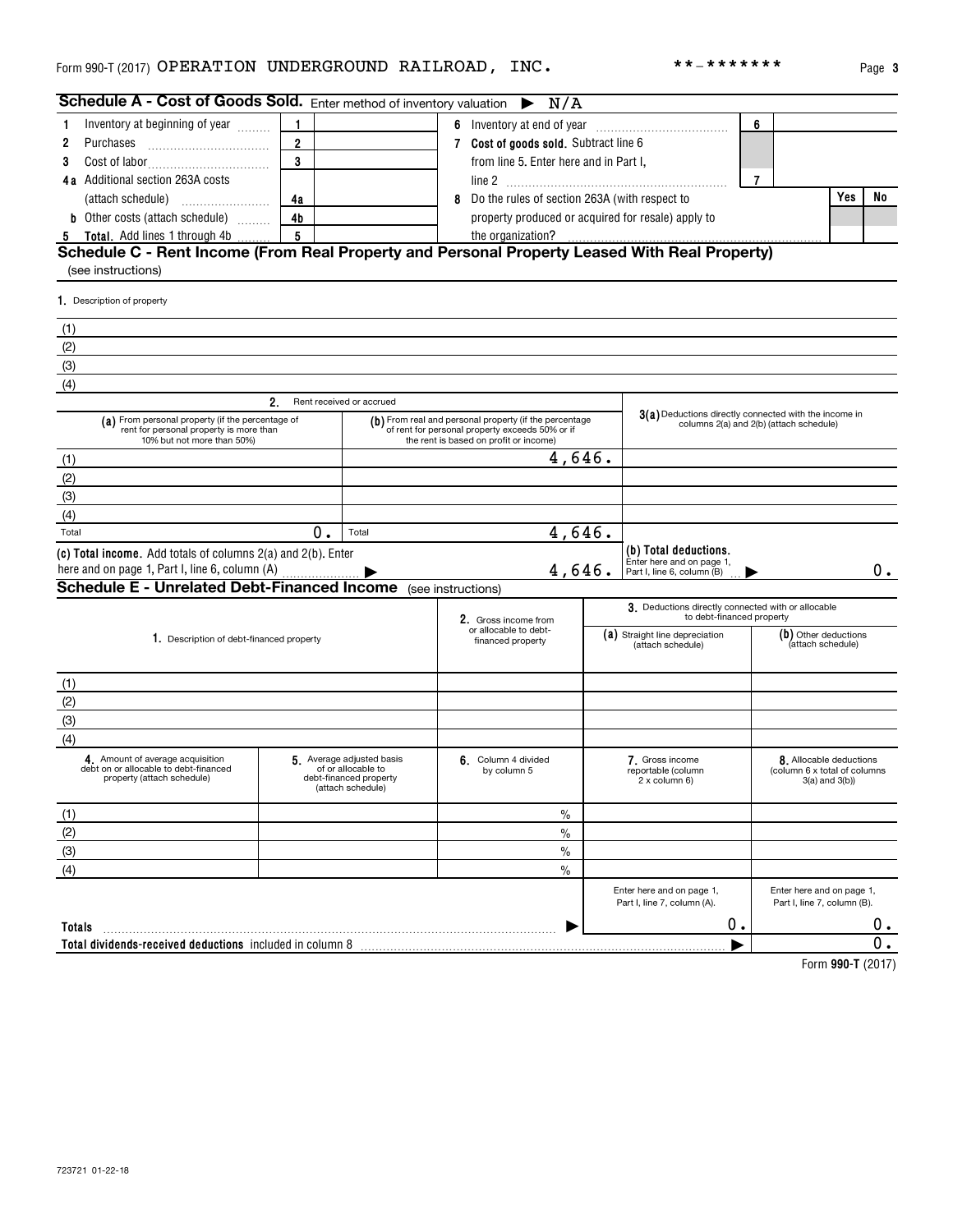| Form 990-T (2017) OPERATION UNDERGROUND RAILROAD, INC.                                                 |                          |                                                                    |                                                                                         |    |                                                                                                                                       |                     |                                                                              |                     | **_*******                                                                                |                                | Page 4                                                                                       |
|--------------------------------------------------------------------------------------------------------|--------------------------|--------------------------------------------------------------------|-----------------------------------------------------------------------------------------|----|---------------------------------------------------------------------------------------------------------------------------------------|---------------------|------------------------------------------------------------------------------|---------------------|-------------------------------------------------------------------------------------------|--------------------------------|----------------------------------------------------------------------------------------------|
| Schedule F - Interest, Annuities, Royalties, and Rents From Controlled Organizations                   |                          |                                                                    |                                                                                         |    |                                                                                                                                       |                     |                                                                              |                     |                                                                                           | (see instructions)             |                                                                                              |
|                                                                                                        |                          |                                                                    |                                                                                         |    | <b>Exempt Controlled Organizations</b>                                                                                                |                     |                                                                              |                     |                                                                                           |                                |                                                                                              |
| 1. Name of controlled organization                                                                     |                          | 2. Employer<br>identification<br>number                            |                                                                                         |    | 3. Net unrelated income<br>(loss) (see instructions)                                                                                  |                     | 4. Total of specified<br>payments made                                       |                     | 5. Part of column 4 that is<br>included in the controlling<br>organization's gross income |                                | 6. Deductions directly<br>connected with income<br>in column 5                               |
| (1)                                                                                                    |                          |                                                                    |                                                                                         |    |                                                                                                                                       |                     |                                                                              |                     |                                                                                           |                                |                                                                                              |
| (2)                                                                                                    |                          |                                                                    |                                                                                         |    |                                                                                                                                       |                     |                                                                              |                     |                                                                                           |                                |                                                                                              |
| (3)                                                                                                    |                          |                                                                    |                                                                                         |    |                                                                                                                                       |                     |                                                                              |                     |                                                                                           |                                |                                                                                              |
| (4)                                                                                                    |                          |                                                                    |                                                                                         |    |                                                                                                                                       |                     |                                                                              |                     |                                                                                           |                                |                                                                                              |
| Nonexempt Controlled Organizations                                                                     |                          |                                                                    |                                                                                         |    |                                                                                                                                       |                     |                                                                              |                     |                                                                                           |                                |                                                                                              |
| 7. Taxable Income                                                                                      |                          | 8. Net unrelated income (loss)<br>(see instructions)               |                                                                                         |    | 9. Total of specified payments<br>made                                                                                                |                     | 10. Part of column 9 that is included<br>in the controlling organization's   | gross income        |                                                                                           |                                | 11. Deductions directly connected<br>with income in column 10                                |
| (1)                                                                                                    |                          |                                                                    |                                                                                         |    |                                                                                                                                       |                     |                                                                              |                     |                                                                                           |                                |                                                                                              |
| (2)                                                                                                    |                          |                                                                    |                                                                                         |    |                                                                                                                                       |                     |                                                                              |                     |                                                                                           |                                |                                                                                              |
| (3)                                                                                                    |                          |                                                                    |                                                                                         |    |                                                                                                                                       |                     |                                                                              |                     |                                                                                           |                                |                                                                                              |
| (4)                                                                                                    |                          |                                                                    |                                                                                         |    |                                                                                                                                       |                     |                                                                              |                     |                                                                                           |                                |                                                                                              |
|                                                                                                        |                          |                                                                    |                                                                                         |    |                                                                                                                                       |                     | Add columns 5 and 10.<br>Enter here and on page 1, Part I,                   | line 8, column (A). |                                                                                           |                                | Add columns 6 and 11.<br>Enter here and on page 1, Part I,<br>line 8, column (B).            |
| Totals                                                                                                 |                          |                                                                    |                                                                                         |    |                                                                                                                                       |                     |                                                                              |                     | 0.                                                                                        |                                | 0.                                                                                           |
| Schedule G - Investment Income of a Section 501(c)(7), (9), or (17) Organization<br>(see instructions) |                          |                                                                    |                                                                                         |    |                                                                                                                                       |                     |                                                                              |                     |                                                                                           |                                |                                                                                              |
|                                                                                                        | 1. Description of income |                                                                    |                                                                                         |    | 2. Amount of income                                                                                                                   |                     | 3. Deductions<br>directly connected<br>(attach schedule)                     |                     | 4. Set-asides                                                                             | (attach schedule)              | 5. Total deductions<br>and set-asides<br>(col. 3 plus col. 4)                                |
| (1)                                                                                                    |                          |                                                                    |                                                                                         |    |                                                                                                                                       |                     |                                                                              |                     |                                                                                           |                                |                                                                                              |
| (2)                                                                                                    |                          |                                                                    |                                                                                         |    |                                                                                                                                       |                     |                                                                              |                     |                                                                                           |                                |                                                                                              |
| (3)                                                                                                    |                          |                                                                    |                                                                                         |    |                                                                                                                                       |                     |                                                                              |                     |                                                                                           |                                |                                                                                              |
| (4)                                                                                                    |                          |                                                                    |                                                                                         |    |                                                                                                                                       |                     |                                                                              |                     |                                                                                           |                                |                                                                                              |
|                                                                                                        |                          |                                                                    |                                                                                         |    | Enter here and on page 1,<br>Part I, line 9, column (A).                                                                              |                     |                                                                              |                     |                                                                                           |                                | Enter here and on page 1,<br>Part I, line 9, column (B).                                     |
| Totals                                                                                                 |                          |                                                                    |                                                                                         |    |                                                                                                                                       | 0.                  |                                                                              |                     |                                                                                           |                                | 0.                                                                                           |
| Schedule I - Exploited Exempt Activity Income, Other Than Advertising Income<br>(see instructions)     |                          |                                                                    |                                                                                         |    |                                                                                                                                       |                     |                                                                              |                     |                                                                                           |                                |                                                                                              |
| 1. Description of<br>exploited activity                                                                |                          | 2. Gross<br>unrelated business<br>income from<br>trade or business | 3. Expenses<br>directly connected<br>with production<br>of unrelated<br>business income |    | 4. Net income (loss)<br>from unrelated trade or<br>business (column 2<br>minus column 3). If a<br>gain, compute cols. 5<br>through 7. |                     | 5. Gross income<br>from activity that<br>is not unrelated<br>business income |                     | column 5                                                                                  | 6. Expenses<br>attributable to | 7. Excess exempt<br>expenses (column<br>6 minus column 5,<br>but not more than<br>column 4). |
| (1)                                                                                                    |                          |                                                                    |                                                                                         |    |                                                                                                                                       |                     |                                                                              |                     |                                                                                           |                                |                                                                                              |
| (2)                                                                                                    |                          |                                                                    |                                                                                         |    |                                                                                                                                       |                     |                                                                              |                     |                                                                                           |                                |                                                                                              |
| (3)                                                                                                    |                          |                                                                    |                                                                                         |    |                                                                                                                                       |                     |                                                                              |                     |                                                                                           |                                |                                                                                              |
| (4)                                                                                                    |                          |                                                                    |                                                                                         |    |                                                                                                                                       |                     |                                                                              |                     |                                                                                           |                                |                                                                                              |
|                                                                                                        |                          | Enter here and on<br>page 1, Part I,<br>line 10, col. (A).         | Enter here and on<br>page 1, Part I,<br>line 10, col. (B).                              |    |                                                                                                                                       |                     |                                                                              |                     |                                                                                           |                                | Enter here and<br>on page 1,<br>Part II, line 26.                                            |
| Totals                                                                                                 |                          | 0.                                                                 |                                                                                         | 0. |                                                                                                                                       |                     |                                                                              |                     |                                                                                           |                                | $0$ .                                                                                        |
| <b>Schedule J - Advertising Income</b>                                                                 |                          |                                                                    | (see instructions)                                                                      |    |                                                                                                                                       |                     |                                                                              |                     |                                                                                           |                                |                                                                                              |
| Income From Periodicals Reported on a Consolidated Basis<br>Part I                                     |                          |                                                                    |                                                                                         |    |                                                                                                                                       |                     |                                                                              |                     |                                                                                           |                                |                                                                                              |
|                                                                                                        |                          | 2. Gross                                                           | 3. Direct                                                                               |    | or (loss) (col. 2 minus                                                                                                               | 4. Advertising gain | 5. Circulation                                                               |                     | 6. Readership                                                                             |                                | 7. Excess readership<br>costs (column 6 minus                                                |
| 1. Name of periodical                                                                                  |                          | advertising<br>income                                              | advertising costs                                                                       |    | col. 3). If a gain, compute                                                                                                           | cols. 5 through 7.  | income                                                                       |                     | costs                                                                                     |                                | column 5, but not more<br>than column 4).                                                    |
| (1)                                                                                                    |                          |                                                                    |                                                                                         |    |                                                                                                                                       |                     |                                                                              |                     |                                                                                           |                                |                                                                                              |
| (2)                                                                                                    |                          |                                                                    |                                                                                         |    |                                                                                                                                       |                     |                                                                              |                     |                                                                                           |                                |                                                                                              |

 (3) (4)

**Totals** (carry to Part II, line (5))

 $\blacktriangleright$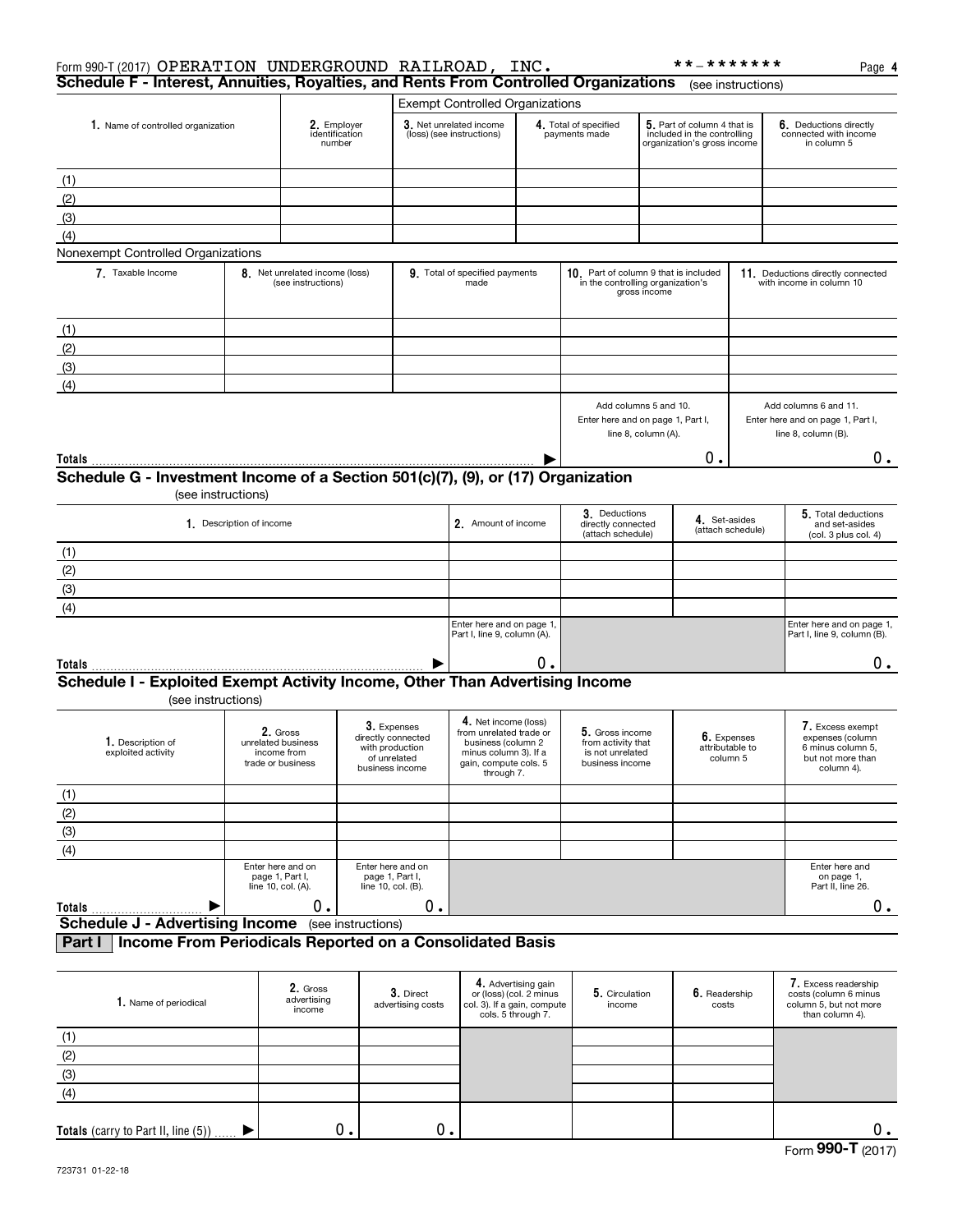# Enter here and on page 1, Part I, line 11, col. (A).

**Totals from Part I**

(1) (2) (3) (4) **1.** Name of periodical

| Totals, Part II (lines 1-5)                                    |                    |                                              |                                                       |  |
|----------------------------------------------------------------|--------------------|----------------------------------------------|-------------------------------------------------------|--|
| Schedule K - Compensation of Officers, Directors, and Trustees | (see instructions) |                                              |                                                       |  |
| 1. Name                                                        | 2. Title           | 3. Percent of<br>time devoted to<br>business | 4. Compensation attributable<br>to unrelated business |  |
| (1)                                                            |                    |                                              |                                                       |  |
| (2)                                                            |                    |                                              |                                                       |  |
| (3)                                                            |                    |                                              |                                                       |  |
| (4)                                                            |                    |                                              |                                                       |  |
| Total. Enter here and on page 1, Part II, line 14              |                    |                                              |                                                       |  |

**4.** Advertising gain<br>or (loss) (col. 2 minus col. 3). If a gain, compute cols. 5 through 7.

**5.** Circulation | **6.** income

0. 0. 0.

Readership costs

**Part II | Income From Periodicals Reported on a Separate Basis** (For each periodical listed in Part II, fill in

**3.** Direct advertising costs

Enter here and on page 1, Part I, line 11, col. (B).

**2.** Gross<br>advertising income

columns 2 through 7 on a line-by-line basis.)

 $\blacktriangleright$ 

**5**

Excess readership costs (column 6 minus **7.**  column 5, but not more than column 4).

Enter here and on page 1, Part II, line 27.

**990-T**  Form (2017)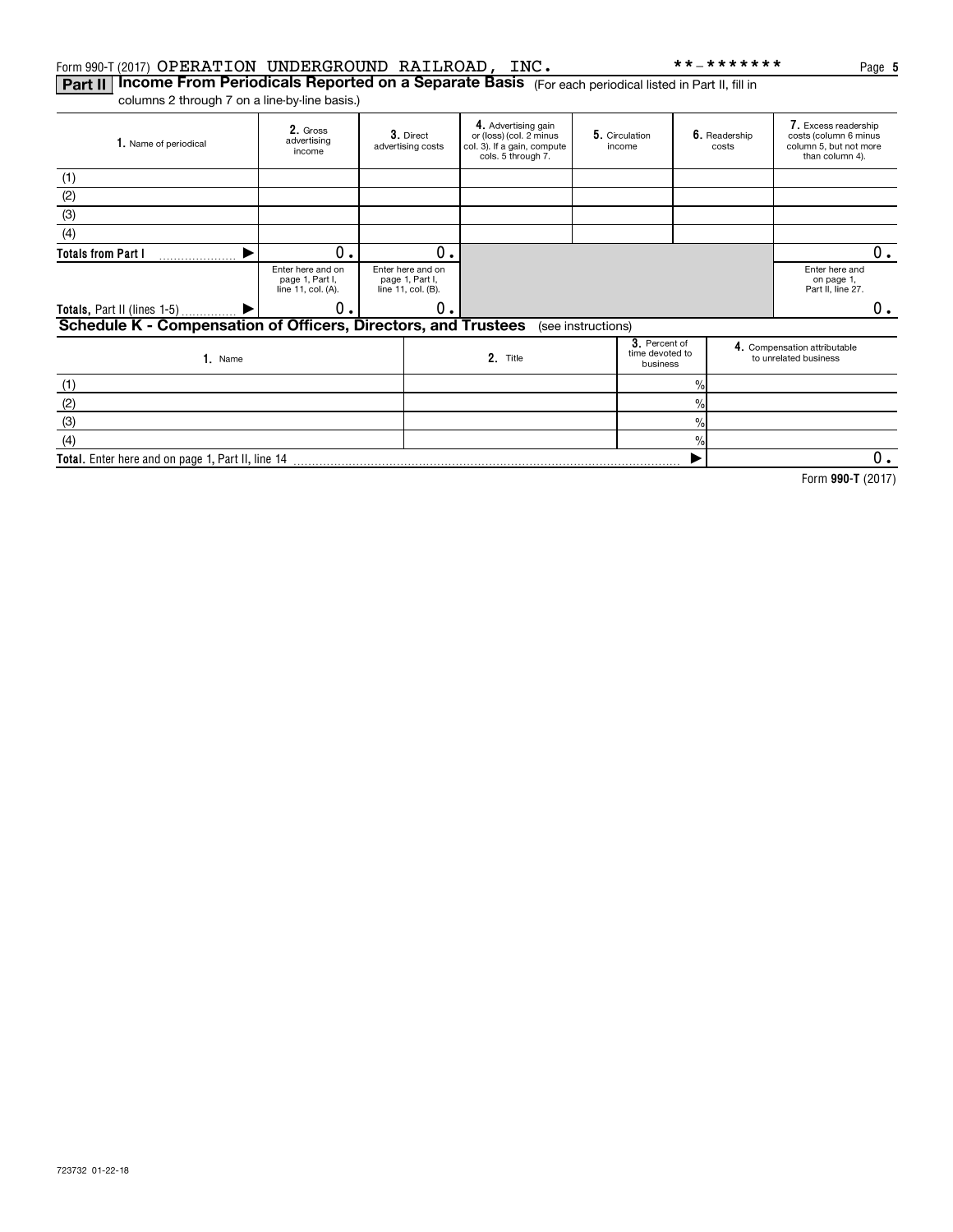| Asset<br>No. | Description                  | Date<br>Acquired | AMT<br>Method | AMT<br>Life | AMT<br>Cost Or Basis        | AMT<br>Accumulated | ACE<br>Cost Or Basis | Regular<br>Depreciation | AMT<br>Depreciation | ACE<br>Depreciation |
|--------------|------------------------------|------------------|---------------|-------------|-----------------------------|--------------------|----------------------|-------------------------|---------------------|---------------------|
|              | DRAPER BUILDING              |                  |               |             |                             |                    |                      |                         |                     |                     |
|              | 135 (LEASEHOLD IMPROVEMENTS) |                  |               |             | $100115150DB20.00$ 255,444. | 21,373.            | 255, 444.            | 17,555.                 | 17,555.             | 17,555.             |
|              | GYM SYSTEM (BARS AND         |                  |               |             |                             |                    |                      |                         |                     |                     |
|              | 136EQUIPMENT)                | 103115150DB20.00 |               |             | 22,746.                     | 1,903.             | 22, 746.             | 1,563.                  | 1,563.              | 1,563.              |
|              | 350LB COMPETITION PLATE      |                  |               |             |                             |                    |                      |                         |                     |                     |
| $137$ SET    |                              | 080615150DB5.00  |               |             | 1,075.                      | 407.               | 1,075.               | 219.                    | 200.                | 200.                |
|              | 350LB COMPETITION PLATE      |                  |               |             |                             |                    |                      |                         |                     |                     |
| $138$ SET    |                              | 080615150DB5.00  |               |             | 1,075.                      | 407.               | 1,075.               | 219.                    | 200.                | 200.                |
|              | 15LB ALUMINUM TECH BAR -     |                  |               |             |                             |                    |                      |                         |                     |                     |
|              | 1395 BAR SET                 | 080615150DB5.00  |               |             | 660.                        | 250.               | 660.                 | 135.                    | 123.                | 123.                |
|              | 140ROGUE 1000LB BUMPER SET   | 080615150DB5.00  |               |             | 1,775.                      | 672.               | 1,775.               | 362.                    | 331.                | 331.                |
|              | 141ROGUE 1000LB BUMPER SET   | 080615150DB5.00  |               |             | 1,775.                      | 672.               | 1,775.               | 362.                    | 331.                | 331.                |
|              | 142RUBBER FLOORING           | 010416150DB10.00 |               |             | 1,092.                      | 82.                | 1,092.               | 197.                    | 152.                | 152.                |
|              | 143GYM FLOORING              | 082515150DB10.00 |               |             | 16,428.                     | 3,250.             | 16,428.              | 2,431.                  | 1,977.              | 1,977.              |
|              | 144 CONCEPT 2 2712-US ROWER  | 092515150DB5.00  |               |             | 765.                        | 290.               | 765.                 | 156.                    | 143.                | 143.                |
|              | 145 CONCEPT 2 2712-US ROWER  | 092515150DB5.00  |               |             | 765.                        | 290.               | 765.                 | 156.                    | 143.                | 143.                |
|              | 146 CONCEPT 2 2712-US ROWER  | 092515150DB5.00  |               |             | 765.                        | 290.               | 765.                 | 156.                    | 143.                | 143.                |
|              | 147 CONCEPT 2 2712-US ROWER  | 092515150DB5.00  |               |             | 765.                        | 290.               | 765.                 | 156.                    | 143.                | 143.                |
|              | 148 CONCEPT 2 2712-US ROWER  | 092515150DB5.00  |               |             | 765.                        | 290.               | 765.                 | 156.                    | 143.                | 143.                |
|              | 149 CONCEPT 2 2712-US ROWER  | 092515150DB5.00  |               |             | 765.                        | 290.               | 765.                 | 156.                    | 143.                | 143.                |
|              | 150 CONCEPT 2 2712-US ROWER  | 092515150DB5.00  |               |             | 765.                        | 290.               | 765.                 | 156.                    | 143.                | 143.                |
|              | 151 CONCEPT 2 2712-US ROWER  | 092515150DB5.00  |               |             | 765.                        | 290.               | 765.                 | 156.                    | 143.                | 143.                |
|              | 152 CONCEPT 2 2712-US ROWER  | 092515150DB5.00  |               |             | 765.                        | 290.               | 765.                 | 156.                    | 143.                | 143.                |
|              | 153 CONCEPT 2 2712-US ROWER  | 092515150DB5.00  |               |             | 765.                        | 290.               | 765.                 | 156.                    | 143.                | 143.                |
|              | 154 CONCEPT 2 2712-US ROWER  | 092515150DB5.00  |               |             | 765.                        | 290.               | 765.                 | 156.                    | 143.                | 143.                |
|              | 155 CONCEPT 2 2712-US ROWER  | 092515150DB5.00  |               |             | 765.                        | 290.               | 765.                 | 156.                    | 143.                | 143.                |
|              | BULLDOG SCRUBBER W/WAND      |                  |               |             |                             |                    |                      |                         |                     |                     |
|              | 156KIT AND CG2               | 093015150DB5.00  |               |             | 6, 295.                     | 2,384.             | 6, 295.              | 1, 284.                 | 1, 173.             | 1, 173.             |
|              | 157 CROSSFIT SIGN            | 040816SL         |               | 5.00        | 15,752.                     | 0.1                | 15,752.              | 1,575.                  | 1,575.              | 1,575.              |
|              | 158DUMBELLS                  | 020817200DB5.00  |               |             | 1,382.                      | 0.                 | 1,382.               | 138.                    | 829.                | 829.                |
|              | 159TRADE SHOW TENT           | 070717200DB5.00  |               |             | 1,112.                      | 0.                 | 1,112.               | 111.                    | 667.                | 667.                |
|              |                              |                  |               |             |                             |                    |                      |                         |                     |                     |
|              | <b>TOTALS</b>                |                  |               |             | 335,791.                    |                    | $34,880.$ 335,791.   | 28,023.                 | 28, 392.            | 28,392.             |
|              |                              |                  |               |             |                             |                    |                      |                         |                     |                     |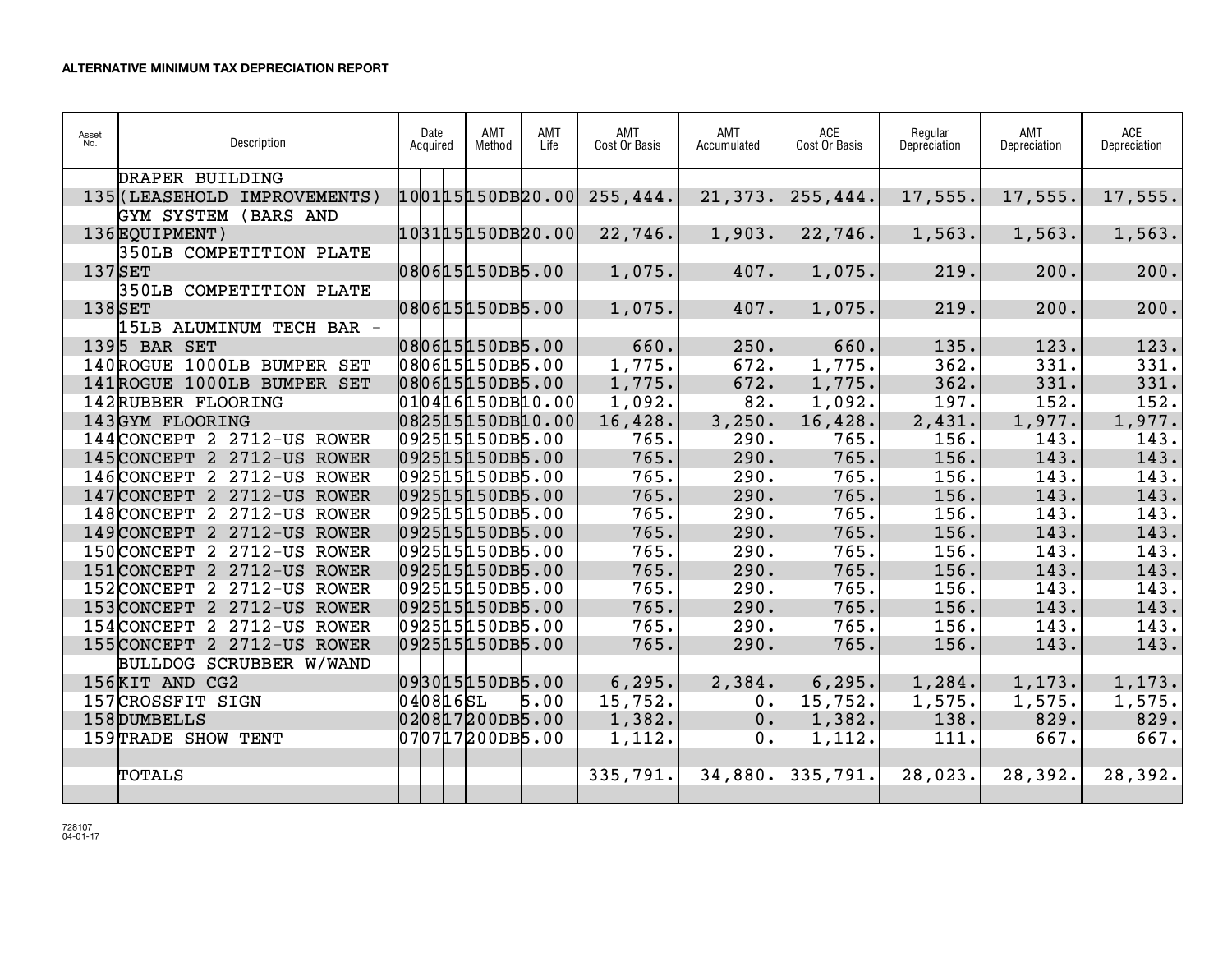#### **ALTERNATIVE MINIMUM TAX DEPRECIATION REPORT**

| Asset<br>No. | Description          | Date<br>Acquired | AMT<br>Method | AMT<br>Life | AMT<br>Cost Or Basis | AMT<br>Accumulated | ACE<br>Cost Or Basis | Regular<br>Depreciation | AMT<br>Depreciation | ACE<br>Depreciation |
|--------------|----------------------|------------------|---------------|-------------|----------------------|--------------------|----------------------|-------------------------|---------------------|---------------------|
|              | MACRS AMT ADJUSTMENT |                  |               |             |                      |                    |                      |                         | 878.                |                     |
|              |                      |                  |               |             |                      |                    |                      |                         |                     |                     |
|              |                      |                  |               |             |                      |                    |                      |                         |                     |                     |
|              |                      |                  |               |             |                      |                    |                      |                         |                     |                     |
|              |                      |                  |               |             |                      |                    |                      |                         |                     |                     |
|              |                      |                  |               |             |                      |                    |                      |                         |                     |                     |
|              |                      |                  |               |             |                      |                    |                      |                         |                     |                     |
|              |                      |                  |               |             |                      |                    |                      |                         |                     |                     |
|              |                      |                  |               |             |                      |                    |                      |                         |                     |                     |
|              |                      |                  |               |             |                      |                    |                      |                         |                     |                     |
|              |                      |                  |               |             |                      |                    |                      |                         |                     |                     |
|              |                      |                  |               |             |                      |                    |                      |                         |                     |                     |
|              |                      |                  |               |             |                      |                    |                      |                         |                     |                     |
|              |                      |                  |               |             |                      |                    |                      |                         |                     |                     |
|              |                      |                  |               |             |                      |                    |                      |                         |                     |                     |
|              |                      |                  |               |             |                      |                    |                      |                         |                     |                     |
|              |                      |                  |               |             |                      |                    |                      |                         |                     |                     |
|              |                      |                  |               |             |                      |                    |                      |                         |                     |                     |
|              |                      |                  |               |             |                      |                    |                      |                         |                     |                     |
|              |                      |                  |               |             |                      |                    |                      |                         |                     |                     |
|              |                      |                  |               |             |                      |                    |                      |                         |                     |                     |
|              |                      |                  |               |             |                      |                    |                      |                         |                     |                     |
|              |                      |                  |               |             |                      |                    |                      |                         |                     |                     |
|              |                      |                  |               |             |                      |                    |                      |                         |                     |                     |
|              |                      |                  |               |             |                      |                    |                      |                         |                     |                     |
|              |                      |                  |               |             |                      |                    |                      |                         |                     |                     |
|              |                      |                  |               |             |                      |                    |                      |                         |                     |                     |
|              |                      |                  |               |             |                      |                    |                      |                         |                     |                     |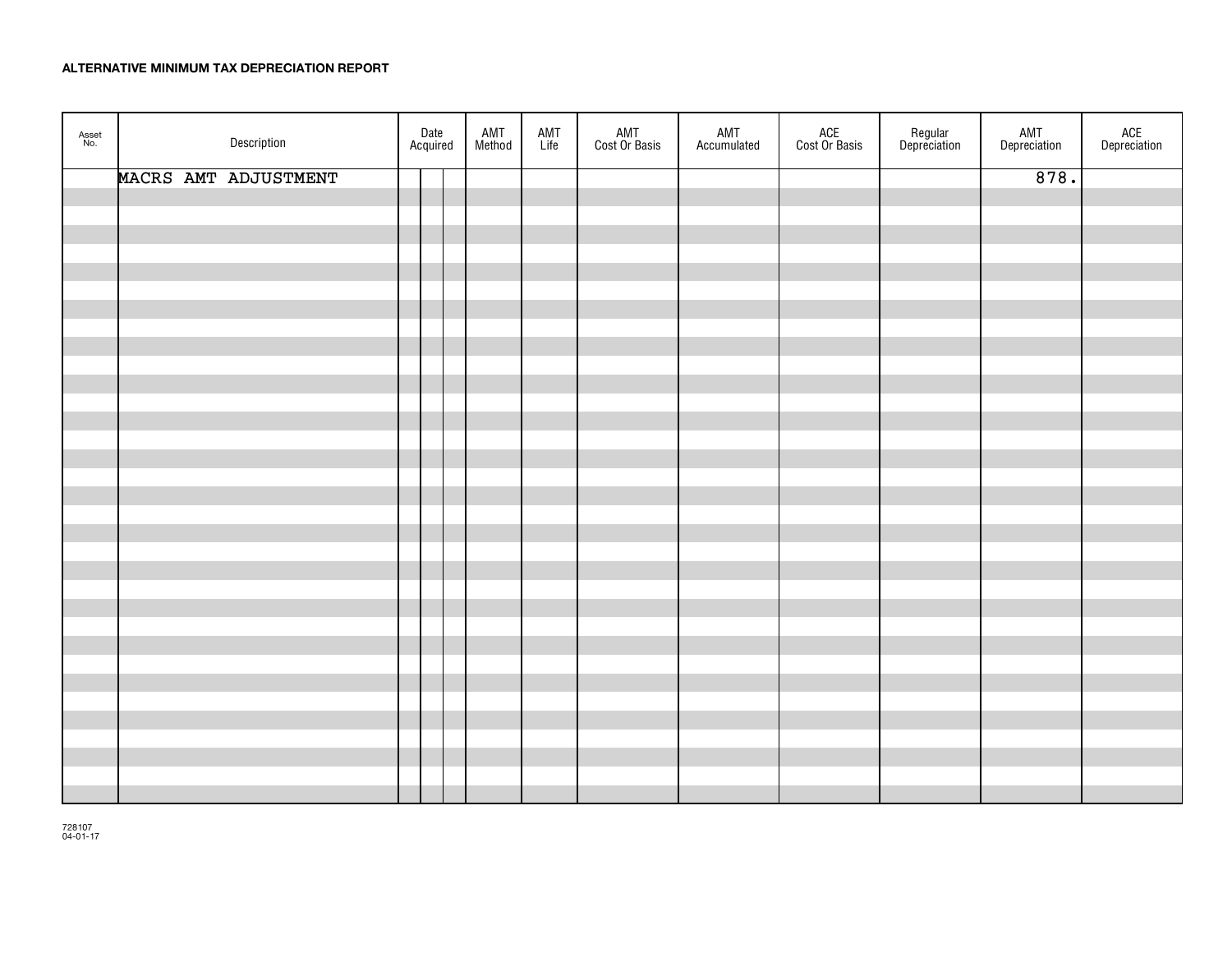| FORM $990-T$                                                                                                                | OTHER DEDUCTIONS | STATEMENT 1                                            |
|-----------------------------------------------------------------------------------------------------------------------------|------------------|--------------------------------------------------------|
| DESCRIPTION                                                                                                                 |                  | <b>AMOUNT</b>                                          |
| RENT EXPENSE<br>ADVERTISING<br>GENERAL AND ADMINISTRATIVE<br>LEGAL AND PROFESSIONAL<br>OCCUPANCY COST<br>TRAVEL AND LODGING |                  | 86,280.<br>450.<br>9,468.<br>82,736.<br>8,735.<br>126. |
| TOTAL TO FORM 990-T, PAGE 1, LINE 28                                                                                        |                  | 187,795.                                               |

}}}}}}}}}}}}}}}}}}}}}}}}}}}}}}}}}}}} }}}}}}}}}}

| FORM $990-T$         |                                   | NET OPERATING LOSS DEDUCTION  |                     | STATEMENT <sub>2</sub> |
|----------------------|-----------------------------------|-------------------------------|---------------------|------------------------|
| TAX YEAR             | LOSS SUSTAINED                    | LOSS<br>PREVIOUSLY<br>APPLIED | LOSS<br>REMAINING   | AVAILABLE<br>THIS YEAR |
| 12/31/15<br>12/31/16 | 96,913.<br>162,949.               | 0.<br>0.                      | 96,913.<br>162,949. | 96,913.<br>162,949.    |
|                      | NOL CARRYOVER AVAILABLE THIS YEAR |                               | 259,862.            | 259,862.               |

~~~~~~~~~~~~~~~~~~~~~~~~~~~~~~~~~~~~~~~~~~~~~~~~~~~~~~~~~~~~~~~~~~~~~~~~~~~~~~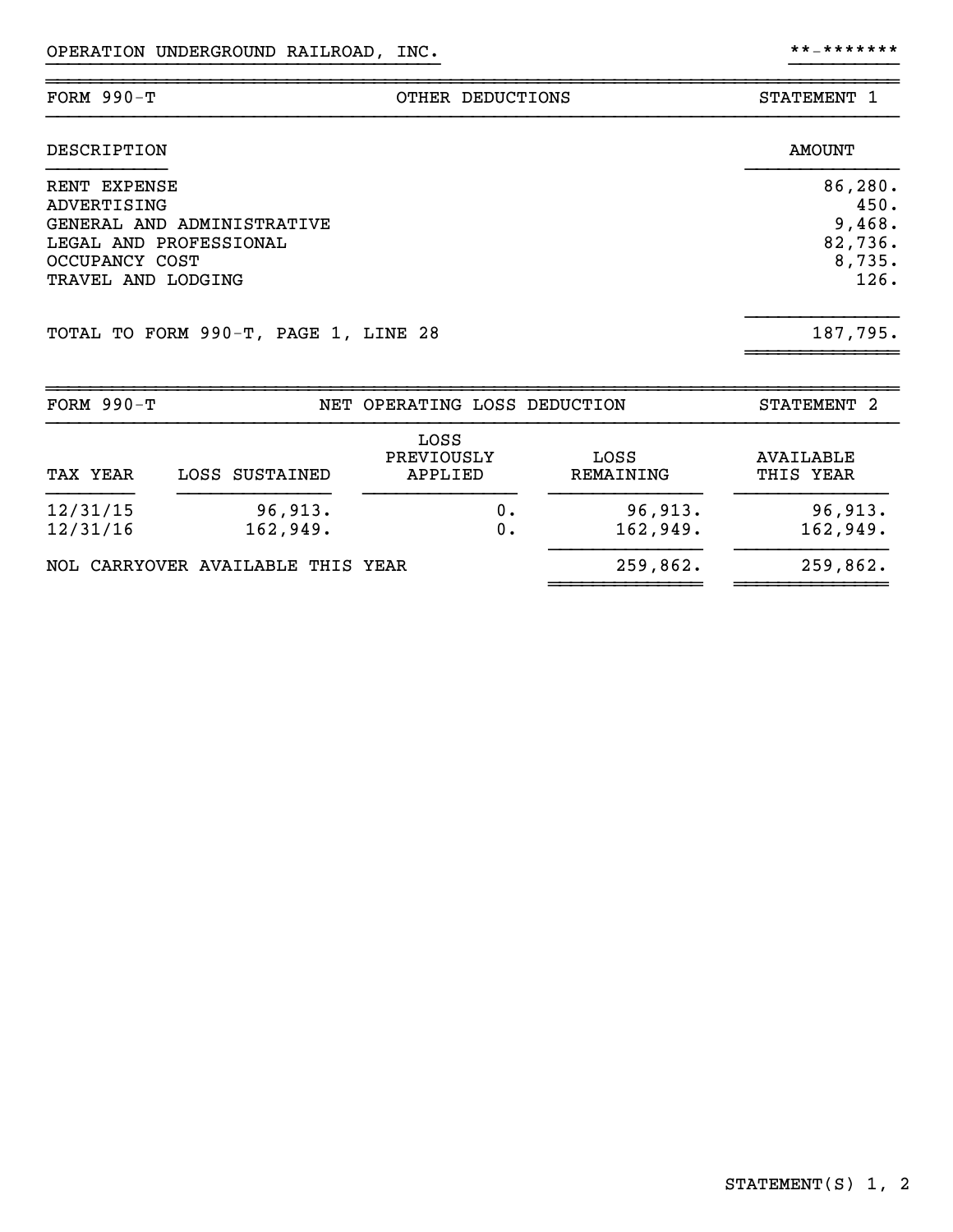| Form                                                   |  |
|--------------------------------------------------------|--|
| Department of the Treasury<br>Internal Revenue Service |  |
|                                                        |  |

## **Depreciation and Amortization**

**(Including Information on Listed Property)** 990-T

| Attach to your tax return.<br>Department of the Treasury<br>Go to www.irs.gov/Form4562 for instructions and the latest information.                                                                                                 |                                                                                                                                           |                           |  |                                                      |                        |                                                 |                         | ΖU<br>Attachment                       |
|-------------------------------------------------------------------------------------------------------------------------------------------------------------------------------------------------------------------------------------|-------------------------------------------------------------------------------------------------------------------------------------------|---------------------------|--|------------------------------------------------------|------------------------|-------------------------------------------------|-------------------------|----------------------------------------|
| (99)<br>Internal Revenue Service<br>Name(s) shown on return                                                                                                                                                                         |                                                                                                                                           |                           |  |                                                      |                        | Business or activity to which this form relates |                         | Sequence No. 179<br>Identifying number |
|                                                                                                                                                                                                                                     |                                                                                                                                           |                           |  |                                                      |                        |                                                 |                         | **_*******                             |
| OPERATION UNDERGROUND RAILROAD, INC.<br>Part I                                                                                                                                                                                      |                                                                                                                                           |                           |  |                                                      |                        | FORM $990-T$ PAGE 1                             |                         |                                        |
|                                                                                                                                                                                                                                     | Election To Expense Certain Property Under Section 179 Note: If you have any listed property, complete Part V before you complete Part I. |                           |  |                                                      |                        |                                                 | $\mathbf{1}$            | 510,000.                               |
| 1 Maximum amount (see instructions)                                                                                                                                                                                                 |                                                                                                                                           |                           |  |                                                      |                        |                                                 | $\mathbf{2}$            |                                        |
| 2 Total cost of section 179 property placed in service (see instructions) manufactured cost of section 179 property placed in service (see instructions)                                                                            |                                                                                                                                           |                           |  |                                                      |                        |                                                 | 3                       | 2,030,000.                             |
| Threshold cost of section 179 property before reduction in limitation material content of the section of the section 179 property before reduction in limitation material content of the section of the section of the section<br>з |                                                                                                                                           |                           |  |                                                      |                        |                                                 | $\overline{\mathbf{4}}$ |                                        |
| Reduction in limitation. Subtract line 3 from line 2. If zero or less, enter -0-                                                                                                                                                    |                                                                                                                                           |                           |  |                                                      |                        |                                                 | 5                       |                                        |
| 5                                                                                                                                                                                                                                   | (a) Description of property                                                                                                               |                           |  | (b) Cost (business use only)                         |                        | (c) Elected cost                                |                         |                                        |
| 6                                                                                                                                                                                                                                   |                                                                                                                                           |                           |  |                                                      |                        |                                                 |                         |                                        |
|                                                                                                                                                                                                                                     |                                                                                                                                           |                           |  |                                                      |                        |                                                 |                         |                                        |
|                                                                                                                                                                                                                                     |                                                                                                                                           |                           |  |                                                      |                        |                                                 |                         |                                        |
|                                                                                                                                                                                                                                     |                                                                                                                                           |                           |  |                                                      |                        |                                                 |                         |                                        |
| 7 Listed property. Enter the amount from line 29                                                                                                                                                                                    |                                                                                                                                           |                           |  |                                                      | $\overline{7}$         |                                                 |                         |                                        |
|                                                                                                                                                                                                                                     |                                                                                                                                           |                           |  |                                                      |                        |                                                 | 8                       |                                        |
|                                                                                                                                                                                                                                     |                                                                                                                                           |                           |  |                                                      |                        |                                                 | 9                       |                                        |
|                                                                                                                                                                                                                                     |                                                                                                                                           |                           |  |                                                      |                        |                                                 | 10                      |                                        |
|                                                                                                                                                                                                                                     |                                                                                                                                           |                           |  |                                                      |                        |                                                 |                         |                                        |
|                                                                                                                                                                                                                                     |                                                                                                                                           |                           |  |                                                      |                        |                                                 | 11<br>12                |                                        |
|                                                                                                                                                                                                                                     |                                                                                                                                           |                           |  |                                                      | 13                     |                                                 |                         |                                        |
| 13 Carryover of disallowed deduction to 2018. Add lines 9 and 10, less line 12<br>Note: Don't use Part II or Part III below for listed property. Instead, use Part V.                                                               |                                                                                                                                           |                           |  |                                                      |                        |                                                 |                         |                                        |
| Part II                                                                                                                                                                                                                             | Special Depreciation Allowance and Other Depreciation (Don't include listed property.)                                                    |                           |  |                                                      |                        |                                                 |                         |                                        |
| 14 Special depreciation allowance for qualified property (other than listed property) placed in service during                                                                                                                      |                                                                                                                                           |                           |  |                                                      |                        |                                                 |                         |                                        |
|                                                                                                                                                                                                                                     |                                                                                                                                           |                           |  |                                                      |                        |                                                 |                         | 1,247.                                 |
| the tax year                                                                                                                                                                                                                        |                                                                                                                                           |                           |  |                                                      |                        |                                                 | 14                      |                                        |
| 15 Property subject to section 168(f)(1) election manufactured content to the content of the content of the content of the content of the content of the content of the content of the content of the content of the content o      |                                                                                                                                           |                           |  |                                                      |                        |                                                 | 15<br>16                | 1,575.                                 |
| <b>16</b> Other depreciation (including ACRS)<br>Part III                                                                                                                                                                           | MACRS Depreciation (Don't include listed property.) (See instructions.)                                                                   |                           |  |                                                      |                        |                                                 |                         |                                        |
|                                                                                                                                                                                                                                     |                                                                                                                                           |                           |  | <b>Section A</b>                                     |                        |                                                 |                         |                                        |
| 17 MACRS deductions for assets placed in service in tax years beginning before 2017                                                                                                                                                 |                                                                                                                                           |                           |  |                                                      |                        |                                                 | 17                      | 26, 199.                               |
| 18 If you are electing to group any assets placed in service during the tax year into one or more general asset accounts, check here                                                                                                |                                                                                                                                           |                           |  |                                                      |                        |                                                 |                         |                                        |
|                                                                                                                                                                                                                                     | Section B - Assets Placed in Service During 2017 Tax Year Using the General Depreciation System                                           |                           |  |                                                      |                        |                                                 |                         |                                        |
|                                                                                                                                                                                                                                     |                                                                                                                                           | (b) Month and             |  | (c) Basis for depreciation                           |                        |                                                 |                         |                                        |
| (a) Classification of property                                                                                                                                                                                                      |                                                                                                                                           | year placed<br>in service |  | (business/investment use<br>only - see instructions) | (d) Recovery<br>period | (e) Convention                                  | (f) Method              | (g) Depreciation deduction             |
| 3-year property<br>19a                                                                                                                                                                                                              |                                                                                                                                           |                           |  |                                                      |                        |                                                 |                         |                                        |
|                                                                                                                                                                                                                                     |                                                                                                                                           |                           |  | 1, 247.                                              | $\overline{5}$ YRS.    | HY                                              | $200$ DB                | 249.                                   |
| b<br>5-year property<br>7-year property                                                                                                                                                                                             |                                                                                                                                           |                           |  |                                                      |                        |                                                 |                         |                                        |
| с<br>10-year property<br>d                                                                                                                                                                                                          |                                                                                                                                           |                           |  |                                                      |                        |                                                 |                         |                                        |
| 15-year property<br>е                                                                                                                                                                                                               |                                                                                                                                           |                           |  |                                                      |                        |                                                 |                         |                                        |
| 20-year property<br>f                                                                                                                                                                                                               |                                                                                                                                           |                           |  |                                                      |                        |                                                 |                         |                                        |
| 25-year property                                                                                                                                                                                                                    |                                                                                                                                           |                           |  |                                                      | 25 yrs.                |                                                 | S/L                     |                                        |
| g                                                                                                                                                                                                                                   |                                                                                                                                           |                           |  |                                                      | 27.5 yrs.              | MМ                                              | S/L                     |                                        |
| h<br>Residential rental property                                                                                                                                                                                                    |                                                                                                                                           |                           |  |                                                      | 27.5 yrs.              | MМ                                              | S/L                     |                                        |
|                                                                                                                                                                                                                                     |                                                                                                                                           |                           |  |                                                      |                        | MМ                                              | S/L                     |                                        |
| Nonresidential real property<br>j.                                                                                                                                                                                                  |                                                                                                                                           |                           |  |                                                      | 39 yrs.                | МM                                              | S/L                     |                                        |
|                                                                                                                                                                                                                                     | Section C - Assets Placed in Service During 2017 Tax Year Using the Alternative Depreciation System                                       |                           |  |                                                      |                        |                                                 |                         |                                        |
| Class life                                                                                                                                                                                                                          |                                                                                                                                           |                           |  |                                                      |                        |                                                 | S/L                     |                                        |
| 20a<br>12-year<br>b                                                                                                                                                                                                                 |                                                                                                                                           |                           |  |                                                      | 12 yrs.                |                                                 | S/L                     |                                        |
| 40-year<br>c                                                                                                                                                                                                                        |                                                                                                                                           |                           |  |                                                      | 40 yrs.                | MМ                                              | S/L                     |                                        |
| Part IV                                                                                                                                                                                                                             | <b>Summary (See instructions.)</b>                                                                                                        |                           |  |                                                      |                        |                                                 |                         |                                        |
| 21 Listed property. Enter amount from line 28                                                                                                                                                                                       |                                                                                                                                           |                           |  |                                                      |                        |                                                 | 21                      |                                        |
| 22 Total. Add amounts from line 12, lines 14 through 17, lines 19 and 20 in column (g), and line 21.                                                                                                                                |                                                                                                                                           |                           |  |                                                      |                        |                                                 |                         |                                        |
| Enter here and on the appropriate lines of your return. Partnerships and S corporations - see instr.                                                                                                                                |                                                                                                                                           |                           |  |                                                      |                        |                                                 | 22                      | 29,270.                                |
| 23 For assets shown above and placed in service during the current year, enter the                                                                                                                                                  |                                                                                                                                           |                           |  |                                                      |                        |                                                 |                         |                                        |

**23**

portion of the basis attributable to section 263A costs

OMB No. 1545-0172

**2017**